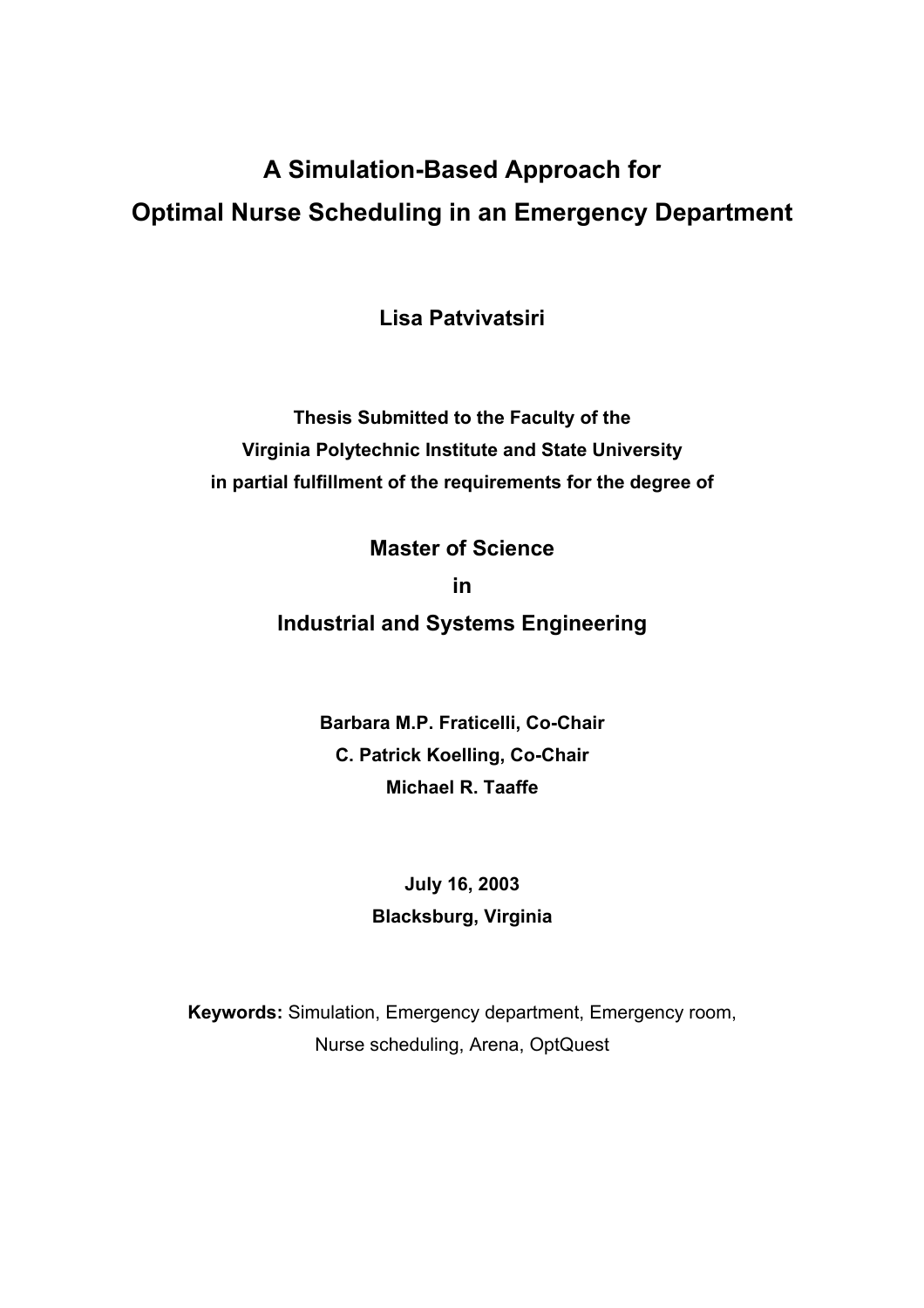# **A Simulation-Based Approach for Optimal Nurse Scheduling in an Emergency Department**

#### **Lisa Patvivatsiri**

#### **(ABSTRACT)**

The purpose of this research is to determine an appropriate nurse staffing strategy for the Intermediate Care Unit (ICU) and the Critical Care Unit (CCU) of the Emergency Department at York Hospital in York, Pennsylvania. This strategy must adhere to certain administrative policies while keeping patient waiting times within allowable limits. Determining the proper number of resources in an emergency department is a difficult problem because while assistance must be provided without delay at any time, the available resources are restricted by the hospital budget. This research involves simulating the operations of the Emergency Department at York Hospital using the software package Arena 7.0 to evaluate how the system is impacted by various nurse staffing strategies. A microcomputer-based decision support system (DSS) for nurse scheduling that was first developed by Sitompul in 1991 has been implemented using Turbo Pascal 6.0 to generate twenty possible nurse staffing plans. The best alternative staffing plan has been evaluated by the simulation model to determine its effect on waiting times for patients. Specifically, patients are divided into five ESI levels, where ESI-1 patients are the most serious and ESI-5 patients are the least serious, and waiting times are provided for each patient type.

While the DSS approach is useful in generating specific working schedules that are acceptable to the nurses' requirements, it is limited when developing an overall staffing plan. Specifically, the DSS requires a user-defined ratio of nurses working the various shifts, and this ratio must remain constant throughout each month even if patient arrival rates are known to be time dependent. As an alternative approach, OptQuest for Arena was employed to search for an overall nurse staffing plan. After providing Arena with 50 DSS-generated schedules that satisfy the nurses' requirements, OptQuest was used to determine the best schedule for each nurse to follow in order to minimize the average waiting time in the system for patients.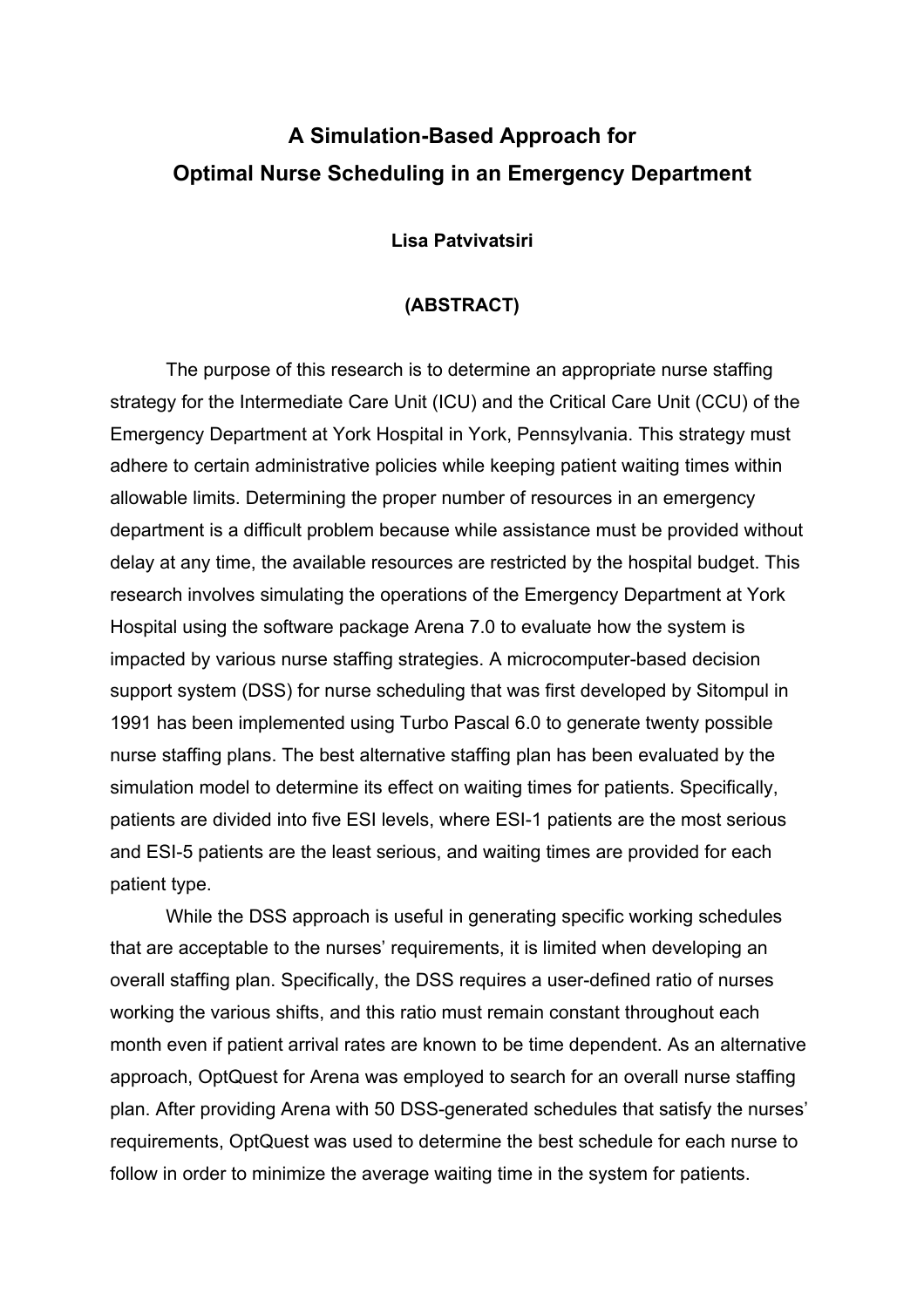Although the average waiting time obtained by the OptQuest staffing plan decreased from the current staffing plan for all patient types, a paired-t comparison determined using Arena's Output Analyzer indicated no statistical difference (at the 95% confidence level) between the DSS and OptQuest scenarios, in terms of the average waiting time for ESI-1 and ESI-2 patients. Further analysis indicated that a system bottleneck occurred in the triage area of the emergency department during evening hours. After adding one additional triage nurse in the evening shift, the OptQuestgenerated staffing plan was re-evaluated. The results indicate that the suggested staffing plan reduced the average waiting time in the current staffing plan by 34.33%, 32.73%, 47.87%, 54.92%, and 52.41% for ESI-1, ESI-2, ESI-3, ESI-4, and ESI-5 patients, respectively. In addition, the average waiting time of ESI-1, ESI-2, ESI-3, ESI-4, and ESI-5 patients for the suggested staffing plan was 19.27%, 19.36%, 39.37%, 48.55%, and 46.64%, respectively, less than for the staffing plan determined when using the DSS approach alone.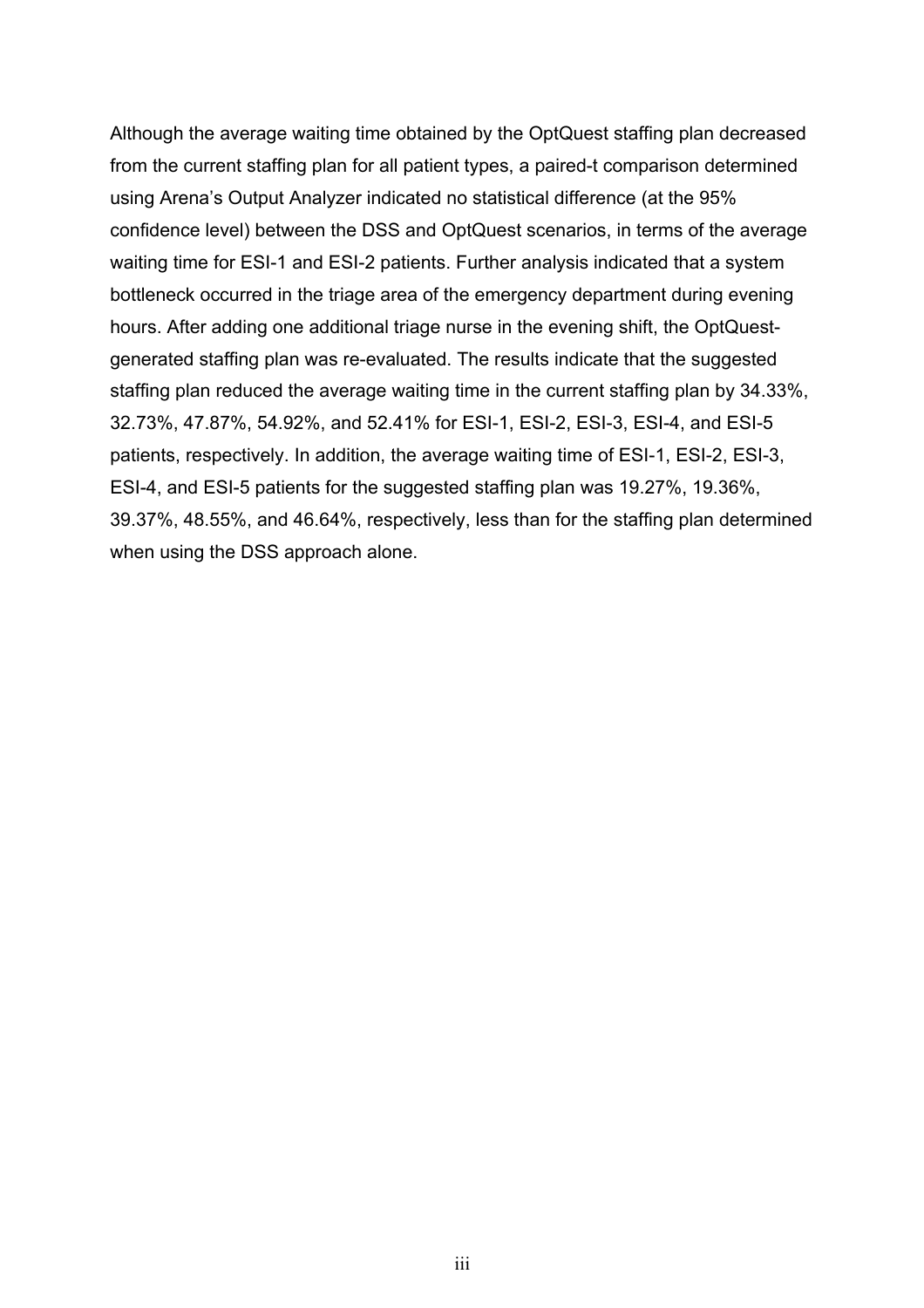## **Acknowledgements**

The writing of this thesis could never have been a success without the contribution, in different ways, of many individuals. Dr. Barbara M.P. Fraticelli was, to put it simply, a wonderful advisor. She was the catalyst who inspired my initial attraction to this research and, through one of her courses, gradually helped me develop sufficient confidence to tackle further inquiry of this scope. It was only through the combination of her patience, advice, support, and encouragement that I was able to successfully write this thesis and therefore graduate. Without her tireless reading, correcting, and constructive commenting, this work would not have been possible. I would like to give special recognition to Dr. C. Patrick Koelling, my cochair, for providing me with invaluable guidance, superb research assistance, and his overall contribution to the improvement of this thesis. His expertise, humor, and support have given me a new respect for numbers. I would also like to thank Dr. Michael R. Taaffe for serving on my committee and for providing constructive comments during the different stages of this process.

 I am thankful to my roommates, Pak and her fiancée, for going through this long academic process with me, – misery loves company. I offer too many thanks to Thai House Restaurant for providing me with Thai foods throughout my years in the States. In addition, I am indebted to my research team, Siddharth Mahapatra in particular, for helping me to collect the data, and for providing me with all information from York Hospital.

 Finally, without the strong foundation and love of my family, my father, mother, brother, sister, and my little niece, I would not have been able to begin, let alone complete, such a challenging academic pursuit. Thanks to my dad for nudging me into graduate school, and for always emphasizing how important it is that I get a good education. I will never forget his sage words. Thanks to my mom who has modeled and demonstrated love. She also compelled me to understand that no matter who helped, supported, and prayed, I had to look deep within myself and rely on my inner faith to be successful. Thank also to my sister for the weekly international calls and for giving me a little niece who drove me to greater efforts to finish this work in order to be able to return to my hometown.

 To all those whom I have not mentioned individually – I thank you one and all. You were there when I needed you.

iv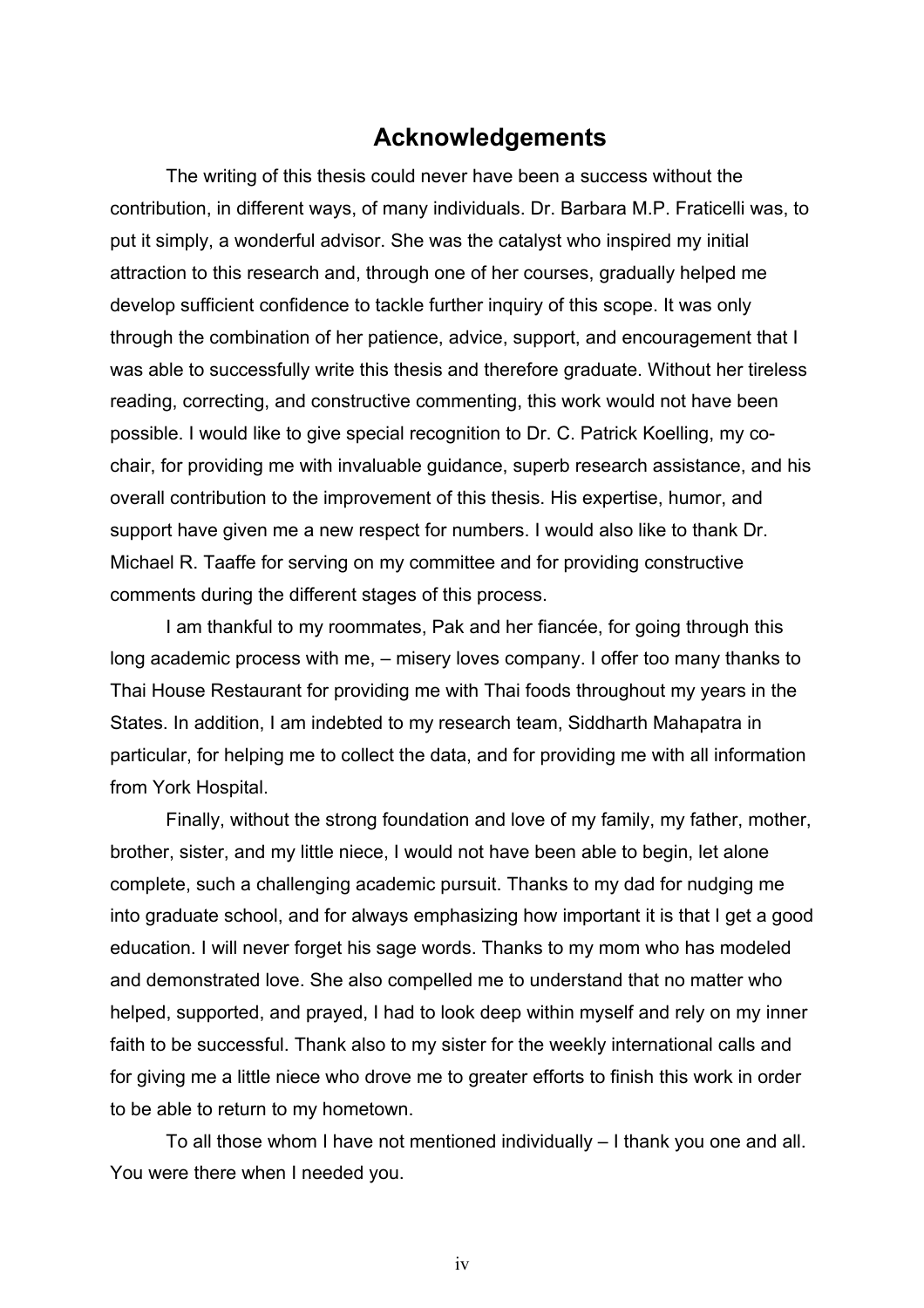# **Contents**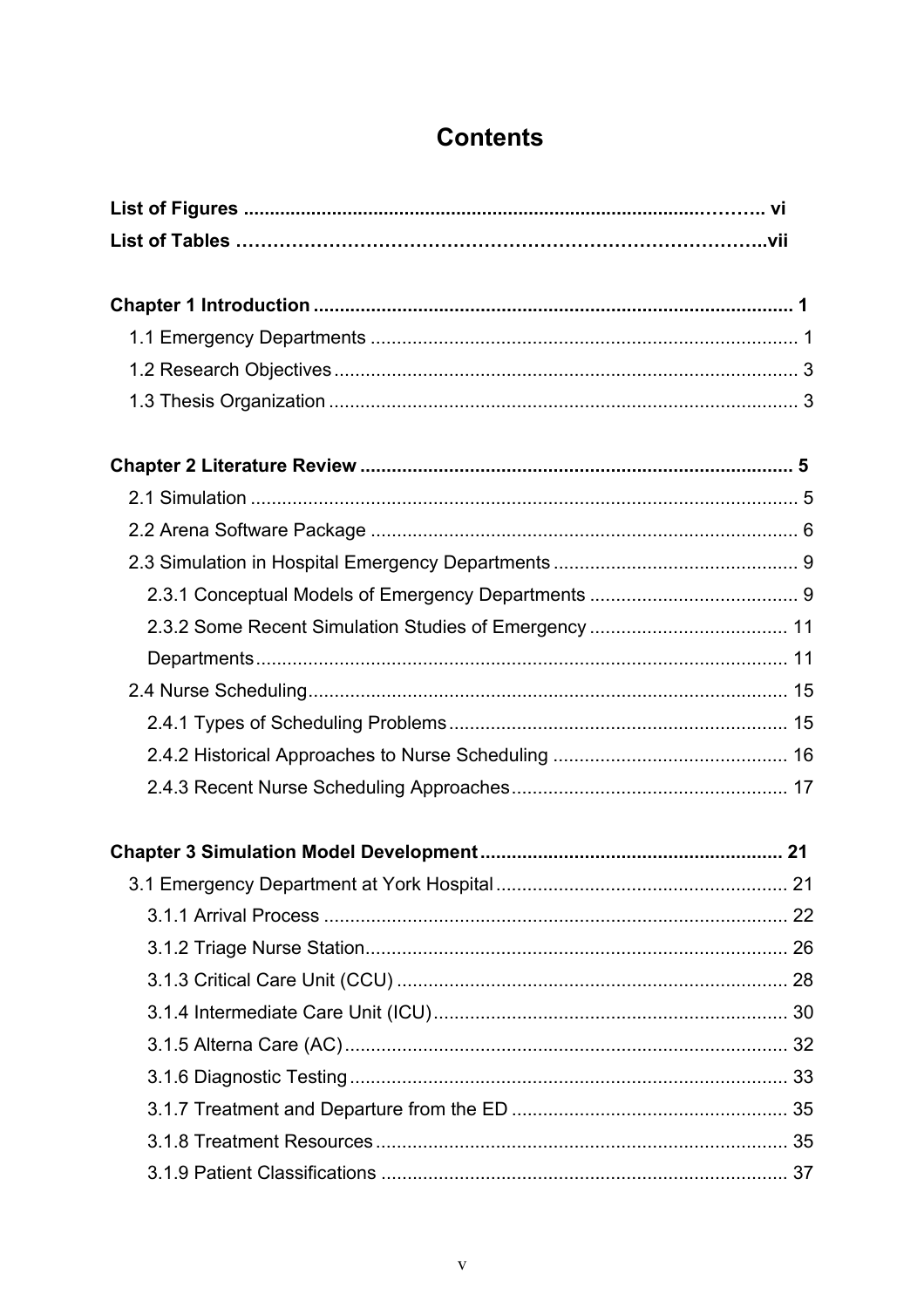| 4.1 Microcomputer-Based Decision Support System (DSS)  47             |  |
|-----------------------------------------------------------------------|--|
|                                                                       |  |
|                                                                       |  |
|                                                                       |  |
|                                                                       |  |
|                                                                       |  |
| The Working Schedules of All Resources in the Emergency Department at |  |
| <b>York Hospital</b>                                                  |  |
|                                                                       |  |
|                                                                       |  |

 **The Recommended Nurse Staffing Plan of the DSS and the OptQuest Approaches**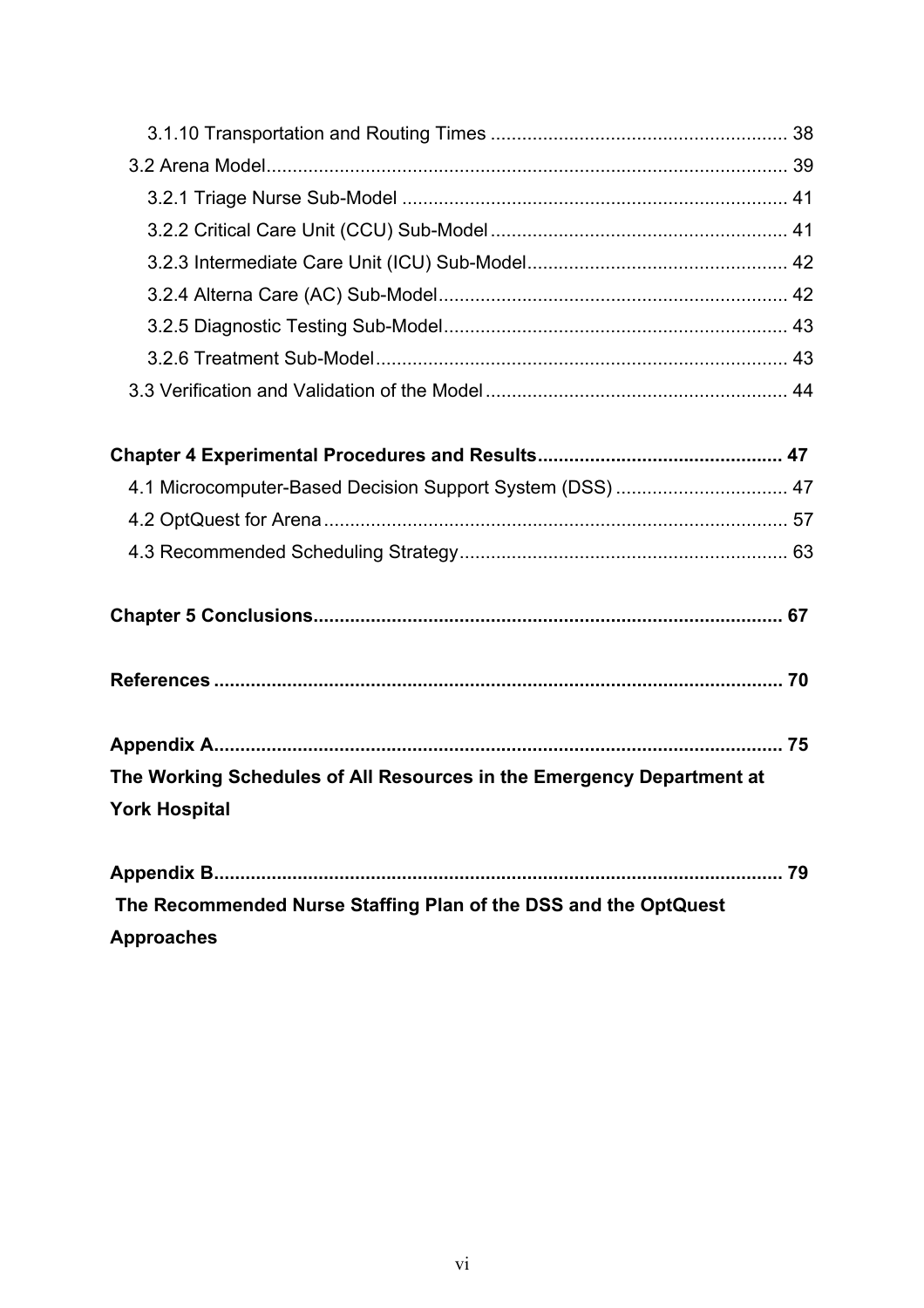# **List of Figures**

| Figure 3.1: Flowchart of Patient Care for the Emergency Department at York Hospital |  |
|-------------------------------------------------------------------------------------|--|
|                                                                                     |  |
|                                                                                     |  |
|                                                                                     |  |
|                                                                                     |  |
|                                                                                     |  |
| Figure 4.1: Example of a Complete Scheduling Pattern for One Nurse over a Four-     |  |
|                                                                                     |  |
|                                                                                     |  |
|                                                                                     |  |
|                                                                                     |  |
|                                                                                     |  |
|                                                                                     |  |
| Figure 4.7: 95% Confidence Intervals for Waiting Times in the Current and DSS-      |  |
|                                                                                     |  |
| Figure 4.8: 95% Confidence Intervals for Waiting Times in the Current and OptQuest- |  |
|                                                                                     |  |
| Figure 4.9: 95% Confidence Intervals for Waiting Times in the DSS-Generated and     |  |
|                                                                                     |  |
| Figure 4.10: Average Waiting Time for the Current, DSS-Generated, and               |  |
|                                                                                     |  |
| Figure 4.11: 95% Confidence Intervals for Waiting Times in the Current and          |  |
|                                                                                     |  |
| Figure 4.12: 95% Confidence Intervals for Waiting Times in the DSS-Generated and    |  |
|                                                                                     |  |
| Figure 5.1: Average Waiting Time for Each Scenario and Each Patient Type 68         |  |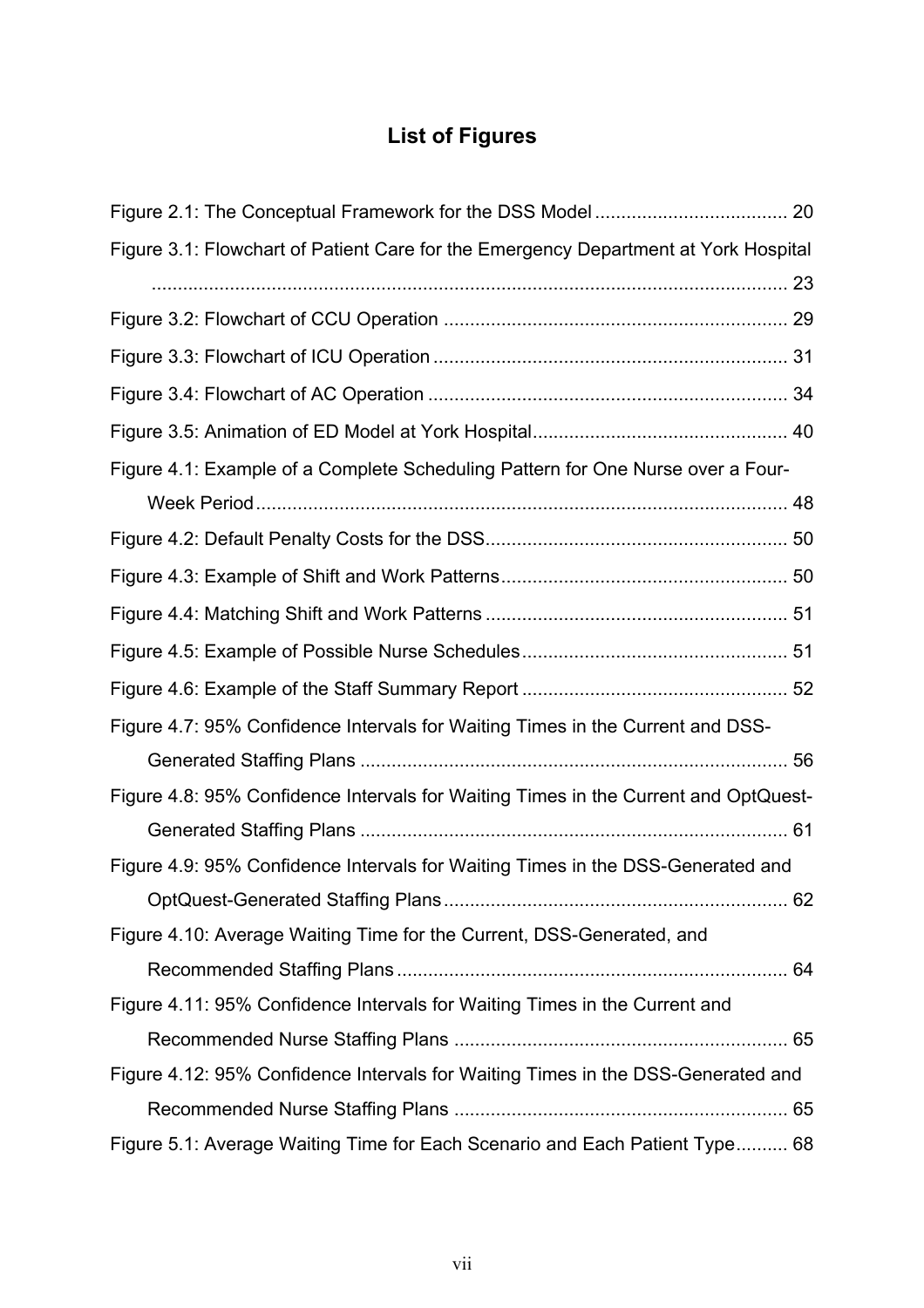# **List of Tables**

| Table 3.1: Mean Inter-Arrival Times (in minutes) for Patient Classes throughout the |  |
|-------------------------------------------------------------------------------------|--|
|                                                                                     |  |
|                                                                                     |  |
|                                                                                     |  |
| Table 3.4: Service Times for the Intermediate Care Unit (ICU)  30                   |  |
|                                                                                     |  |
|                                                                                     |  |
|                                                                                     |  |
|                                                                                     |  |
| Table 3.9: Percentage of Patients that Require Each Diagnostic Test  37             |  |
|                                                                                     |  |
|                                                                                     |  |
| Table 3.12: Simulation Results of the Average Waiting Times for Patients in the     |  |
|                                                                                     |  |
| Table 4.1: Total Number of Nurses Working Each Shift using the DSS Solution         |  |
|                                                                                     |  |
| Table 4.2: Waiting Time of Patients in the DSS-Generated and Current Staffing Plan  |  |
|                                                                                     |  |
| Table 4.3: Total Number of Nurses Working Each Shift Using the OptQuest Approach    |  |
|                                                                                     |  |
| Table 4.4: Waiting Time of Patients in the OptQuest-Generated and Current Staffing  |  |
|                                                                                     |  |
| Table 4.5: Simulation Results from Recommended, DSS-Generated, and Current          |  |
|                                                                                     |  |
|                                                                                     |  |
|                                                                                     |  |
|                                                                                     |  |
|                                                                                     |  |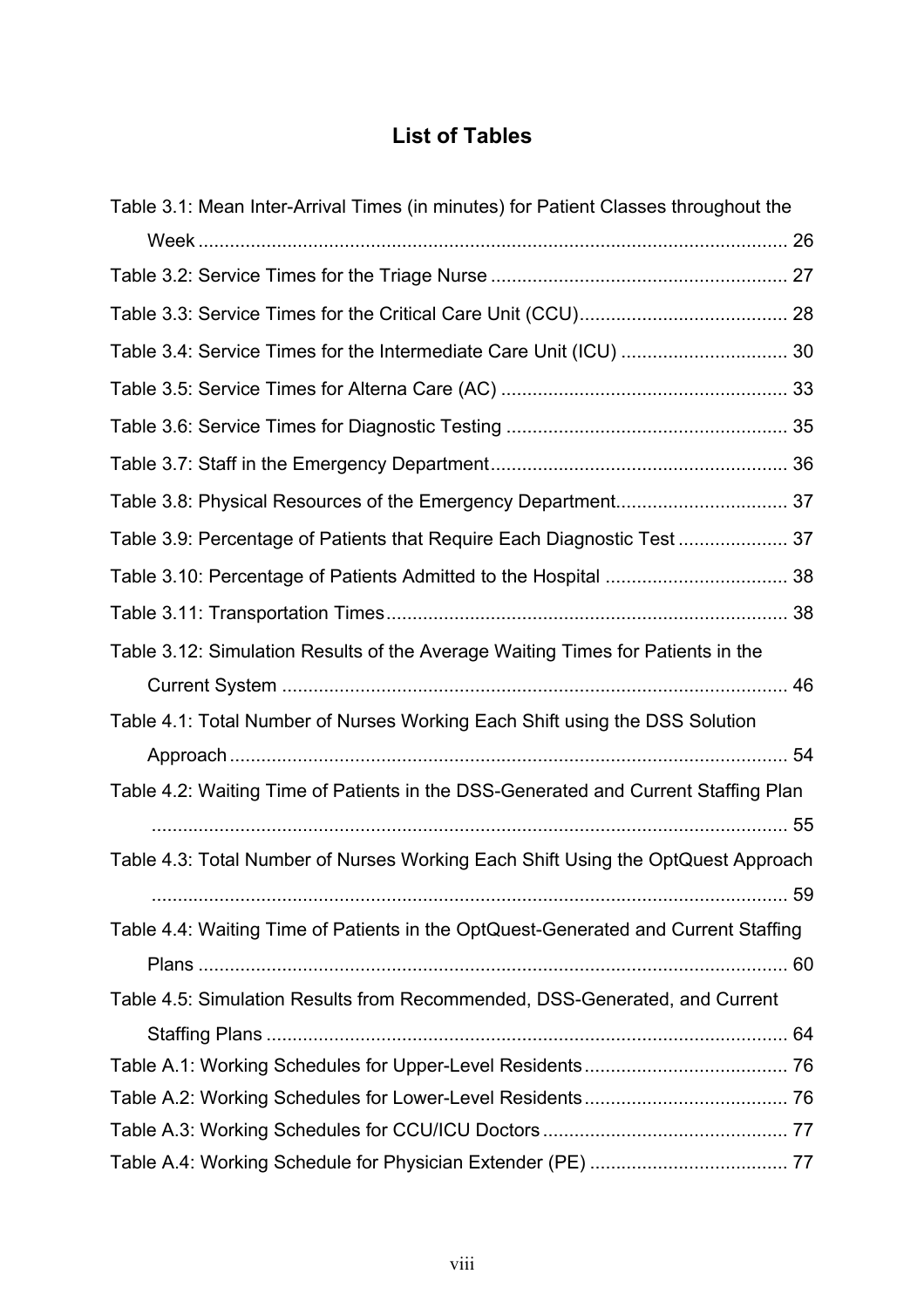| Table A.8: Number of Full-Time Nurses Working Each Shift in Triage, ICU, and CCU |
|----------------------------------------------------------------------------------|
|                                                                                  |
| Table A.9: Number of Part-Time Nurses Working Each Shift in ICU and CCU  78      |
|                                                                                  |
|                                                                                  |
|                                                                                  |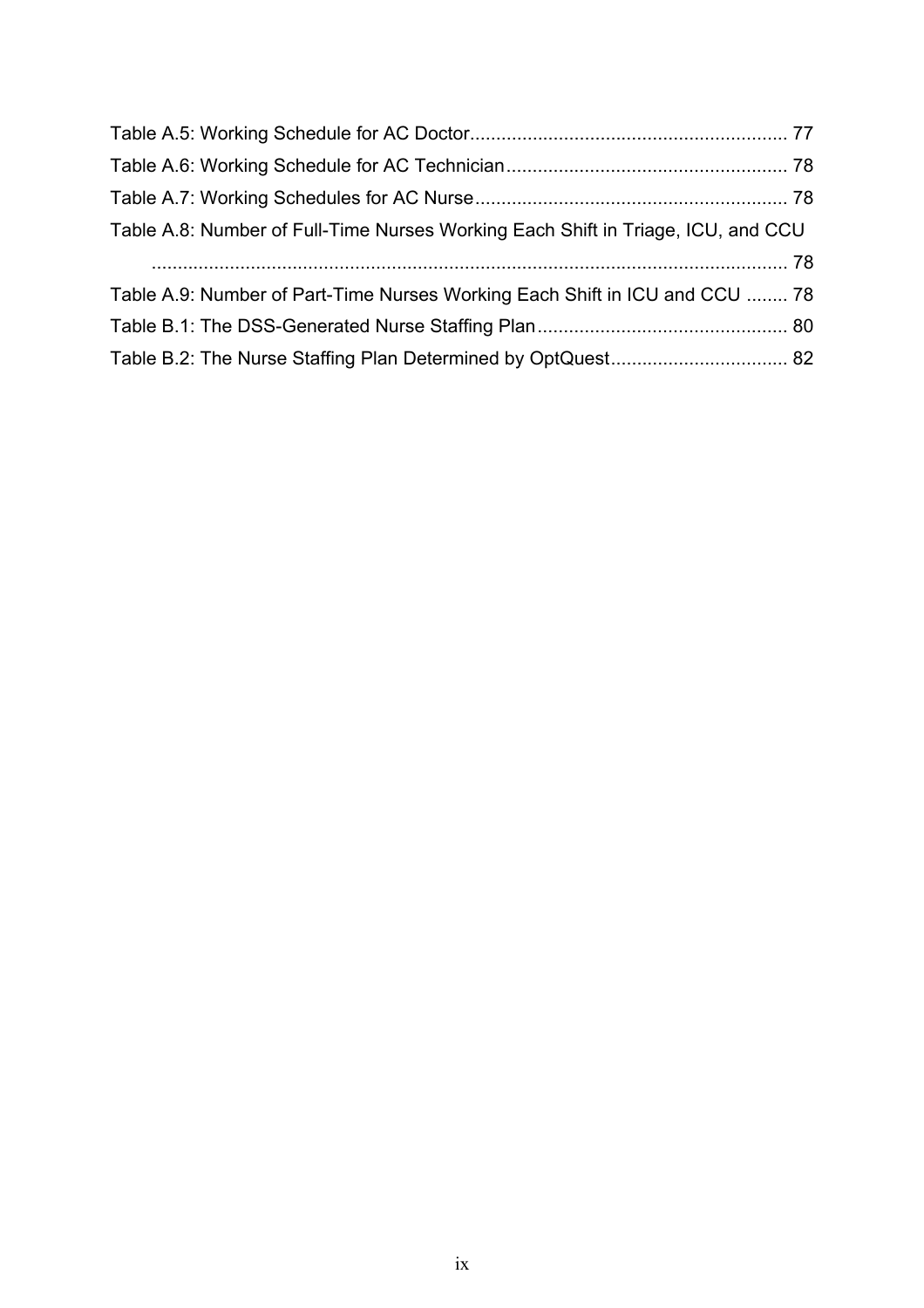# **Chapter 1 Introduction**

Throughout the past few decades, the public concern over rising health care costs has caused many insurance and medical companies to explore new alternatives for increasing the efficiency with which they deal with patients. One important area of health care that can be improved upon is the emergency department of a hospital. This research studies the operation of the emergency department at York Hospital in York, Pennsylvania, in order to search for nurse schedules that can increase the efficiency of its entire system, and thereby improve patient satisfaction.

### **1.1 Emergency Departments**

The changing terminology for emergency departments demonstrates the changes that have taken place within them over the past century. Originally, these departments were termed "receiving wards" because they were set up as the channel that patients had to pass through before being admitted to the hospital. Prior to World War II, these departments were frequently housed in a single room, even in large hospitals. They were also called "accident rooms" or "accident dispensaries" since they were geared toward trauma care for those who survived long enough to reach the hospital. More recently, they have been named "emergency rooms," "emergency departments," and sometimes even "emergency units" (Cameron, 1980). These departments consist of several rooms, contain great quantities of modern equipment, and are staffed by skilled, fully–trained physicians, nurses, and technicians. They provide services not only for those with conditions needing urgent medical attention, but also for those who feel that they must have immediate attention to their problems, whether medical or not. A statement issued by the Committee on Trauma and approved by the Board of Regents of the American College of Surgeons states that

*"The function of an emergency department is to give adequate appraisal and initial treatment or advice to any person who considers himself acutely ill or injured and presents himself at the emergency department door."* (Spencer, 1972)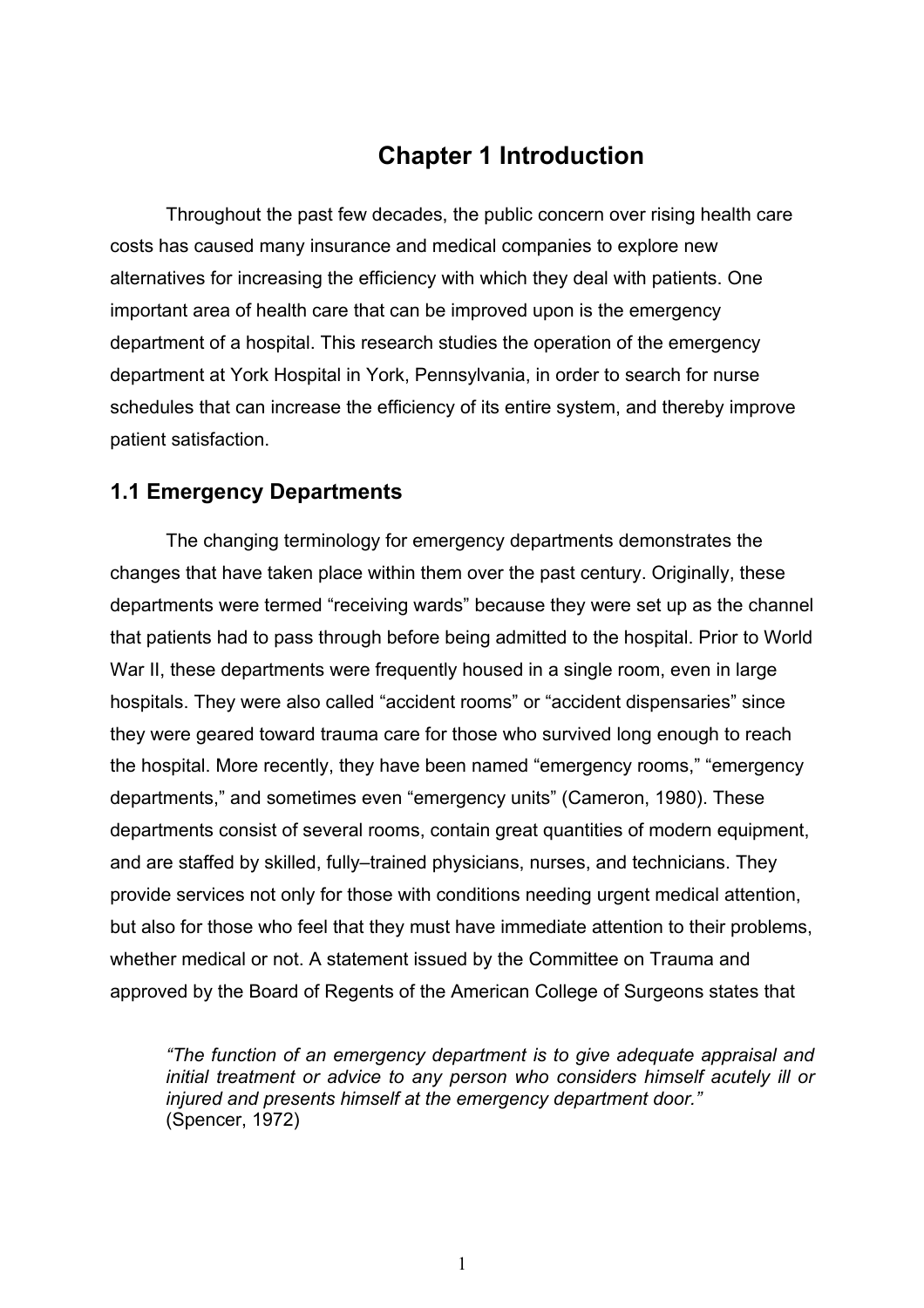Unlike other hospital units, emergency departments are like hospitals within hospitals, since they are called upon to treat a large number of patients who present a great variety of medical problems. Moreover, these patients typically require immediate action, or at least rapid response, by the medical staff. Therefore, the atmosphere of an emergency department is often busier and more crowded than other hospital units. The emergency department waiting room adds to the confusion, since it is often noisy due to the crowd of ill adults and children. The emergency department staff, which includes a variety of professional workers (such as medical specialists, technicians, and administrative personnel) can be organized in one of several ways. The physician staffing pattern varies from having individual physicians (in some cases only on a part-time basis), through rotating staff arrangements, to non-hospital-based group practices. Frequently, a hospital has little or no direct control over the physicians in its emergency unit (Spencer, 1972). The nursing staff, on the other hand, is typically provided by the parent hospital and is under direct control of the hospital's nursing department. All of these aspects make the emergency department a challenging unit to operate efficiently (Soskis, 1985).

In the last two decades, visits to emergency departments in the United States have increased dramatically. This increase has been so spectacular that it has led to a new medical specialty known as emergency medicine. There are four main reasons for the increase in emergency department visits (Cameron, 1980). First, more people with severe trauma and serious illnesses survive until they reach the emergency department and have a better chance of staying alive once they get there. Second, in spite of advances in the care of the seriously ill and injured, most people coming into emergency departments suffer from problems and conditions that are important to them, but not urgent in medical terms. Third, a small but substantial number of people coming to emergency departments use it as their regular source of primary care, even when efforts are made to provide alternatives. Fourth, a sizable portion of people come to the emergency department because the emergency department is always open, because they can usually get there by police, fire rescue, or similar transports, and because they know that they will be seen.

Clearly, the emergency department staff is under a great deal of stress due to the immediate attention required by most patients. The large increase in visits to the emergency department has only served to increase that stress. At the same time, it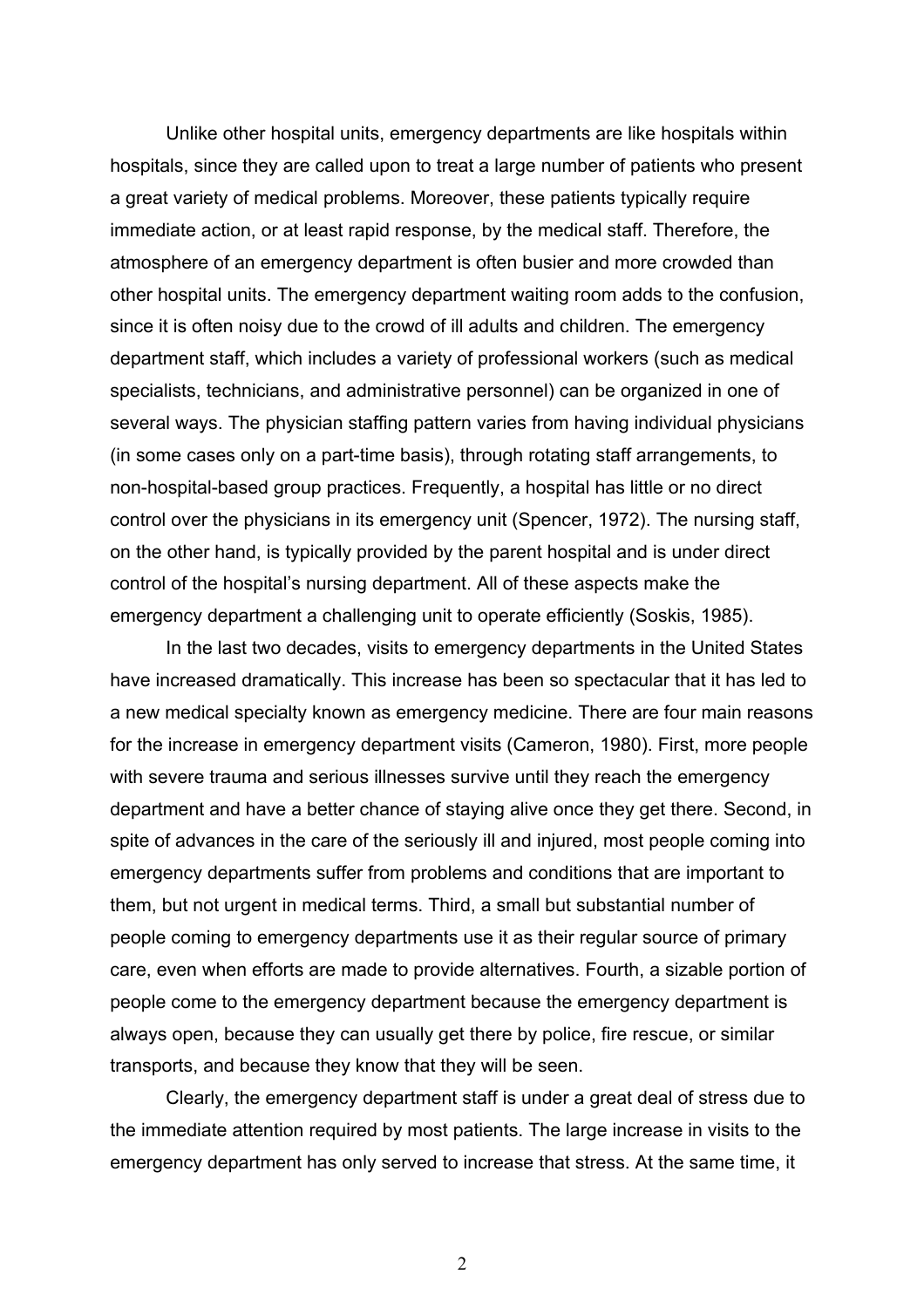has caused patients to become more frustrated as their waiting times have increased. As a result, most hospitals have been begun to explore ways to treat patients more quickly without incurring large costs. In particular, effective resource scheduling is one such area that has received a great deal of research attention.

#### **1.2 Research Objectives**

This research studies the operation of the Emergency Department at York Hospital, a medium–sized teaching hospital whose emergency department provides emergency service to both trauma and non–trauma patients in the York, Pennsylvania area. However, this study concentrates on only non-trauma patients. During peak hours, patients arrive at the average rate of ten per hour on weekdays and eleven per hour on weekends. The Emergency Department is staffed 24 hours each day by nurses, technicians, upper-level and lower-level residents, physician extenders, and doctors.

The goal of this research is to determine operational improvements that will decrease the average amount of time patients spend in the emergency department while maintaining current staffing levels. Specifically, the objective is to create an overall nurse staffing plan that will improve the performance of the emergency department. In particular, we will focus on nurse scheduling in order to reduce patient waiting times and therefore their total time in the system. Large waiting times not only increase the number of complaints voiced by patients, but also increase the cost of operation, since the overall cost is determined entirely by hourly throughput (i.e., the number of patients seen by department in an hour). As a result, smaller waiting times can lead to improved patient satisfaction and potentially increased revenues. The alternative nursing schedules are evaluated through an Arena simulation model, and the resulting patient waiting times are compared. It is hoped that the suggested nurse schedules will lead to improved service and a noticeably better atmosphere in the York Hospital Emergency Department.

### **1.3 Thesis Organization**

The remainder of this thesis is organized as follows. Chapter 2 provides an overview of simulation and its use in the health care industry. An overview of the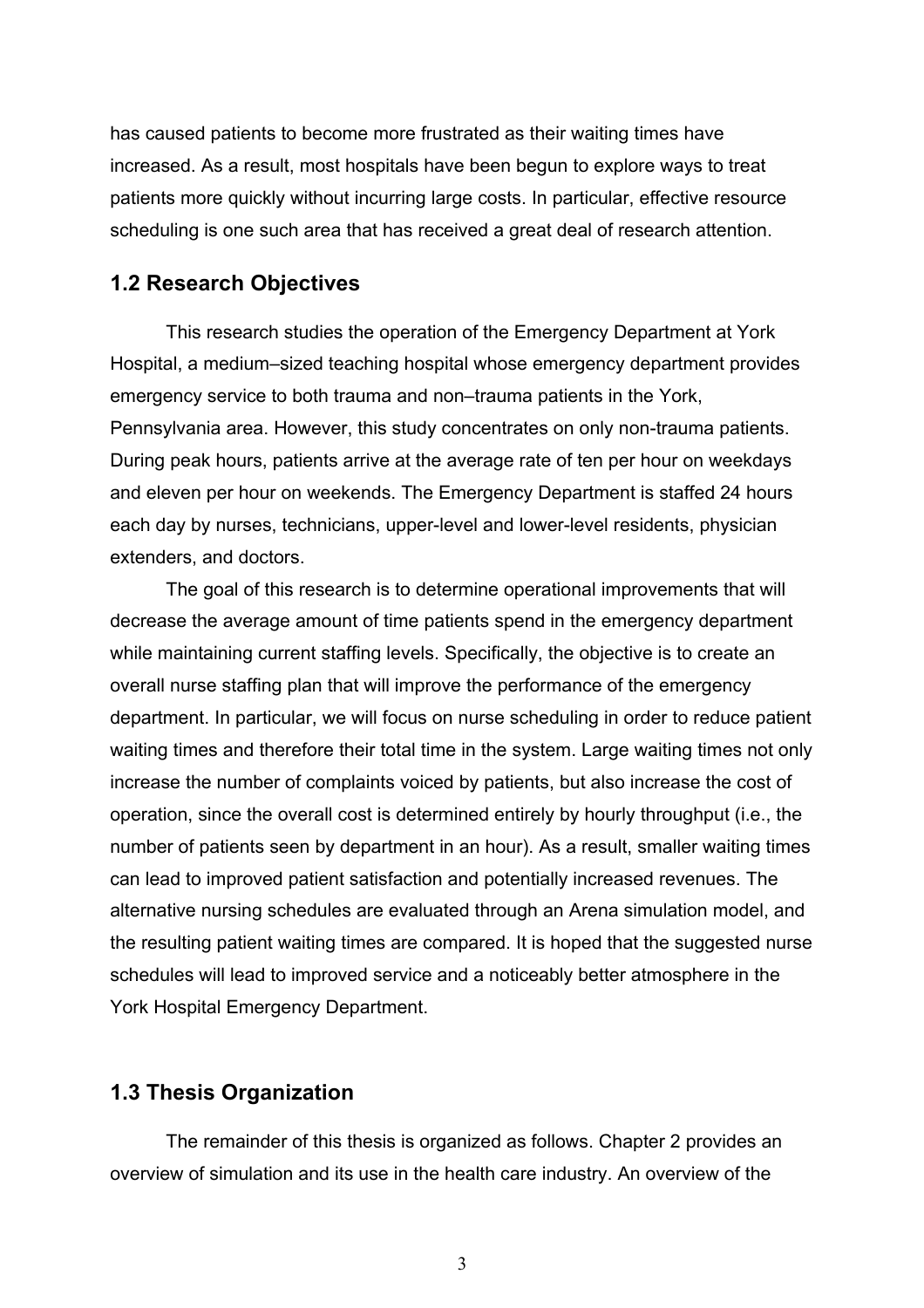Arena software package and OptQuest, an optimization tool used within Arena, are also demonstrated. Following that, a survey of the relevant literature in the application of simulation to hospital emergency departments is presented. Chapter 2 concludes with an introduction to nurse scheduling approaches and the development of a Decision Support System (DSS) model for nurse scheduling. Chapter 3 details the development of an Arena simulation model for the emergency department model at York Hospital. A general overview of the emergency department operation, the use of input data, a description of the Arena model components, and the results of current system model are presented. Chapter 4 describes the procedures, including a microcomputer-based DSS and OptQuest for Arena, that have been used to search for the solutions that meet the given research objectives. Chapter 4 also presents the results provided by the DSS-generated schedules and OptQuest, including the suggested nurse schedules for York Hospital. Finally, Chapter 5 summarizes the conclusions of this research.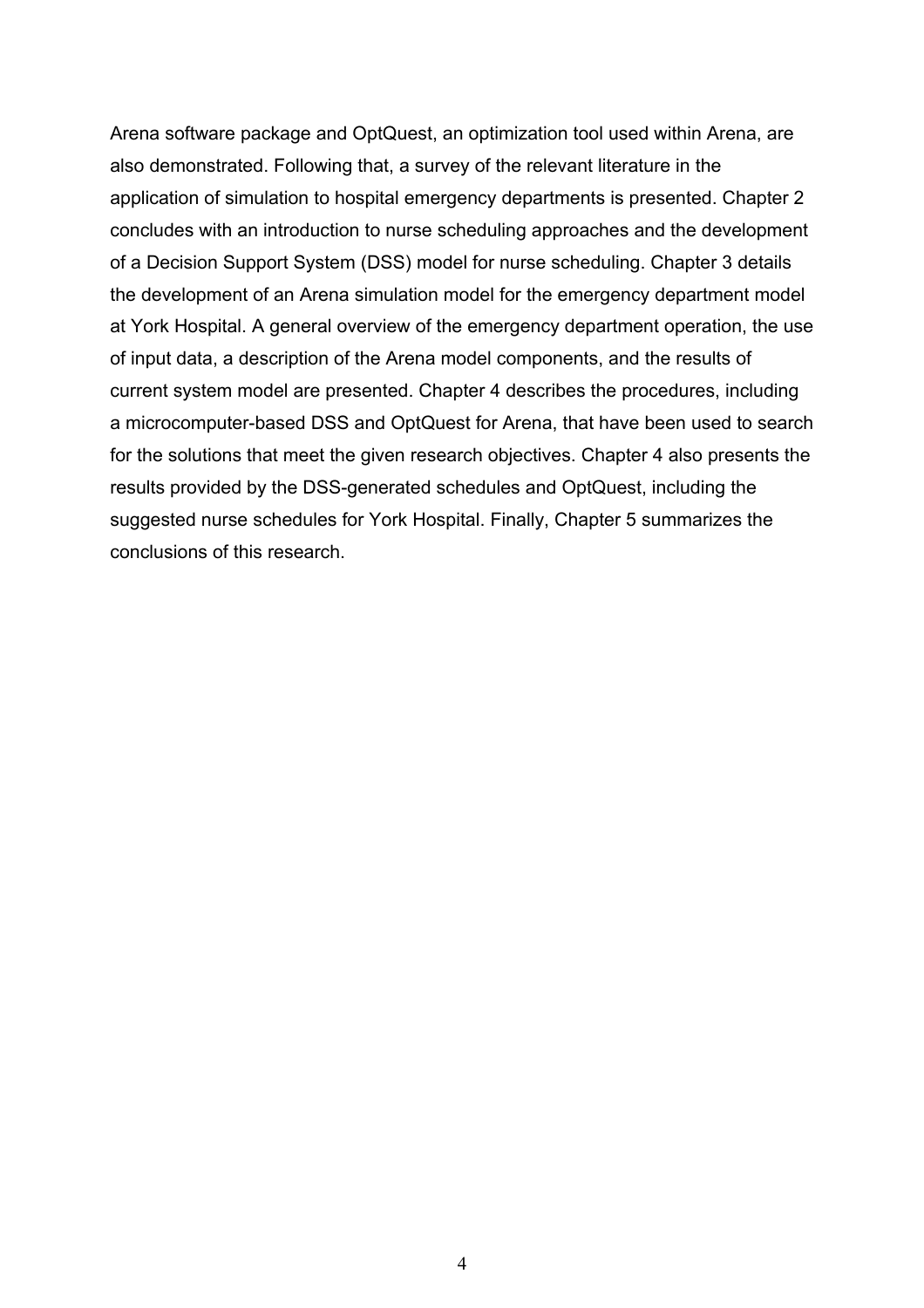# **Chapter 2 Literature Review**

 This chapter contains a review of the literature that is relevant to the current research problem, including general information on simulation, as well as specific information on software and relevant applications. It also presents an overview of solution approaches for the nurse scheduling problem.

## **2.1 Simulation**

In recent years, economic pressures have led individual organizations and industries to improve their products or services in order to remain competitive with rival companies. Many strategies and tools have been employed to increase efficiency, but the complexity of these systems makes simulation a particularly useful tool. Simulation is one of many methodologies for studying dynamic systems, where a system is defined as a group of units that operate in some interrelated manner. In particular, simulation can be used to obtain an understanding of overall operation by designing a model that describes system behavior over time. Throughout the remainder of this document, the term simulation will refer to *computer simulation*, which is a specific type of mathematical simulation. While simulation does not necessarily require a computer, the widespread availability of computers has been the main reason that simulation modeling has become so popular. Kelton et al. (2002) state that

*"Computer simulation refers to methods for studying a wide variety of models of real world systems by numerical evaluation using software designed to imitate the system's operations or characteristics, often over time."*

In general, simulation refers to a wide variety of activities, including the development of mathematical relationships that describe the system, the formulation of a suitable computer model that encorporates these relationships, and the execution of the computer model to evaluate system performance under a variety of settings.

 Simulation can be used to study almost any type of problem. In general, it is suitable for models that cannot be adequately analyzed by exact mathematical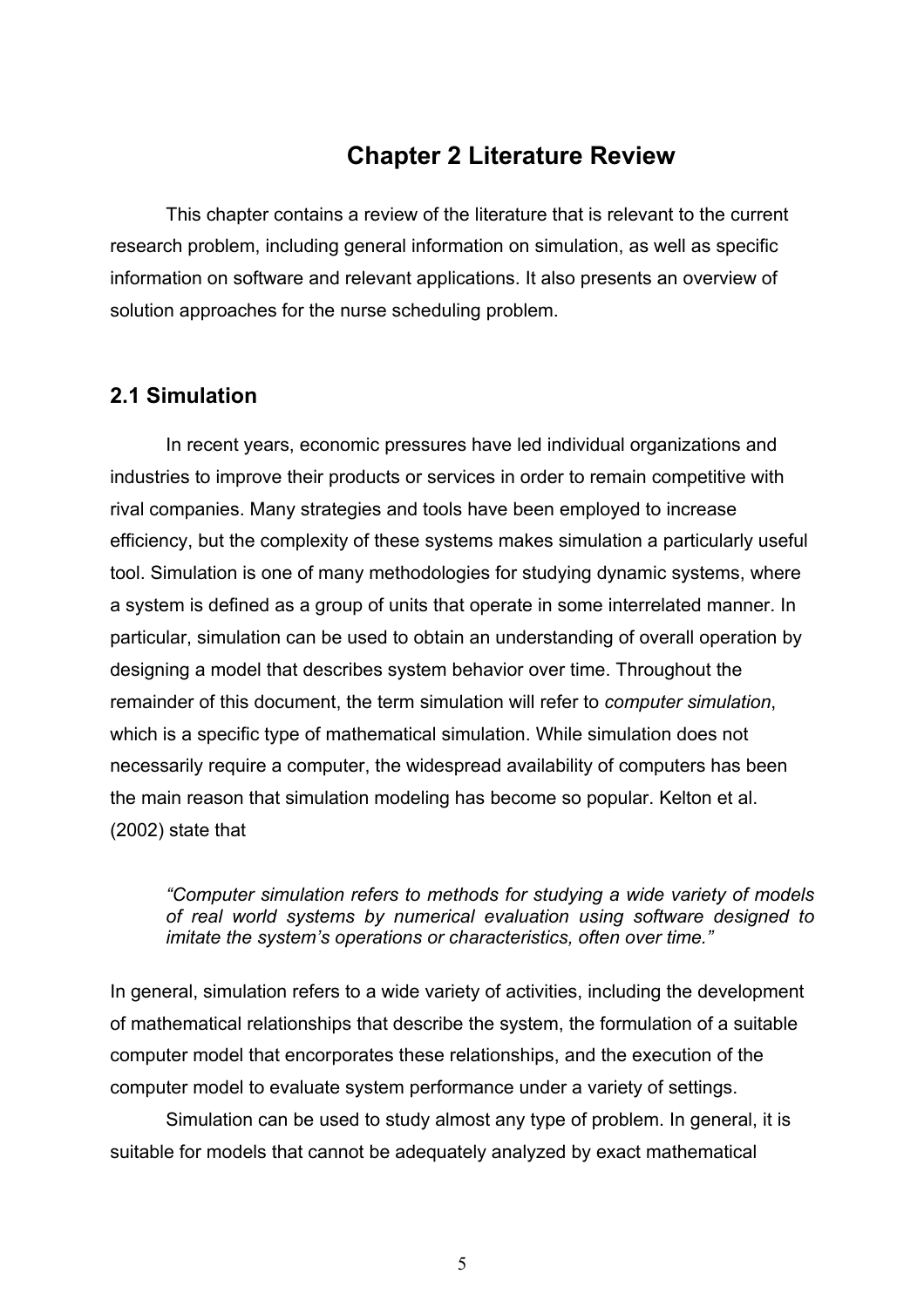techniques. In practice, simulation is most commonly used to analyze the behavior of complex queuing systems. While exact analysis techniques are available for some small queuing applications, often the complex systems that arise in manufacturing and service applications cannot be analyzed through exact methods. In addition, simulation can be used to quickly evaluate how the system responds to changes. Due to its widespread application areas, as well as the ability to analyze a system without physically building or modifying it, simulation is now a powerful tool for analyzing many types of systems. When models are developed effectively and results are analyzed correctly, simulation can help users draw accurate conclusions about how a system behaves. Many organizations have employed simulation to study a particular objective, including power planning, financial processes, economic systems, planning and operation of manufacturing plants, flood control, and others. Specifically, simulation is the quantitative tool that is utilized in business more than most other methods including queuing theory, dynamic programming, and linear programming (Payne, 1982).

In order to determine whether or not the simulation model accurately represents the real system, the model must be validated and verified. Validation is the process of determining how well the model represents the real system for the particular objectives of the study (Fishman and Kiviat, 1968). While validation refers to the modeling aspect, verification concerns the computer code. Law and Kelton (2000) define verification as the process of determining whether the conceptual simulation model has been correctly translated into a computer program. In other words, verification is concerned with debugging the computer program. A conceptual picture of the relationship between validation and verification can be found in *Simulation Modeling and Analysis* , 3 rd ed. by Law, A.M., and Kelton, W.D.(2000)

#### **2.2 Arena Software Package**

This section highlights the features and functions of a SIMAN/Cinema-based modeling/animation system, named Arena, that was developed by Systems Modeling Corporation and is currently distributed by Rockwell Software (Hammann and Markovitch, 1995). Arena represents a major advance in simulation technology, providing the capability to model quickly and easily without being limited to only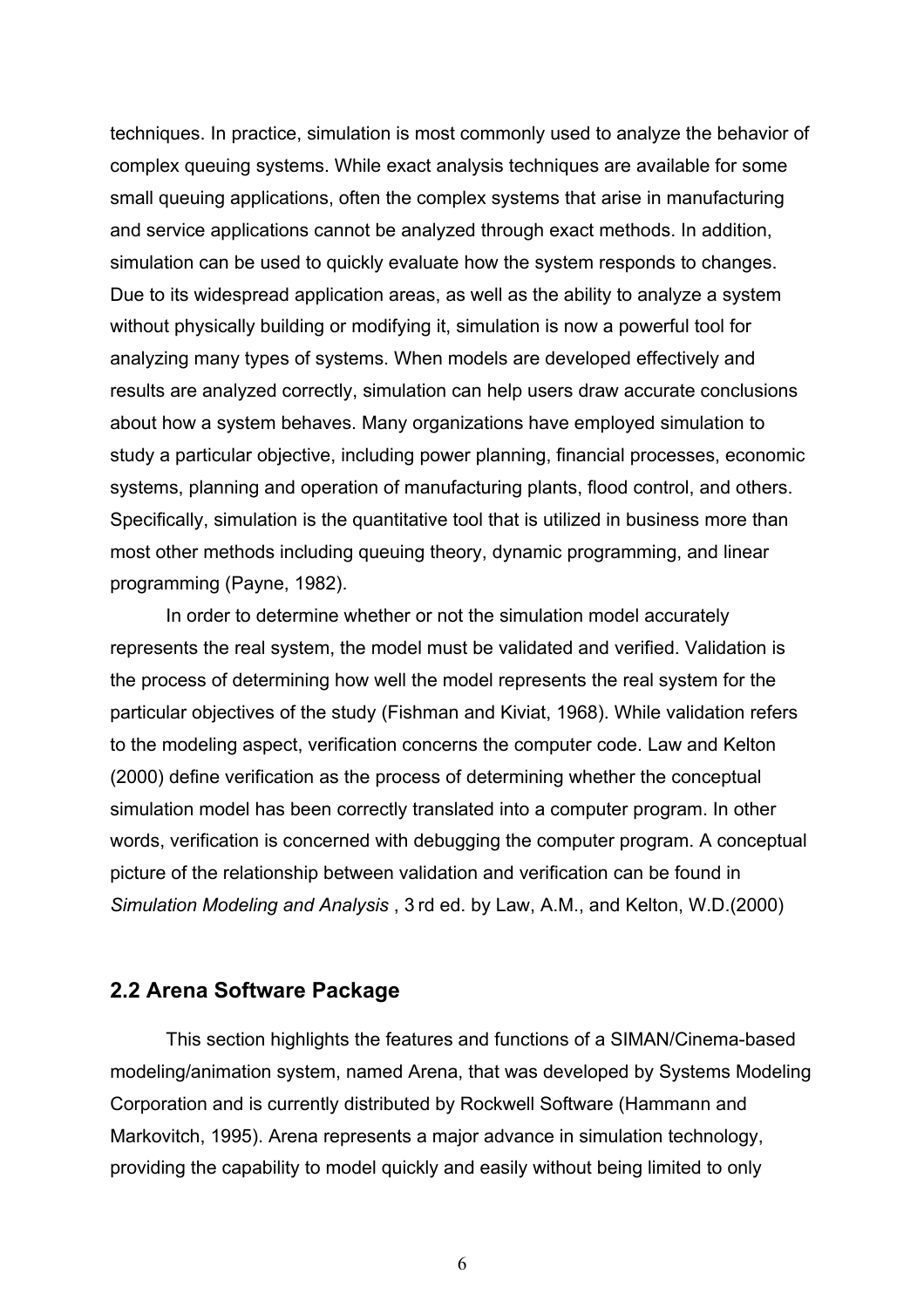specific problem domains. Arena is a popular piece of simulation software that merges the capability found in high-level simulation packages with the flexibility of simulation languages across a wide range of problem domains. Arena is an extension of the SIMAN and Cinema packages (Drevna and Kasales, 1994). The SIMAN language (Pegden, 1982) is a general-purpose SIMulation ANalysis program used to model complex systems. Cinema (Systems Modeling, 1994) is a flexible animation module which accompanies SIMAN and is used to design and run realistic graphical depictions of a SIMAN model. Arena is the latest addition to the SIMAN/Cinema family (Profozich and Sturrock, 1995). It supports all the basic procedures in a simulation study, including data analysis, model building, interactive execution, tracing, verification, and output analysis (Drevna and Kasales, 1994). In addition, Arena includes a graphical modeling animation system in the same work environment. This dynamic animation is based on concepts from object-oriented programming and hierarchical modeling (Kelton et al., 2002). Arena also includes an Input Analyzer as a tool for fitting an appropriate statistical distribution to input data. Similarly, the Output Analyzer can be used to perform statistical tests on the output data obtained from various simulation runs.

A practical software system called OptQuest, which comes with the Arena package, is a recent innovation from OptTek Systems Inc. (Kelton et al., 2002). This system helps decision makers to efficiently determine optimal parameters within a variety of software packages, including Arena and the Excel-based Crystal Ball software package. OptQuest integrates metaheuristics, classical optimization, and artificial intelligence and has the capability to guide the series of simulations in order to determine optimal or near optimal solution scenarios (Glover et al., 1999). Law and Kelton (2000) describe OptQuest for Arena as follows:

*"OptQuest for Arena is an application that decides how to change model inputs that you choose and then runs a sequence of simulations to search for a combination of these inputs that optimizes (maximizes or minimizes) output performance measures that you designate."* 

OptQuest uses sampling techniques and advanced error control to quickly identify improved solutions. It combines the metaheuristics of scatter search, tabu search, and neural networks into a single, composite search algorithm to provide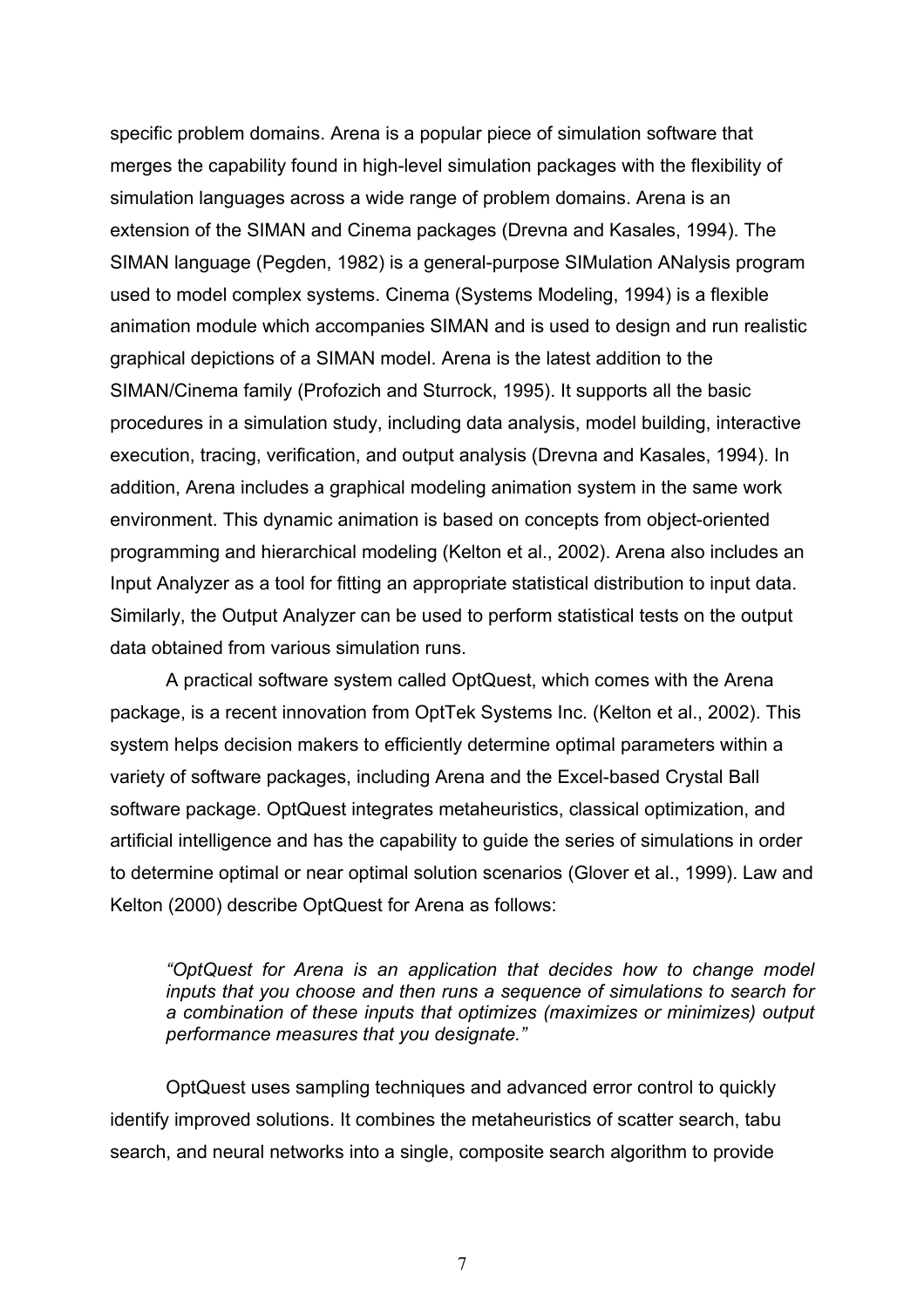maximum efficiency in identifying new scenarios (Bapat and Swets, 2000). OptQuest allows the user to specify controls (input parameters) for a model, which include the resource levels and all variables in the model, and to set a lower bound, upper bound, and a suggested initial value for each control. Controls can also be restricted to integer values. The user can specify constraints to limit combinations of input controls and variables using linear equations and inequalities. These constraints can represent budget limits, space restrictions, and workforce allocations, for example. In addition, users can include logical conditions to better refine the search process (Bapat and Swets, 2000). Similarly, the user can specify an objective and requirements. The quantity to be optimized is known as the objective, and is given in the form of a linear function of controls. A requirement is nearly the same as a constraint, except that a requirement operates on outputs from the simulation to identify the feasible solutions, while constraints operate on inputs. The user also specifies computational limits and procedures for performing the search.

OptQuest guides the search process by selecting system inputs and then running the model through a user-specified number of replications for each set of inputs in order to determine the system outputs. When OptQuest determines the results for a particular set of input conditions, it uses this output as a self-learning aid to search for the next set of input alternatives. If an alternative does not satisfy all the constraints, the system automatically eliminates such an alternative and continues searching for the next alternative that satisfies the user's needs (Bapat and Swets, 2000). While the search is in progress, the results of the search process are displayed visually in the form of a results table and graph. Once the process is completed, OptQuest displays the "optimal" configuration, along with its associated objective value. Due to the nature of simulation optimization, OptQuest cannot guarantee with certainty that it is finding the exact optimum in every case (Law and Kelton, 2000). However, the suggested solutions are often of high quality. For more information on how to use OptQuest in modeling, see Law and Kelton (2000).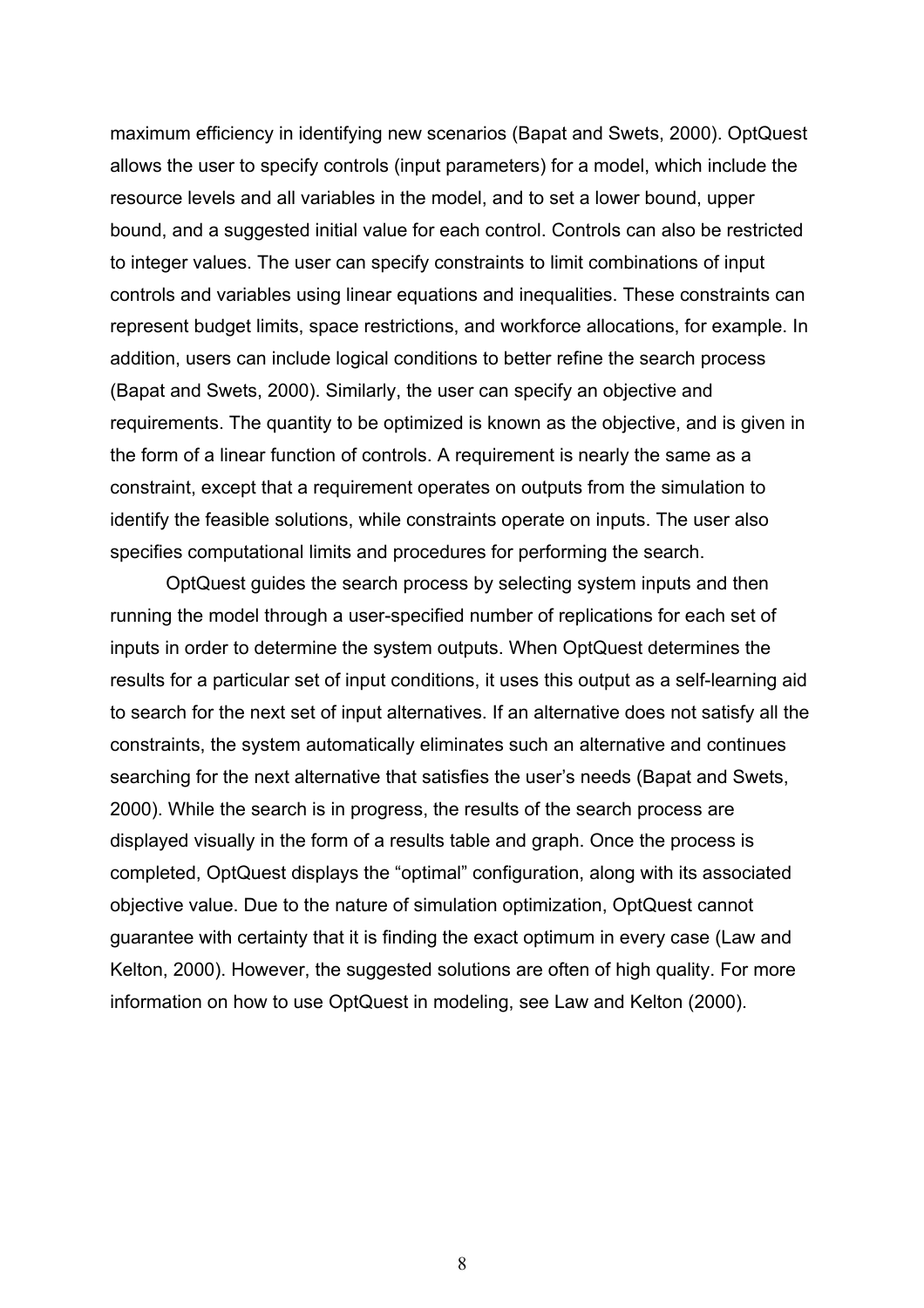## **2.3 Simulation in Hospital Emergency Departments**

This section contains a review of simulation research that pertains to hospital emergency departments. We begin with conceptual models and then summarize some recent research efforts focusing on the simulation of emergency departments.

### **2.3.1 Conceptual Models of Emergency Departments**

 Increased pressure to control costs, as well as increased competition, has prompted health care managers to seek tools to effectively operate their institutions. The emergency department is a significant part of a hospital, since working conditions require that urgent services be provided without delay, even in peak conditions. Therefore, it is essential that close attention be paid to decisions regarding the number of resources at the disposal of the department at any given time. The resources include both physical resources (such as beds, laboratories, instruments, special equipment, etc.) and human resources (such as medical doctors, nurses, technicians, residents, medical students, etc.). The problem of providing the proper number of resources in an emergency department is a difficult one because while assistance must be provided without delay at any time, the available resources are restricted by the hospital budget. Moreover, the system behavior of an emergency department has several unique characteristics that can cause difficulties when constructing a model, as detailed below (Bressan et al., 1989):

- 1) Patient arrivals are characteristically random and the probability distribution of inter-arrival times is often ruled by time-dependent parameters. For instance, the arrival pattern of patients during the day may be different from that at night.
- 2) The number of required resources, either physical or human, might vary according to time-dependent parameters. For instance, the number of working staff differs between the morning, the afternoon, and the night.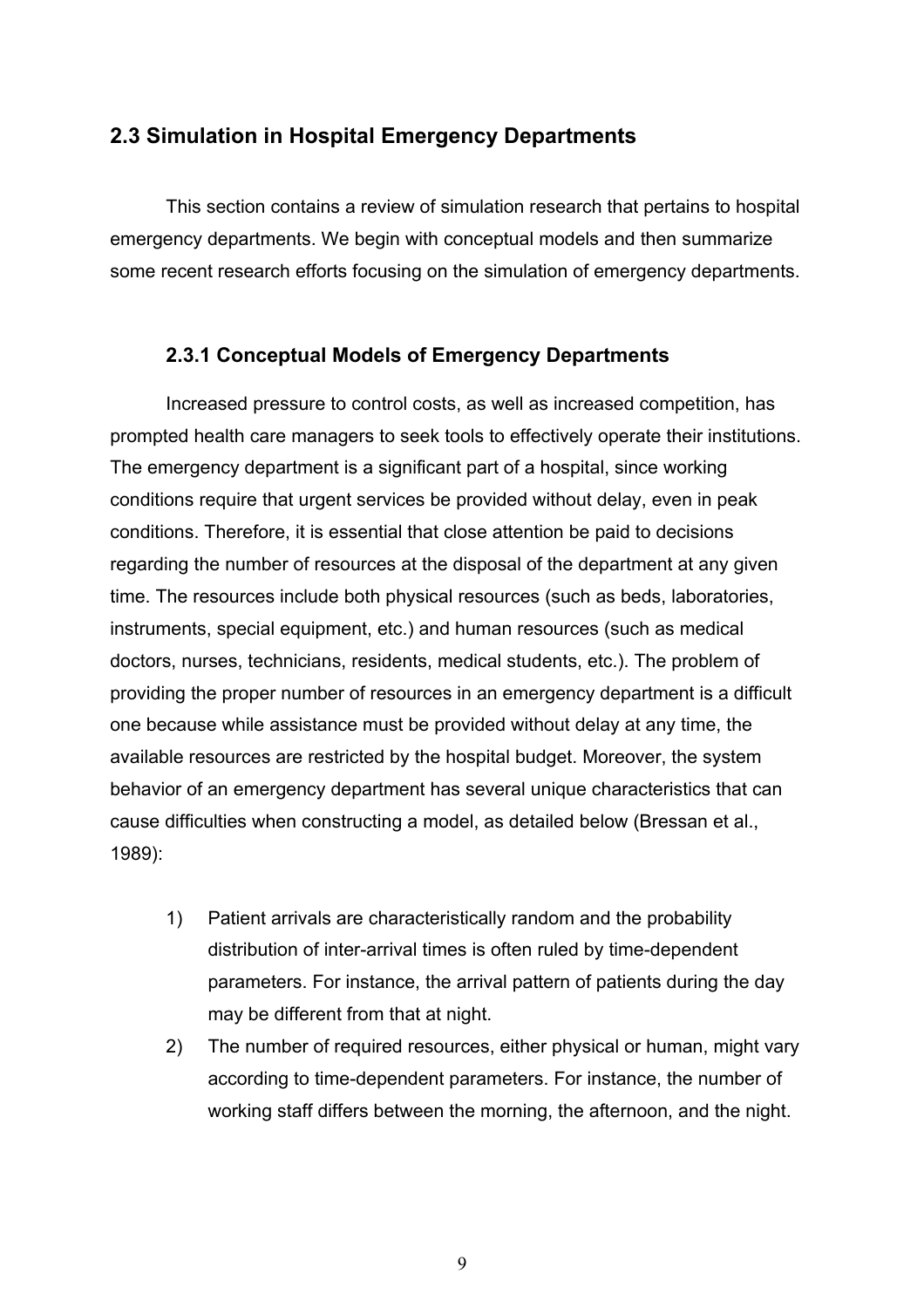- 3) Patients have conditions of varying severity, and the severity of the patients determine the priority with which they are dealt. For instance, the service of a low-priority patient may need to be interrupted if a patient with a higher priority arrives.
- 4) To evaluate the system behavior, it is essential to receive not only the average, but also the maximum waiting time, for every queue. This is important because in addition to customer satisfaction, the patient's condition may actually be affected by an unusually long waiting time.

In modeling an emergency department, the basic elements that need to be taken into account are assistance or service requests, employed resources, and patients (Bressan et al., 1989). First, every *request* is described by all the resources that are required to execute a particular service and treatment. Generally, requests are grouped into similar classes. It is implied that all requests requiring the same service are grouped in the same class. For example, the requests of an extremely urgent class may require two medical doctors for a time randomly distributed according to an exponential distribution with a mean of 45 minutes. Second*,* every *resource* is characterized by the period of time during which it is employed, as well as its ability to serve particular types of requests. All resources in an emergency department are either human (such as doctors, nurses, medical students, etc.) or physical (such as beds, equipment, etc.). Third, *patients* are the source of requests. Generally, a patient arrives in the system, which includes the departments and services, and presents a sequence of service requests. For example, a patient with a broken leg first needs a specialized visit (resource: an orthopedist), then a series of radiographs (resources: a radiological set and a technician) and a second visit (resource: an orthopedist), and finally a plastering (resources: an orthopedist and a nurse) (Bressan et al., 1989). During the time in system, a patient must obey certain rules for seizing and releasing resources. For instance, a resource, such as a nurse, is seized when a patient arrives in the system and is released only at the end of the service. The resources deal with each type of request according to a given priority list.

A block diagram of an emergency department model can be found from the title of "A Generalized Model to Simulate Urgent Hospital Departments" in *System*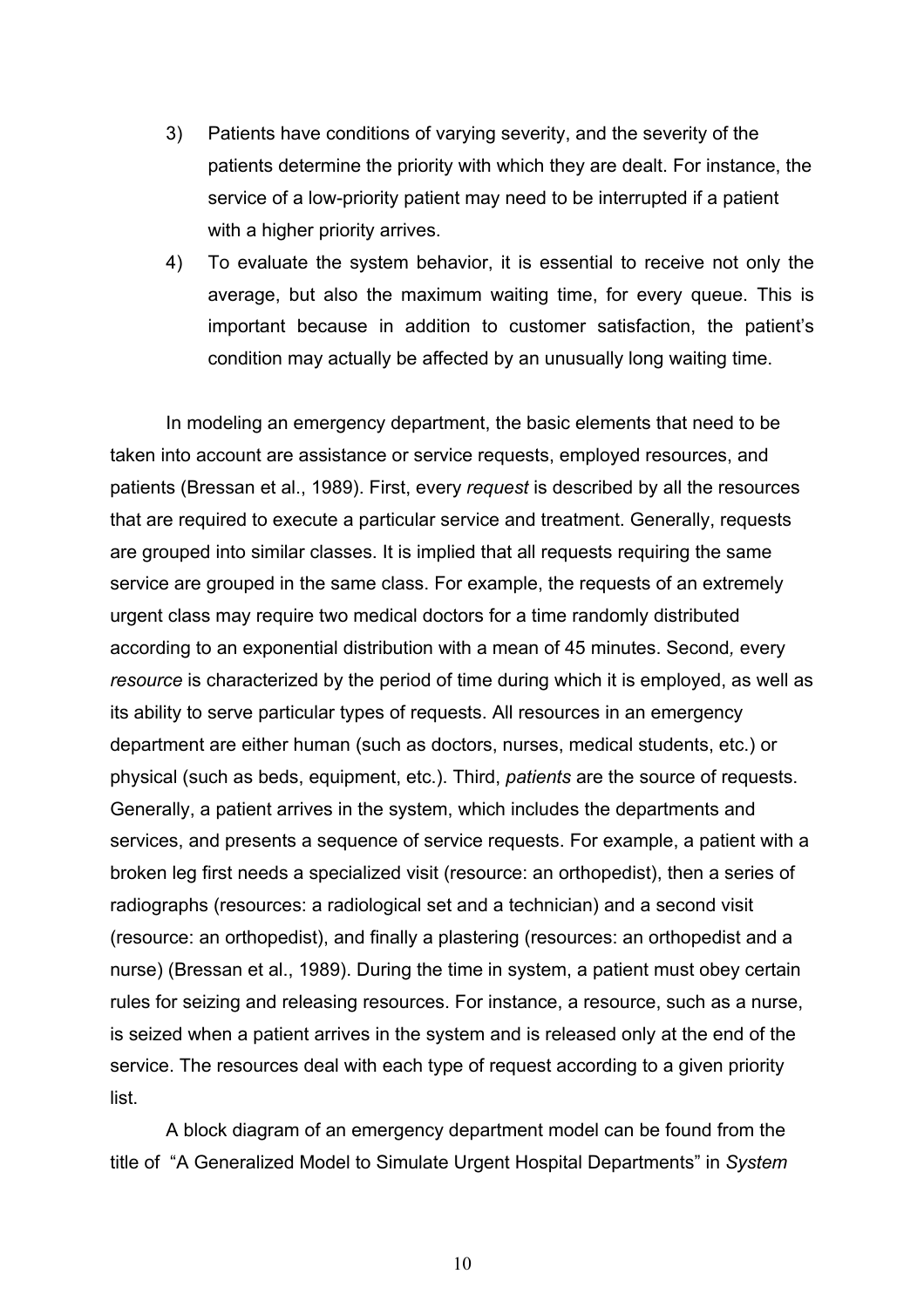*Modelling and Simulation* by Bressan, C., Facchin, P., and Jacur, G.R. (1989). This framework consists of two interdependent sections: patient flow and resource flow. A set of patient generators describe patient arrivals to the facility by ambulance, car, and other means of transport. Usually, the highest priority is assigned to patients arriving in an ambulance or rescue vehicle and critical patients arriving by car. In addition, patient arrivals can follow either a deterministic or a stochastic arrival pattern. Generally, patients arrive according to a time-dependent Poisson process (Jacur and Facchin, 1984). Once in the system, every patient presents a sequence of service requests based upon his/her particular condition. The request sequence and the patient's priority are determined by a triage nurse who makes this assessment based on their patient's vital signs and symptoms. When a patient moves up to first place in the queue, the resources (such as beds, nurses, doctor, etc.) needed by the request are seized. The service times for each type of request may be given either as deterministic values or as random variables. At the end of each service, the patient releases the resources and either leaves the system or rejoins the queue based upon the priority of his/her next request. In addition, a patient's treatment may be interrupted, in which case he/she needs to re-enter the queue. A patient leaves the emergency department either by being admitted to the hospital or discharged from the facility.

# **2.3.2 Some Recent Simulation Studies of Emergency Departments**

Since simulation is a powerful tool for analyzing and improving operations, emergency department managers frequently use computer simulation to assist them in their decision-making processes. Many simulation models have been used to support operational decision-making in a variety of hospital departments. Simulation has been employed to address problems in areas such as new policy evaluation, staffing levels and scheduling, scheduling of patient admissions, facility design and development, and disease and epidemic control. The most common objectives of these studies have included the reduction of a patient's time in the system,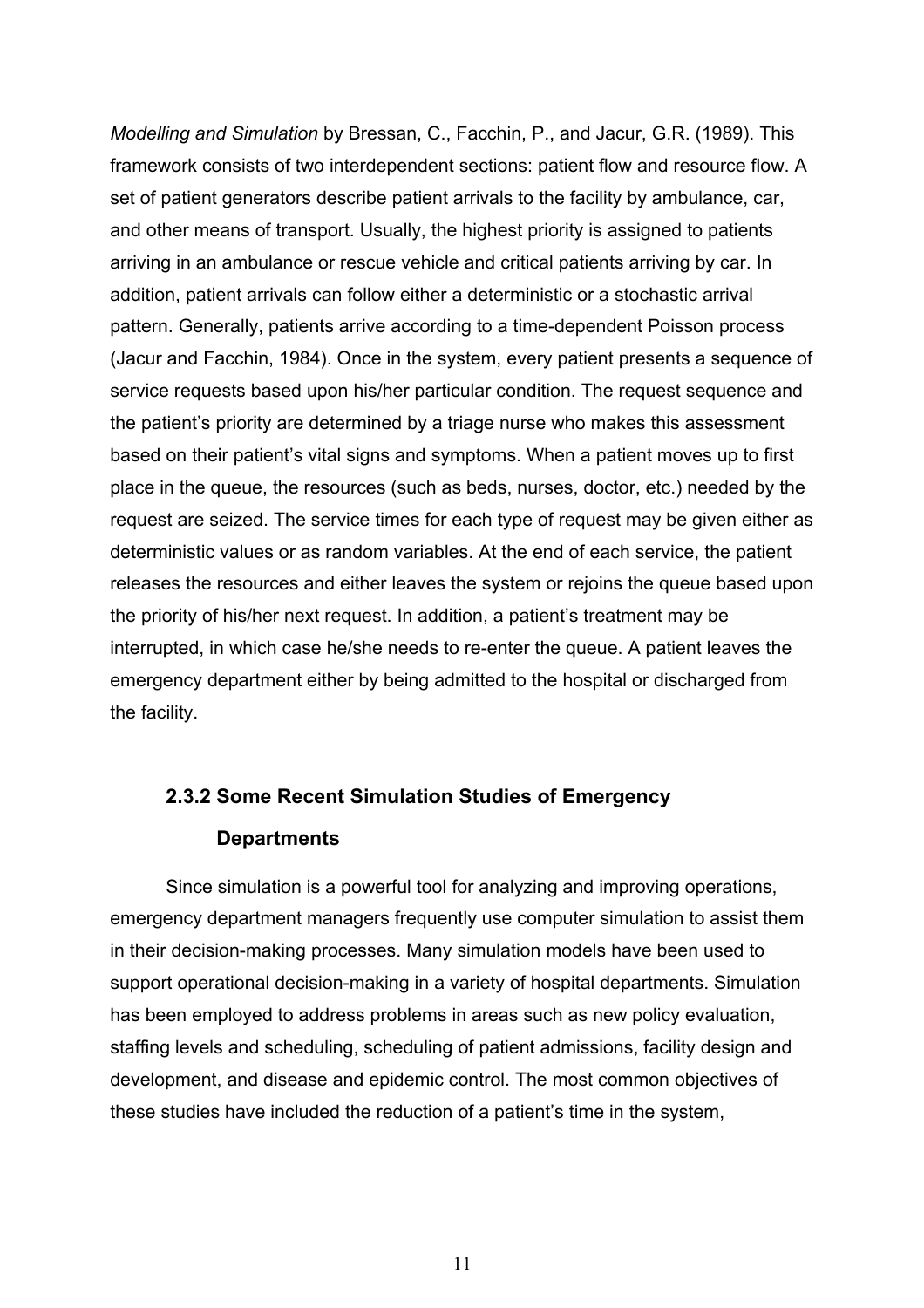improvement of customer service, better resource utilization, and reduction of operating costs (Alvarez and Centeno,1999).The following are some example applications of the use of simulation modeling in emergency departments.

At the Sunhealth Alliance Hospital in Charlotte, North Carolina, a simulation model was used to test several operating alternatives with the purpose of reducing the length of stay for patients who visited an emergency department (Mcquire, 1994). Since the average patient waiting time in the current system was 157 minutes, which was greater than the acceptable level of 120 minutes, the emergency department considered several possible ways to reduce patient waiting time. The emergency department managers decided to use simulation to test these alternatives, and the MedModel software package was chosen for the study. Five alternatives were tested and evaluated for effectiveness with the simulation model. The results of each alternative showed that the system can reduce the length of stay for all patients as follows:

Improvement 1: *Adding an additional registration clerk during peak hours (3:00 p.m. to 11:00 p.m.).* This configuration can reduce the length of stay by twelve minutes per patient.

Improvement 2: *Extending the hours of operation of the fast track area and pediatric clinic.* Originally, the fast-track hours were 5:00PM-10:30PM during the week and 3:00PM-11:00PM on the weekend. The pediatric clinic's hours were 6:00PM-10:00PM seven days a week. When the operating hours were extended to 11:00AM-11:00PM on the weekends for both areas, and for the pediatric clinic during the week, the simulation yielded an improvement of sixteen minutes per patient.

Improvement 3: *Reducing turnaround times in the ancillary department.* The turnaround time represents the time from placing the order until the results are ready. By reducing the turnaround time to 45 minutes, the average length of stay could be reduced by 24 minutes.

Improvement 4: *Dividing the holding rooms with curtains to increase the number of spaces for admitted patients.* The simulation showed that the emergency department saved patients an average of 22 minutes if the four rooms were divided by a curtain to accommodate eight patients.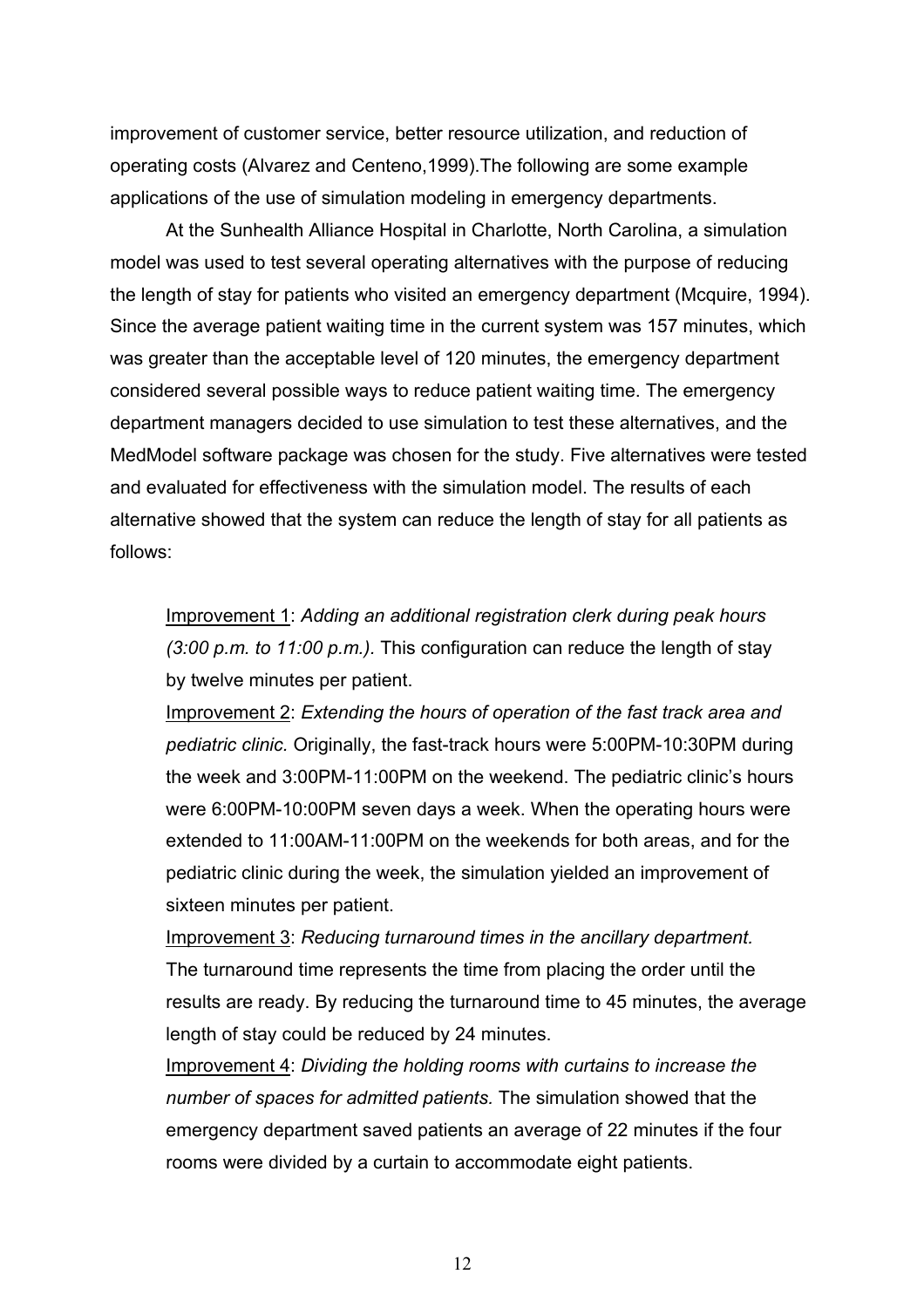Improvement 5: *Using emergency department physicians instead of residents in the fast track area.* Using the new operating time detailed in Improvement 2, the simulation showed that the length of stay for all patients was reduced by an average of fourteen minutes, without a reduction in treatment and service quality. In addition, the average length of stay for patients in the regular emergency department was reduced by 50 minutes (from 157 to 107 minutes).

In St. Luke Episcopal Health System in Houston, Texas, the ProModel simulation software was employed to model and analyze its entire emergency department system. Since the current facility and operational design resulted in long patient waiting times, the research objective assessed the impact of this design on patient care in order to reduce the average length of stay. The results showed that the length of stay was reduced by 40 percent by implementing a new system for triage that was called the Triage Plus System (Lange, 1997). Similarly, the ProModel software was used in Baystate Hospital in Springfield, Massachusetts, to model the impact of an emergency department expansion project. The simulation model helped managers see which changes could be made within the existing facility, without the expansion. The hospital used simulation to test several alternatives with the objectives to increase patient throughput and reduce waiting time. The model showed that reallocating beds and reducing backlogs, which kept the emergency department beds full and led to long waiting times, resulted in an increase in patient throughput of five to nine percent without requiring additional staff, while significantly reducing the average waiting time per patient. These changes in the existing emergency department allowed the hospital to avoid a major expansion project, saving the hospital an approximately \$1.2 million investment. (www.medmodel.com, 2003).

At the Washington Adventist Hospital, in Takoma Park, Maryland, a simulation model was used to evaluate an expansion in the number of beds in the emergency department, which led to a reduction of 36 minutes in the average length of a patient's stay (Alvarez and Centeno, 1999). Kirtland et al. (1995) used a simulation in the Peninsula Regional Medical Center (PRMC) in Salisbury, Maryland, to reduce the patient's time in the system and determine appropriate staffing levels. The background information was entered into the MedModel simulation software to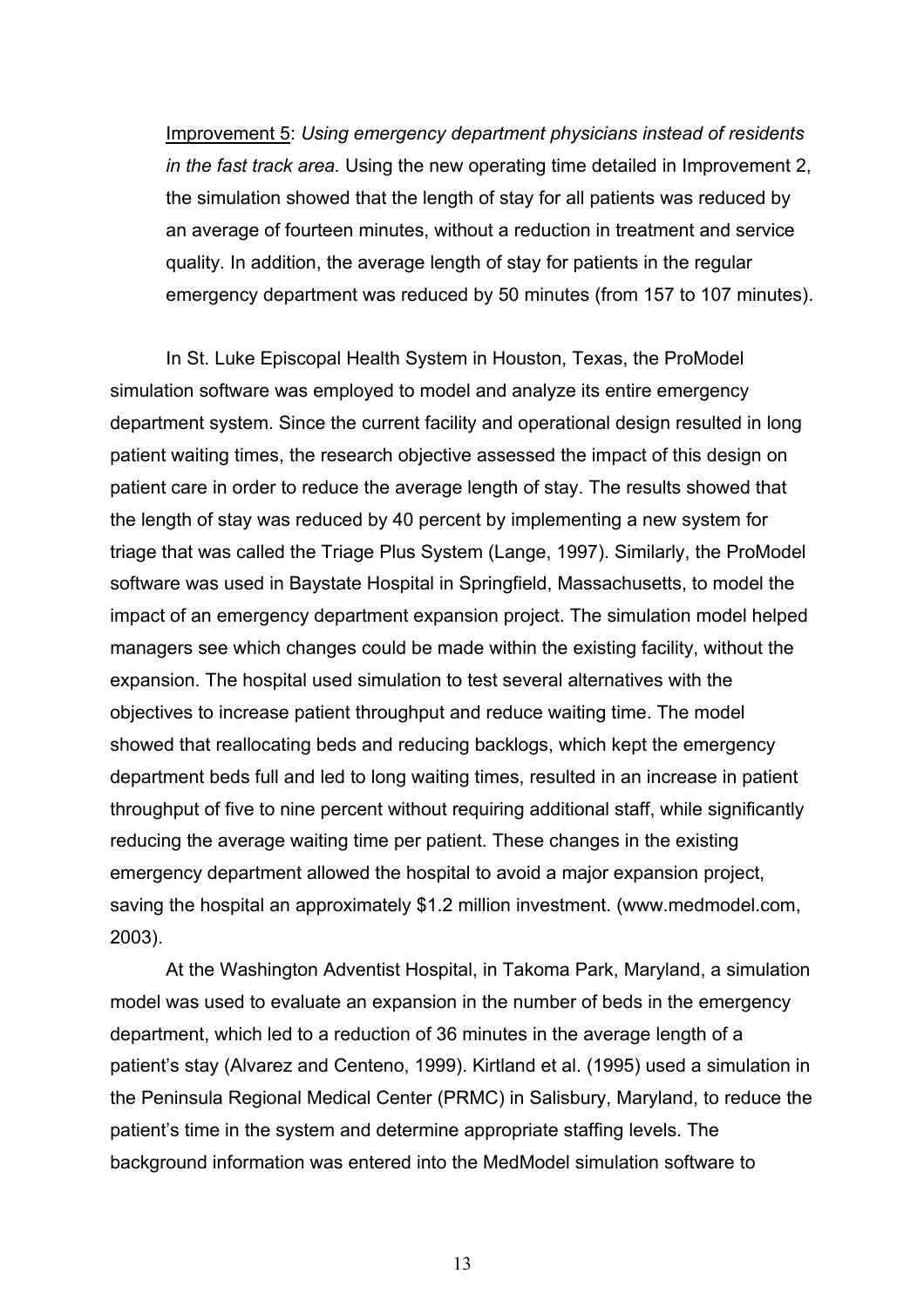develop a model of the PRMC's emergency department. The simulation was run for a minimum of twenty replications to validate the model using historical data. The project examined a total of eleven different alternatives. The top three alternatives included establishing a fast track care in the minor care area, placing patients in the treatment area when beds are available instead of sending them back to waiting room, and using point-of-care lab testing. Implementation of these alternatives resulted in a reduction of patients' time in the system by 38 minutes, or 24 percent, on the average.

At Mercy Hospital in Miami, Florida, Kittell and Pallin (1992) described the use of a simulation model in order to evaluate several alternatives with the objective of maximizing the number of patients treated in the emergency department, while making more efficient use of the resources and maintaining quality service. The study revealed that a fast track policy allowed a 50 percent reduction in resources without negatively affecting the quality of service provided to its customers. In 1995, this hospital used simulation to study reducing time in an emergency department via a fast track lane. The fast tack lane was designed to serve non-urgent patients with ailments such as headaches, abrasions, wound checks, etc. The simulation model was developed using SIMAN language and evaluated several alternatives. The results suggested that a fast track area should be opened, and recommendations were also provided for staffing. After implementing the fast track lane, the patients with low priority served by the emergency department experienced a 25 percent reduction in their length of stay without negatively affecting the times of patients with higher priority. It was recommended that non-urgent patients be sent to the fast track area, but they could be treated by the regular emergency department if resources in the fast track were busy and the emergency department had available resources (Centeno et al., 1995).

The preceding examples illustrate that simulation has been successfully used to improve the operations in several emergency departments. Significant reductions in patient waiting times have been achieved, which in turn lead to better patient satisfaction. The goal of this research is to provide York Hospital with similar results through effective scheduling of the nursing staff.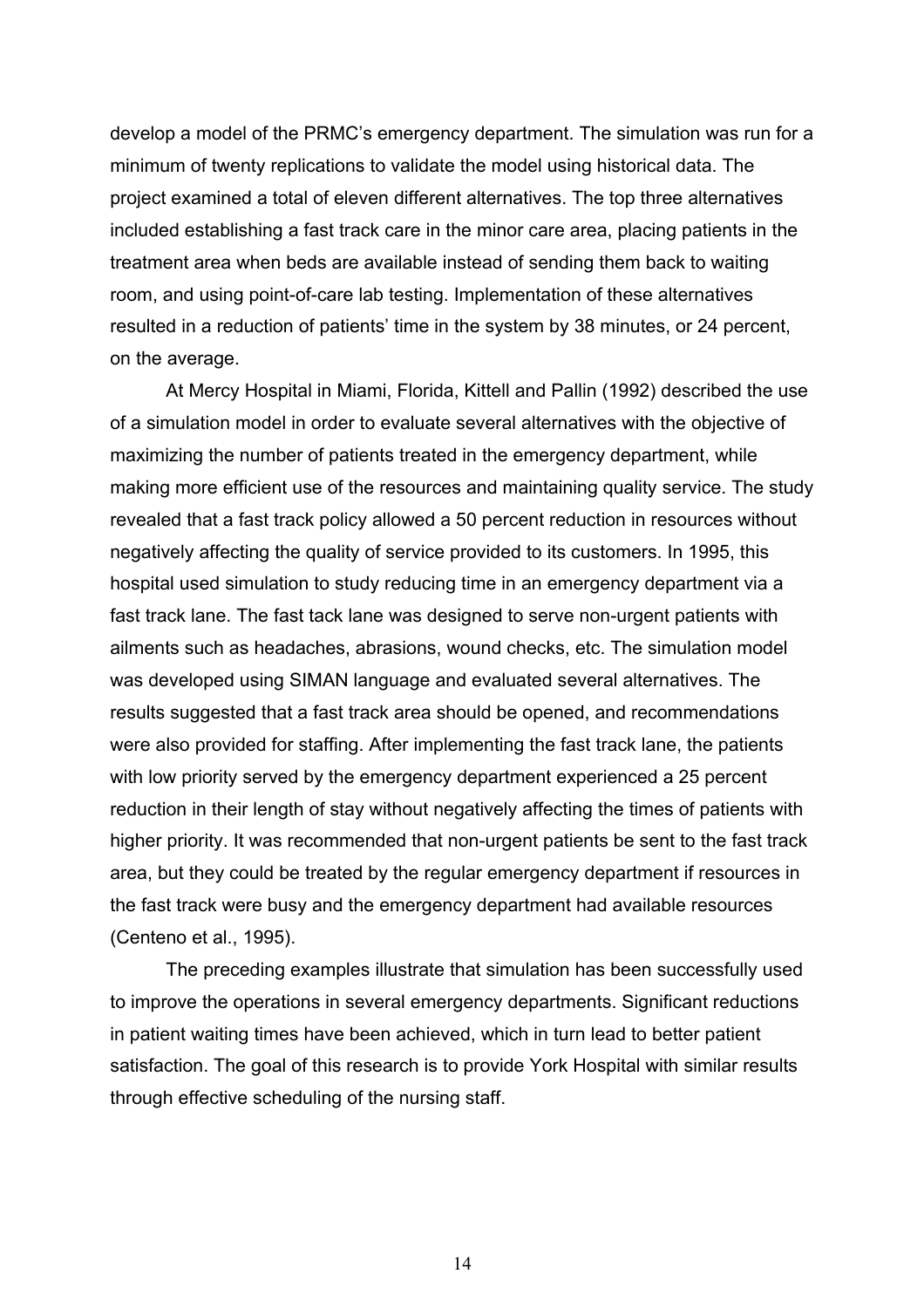## **2.4 Nurse Scheduling**

 Efficient allocation of nurse staff resources is an important issue facing nursing department administrators today. Imbalances between nurses' available hours and patient care demands have been a concern since at least the 1940's (Giovanetti, 1978). The scheduling of nursing services is relatively complex due to the variety of conflicting interests or objectives between hospitals and nurses. There are different levels of skill in the nursing pool, and each nurse has different capabilities. In addition, the demand for nursing services varies widely throughout the week and is hard to forecast. The final schedule must also meet certain hospital requirements or policies, such as day off policies, work pattern expectations, etc. (Sitompul, 1990). Therefore, nurse scheduling is a difficult and time consuming task. The schedule must assign each nurse to a series of shifts over a specified period of time, while maintaining certain standards of patient care and satisfying nurse work preferences. Many solution techniques (including heuristics, optimization models, artificial intelligence-based approaches, constraint-based programming, and decision support systems) have been developed for the nurse scheduling problem with the objectives of using minimum staffing to avoid wasted manpower, providing adequate patient care, ensuring continuity in service, and satisfying organizational policies (Sitompul and Randhawa, 1990). These solution approaches can often lead to significant operational savings. For instance, Cosneau (1993) showed that computerized nurse scheduling saved eight hours of labor each month in the Rouen University Hospital, France (Darmoni et al., 1995).

### **2.4.1 Types of Scheduling Problems**

 The nurse scheduling problem may be considered a multi-stage problem that includes determining a set of feasible schedules that satisfy the system constraints for a specified time, selecting the best schedule based on the given criteria, finetuning the schedule to meet changes in staffing levels and patient demands, and making specific shift assignments for each nurse. The general goal of workforce scheduling in hospitals is to develop a systematic method for assigning nurses to work shifts and work days while maintaining continuous high quality service. Sitompul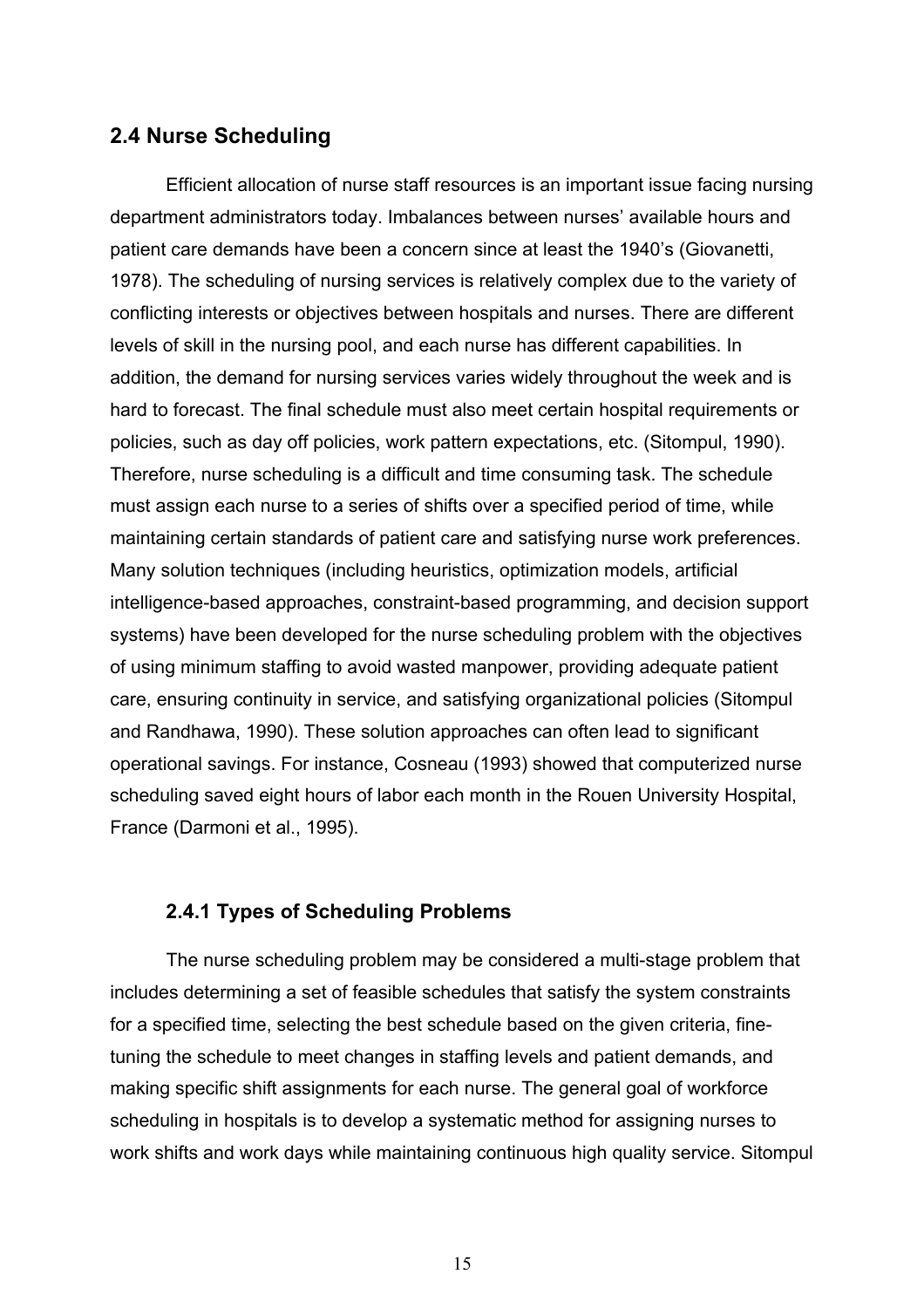and Randhawa (1990) have developed a classification scheme for nurse scheduling models based on the type of schedules that are generated (cyclical or non-cyclical) and the solution procedure that is used (optimization or heuristic). In cyclical scheduling, each nurse's work pattern is repeated in a cycle of *n* weeks. With this scheduling type, it is relatively simple to generate a consistent schedule. Additionally, the number of nurses that work a particular pattern from its solution is constantly reused. This means that as long as the staffing requirements remain unchanged, the entire scheduling problem needs to be solved only once. However, the cyclical scheduling approach is rigid in the face of variation in supply and demand. On the contrary, in non-cyclical scheduling, a new schedule is generated to meet a given set of constraints for each scheduling period. Usually, this approach is time-consuming, but it is flexible in dealing with variations in supply and demand.

The optimization approach finds a globally optimal solution that maximizes an objective function subject to a set of constraints. Optimization models require large computational resources because of the large number of objectives and constraints that are used to represent real-time operations. The structure of these models can also lead to inflexibility, which can fail to accommodate the dynamics involved in scheduling (Sitompul and Randhawa, 1990). A heuristic technique, however, provides a good solution without guaranteeing that it is the best. Typically, heuristic models generate an initial schedule to satisfy predicted workload and then refine the initial schedule to meet hospital policy constraints and to fit individual work preferences (Sitompul and Randhawa, 1990). Heuristics are used to avoid the excessive cost encountered in optimization approaches. While most heuristic models have focused on solving the cyclical scheduling problems, optimization models are most often used for non-cyclical problems.

#### **2.4.2 Historical Approaches to Nurse Scheduling**

Until the 1960s, nurse scheduling tools consisted mainly of graphical devices (Giglio, 1991). In 1966, Howell presented a cyclical nurse scheduling tool, and Ahuju and Sheppard (1975) proposed an alternative model for the same problem. Several researchers have approached this problem using linear programming problem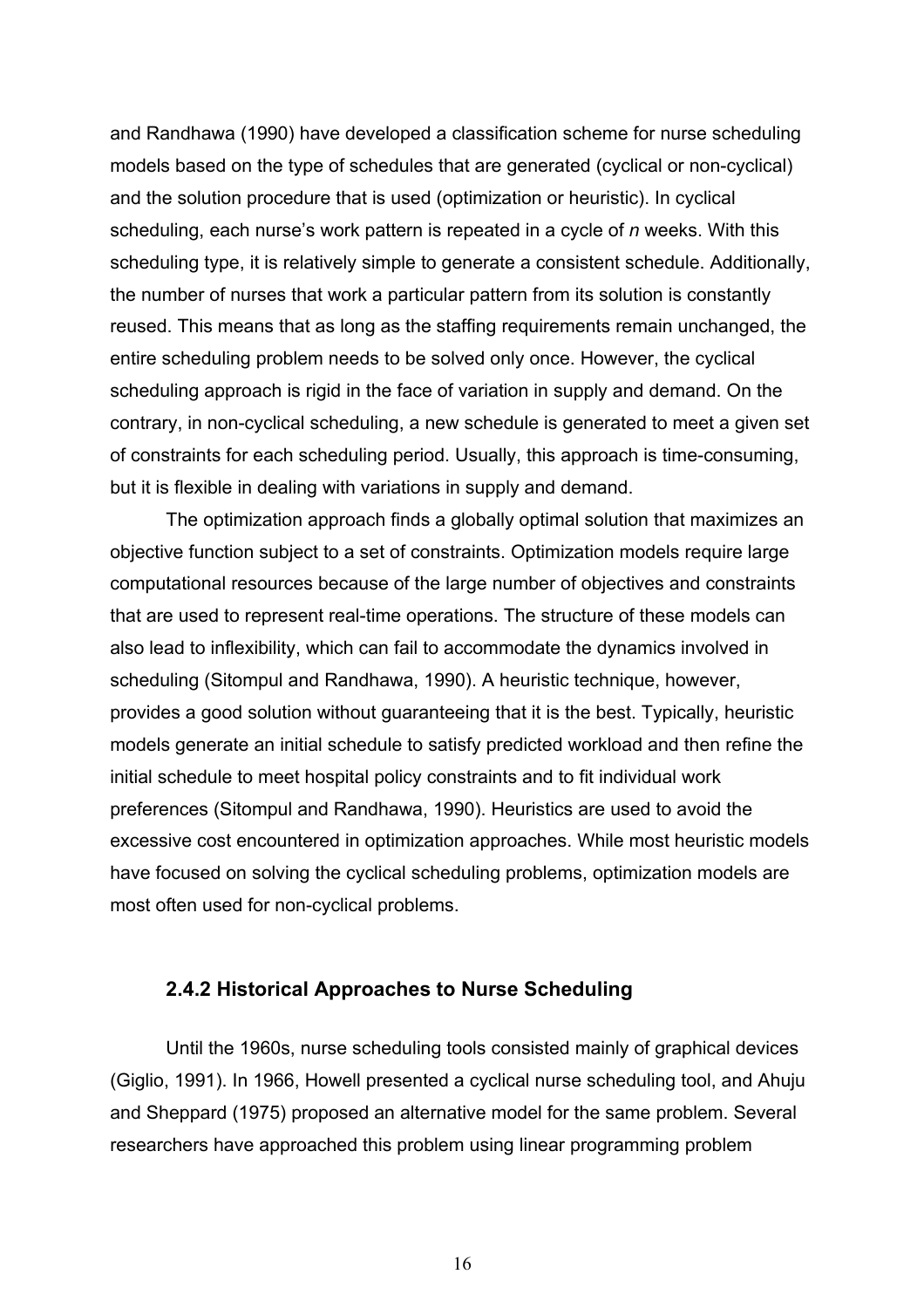(Abernathy, 1973). Mathematical programming approaches have also been developed that modify linear programming concepts to allow preferences of individual nurses to be included in a large mutliple-choice programming problem (Warner, 1976). Although mathematical models are powerful, they often lack flexibility. Arthur and Ravindran (1981) used goal programming to permit more flexible priority choices for determining nurse schedules. To visualize this solution process, Bell et al. (1986) developed a new nurse scheduling tool that coupled computer graphics technology with sophisticated and flexible visual interactive modeling (VIM) software. In 1987, Rosenbloom and Goertzen presented an algorithm for the cyclical nurse scheduling problem that allows a wide variety of possible labor constraints. Their approach can easily be implemented on a computer and guarantees optimal solutions. After first being applied to nurse scheduling by Arthur and Ravindran (1981), goal programming (GP) was reused by Ozkarahan (1989) to allow for a wide variety of schedule preferences. Linear goal programming was used to generate alternativebased schedules, and the schedules were then assigned to individuals according to their preferences. This model was called a flexible nurse scheduling support system. Computer simulation has also been used to determine optimal nurse staffing levels in hospitals. McHugh (1989) used computer simulation to examine the effect of varying nurse staffing levels on wage costs and staffing adequacy. The optimal nurse staffing was proposed as the level of staffing that jointly minimized wage costs, overstaffing, and understaffing. In the current research project for York Hospital, we use a similar strategy to search for suggested nurse schedules.

#### **2.4.3 Recent Nurse Scheduling Approaches**

 More recently, modern operations research techniques have been applied to the nurse scheduling problem. For example, Aickelin and Dowsland (2003) used genetic algorithms for manpower scheduling at major UK hospitals. The results from this approach showed that this algorithm was fast, flexible, and able to find high quality solutions. Artificial Intelligence (AI) is another methodology that has been used to solve the nurse scheduling problem. The AI-based computer system uses an abstraction of a human scheduler's knowledge and information in formulating the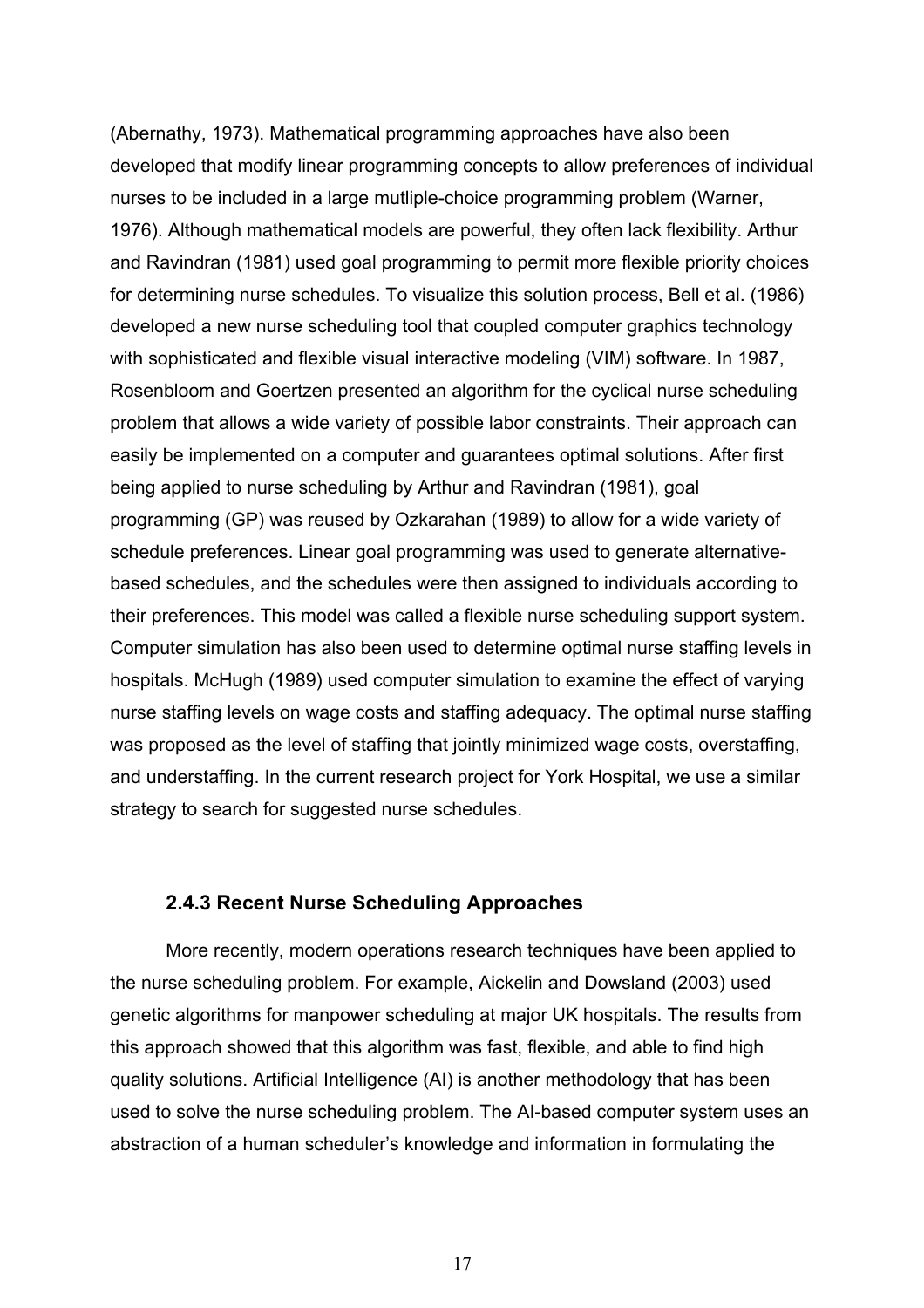schedule and monitoring its execution (Lukman, 1986). Lukman (1986) presented a AI model for the nurse scheduling problem, where a series of decision-making rules are made within the form where *if* a condition is satisfied, *then* action is taken. For example, we can revise the current schedule if it suits our intention. The model includes nurse's schedule requests, continuity of previous schedules, minimum coverage level, and the preferred working pattern of each nurse. All possible schedules were generated based on these considerations. Another approach, constraint-based programming (CBP), was also developed to avoid the complexity in combinatorial optimization. CBP reduces the search space because it defines a set of values to indicate that all constraints are satisfied (Darmoni et al., 1995). The CBP technology has been successfully applied to the nurse scheduling problems in some Japanese facilities (Astier et al., 1993).

 Several computerized nurse scheduling systems have been developed. Generally, these systems are computer versions of scheduling heuristics because the heuristic methods are more appropriate and more flexible than are mathematical methods (Darmoni et al., 1995). For example, Darmoni et al. (1995) developed the computer-assisted nurse scheduling program called Horoplan for Rouen University Hospital in France. Horoplan uses heuristics to solve non-cyclical constraint-based scheduling problems, and it builds a complete nurse schedule within the foundation of many constraints that were defined as parameters in order to optimize scheduling flexibility. A core set of constraints are provided to represent general concerns of most French hospitals, and users can easily add or modify constraints to meet their particular needs. One hundred schedules were generated for Rouen University Hospital and these schedules then were evaluated by the six head nurses of the project group.

 The use of a decision support system (DSS) in computerized nurse scheduling systems is a management information systems approach that is user-interactive (Nutt, 1984). Mann and Watson (1984) gave the following definition of a DSS:

*"A decision support system is an interactive system that provides the user with easy access to decision models and data in order to support semi-structures decision-making tasks."*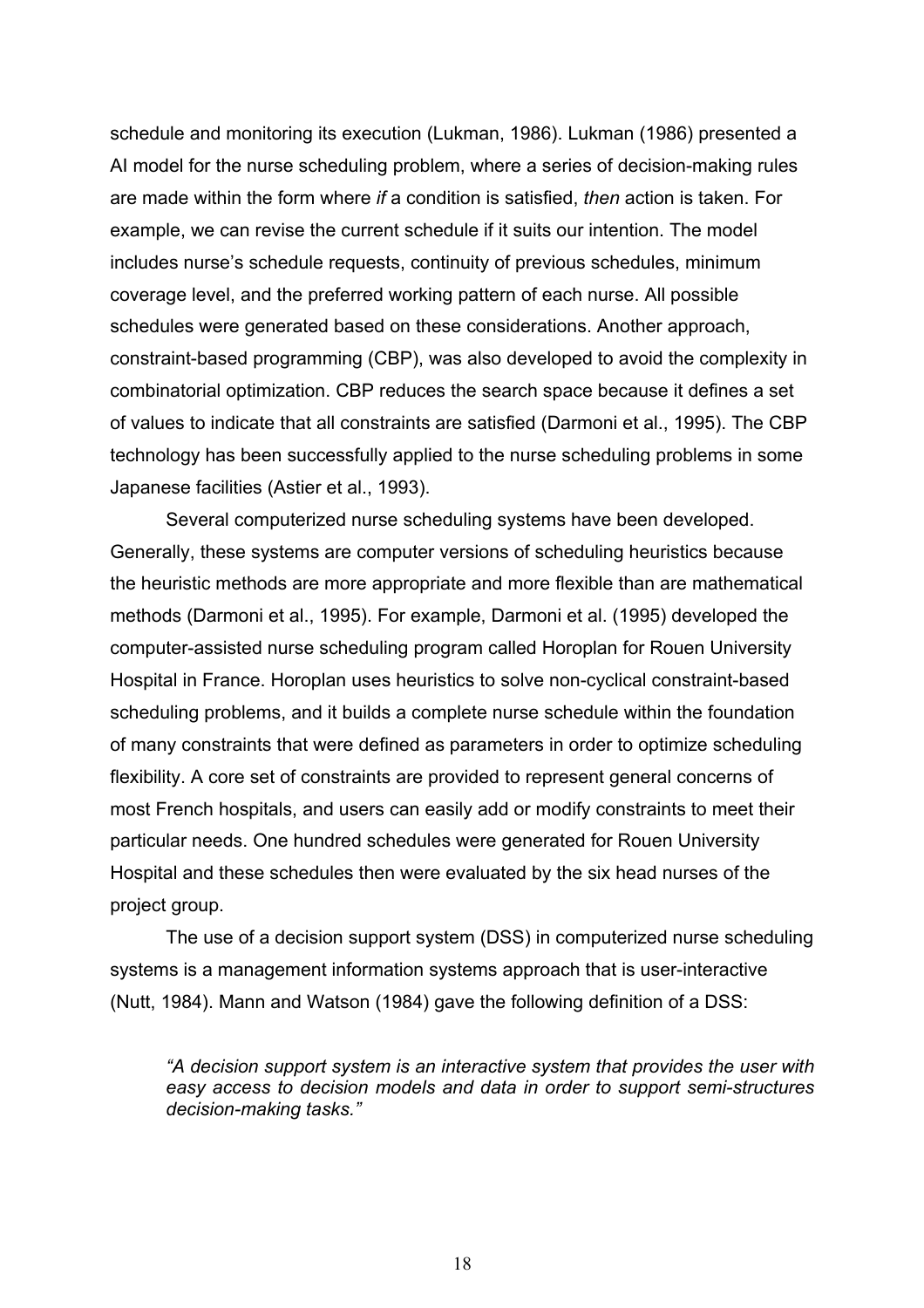The DSS has been used in many management decisions such as when to hire parttime help, how to schedule vacation and personal holidays, etc. (Bell et al., 1986). It has also been applied successfully to the nurse scheduling problem.

While most research into nurse scheduling only incorporates isolated elements of the nurse scheduling problem, a DSS can encompass all elements of the problem for more effective analysis (Nutt, 1984). By implementing an algorithm with a DSS, a scheduler can quickly and easily review and modify the schedule that meets the quantitative criteria for optimality, as well as additional managerial concerns as understood by the scheduler (Bell et al., 1986). Sitompul and Randhawa (1990) state that a DSS focuses on supporting decision-making and shifts attention from the operational level toward the issues of managerial problem solving. The key characteristics of a DSS for the nurse scheduling problem concentrate on a less wellstructured problem, an integration of analysis techniques with database access and retrieval functions, a simple method of using an interactive model, and flexibility in the face of changes in the environment.

In 1993, Sitompul and Randhawa presented a heuristic-based computerized nurse scheduling system that uses a DSS approach. There were two objectives of this research, including designing a DSS framework for nurse scheduling in hospitals and developing a heuristic procedure for generating nurse schedules using the proposed DSS framework. Figure 2.1 represents the conceptual framework for the DSS model that was re-created based on the original figure, which can be found from a title of "A Heuristic-Based Computerized Nurse Scheduling System" in *Computers and Operations Research* (Vol. 20, No. 8) by Sitompul, D., and Randhawa, S.U. (1993). The model includes five elements, including a pattern generator, schedule generator, schedule processor, system database, and user interface. The pattern generator generates a group of work and shift patterns. The schedule generator combines work and shift patterns to form working schedules, and the schedule processor assigns a schedule to each nurse. These three elements send the information (including shift patterns, working schedules, and nurse assignments) to storage within the system database. The user interface is a front-end program that allows the user to tailor the model to the specific needs of the hospital. The program was successfully used to generate nursing schedules for the Samaritan Hospital in Corvallis, Oregon. In the current research problem at York Hospital, we implement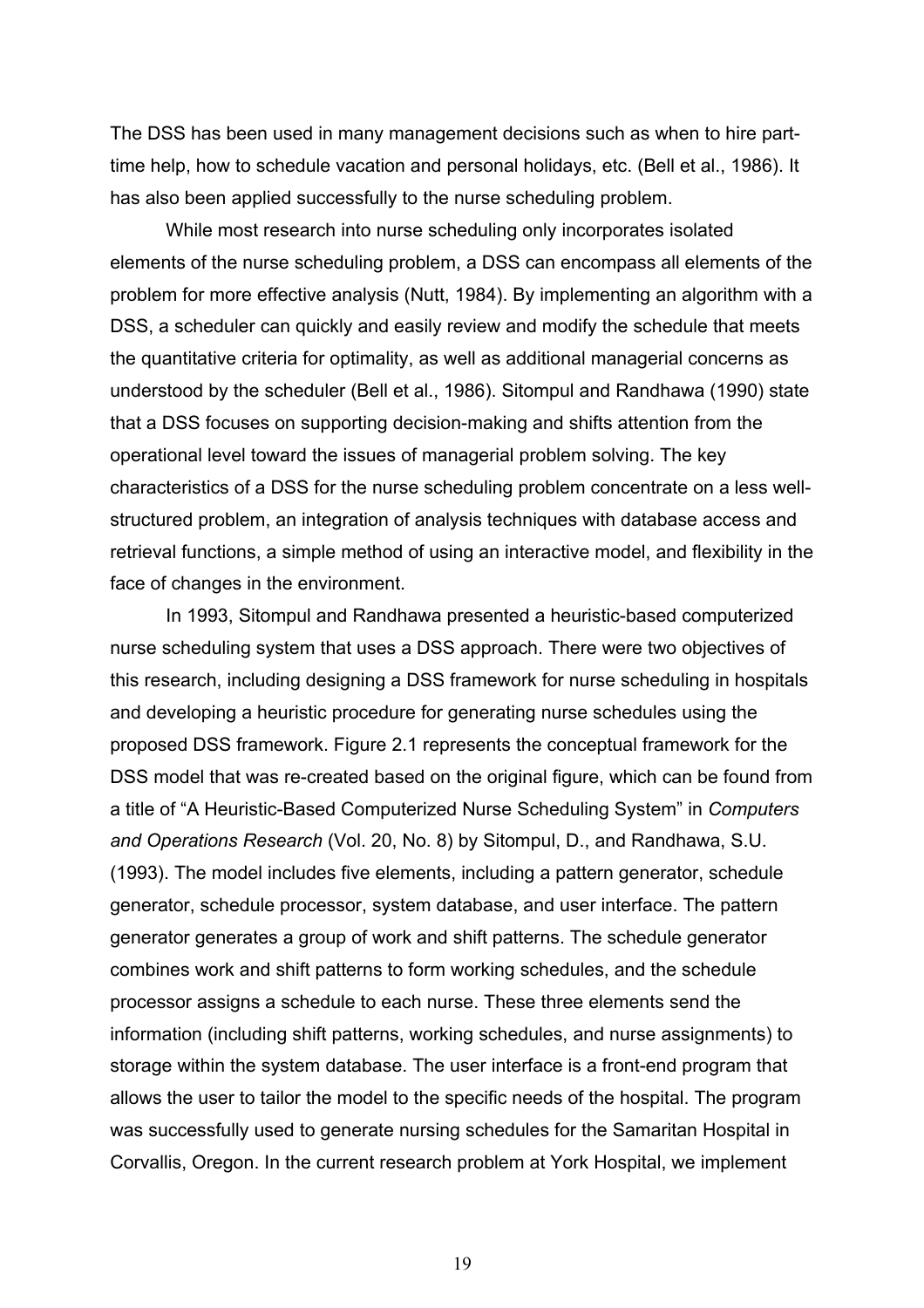this DSS model and evaluate how the schedules it provides impact patient waiting times.



**Figure 2.1: The Conceptual Framework for the DSS Model**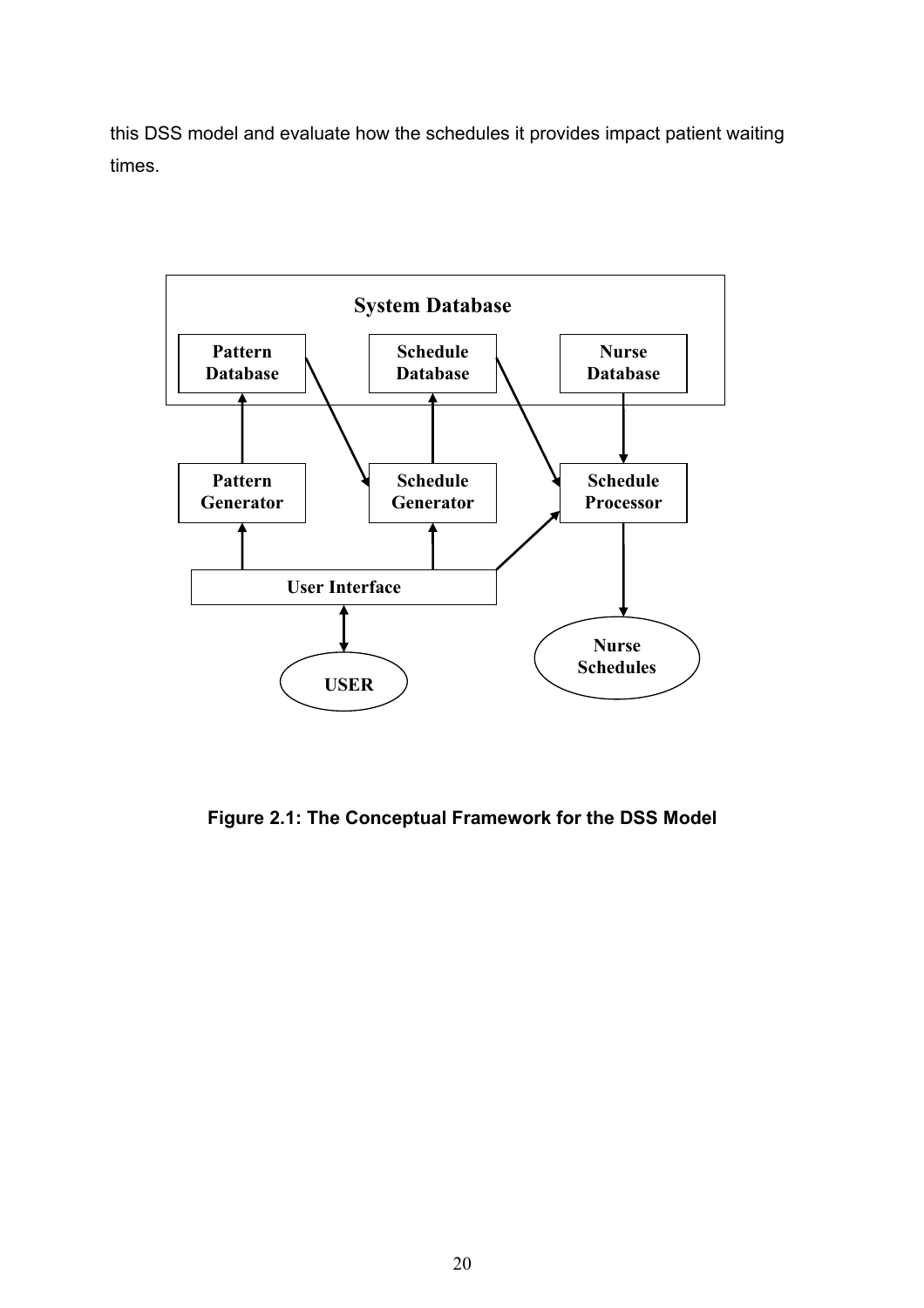# **Chapter 3 Simulation Model Development**

This chapter describes the activities in the emergency department at York Hospital in York, Pennsylvania, as well as the development of a simulation model for this system. The first section provides an overview of the operations and the patient flow through the emergency department, including the input data used in the simulation model. We then present a brief description of the simulation model that is used to analyze the scheduling alternatives. The last section describes the methodology used to validate the simulation model.

### **3.1 Emergency Department at York Hospital**

Efficient allocation and utilization of staff resources is an important issue facing all emergency department administrators, including those at York Hospital. In order to evaluate possible changes to operational policies and procedures without disturbing the actual system, a simulation model of the emergency department was commissioned by the hospital. The problem addressed in this study is the development and analysis of a simulation model for the emergency department at York Hospital in York, Pennsylvania. The main interest of this study is to identify process inefficiencies and to evaluate how the system is impacted by various nurse staffing strategies.

The emergency department at York Hospital provides emergency service for both trauma and non–trauma patients 24 hours a day. The emergency department of the hospital, therefore, is a busy area which deals with people who are suffering from a wide range of illnesses. At present, a total of about 60,000 patients are seen in the department each year. The unit is staffed around the clock by doctors, physician extenders, residents, technicians, and nurses with full specialist backup. This study focuses on the non-trauma patient process. There are a total of 35 beds for patient care divided into three individual areas. Specifically, these are the Critical Care Unit (CCU) with fifteen beds, the Intermediate Care Unit (ICU) with sixteen beds, and Alterna Care (AC) with four beds. The CCU treats patients with urgent injuries and illnesses, while the ICU deals with less severe conditions. Both of these units operate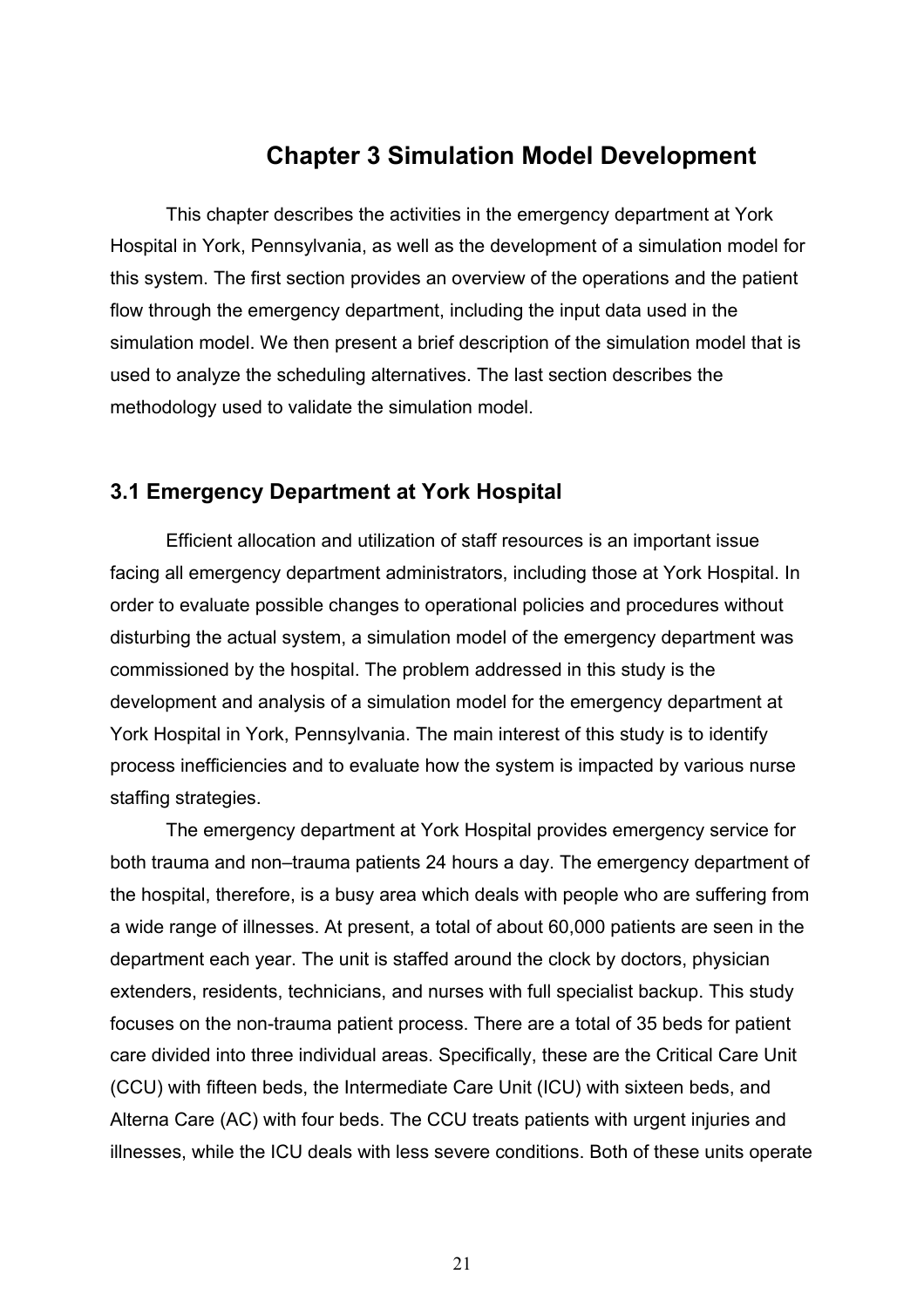seven days a week, 24 hours a day. Alterna Care is a relatively new addition to the emergency department, and it treats only minor injuries and illnesses during the weekday hours of 11:00 AM to 11:00 PM. The purpose of Alterna Care is to remove patients with minor conditions from the ICU in order to decrease treatment time for all patients.

Although it is impossible to precisely classify the flow of all emergency department patients through the system, a general flow process for a typical emergency department patient is presented in Figure 3.1. The following subsections provide a more detailed description of patient flow in the York Hospital Emergency Department. These descriptions include a summary of the input data for the simulation model. Service times for all procedures were provided by a panel of experts familiar with the system, while the arrival rates and the proportion of patients falling into various categories were obtained from data collected from patient records over the past two years.

#### **3.1.1 Arrival Process**

Typically, a patient enters the emergency department through one of three modes: walk-in, ambulance, or helicopter. This section gives a brief overview of each activity in the general patient arrival process. When a walk-in patient arrives at the hospital and enters the emergency department, the patient is sent to the waiting room until a triage nurse to become available. The term "ambulance patient" is used to describe any patient who arrives at the emergency department by ambulance, as well as by any rescue vehicle or police car. Ambulance patients can be categorized as trauma or non-trauma. Non-trauma ambulance patients are processed via the same procedure as walk-in patients when they arrive in the emergency department. The only difference is that the non-trauma ambulance patient will skip registration by the triage nurse in the event they are unconscious. Trauma patients who arrive by ambulance are immediately sent to a separate trauma station that is not considered in our analysis. Nearly all patients who arrive by helicopter are classified as trauma patients. Similar to trauma ambulance patients, trauma helicopter patients are immediately sent to the trauma unit upon arrival. Generally, the process of the non-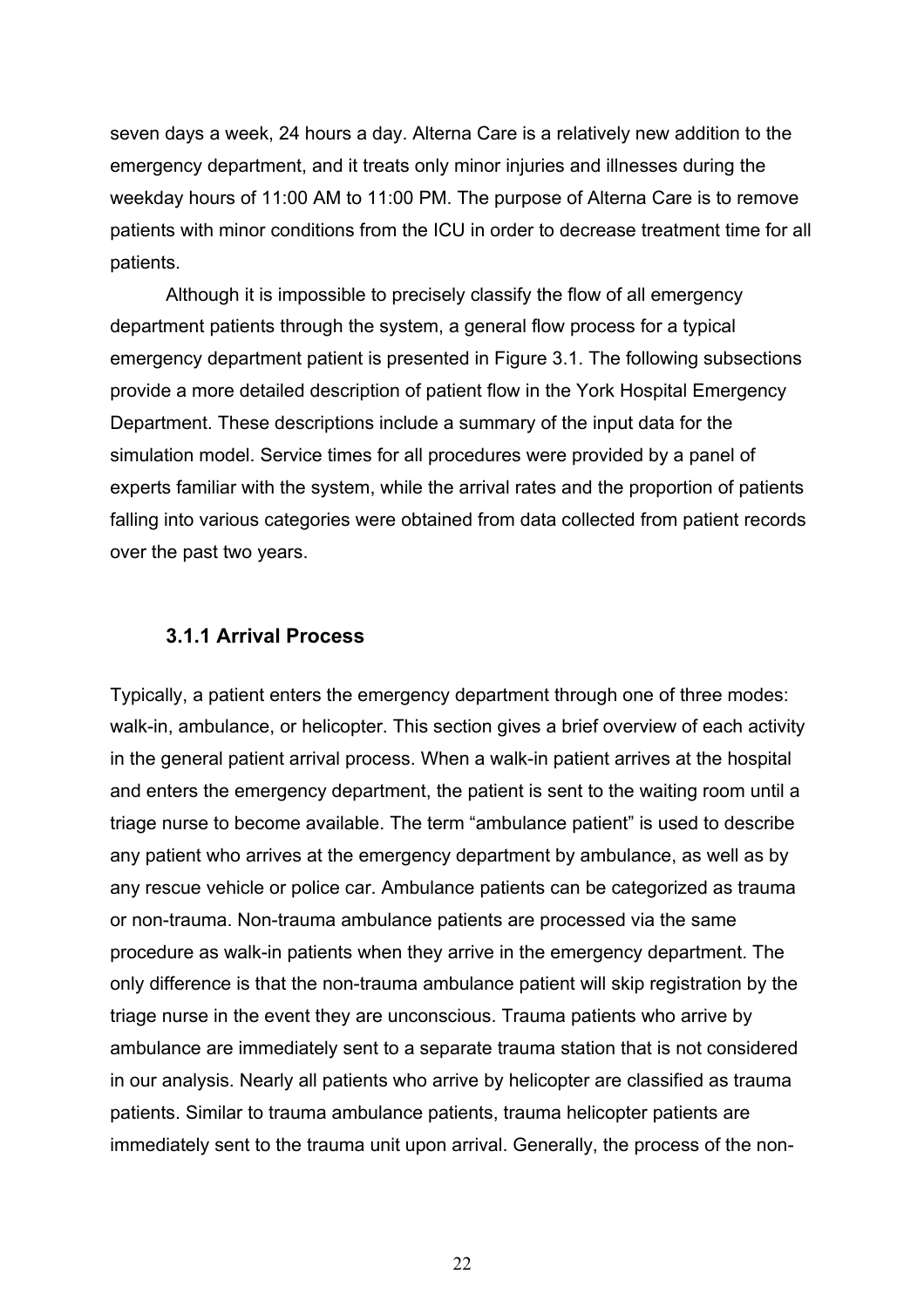

**Figure 3.1: Flowchart of Patient Care for the Emergency Department at York Hospital**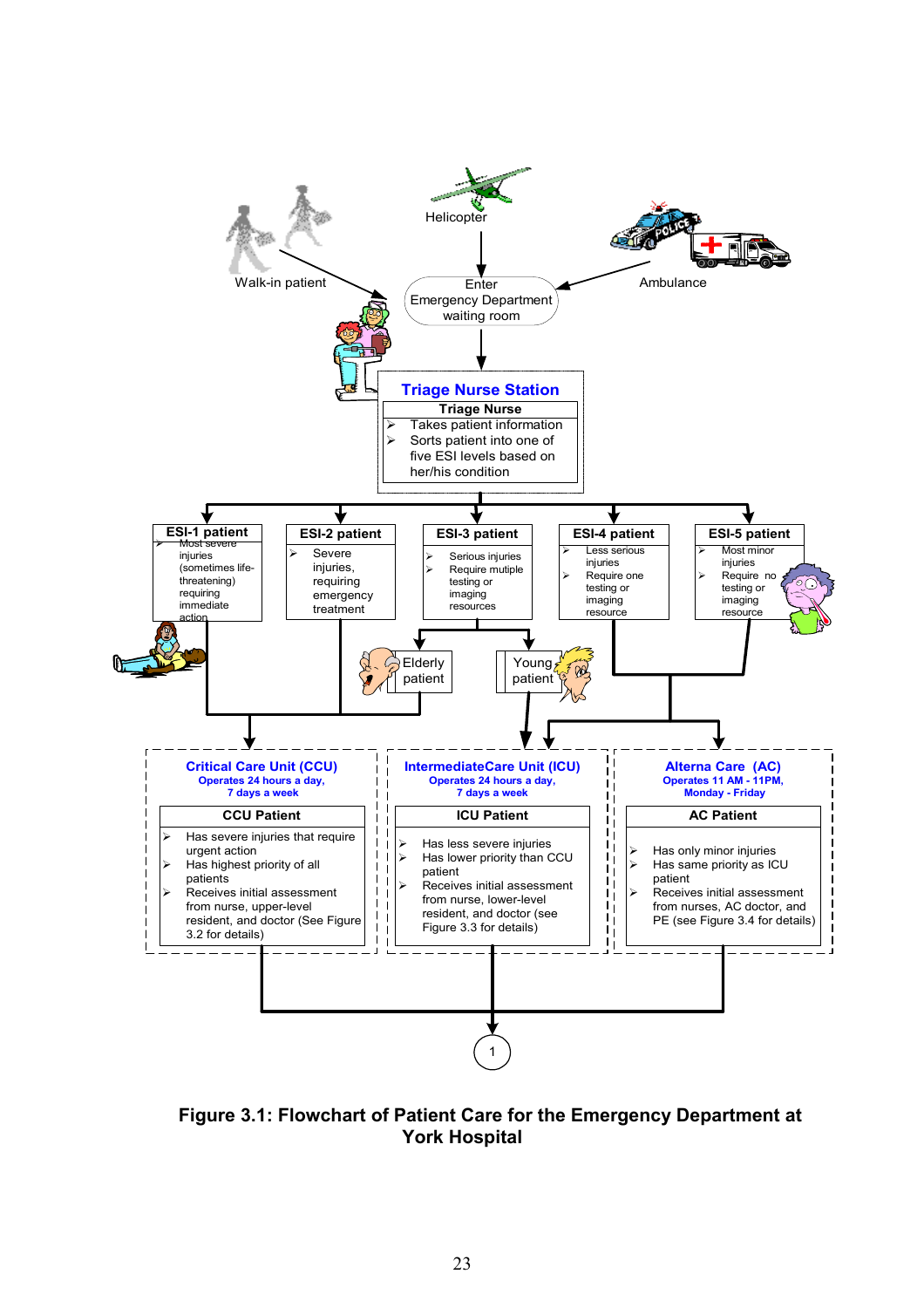

 **Figure 3.1: Flowchart of Patient Care for the Emergency Department at York Hospital (cont.)**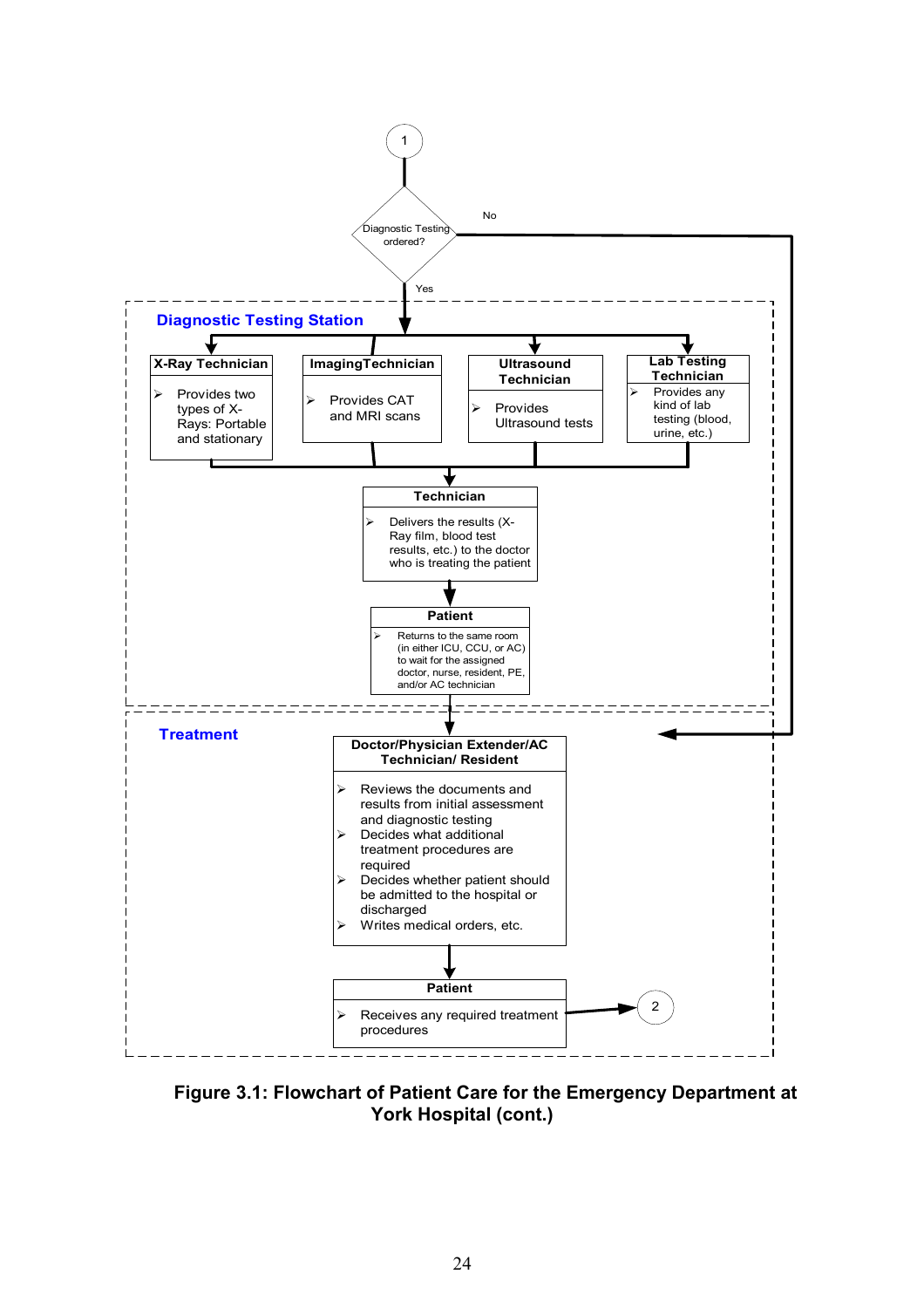

**Figure 3.1: Flowchart of Patient Care for the Emergency Department at York Hospital (cont.)**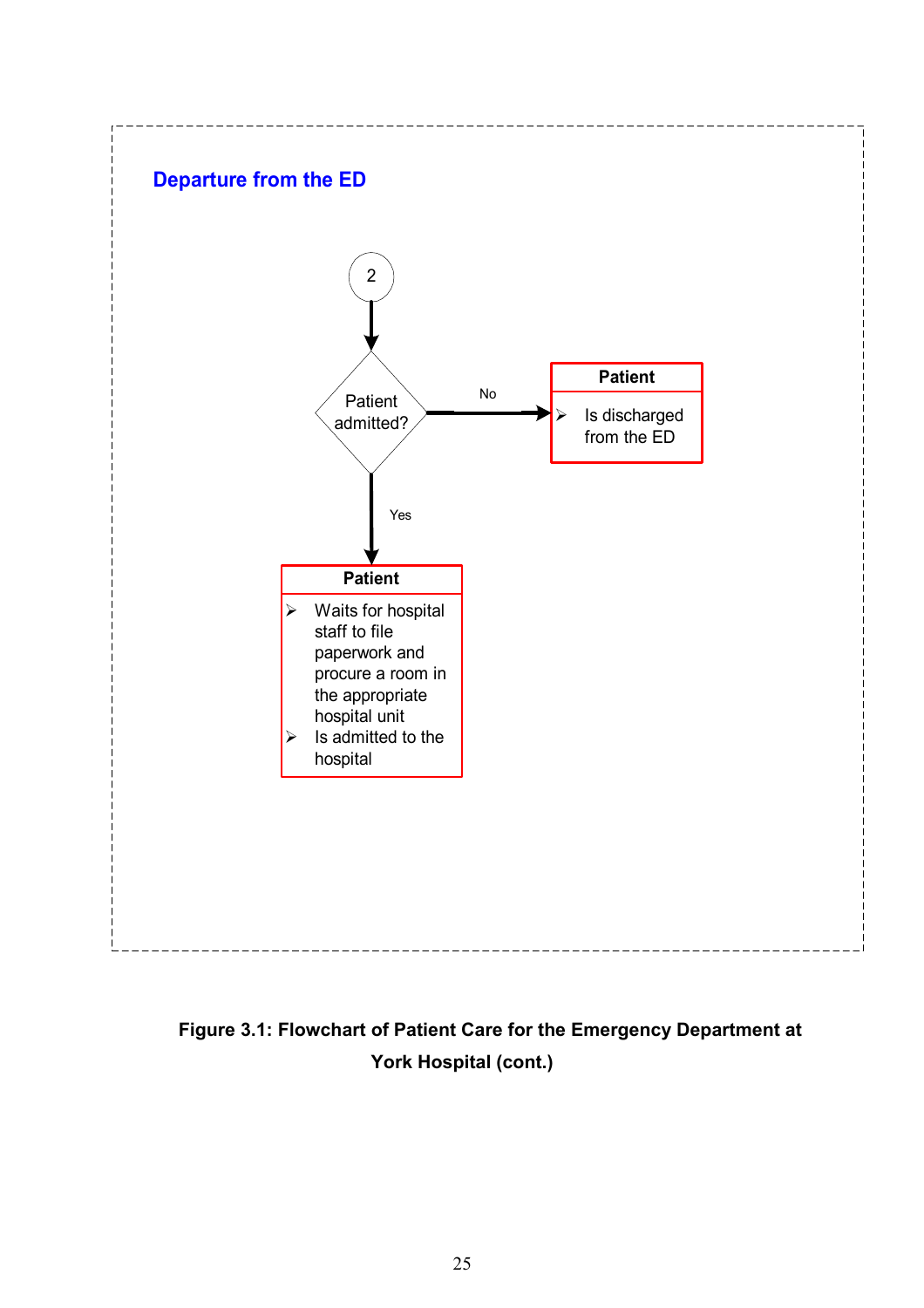trauma patient who arrives by helicopter is identical to that of the non-trauma ambulance patient.

While York Hospital was unable to provide data on the number of arrivals for these three types of transportation, they were able to provide data for the average number of patients who arrive in each ESI level throughout the day (For more details on ESI levels, see Section 3.1.2). Therefore, our model does not directly consider the mode of transportation to the emergency department. The data on patient arrivals was collected for each day of the week and time of day. The data was grouped into weekday (Monday – Friday) and weekend (Saturday – Sunday) arrivals, and each of these groups was further separated into two time periods: midnight to midday (12:00 AM-12:00 PM) and midday to midnight (12:00PM-12:00 AM). Arrival rates for each ESI level, according to day of the week and time of day, were then estimated from the data. These arrival processes have been modeled as time-dependent Poisson processes, where the mean inter-arrival time (in minutes) is shown in Table 3.1.

|                  | 12:00 AM - 12:00 PM |          | 12:00 PM - 12:00 AM |          |
|------------------|---------------------|----------|---------------------|----------|
| <b>ESI Level</b> | <b>Weekdays</b>     | Weekends | Weekdays            | Weekends |
| ESI-1            | 323                 | 289      | 239                 | 270      |
| ESI-2            | 93.2                | 96.4     | 67.3                | 67.3     |
| ESI-3            | 38                  | 34.1     | 21.2                | 20.2     |
| ESI-4            | 88.8                | 69.5     | 40.4                | 32.8     |
| ESI-5            | 199                 | 171      | 142                 | 120      |

**Table 3.1: Mean Inter-Arrival Times (in minutes) for Patient Classes throughout the Week** 

#### **3.1.2 Triage Nurse Station**

The triage nurse registers the patient by taking personal information and creating a file for this specific visit. To ensure that patients with more life-threatening or painful conditions receive immediate attention, the emergency department uses a new five-level triage system, known as the Emergency Severity Index (ESI) system. It is the job of the triage nurse to determine the ESI level of incoming patients by assessing their conditions. There is a total of three triage nurses throughout the week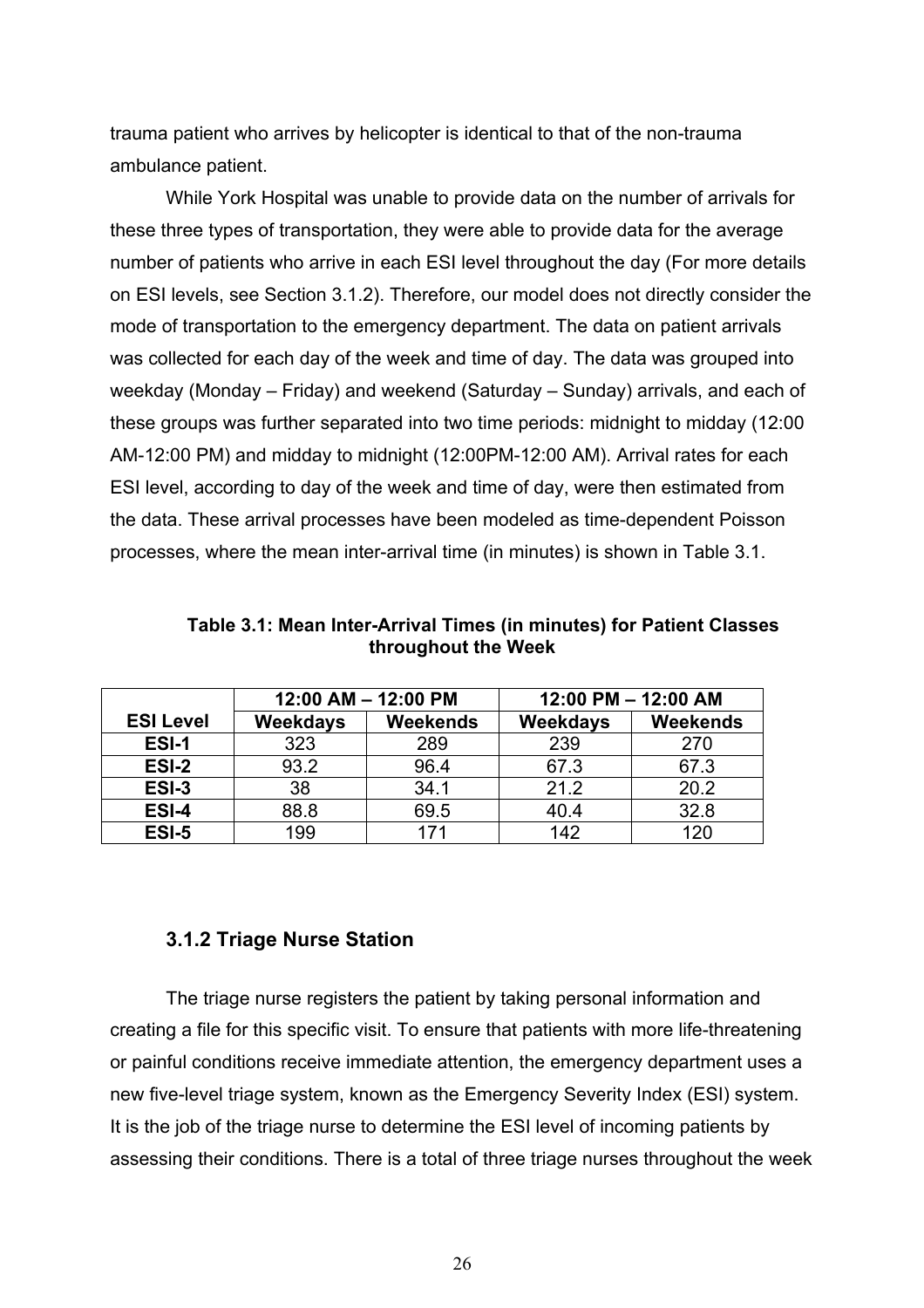to handle of all patients who come to the emergency department. One triage nurse is scheduled throughout each of the three shifts daily. Upon a patient's arrival, he or she will be seen and assessed by the triage nurse, who will evaluate the patient's condition on a scale of 1 to 5. The service time for this process is provided below in Table 3.2.

| Table 3.2: Service Times for the Triage Nurse |  |  |  |
|-----------------------------------------------|--|--|--|
|-----------------------------------------------|--|--|--|

| $\vert$ Activity   | <b>Service Time Distribution (min)</b> |
|--------------------|----------------------------------------|
| Initial assessment | Uniform $(2,7)$                        |
| by triage nurse    |                                        |

At the ESI-1 level, most patients have suffered a severe injury or are in severe pain that requires immediate action. They may be intubated or unresponsive. An ESI-2 patient is also considered an emergency patient who, for instance, may be confused or lethargic, in severe pain, in respiratory distress, or may have unstable vital signs. Those assessed as ESI level 3, 4 or 5 are of decreasing urgency and generally have stable vital signs. However, the classification of these three levels is based on the expected need for treatment resources as follows (Bohrn, Ferraro and Eitel, 2001):

Level Three: Multiple resources will be needed (x-rays, labs, etc.)

Level Four: A single resource will be needed (x-ray, consultation, etc.)

Level Five: Only require a medical history and physical, and no physical resources

ESI-1 and ESI-2 patients are immediately transported into the Critical Care Unit (CCU) to receive treatment from upper-level residents, doctors, and CCU nurses. By contrast, ESI-4 and ESI-5 patients are sent to Alterna Care (AC), a unit that works with the less urgent patients unit that works with the less urgent patients, whenever it is available. When Alterna Care is unavailable, these patients are sent to the Intermediate Care Unit (ICU). The patients in ESI level 3 are routed to either the ICU or the CCU, depending on their age. Younger patients (less than 65 years old) are moved to the ICU, while the CCU provides treatment for the elderly patients.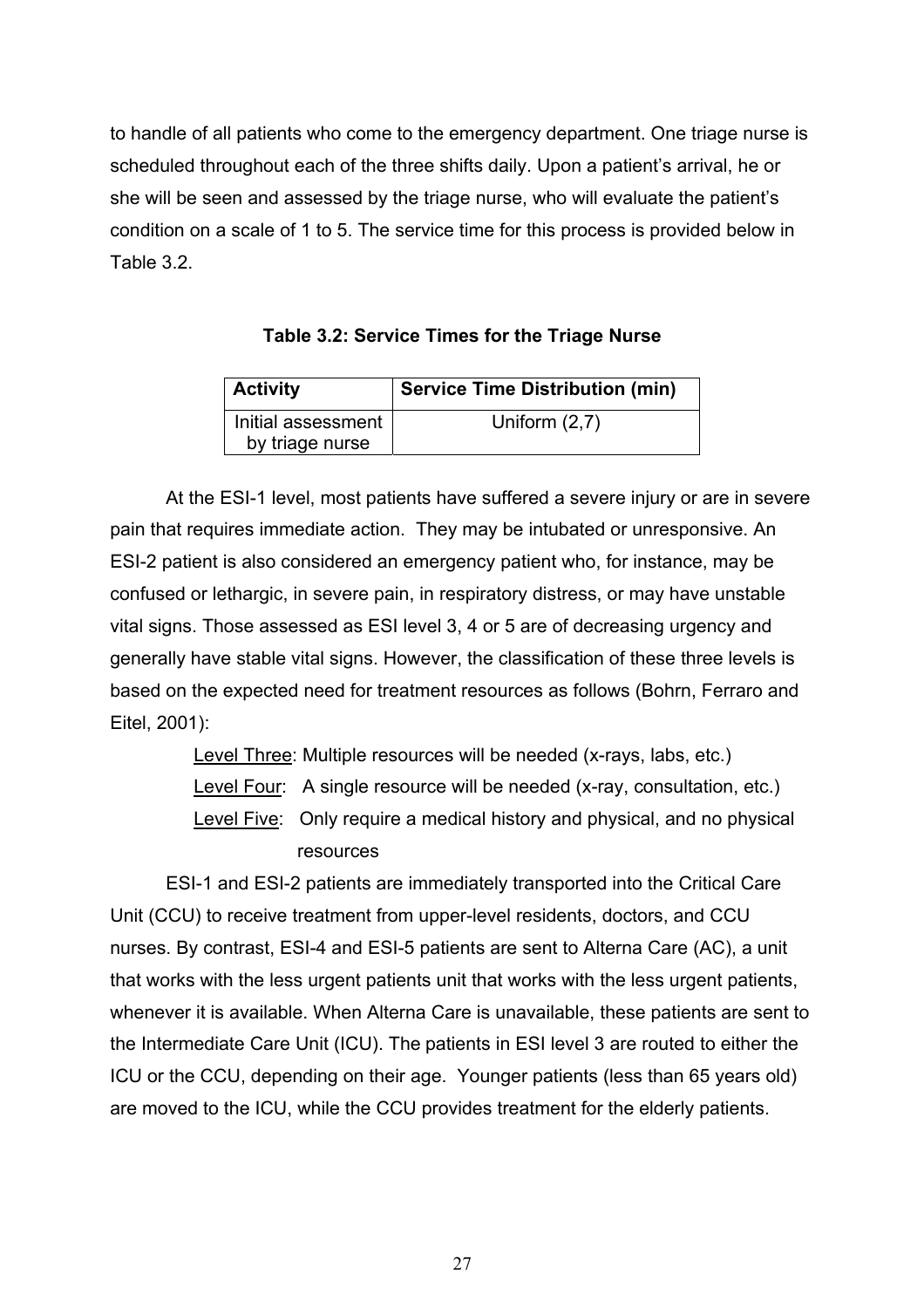# **3.1.3 Critical Care Unit (CCU)**

CCU is a unit that works with the most severe patients, specifically those in ESI levels 1 and 2, and elderly patients in ESI level 3. This unit is staffed 24 hours a day and seven days a week by CCU nurses, upper level residents, and doctors. There are a total of 21 full-time CCU nurses, three part-time CCU nurses, and five upper-level residents, and their specific working schedule that has been provided by York Hospital is shown in Appendix A. The typical CCU patient flow process, shown in Figure 3.2, is initiated by the initial assessment from the CCU nurse. The CCU nurse gathers relevant information from the patient and performs an initial assessment. After the CCU nurse completes the initial assessment, an upper level resident or a doctor continues treatment of the patient and makes decisions as to whether or not the patient requires additional testing, such as x-ray, ultrasound, etc. If diagnostic testing is required, the patient is transported to the appropriate testing area and then returned to his/her original room in CCU. Based upon any test results or the doctor's assessment, the patient then receives any other necessary medical procedures. Finally, the patient is either discharged from the emergency department or must be admitted to the hospital, based on the decision of the doctor or resident. A summary of service times for the CCU activities is shown in Table 3.3.

| <b>Activity</b>                  | <b>Service Time Distribution</b> |
|----------------------------------|----------------------------------|
|                                  | (min)                            |
| Patient evaluation by CCU        | Triangular (11,12,13)            |
| nurse                            |                                  |
| Patient evaluation by            | Triangular $(5, 10, 15)$         |
| upper-level resident             |                                  |
| Initial treatment of patient by  | Triangular $(5, 10, 15)$         |
| doctor                           |                                  |
| Follow-up treatment by doctor    |                                  |
| or upper-level resident and      | Uniform $(8,20)$                 |
| nurse after reviewing diagnostic |                                  |
| testing                          |                                  |
| Additional time for treatment    |                                  |
| after releasing doctor and       |                                  |
| nurse                            |                                  |
| Admitted patient                 | Triangular (25,35,180)           |
| Discharged patient               | Uniform (5,25)                   |

| Table 3.3: Service Times for the Critical Care Unit (CCU) |  |  |  |  |
|-----------------------------------------------------------|--|--|--|--|
|-----------------------------------------------------------|--|--|--|--|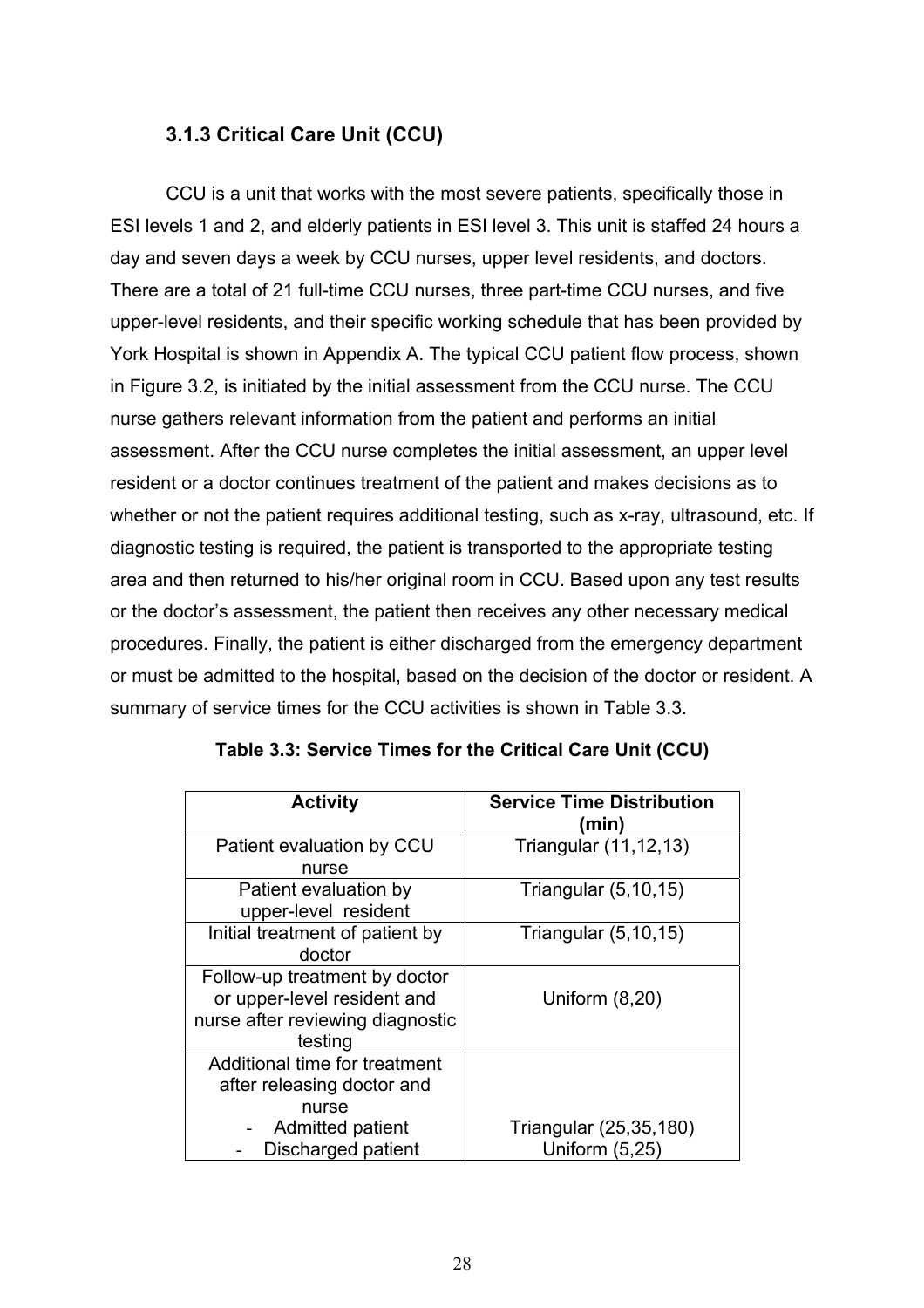

**Figure 3.2: Flowchart of CCU Operation**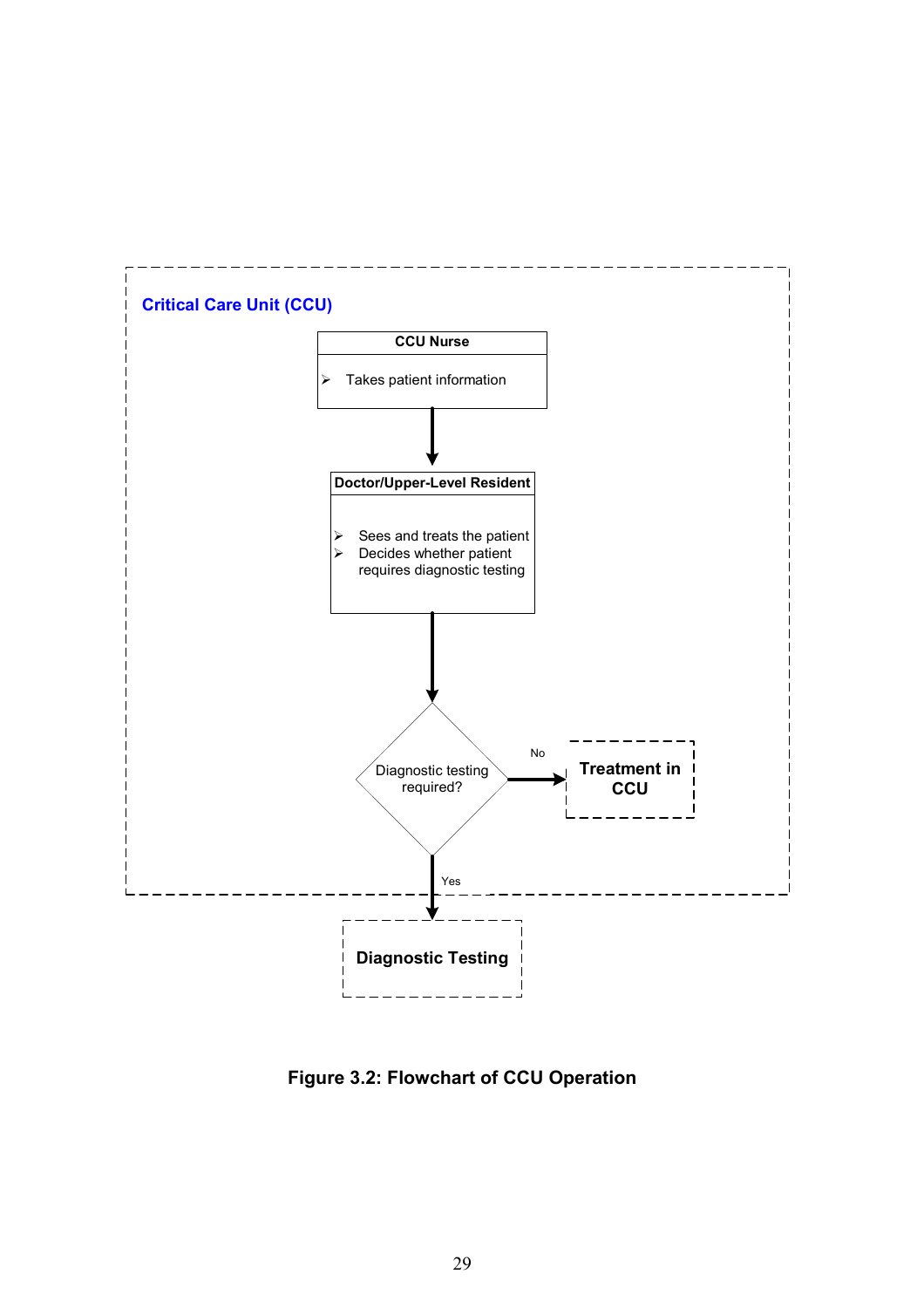# **3.1.4 Intermediate Care Unit (ICU)**

ICU is a unit that works with the less urgent patients (those in ESI level 4 and 5, as well as the younger patients in ESI level 3). This unit is staffed 24 hours a day, seven days a week by ICU nurses, lower-level residents, and doctors. There are a total of seventeen full-time ICU nurses, four part-time nurses, and four lower-level residents. The working schedules that have been provided by York Hospital are shown in Appendix A. The flow through the ICU, shown in Figure 3.3, is similar to the patient flow through the CCU. The ICU patient care cycle begins with a visit from the ICU nurse. Following this initial assessment, the patient is evaluated by a lower-level resident. After the lower-level resident completes the initial evaluation process, the doctor performs an assessment and continues treatment of the patient. Note that in the ICU, the lower-level residents provide a preliminary assessment to the doctor, while the upper-level residents in the ICU basically function in place of the doctor. Similar to the CCU, the doctor then decides whether diagnostic testing is required. The patient then receives appropriate tests and treatment, and finally the patient is either discharged or admitted to the hospital. The service times for these ICU activities are summarized in Table 3.4.

| <b>Activity</b>                                                                          | <b>Service Time Distribution</b><br>(min) |
|------------------------------------------------------------------------------------------|-------------------------------------------|
| Patient evaluation by ICU nurse                                                          | Triangular (4,6,10)                       |
| Patient evaluation by lower-<br>level resident                                           | Triangular (5,10,15)                      |
| Initial treatment of patient by<br>doctor                                                | Triangular $(4,7,15)$                     |
| Follow-up treatment by doctor<br>and nurse after reviewing<br>diagnostic testing         | Uniform $(4, 12)$                         |
| Additional time for treatment<br>after releasing doctor and<br>nurse<br>Admitted patient | Triangular (25,35,180)                    |
| Discharged patient                                                                       | Uniform (5,25)                            |

|  |  | Table 3.4: Service Times for the Intermediate Care Unit (ICU) |  |
|--|--|---------------------------------------------------------------|--|
|--|--|---------------------------------------------------------------|--|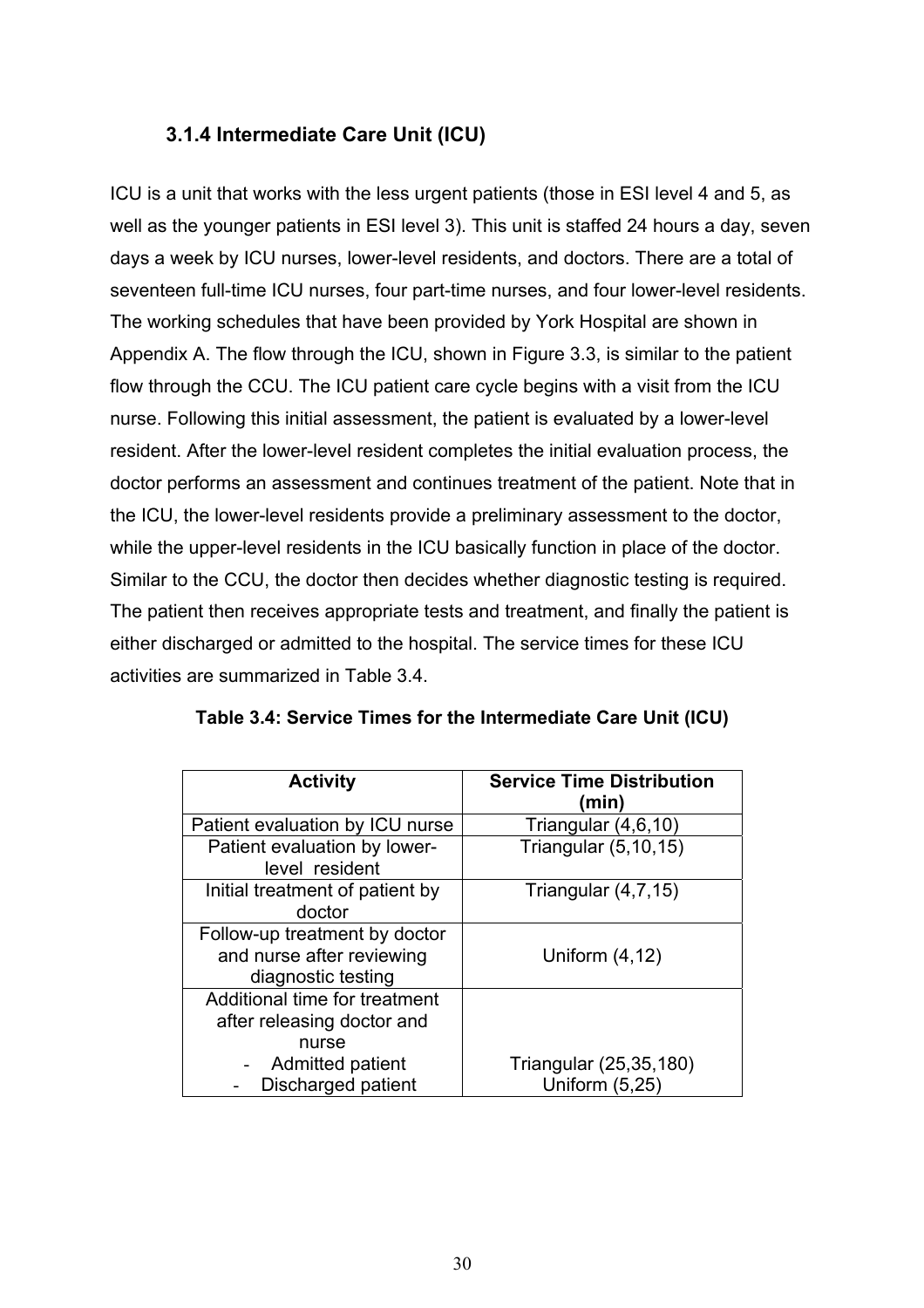

**Figure 3.3: Flowchart of ICU Operation**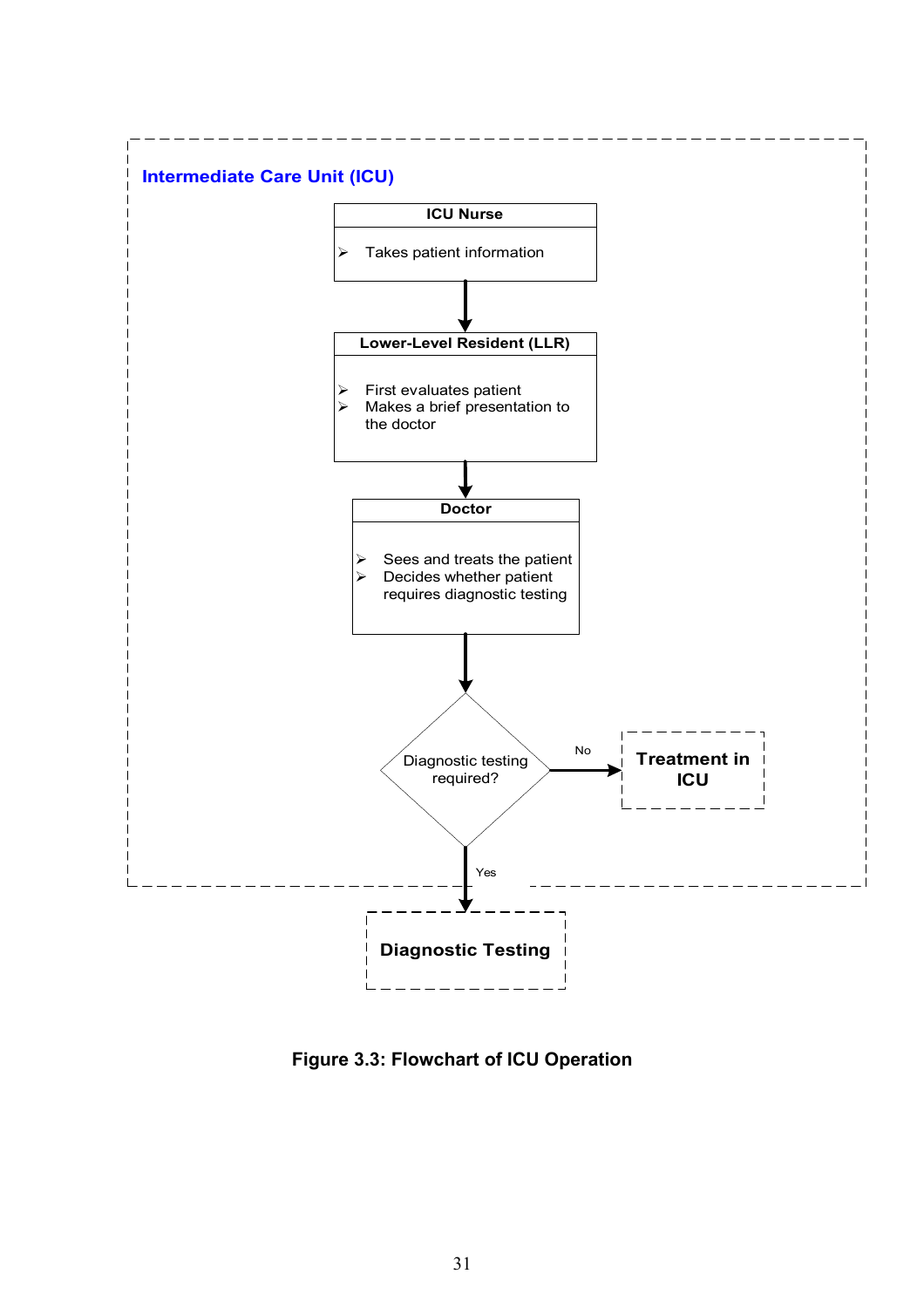#### **3.1.5 Alterna Care (AC)**

Like the ICU, AC is used to treat patients with a low level of severity (those in ESI levels 4 and 5). AC accepts patients from 11:00 AM – 10:30 PM on weekdays for assessment by AC nurses, AC doctors, and Physician Extenders (PE). We use the term PE to refer to those professionals (such as highly trained nurses) who can provide treatment normally associated with a doctor for minor patients. When the AC is not in operation, patients who would normally be assigned to the AC are sent to the ICU for treatment. The AC is staffed by one nurse, as well as either one doctor or one PE. The doctor is scheduled three days a week (Monday-Wednesday), while the PE works the remaining two days. The AC doctor and PE are dedicated to work only in the AC and are not shared with the ICU or CCU. In addition, the AC has an AC technician who works four days a week (Monday-Thursday). When the AC technician is working, he or she provides the follow-up treatment normally provided by the AC doctor or PE. The AC technician does not, however, perform the initial assessment, as this must be performed only by the AC doctor or PE.

The flowchart of AC operation, shown in Figure 3.4, begins with an initial assessment by the AC nurse. The patient is then treated by either the doctor or the PE, based on who is scheduled to work. The doctor or physician extender decides whether the patient requires any diagnostic tests. Once the doctor has received any necessary test results, the doctor provides any appropriate treatment and finally discharges the patient from the emergency department. In nearly all cases, the patient is discharged home, but in rare cases, the patient may be admitted to the hospital. The service times for activities in Alterna Care are summarized in Table 3.5.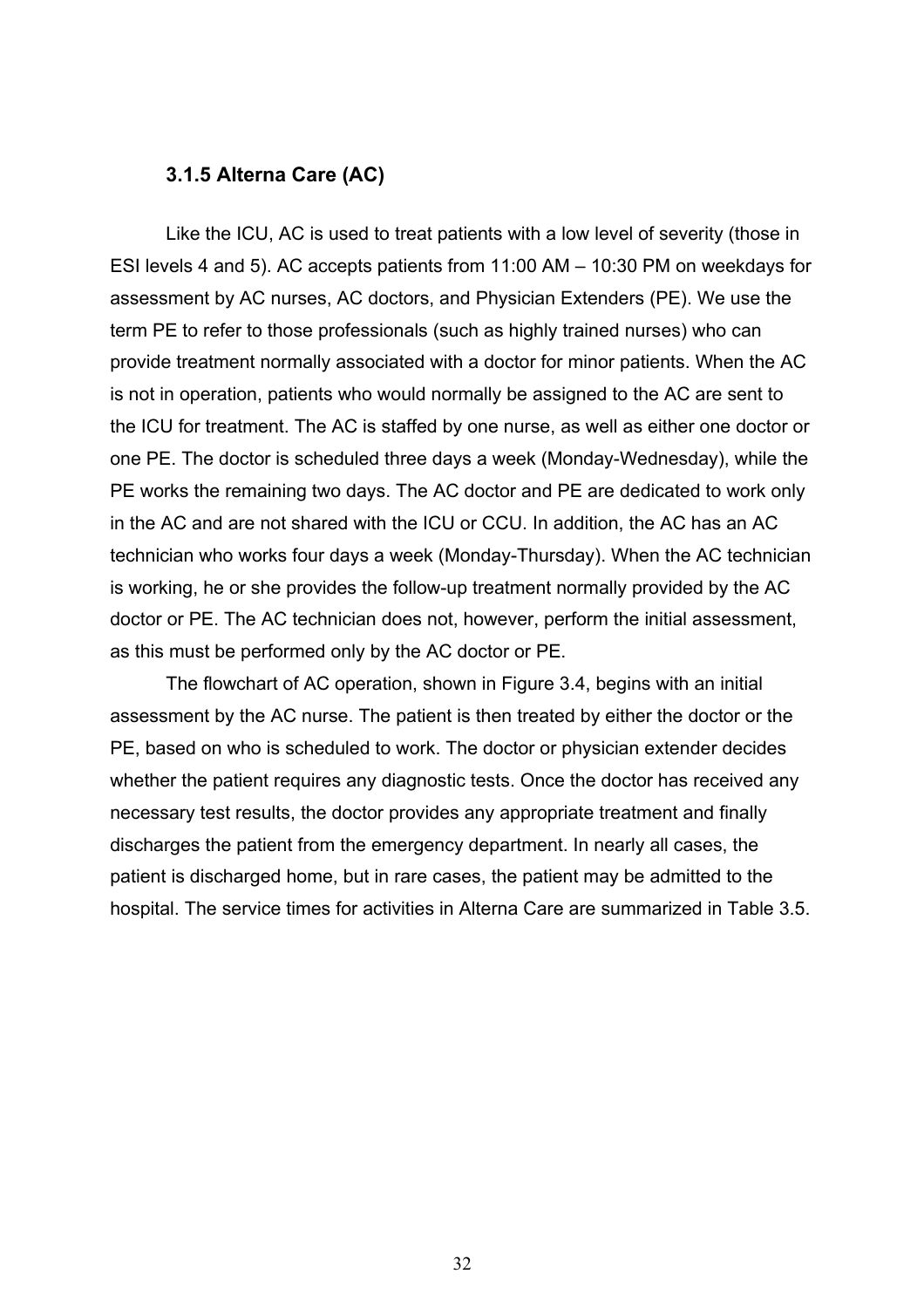|                               | <b>Service Time Distribution</b> |
|-------------------------------|----------------------------------|
| <b>Activity</b>               | (min)                            |
|                               |                                  |
| Patient evaluation by AC      | Triangular (1,5,9)               |
| nurse                         |                                  |
| Treatment of patient by AC    | Triangular (1,4,5)               |
| doctor                        |                                  |
| Treatment of patient by       | Triangular $(4,6,10)$            |
| physician extender (PE)       |                                  |
| Follow-up treatment by AC     |                                  |
| technician or PE and nurse    | Uniform $(3,8)$                  |
| after reviewing diagnostic    |                                  |
| testing                       |                                  |
| Additional time for treatment |                                  |
| after releasing doctor and    |                                  |
| nurse                         |                                  |
| Admitted patient              | Triangular (25,35,180)           |
| Discharged patient            | Uniform $(3,21)$                 |

## **Table 3.5: Service Times for Alterna Care (AC)**

## **3.1.6 Diagnostic Testing**

As previously described, a patient's treatment may require some additional testing alternatives, for example x-ray, ultrasound, etc. Diagnostic testing is a unit that provides these additional tests, and it is divided into two areas: imaging and lab testing. The imaging department provides traditional X-ray equipment, a portable Xray machine, Computer Aided Tomography (CAT), Magnetic Resonance Imaging (MRI), and ultrasound. The lab testing area performs tests on a variety of patient specimens, including blood and urine. It is possible that a patient requires multiple types of tests. The service time distribution for each area is presented in Table 3.6. The diagnostic testing unit is staffed by technicians who perform the above types of tests. Throughout the testing process, the patient continues to occupy the bed assigned to him/her in the treatment unit (CCU, ICU, AC). At the completion of testing, the patient is returned to his or her room to wait for the doctor, resident, PE, AC technician and/or nurse to continue treatment.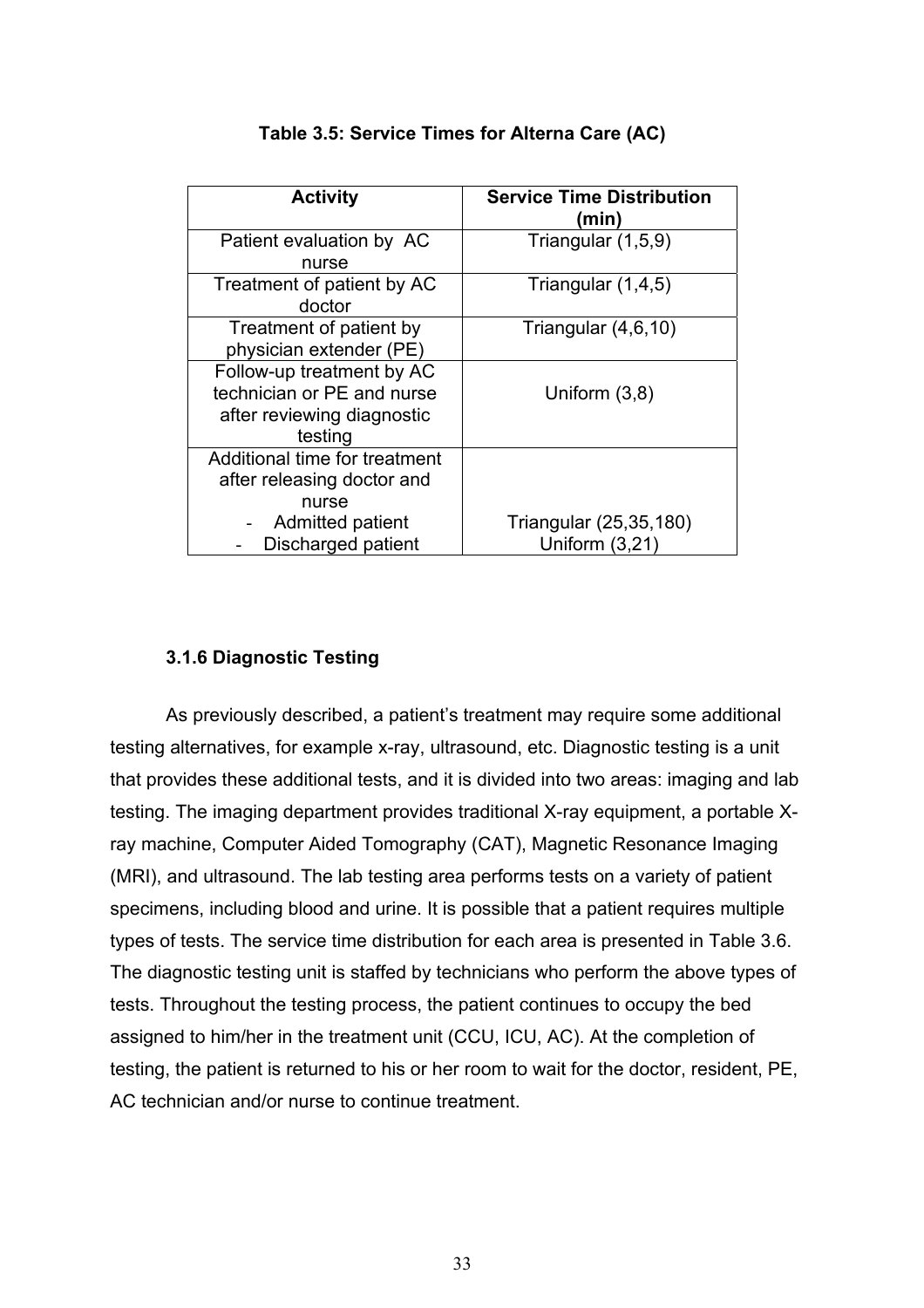

**Figure 3.4: Flowchart of AC Operation**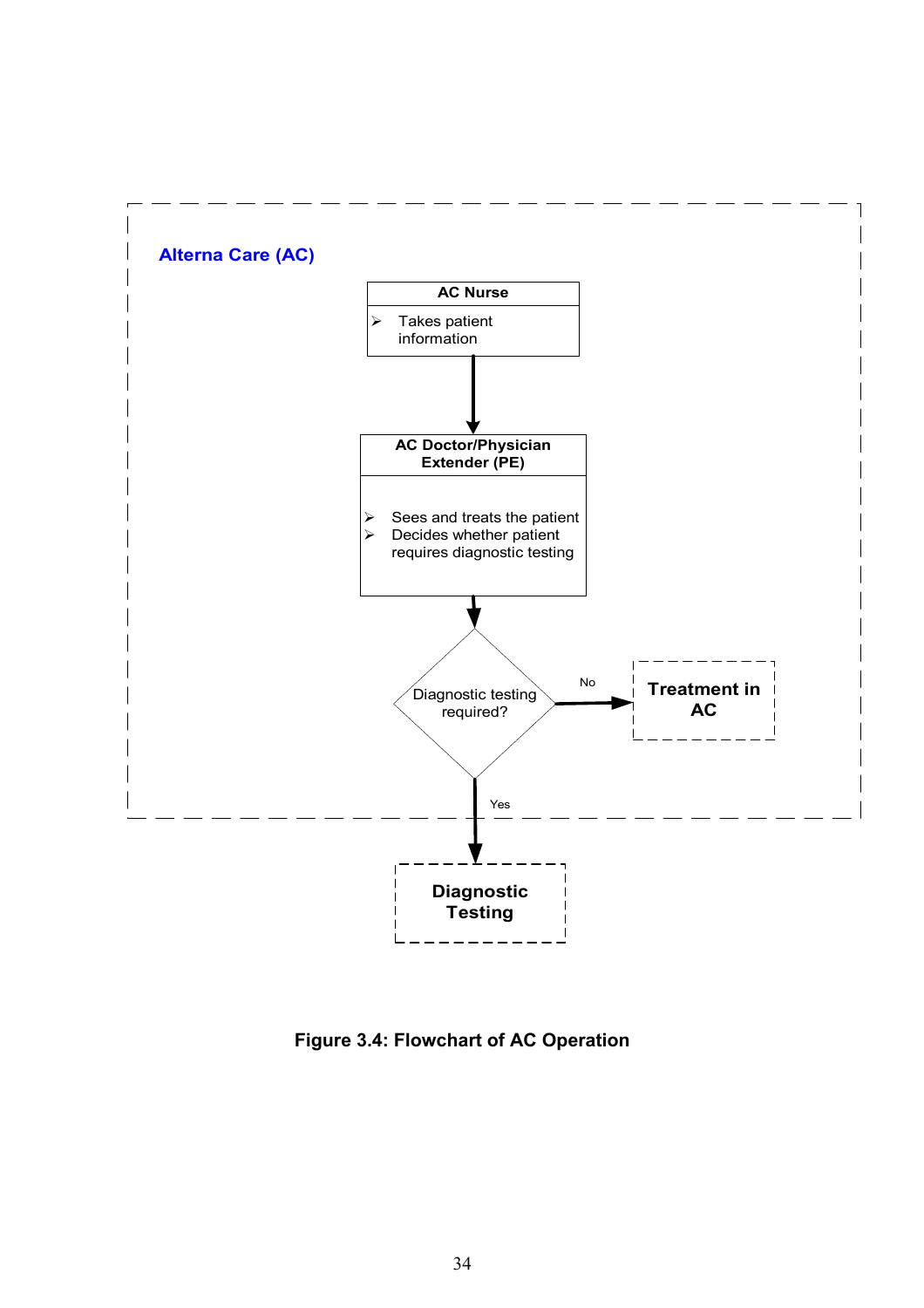| <b>Activity</b>    | <b>Service Time Distribution (min)</b> |
|--------------------|----------------------------------------|
| Imaging            |                                        |
| - Portable x-ray   | Triangular (10,30,60)                  |
| - Stationary       | Triangular (30,45,60)                  |
| x-ray              |                                        |
| - Ultrasound       | Triangular (45,60,85)                  |
| - CAT/MRI scan     | Triangular (80,90,120)                 |
| <b>Lab Testing</b> | Uniform (45,60)                        |

**Table 3.6: Service Times for Diagnostic Testing** 

# **3.1.7 Treatment and Departure from the ED**

Following any necessary diagnostic tests, the patient returns to his or her room to wait for further treatment. When the testing results are returned to the doctor, resident, PE, or AC technician, he or she reviews all documents and analyzes them. In the AC, this task is performed by the AC technician when available. The gathered information is used to determine what type of further treatment is required. The doctor then provides necessary medical orders to the staff, and the patient receives the ordered treatment. Finally, the patient is either discharged from the emergency department or admitted to the hospital depending upon the doctor's orders. If the patient is ordered to be admitted to the hospital, he/she is transported to the appropriate hospital ward after the hospital admissions staff completes the necessary paper work to procure a room.

# **3.1.8 Treatment Resources**

This section focuses on emergency department resources, both human and physical, that provide treatment services to patients. These resources include residents (upper-level residents and lower-level residents), doctors, nurses (in the triage, CCU, ICU, and AC units), physician extenders, AC technicians and beds (in the CCU, ICU, and AC). Since the diagnostic testing unit is a treatment area that is shared with other hospital departments, we cannot identify these resources as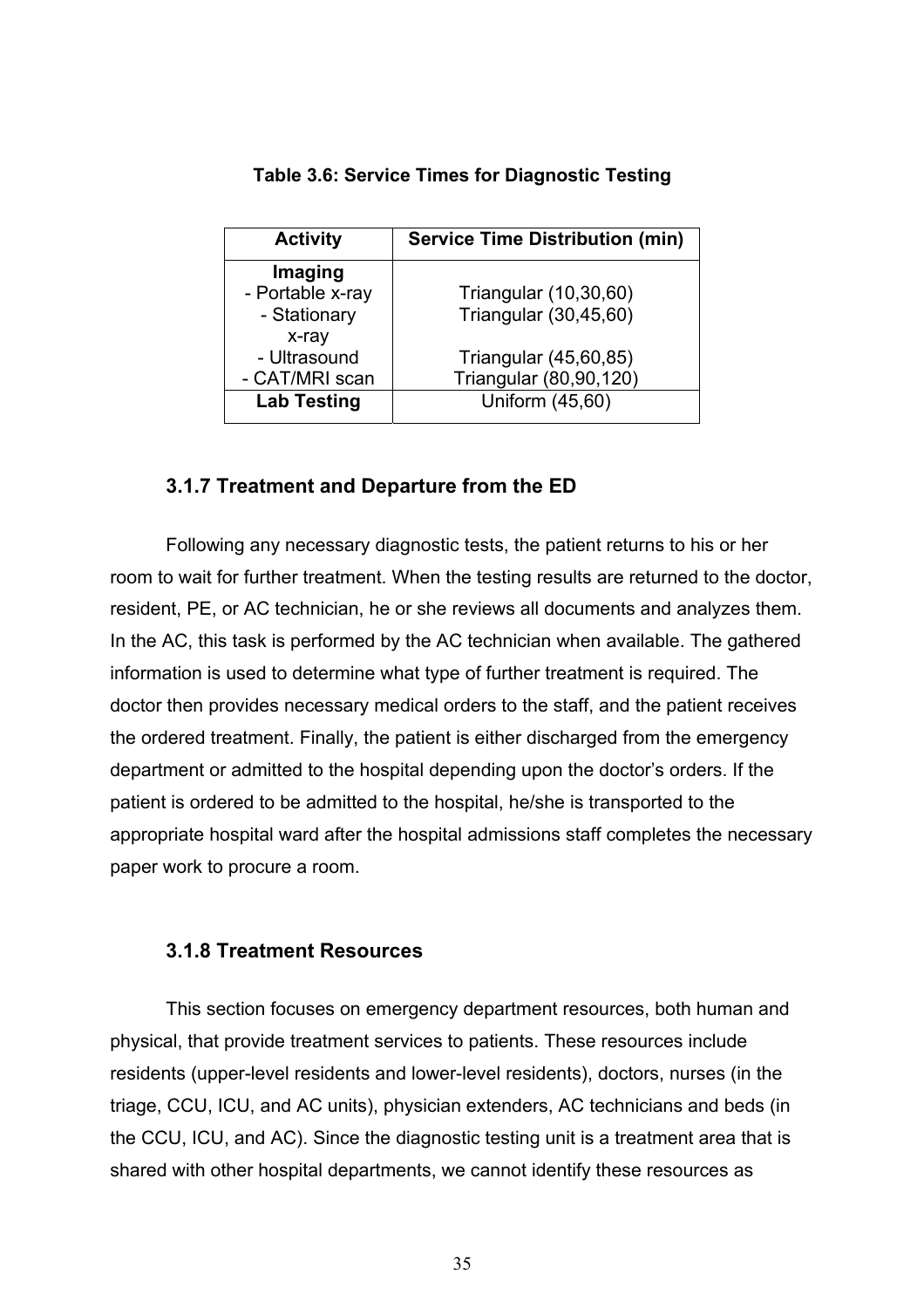belonging to the emergency department. Therefore, the technicians and instruments in diagnostic testing are excluded from the definition of these resources. The time for this service represents the entire time that the patient is away from the emergency department, and is therefore assumed to approximate the waiting process without specific resources. The number of available resources for each resource type is shown in Tables 3.7 and 3.8.

| <b>Resource</b>                       | Number<br>Available** |
|---------------------------------------|-----------------------|
| <b>Upper-Level Residents</b>          | 5                     |
| Lower-Level Residents                 | 4                     |
| Doctors<br>(shared by ICU and<br>CCU) | 6                     |
| <b>Triage Nurses</b>                  | 3                     |
| <b>ICU Nurses</b>                     | 18 full-time          |
|                                       | 3 part-time           |
| <b>CCU Nurses</b>                     | 21 full-time          |
|                                       | 3 part-time           |
| <b>AC Nurses</b>                      | 1                     |
| <b>AC Technicians</b>                 | 1                     |
| <b>Physician Extenders</b>            | 1                     |
| Or AC Doctors                         |                       |

# **Table 3.7: Staff in the Emergency Department**

\*\* Specific working schedules for all employees have been provided by the hospital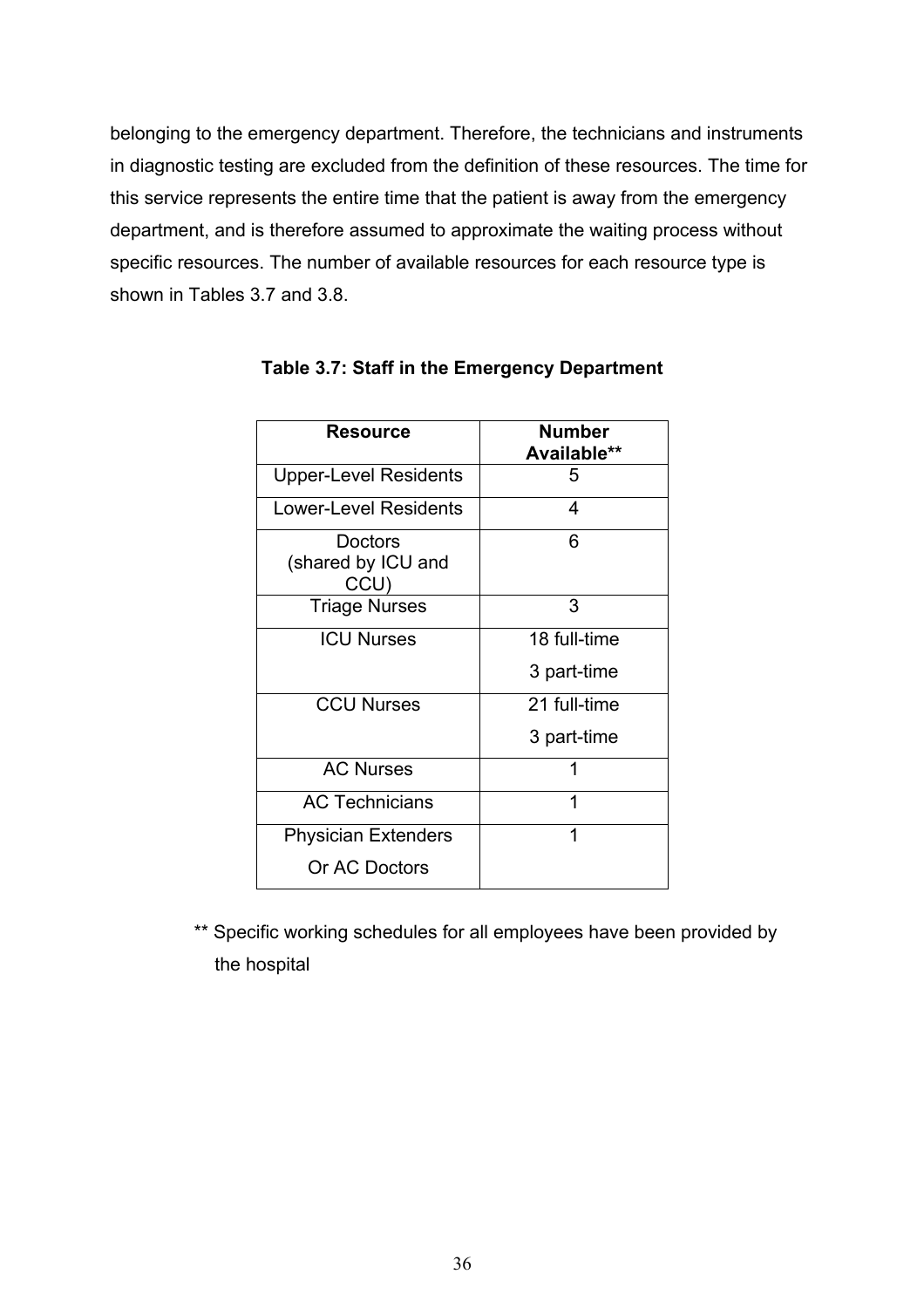| <b>Resource</b> | <b>Number Available</b> |
|-----------------|-------------------------|
| AC beds         |                         |
| <b>ICU</b> beds | 16                      |
| <b>CCU</b> beds | 15                      |

#### **Table 3.8: Physical Resources of the Emergency Department**

## **3.1.9 Patient Classifications**

 This section describes the percentage of patients who are sent to diagnostic testing for each type of test and who are admitted to the hospital. The data in this section were obtained from patient records provided by the emergency department at the York Hospital. The percentage of patients in each ESI level who require each of the various diagnostic procedures was provided by the emergency department administrators, and this information is provided in Table 3.9. This table shows the proportion of patients in each ESI level requiring a particular diagnostic test, regardless of the sequence that they were taken. For example, a patient can have the CAT scan before the ultrasound, or he/she can do otherwise. The percentage of admitted patients is shown for each ESI level in Table 3.10. This data was collected by the emergency department from November 1999 through June 2002, based on a total of 144,326 patient visit data sheets.

| <b>ESI Level</b> | Imaging |                |                   | <b>Lab Testing</b> |
|------------------|---------|----------------|-------------------|--------------------|
|                  | X-Ray   | <b>CAT/MRI</b> | <b>Ultrasound</b> |                    |
| ESI-1            | 81      | 96             | 30                | 83                 |
| ESI-2            | 76      | 95             | 28                | 79                 |
| ESI-3            | 56      | 40             | 20                | 51                 |
| ESI-4            | 37      | 8              |                   | 9                  |
| ESI-5            |         |                |                   |                    |

| Table 3.9: Percentage of Patients that Require Each Diagnostic Test |  |  |
|---------------------------------------------------------------------|--|--|
|                                                                     |  |  |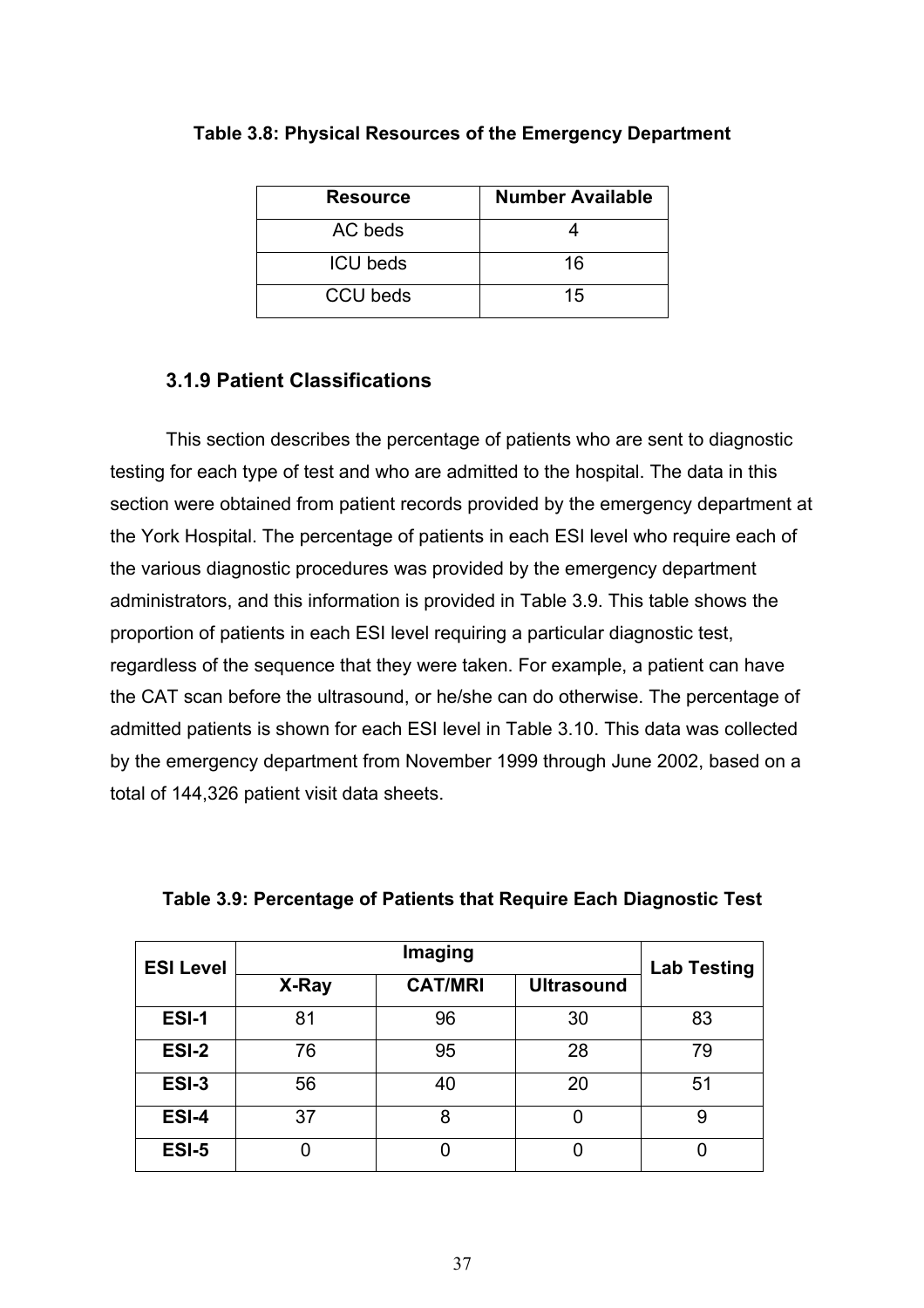| <b>ESI Level</b> | <b>Percentage of ESI Level</b><br><b>Patients Admitted to the</b><br><b>Hospital</b> |
|------------------|--------------------------------------------------------------------------------------|
| ESI-1            | 76.06                                                                                |
| ESI-2            | 56.05                                                                                |
| ESI-3            | 80.70                                                                                |
| ESI-4            | 0.87                                                                                 |
| ESI-5            | 0.48                                                                                 |

**Table 3.10: Percentage of Patients Admitted to the Hospital** 

 In addition, it is assumed that 50 percent of ESI-3 patients are classified as elderly (over 65 years old).

# **3.1.10 Transportation and Routing Times**

 The simulation model includes transportation times for patients and caregivers to move from the waiting area to the emergency department units and between different areas within the emergency department. Specifically, the model includes the route from the triage nurse station to either ICU, CCU, or AC, and from either ICU, CCU, or AC to diagnostic testing and vice versa. A team of emergency department experts estimated these transportation times, which are summarized in Table 3.11.

**Table 3.11: Transportation Times** 

| Route                                                       | <b>Transportation Time Distribution</b><br>(Min) |
|-------------------------------------------------------------|--------------------------------------------------|
| From waiting room to<br>CCU, ICU, or AC                     | Triangular $(3,4,5)$                             |
| Between either CCU,<br>ICU, or AC and<br>diagnostic testing | Triangular (5,6,7)                               |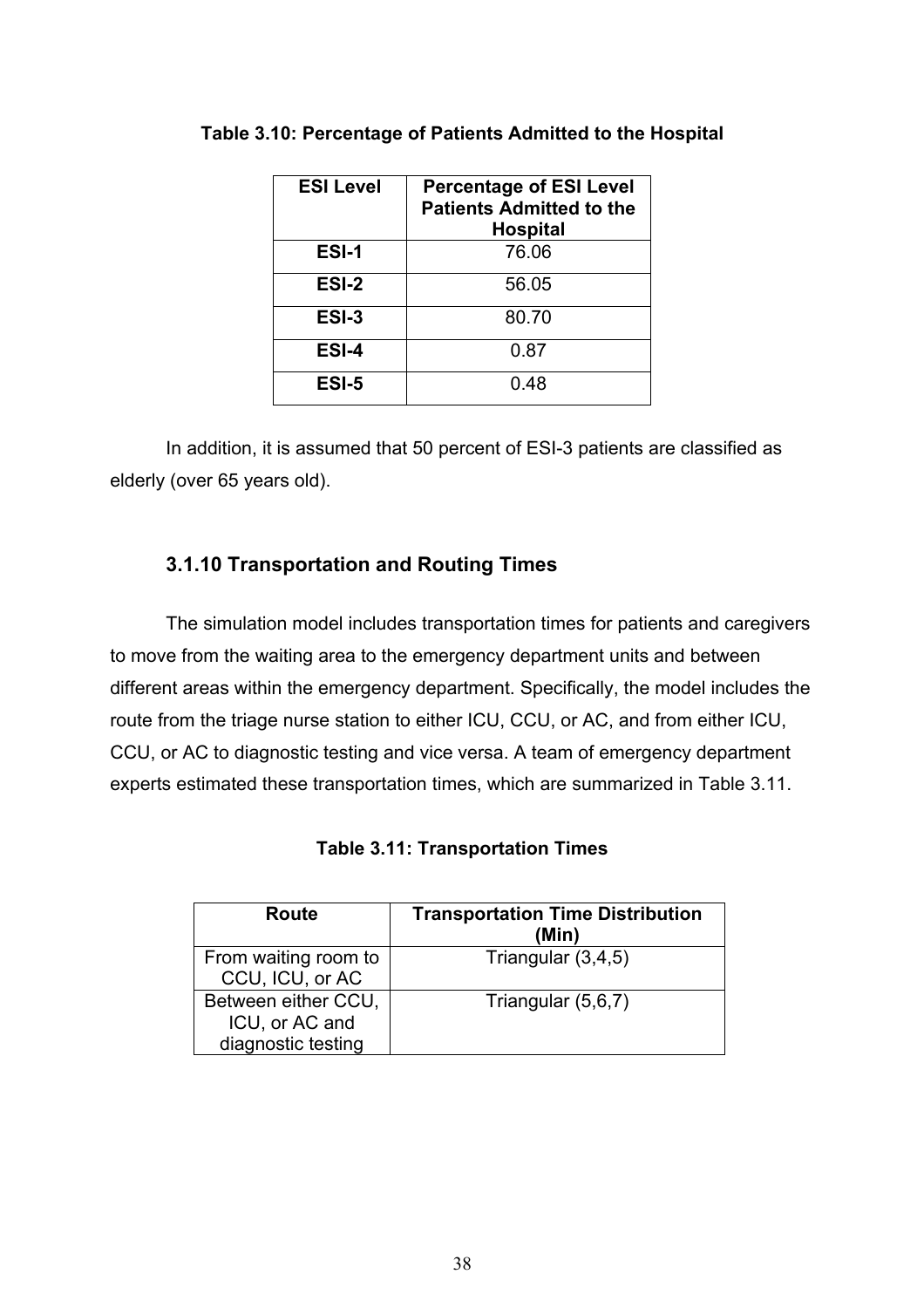### **3.2 Arena Model**

In this research, the emergency department of York Hospital has been modeled using the Arena 7.0 simulation package. The main objective of the simulation model is to develop an understanding of system performance. Then, the various nurse staffing plans will be evaluated to determine a schedule that best suits hospital goals. All other employees in the model have been given specific working schedules that correspond to information provided by York Hospital. The simulation model follows the patient flow process described in Section 3.1, including the input data presented there. The Arena simulation model developed for this thesis is available upon request by contacting Lisa Patvivatsiri at plisa@vt.edu.

The model has been animated to provide an overall view of the emergency department system as the simulation is running. This animation not only helps the modeler determine whether the model is working correctly (Law and Kelton, 2000), but it also allows the decision maker to view a snapshot of the entire simulated. The animation of the emergency department model at York Hospital is shown in Figure 3.5. The upper portion of the animation provides the date and time, as well as the status (busy, idle, or inactive) of the triage nurse. The central portion shows the status of the nurses and resources (including the upper-level residents in the CCU, the lower-level residents in ICU, and physician extender, AC technician, and AC doctor in the AC) in each of the three care units, while the ICU/CCU doctors are shown in the lower portion. The bottom of the animation indicates whether or not each piece of diagnostic testing equipment is in use. On the far right, a display shows the number beds in use for each unit (CCU, ICU, and AC). Counters display the total number of patients who have been admitted to the hospital or discharged over the course of the day. Finally, counters on the far left display the number of patients who have arrived in each ESI level throughout the day.

The model has been separated into several sub-models for ease of use, as well as for verification and validation purpose. These sub-models include Triage Nurse Station, Critical Care Unit (CCU) Station, Intermediate Care Unit (ICU) Station, Alterna Care (AC) Station, Diagnostic Testing Station, and Treatment Station. Each of these sub-models is described in the following sections. In addition, several submodels have been developed to help with operational logic of the system and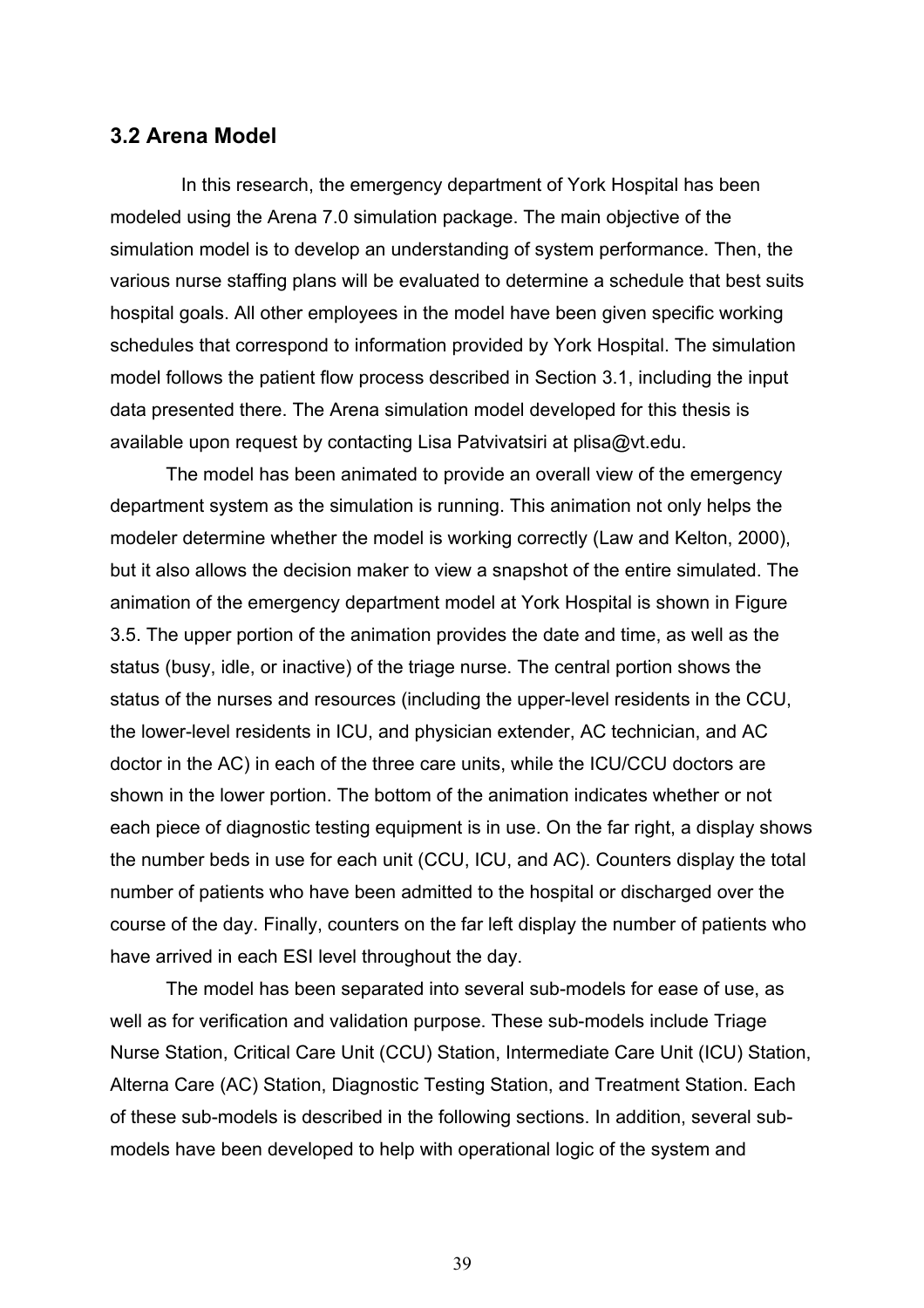

**Figure 3.5: Animation of ED Model at York Hospital**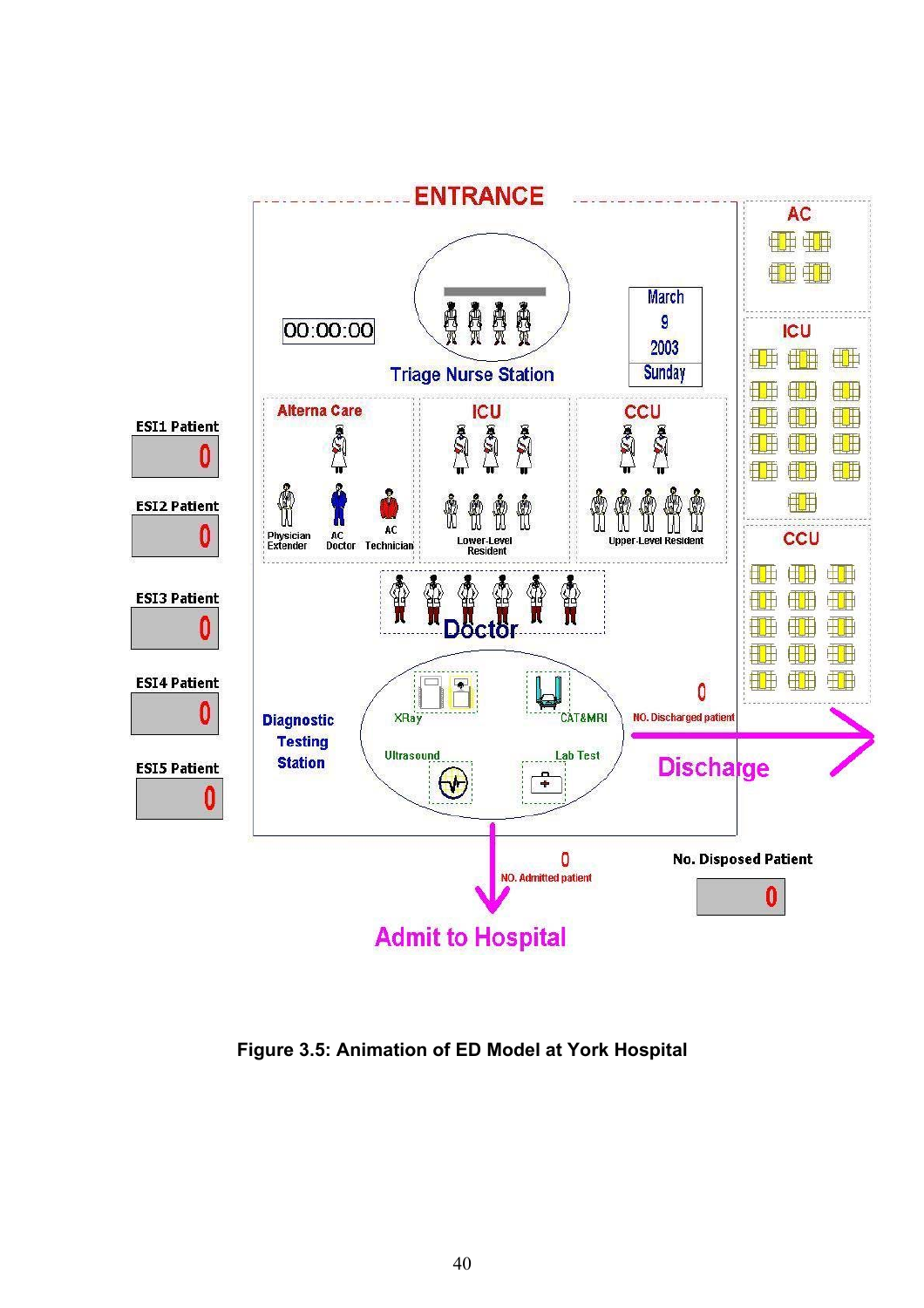statistical collection. For details on these sub-models, see the documentation provided directly in the Arena model itself.

## **3.2.1 Triage Nurse Sub-Model**

The sub-model for the triage nurse represents the first area a patient encounters when entering the emergency department. Patients are represented as entities that flow through the simulation model. Although there are three modes of patient arrival to the emergency department (walk-in, ambulance, and helicopter), no data was available for each specific arrival mode. However, data was provided on the arrival rates for each of the five ESI levels. Each type of ESI patient arrives according to a time-dependent Poisson process, as previously shown in Table 3.1. Separate arrival processes are used for each ESI level, each with a specific arrival schedule, and patients are then assigned an attribute to represent their ESI level. Additionally, 50 percent of all patients in the ESI-3 level are labeled as young patients with the other 50 percent being elderly. While ESI-1, ESI-2, and elderly ESI-3 level patients are directed to one of 15 CCU beds, the young ESI-3 level patients are directed to one of 16 ICU beds. For ESI-4 and ESI-5 level patients, the model first checks whether the patient arrives in the system within the operating time of AC. If the AC is closed, these patients are directed to the ICU. If the AC is open, these patients are directed to either the AC or ICU, depending on which unit can serve them first. If both units are available, the ESI-4 and ESI-5 patients are sent to the AC. All patients retain their assigned bed throughout the duration of their stay in the emergency department. The patients are also assigned a patient status attribute (ICU, CCU, or AC) before exiting this sub-model.

## **3.2.2 Critical Care Unit (CCU) Sub-Model**

Patients directed to the CCU by the triage nurse arrive to this sub-model. The four types of resources in this sub-model include CCU nurses, CCU beds, upperlevel residents, and doctors. The number of resources is shown in Tables 3.7 and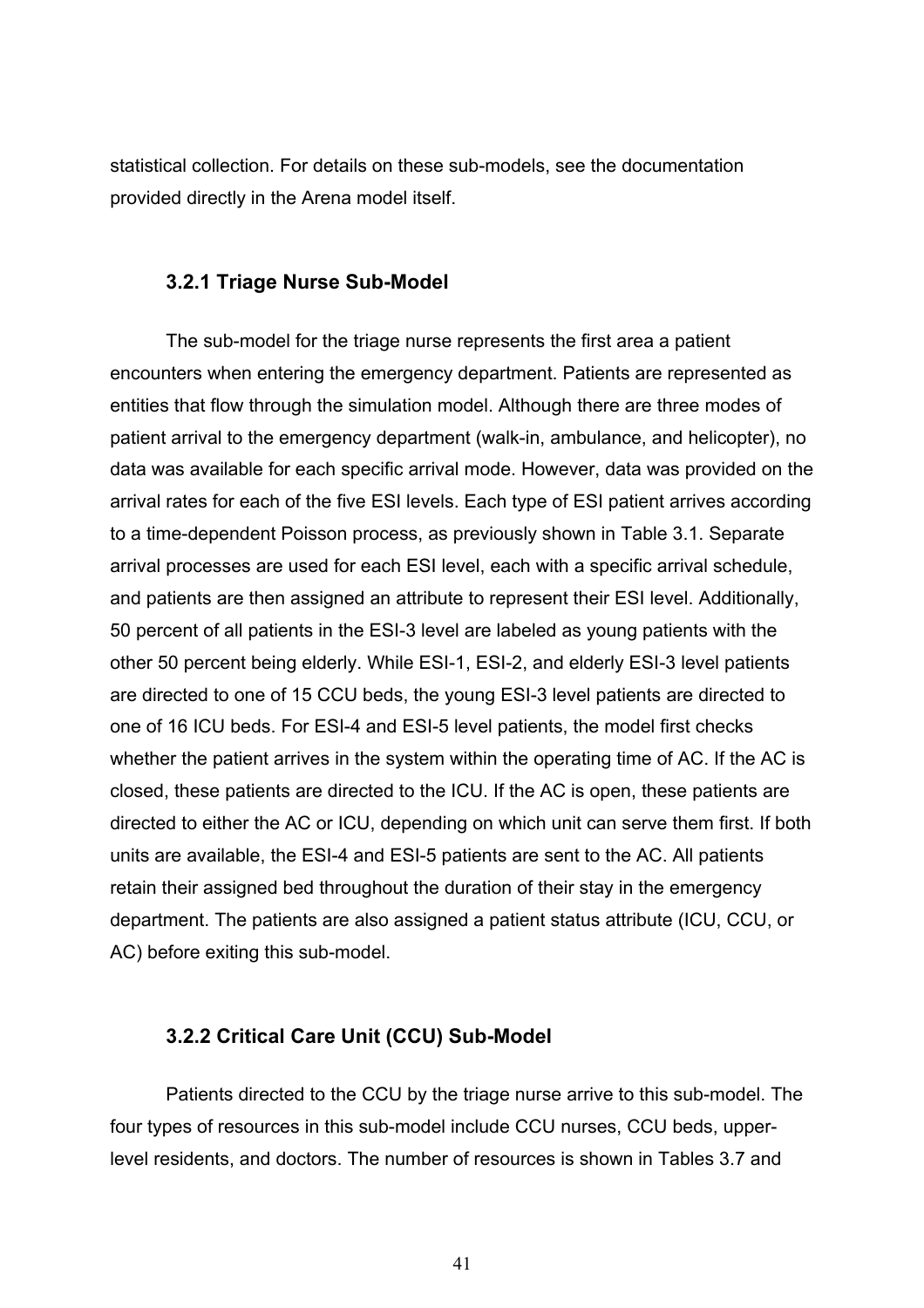3.8, and the CCU staff schedules are provided in Appendix A. Time distributions for all activities are presented in Section 3.2. Each resource type is grouped as a set, for example a CCU nurse set, CCU bed set, etc. Within this sub-model, the patient has an initial assessment from a CCU nurse, seizes a CCU bed, and is then evaluated by an upper-level resident or doctor. At this point in the model, the entity stores the identity of the doctor or upper-level resident as a specified attribute. This allows the entity to re-seize this same doctor or resident later, after completing the diagnostic tests. (A similar approach is also applied to the ICU and AC stations). Before leaving the sub-model for diagnostic testing, the patient releases all resources except for his or her bed, which is kept for his or her return from testing.

#### **3.2.3 Intermediate Care Unit (ICU) Sub-Model**

Patients who are sent to the ICU from the triage nurse arrive at this submodel. There are four types of resources in this sub-model: ICU nurses, ICU beds, lower-level residents, and doctors. As in the CCU station, resources are defined as a set, for example ICU nurse set, ICU bed set, and others. However, the set of doctors in the ICU is shared with the CCU. That is, doctors in the emergency department can treat patients in both care units, based on where they are needed. The schedule for ICU workers is presented in Appendix A. The number of ICU resources is displayed in Tables 3.7 and 3.8, and Section 3.2 detailed service time distributions for each ICU activity. After being evaluated by an ICU nurse, the patient checks for an available lower-level resident. The patient then proceeds to a process module where a doctor is seized to treat the patient. Finally, the patient releases all resources, except for the ICU bed, before leaving the sub-model for diagnostic testing.

#### **3.2.4 Alterna Care (AC) Sub-Model**

Entities in this sub-model represent the patients who are sent to the AC by the triage nurse. AC nurses, AC beds, AC doctors, AC technicians and physician extenders are the resources within this area. Similar to the ICU and CCU stations, each resource type is grouped as a set. The number of resources is shown in Table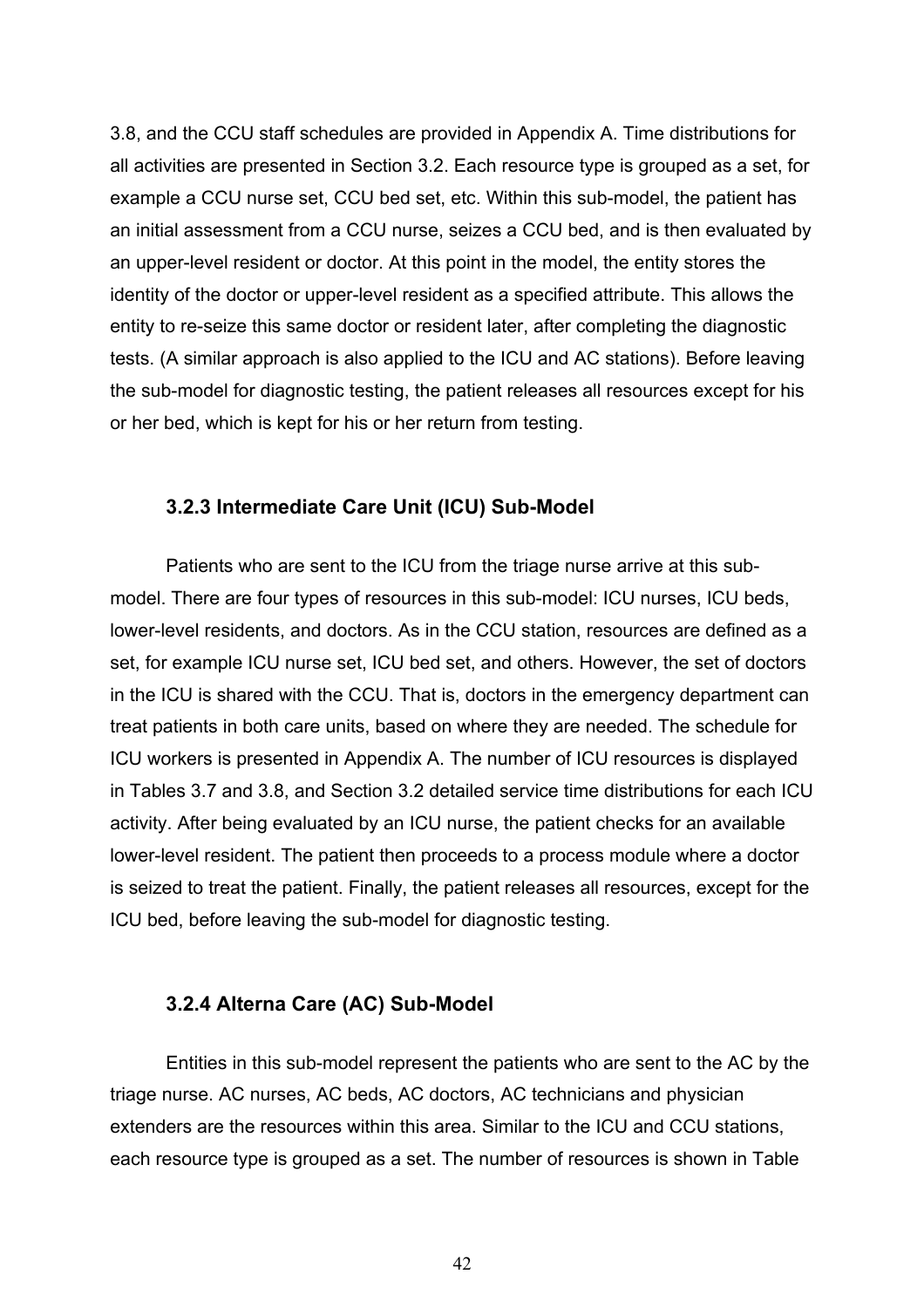3.7 and 3.8, the staff schedule is presented in Appendix A, and the service distribution time is presented in Section 3.2. After being assessed by an AC nurse, the patient is then treated by an available AC doctor or physician extender. If the entity leaves this sub-model for diagnostic testing, it releases all resources except the AC bed.

#### **3.2.5 Diagnostic Testing Sub-Model**

All patients requiring diagnostic testing are logically routed to this sub-model, where they can undergo any of the testing procedures. The percentage of patients needing each type is presented in Table 3.9. The diagnostic testing area includes portable and stationary X-ray machines, CAT and MRI scanners, ultrasounds, and lab testing equipment. Since the diagnostic testing department is shared area with the overall hospital, the simulation model does not include specific resources for this area. The hospital was unable to provide data on how the demand for these resources from other departments impacted the availability of the resources for emergency department patients. However, they were able to estimate the overall time that emergency department patient spends for each type of test. Therefore, each testing procedure was modeled (using these appropriate time distributions) as a simple delay, with no resources being seized. For the purpose of animation, we seize resources from a set with a very large capacity. Each patient can proceed to each of the possible tests, based on generated probabilities that depend on the patient's ESI level. Upon completion of all required tests, the patient is returned to the CCU, ICU, or AC for further treatment.

#### **3.2.6 Treatment Sub-Model**

After diagnostic testing, all patients are routed to the treatment sub-model, where patients receive final treatment in the appropriate care unit (CCU, ICU, or AC). An attribute is assigned to each patient to ensure that they return to the same unit to which they were originally assigned. Upon returning to the original care unit, the patient must seize the same caregivers (nurse, doctor, resident, and physician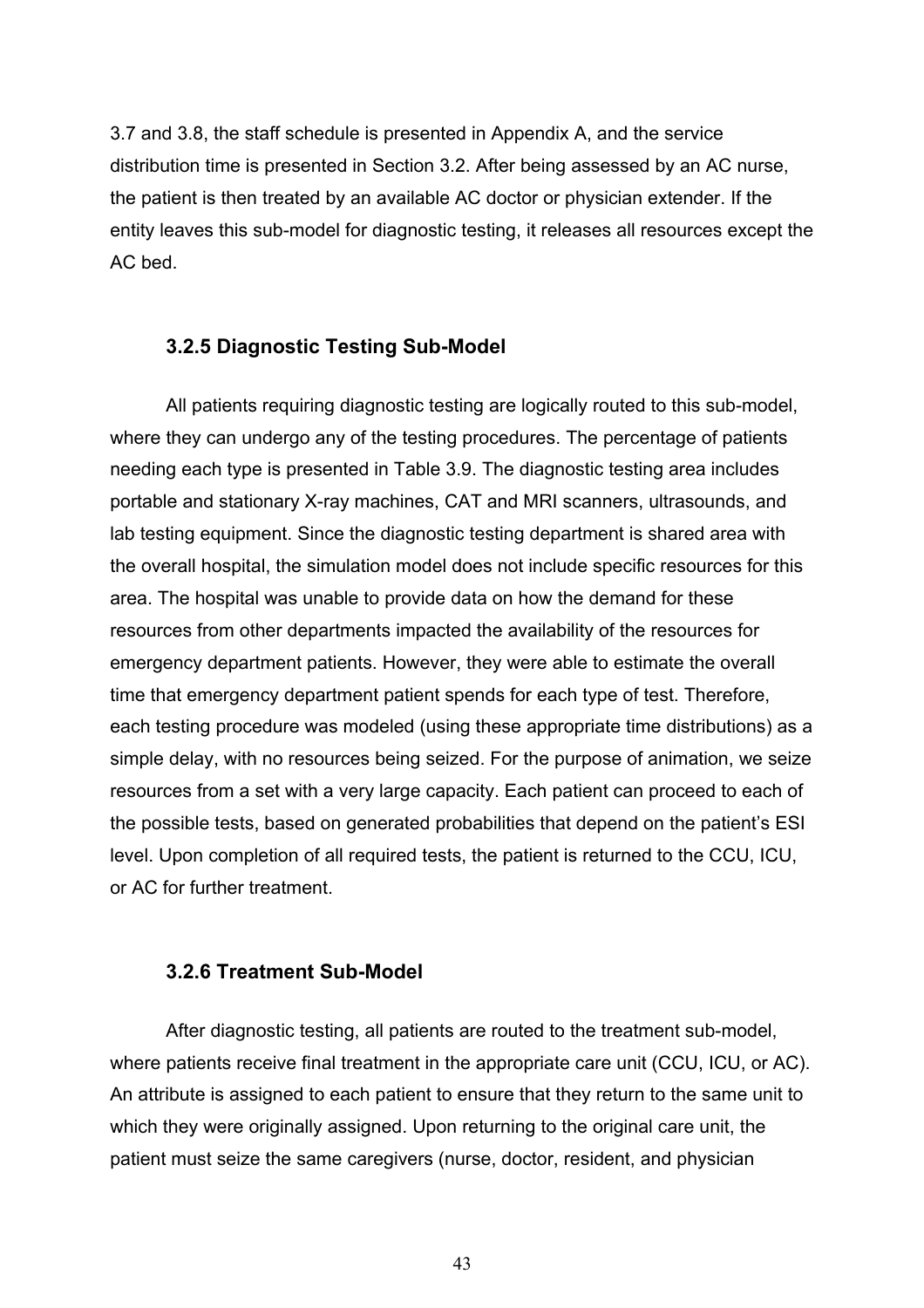extender) that previously provided treatment. One exception to this is that when an AC technician is working in the AC unit, the AC technician completes this treatment instead of the original AC doctor or PE. This caregiver reviews all documents and orders final treatment options. However, if the original nurse, doctor, resident, or physician extender has left for the day, the patient checks for another available nurse, doctor, resident, or physician extender to complete treatment. The service time distribution for final treatment is provided in Section 3.2. Once treatment is completed, the patient is either admitted to the hospital or discharged from the emergency department. Prior to being admitted to the hospital, the patient must wait for the admission staff to procure an appropriate room. When the patient leaves the emergency department (either by being discharged or admitted to the hospital), all associated resources (including the bed) are released for use with other patients.

# **3.3 Verification and Validation of the Model**

 We have used several methods for verifying and validating the simulation model to ensure accurate results. Throughout the modeling process, the research team remained in close contact with hospital administrators and received valuable input on ways to make the model more accurately reflect the real system. Each section of the model logic was discussed in detail with emergency department staff before construction of the model began. A coordinator of this study, who is knowledgeable about the actual system, reviewed the model and determined that its behavior was reasonably accurate. The data collection process was executed by the emergency department management and included data from all shifts. All modeling input for which data was unavailable was estimated by staff members familiar with these activities.

 Verification is the process of ensuring that the computer program is operating correctly. The three following strategies have been used to perform model verification:

1) **Using the capability of the Arena 7.0 software package to find and fix model errors.** Examples include the Run/Check option, Edit/Find option, Break option, and others. The Run/Check option is used to check the model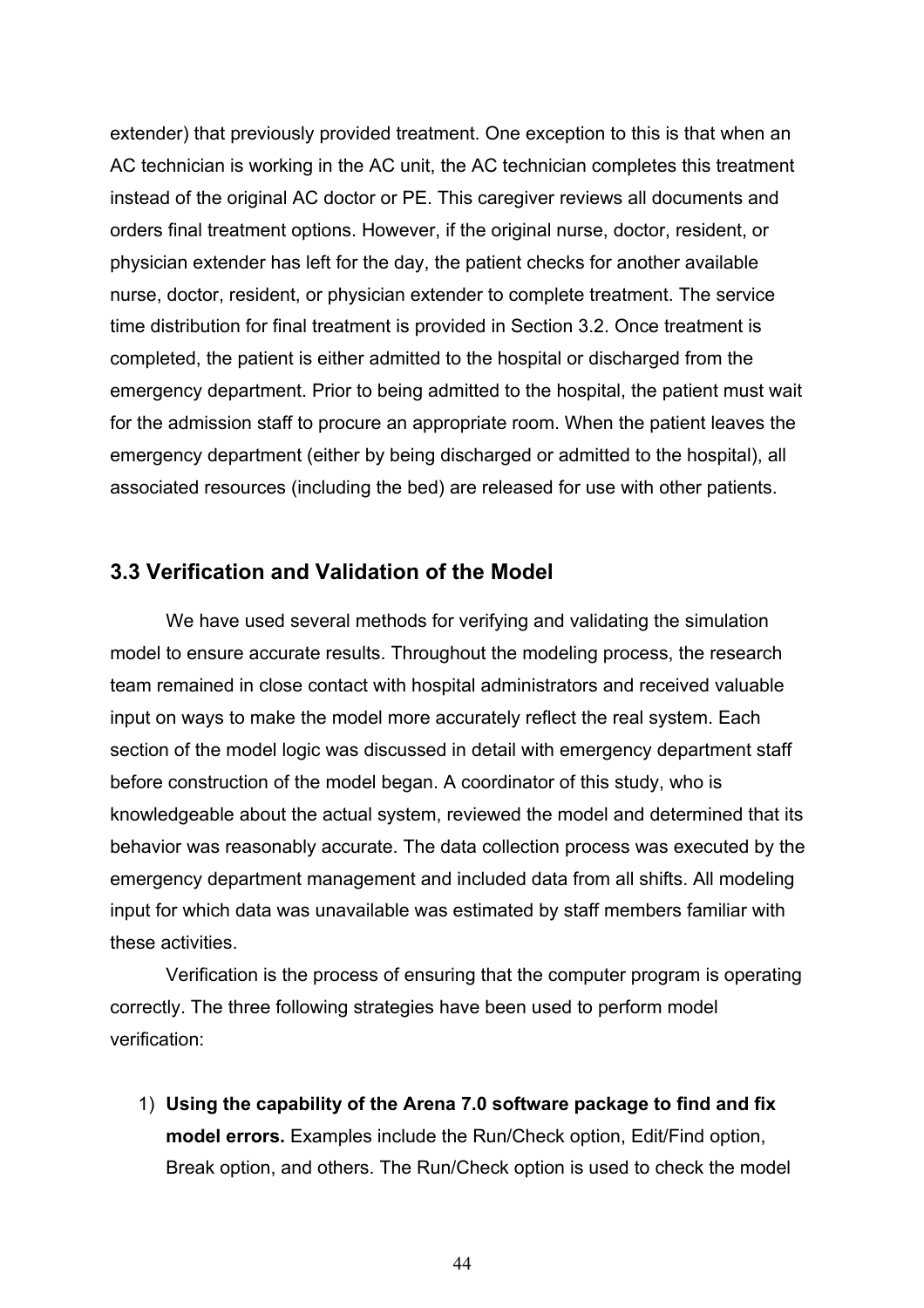while it runs. If some errors are detected during run time, an Arena Errors/Warnings window appears to inform the user. While checking for errors, the Edit/Find option helps the user track where a variable is used by locating all occurrences of a string of characters. The break option stops the simulation when a logical error occurs (Kelton, 2002).

- 2) **Building an animation of the simulation model.** The animation imitates the behavior of the actual system and helps the modeler verify the model by visualizing its performance. The animation of the emergency department at York Hospital is shown in Figure 3.5. This model was run many times while closely watching the animation which led to the discovery of several errors that were subsequently corrected.
- 3) **Group evaluation of the model.** The model logic was presented to the overall team of graduate students working on the York Hospital project. Each sub-model was discussed in detail, and suggested improvements were incorporated.

In order to validate the Arena model, the model was executed under the current hospital staffing policy. Run lengths and warm-up periods of 35 days and 7 days, respectively, were used for each replication to allow the system to reach realistic operating conditions before collecting the appropriate statistics. The model was run for twenty replications, and the average results were used to create 95% confidence intervals for several output categories. The number of replications performed was determined by performing a pilot study and calculating the number of observations needed to obtain a confidence interval half-width within 0.10. Tables 3.12 summarizes the results for the average waiting times a patient spent in the system.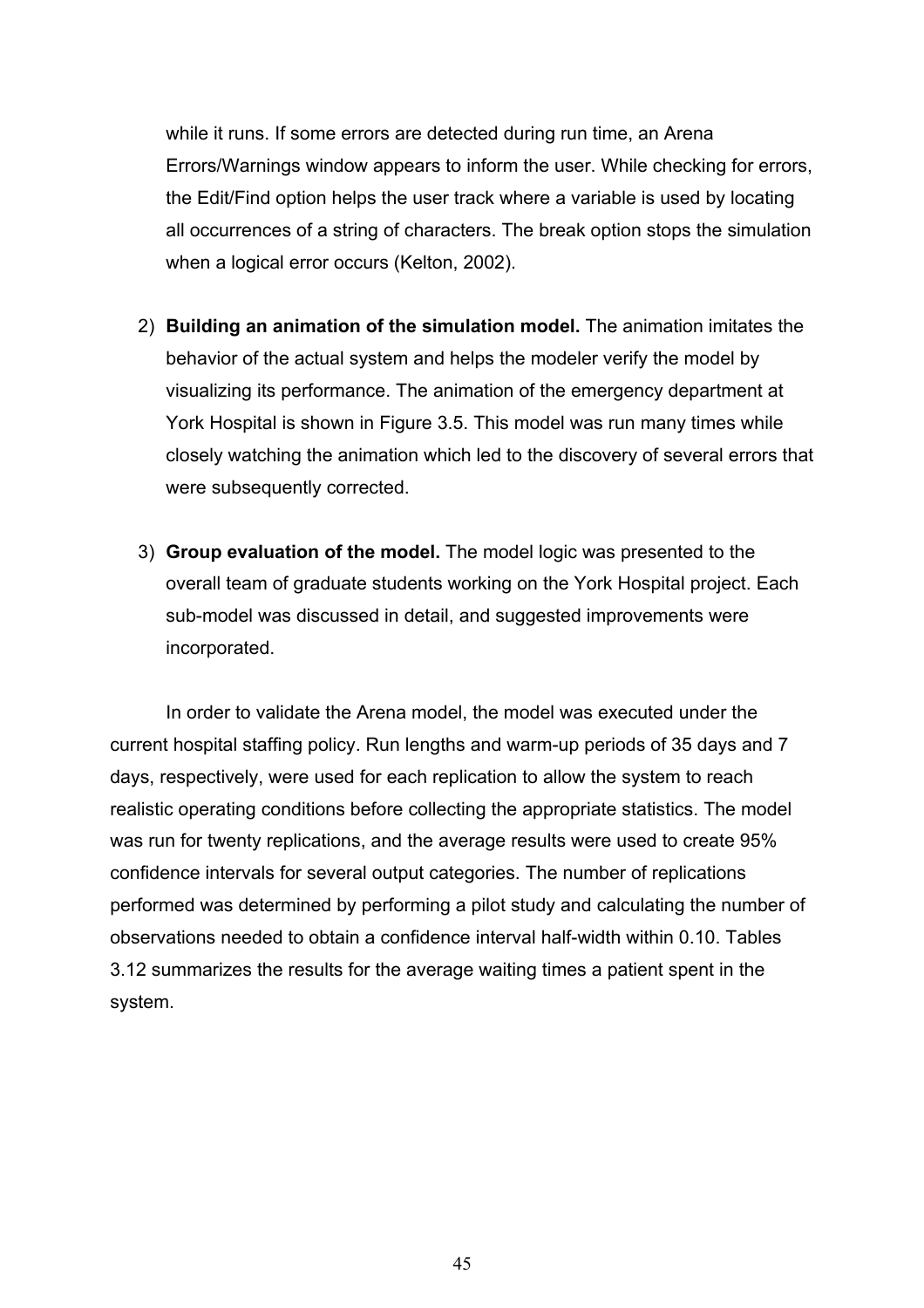# **Table 3.12: Simulation Results of the Average Waiting Times for Patients in the Current System**

| <b>Entity</b> | Number of<br><b>Observations</b> | Average<br><b>Waiting</b><br>Time(hrs) | 95%<br><b>Confidence</b><br><b>Interval</b><br><b>Half Width</b> | <b>Maximum</b><br><b>Waiting</b><br>Time (hrs) |
|---------------|----------------------------------|----------------------------------------|------------------------------------------------------------------|------------------------------------------------|
| $ESI-1$       | 144                              | $0.50 \pm 0.03$                        | 0.03                                                             | 4.78                                           |
| $ESI-2$       | 506                              | $0.53 \pm 0.02$                        | 0.02                                                             | 4.61                                           |
| $ESI-3$       | 1444                             | $0.56 \pm 0.03$                        | 0.03                                                             | 4.92                                           |
| ESI-4         | 777                              | $0.59 \pm 0.03$                        | 0.03                                                             | 4.18                                           |
| ESI-5         | 250                              | $0.57 \pm 0.04$                        | 0.04                                                             | 4.11                                           |

These results were presented to the York Hospital research team for evaluation. The team concluded that these results accurately represent the actual systems and also agree with the results obtained from a previous simulation model of the system.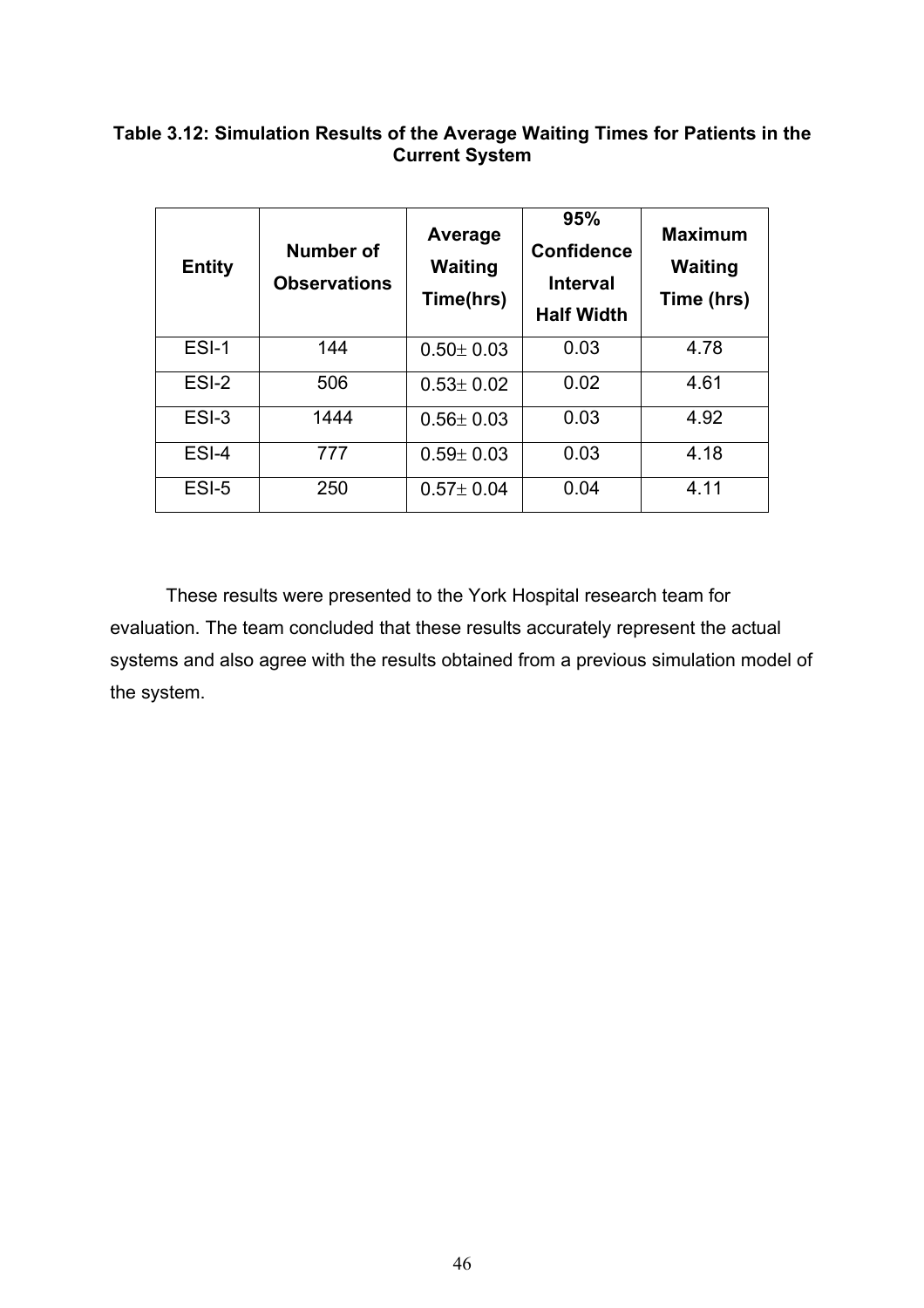# **Chapter 4 Experimental Procedures and Results**

 After the simulation model was developed using Arena to reflect the current situation in the emergency department at York Hospital, then research focus shifted to improving the system performance through more effective nurse scheduling policies. Specifically, the experimental approaches focus on evaluating various nurse scheduling alternatives with respect to the waiting time spent in the system for emergency department patients. To determine nursing schedules that meet hospital requirements and provide acceptable waiting times for patients, a heuristic scheduling approach, known as a microcomputer-based decision support system (DSS), was utilized to search for good nursing schedules that can satisfy the nurse and hospital requirements. In addition, the Arena optimization tool known as OptQuest was also used to search for a nursing schedule that minimizes the average waiting time of patient stay in the emergency department. Both of these approaches are summarized in the following sections.

# **4.1 Microcomputer-Based Decision Support System (DSS)**

 The microcomputer-based DSS for nurse scheduling is a heuristic approach used for schedule generation and schedule assignment. Section 2.5 provides an overview of the DSS process. Additional details, including sample computer code, can be found in the dissertation by Sitompul (1991). The DSS program is interactive and user-friendly. For this research, the DSS nurse scheduling system has been implemented using Borland's Turbo Pascal Professional version 6.0 compilers produced by Borland International. Pascal is a high-level, general-purpose programming language that is suitable for a diverse range of applications (Savitch, 1993). Pascal was selected as the language for this system because it is a modular and very structured language. Moreover, it is easy to modify, extend, and expand the program in Pascal. The program developed in this research consists of three main components including schedule generation, screening, and matching. The computer code for this system generates schedules for four-week periods. The s*chedule generation process* begins by generating a series of work patterns. A work pattern is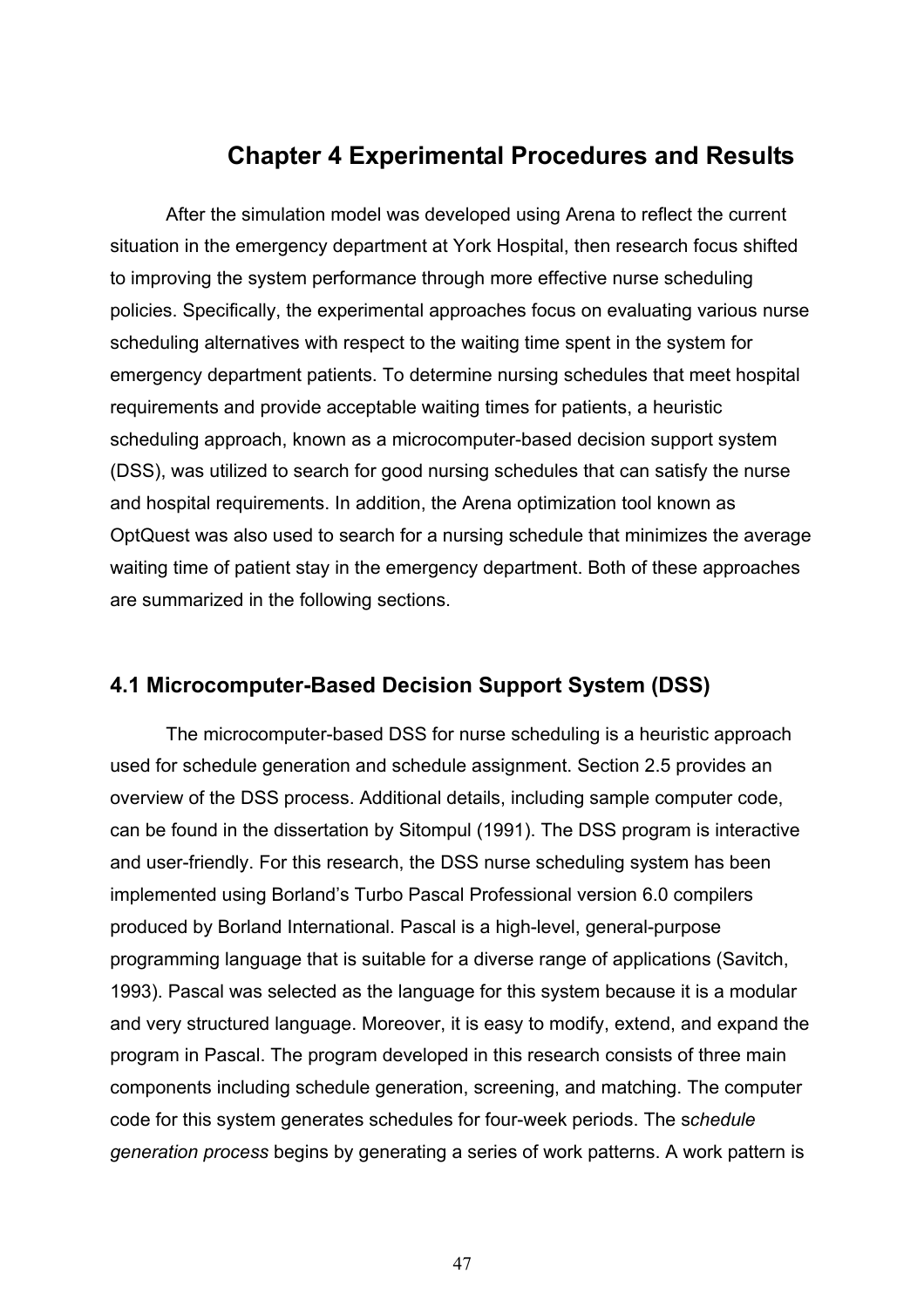a daily pattern that must be followed by a nurse, and it also shows whether a nurse will work on a particular day or not. The set of work patterns is generated in terms of seven binaries for each week of a four-week period, where 1 represents a working day while 0 represents a day off. After the work patterns have been generated, the DSS next generates possible shift patterns using a specified hospital policy. This pattern shows the shift that a nurse must work in a particular week during a certain period. The shift pattern is generated in terms of a D (Day shift), E (Evening shift), and N (Night shift) combination. It is assumed for this research that D stands for 7:00AM-3:00PM, E stands for 3:00PM-11:00PM, and N stands for 11:00PM-7:00AM. Additionally, it is assumed that nurses must work the same shift for an entire week. That is, shift changes only occur at the beginning of the week, and the same shift is worked throughout the week. The combination of the work and shift patterns is therefore a complete scheduling pattern for the hospital. An example of a complete schedule for one nurse over a four-week period is shown in Figure 4.1.

| Schedule No.:                                                                                                |  |                |  |  |
|--------------------------------------------------------------------------------------------------------------|--|----------------|--|--|
| Day:                                                                                                         |  | <b>MTWTFSS</b> |  |  |
| Week: 1 D: 1 1 1 0 0 1 1<br>Week: 2 D: 1 0 0 1 1 1 1<br>Week: 3 N: 1 1 0 0 1 1 1<br>Week: 4 E: 1 1 1 1 0 0 1 |  |                |  |  |

**Figure 4.1: Example of a Complete Scheduling Pattern for One Nurse over a Four-Week Period** 

The *screening process* screens all complete patterns against a set of common constraints to determine which scheduling patterns are acceptable to the hospital and the nurses. The two sets of constraints that are taken into account by this research consist of shift policy, as well as nurse and hospital requirements. The shift policy is a specific operating policy concerning the proportion of nurses working in different shifts within the emergency department. For example, a 4:3:1 shift policy indicates that the number of nurses working in the day shift is four times the number of nurses working in the night shift, and the number of nurses working in the evening shift is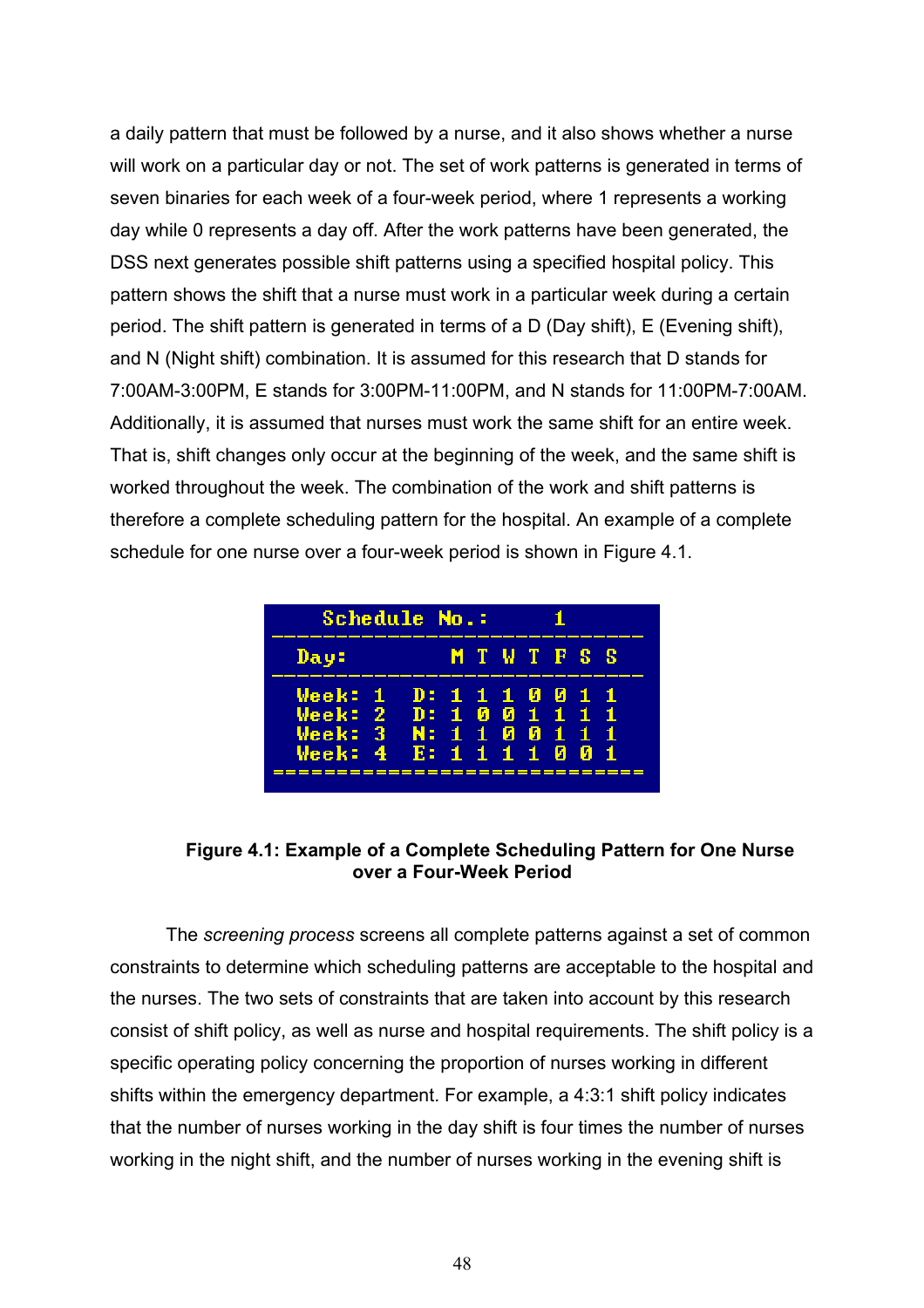three times the number of nurses working in the night shift. There are nine ratios built into the program, namely 1:1:1, 2:1:1, 2:2:1, 3:2:1, 3:2:2, 3:3:1, 3:3:2, 4:3:1, and 4:3:2. However, the program allows the user to define other shift policy ratios. The nurse and hospital requirements constrain the number of consecutive days off, the number of consecutive working days, the assignment of single day off/on, and the scheduling pattern for the weekends. The performance measure used by this heuristic approach is the penalty cost that is associated with the violation of the constraints. Therefore, the dissatisfaction with a particular schedule can be measured by its resulting penalty cost. The user can choose default penalty costs built into the program or define specific penalty costs based on the particular hospital. The constraints with their associated default penalty costs are displayed in Figure 4.2. In addition, the user specifies the maximum allowable penalty cost, as well as the number of patterns to be generated and the number of schedules to be selected from the schedule database. During the process of pattern generation (work and shift patterns), there are a large number of possible patterns that can be generated. However, some of these different patterns are not feasible, meaning that they exceed the user-defined maximum allowable penalty cost. When the set of constraints is considered, the number of these patterns can be significantly reduced. The results from this screening process are stored in a schedule database comprised of a diverse set of feasible patterns.

The *matching process* consists of two different matching operations: matching shift patterns to work patterns and matching nurses to specific work schedules. The first operation combines work patterns and shift patterns. The process starts by picking one weekly pattern and one shift pattern from the pattern database. Then the first character (D, E, or N) of the first shift pattern is assigned to the first seven digits of the work pattern, representing the work assignment for the first week. The second character of the shift pattern is then assigned to the second seven-digit set in the work pattern for second week assignment. The process continues through the last work pattern and shift pattern, which results in a working scheduling for one nurse. The procedure for accomplishing this process is shown in Figures 4.3 and 4.4, and the working schedules resulting from this combination are shown in Figure 4.5.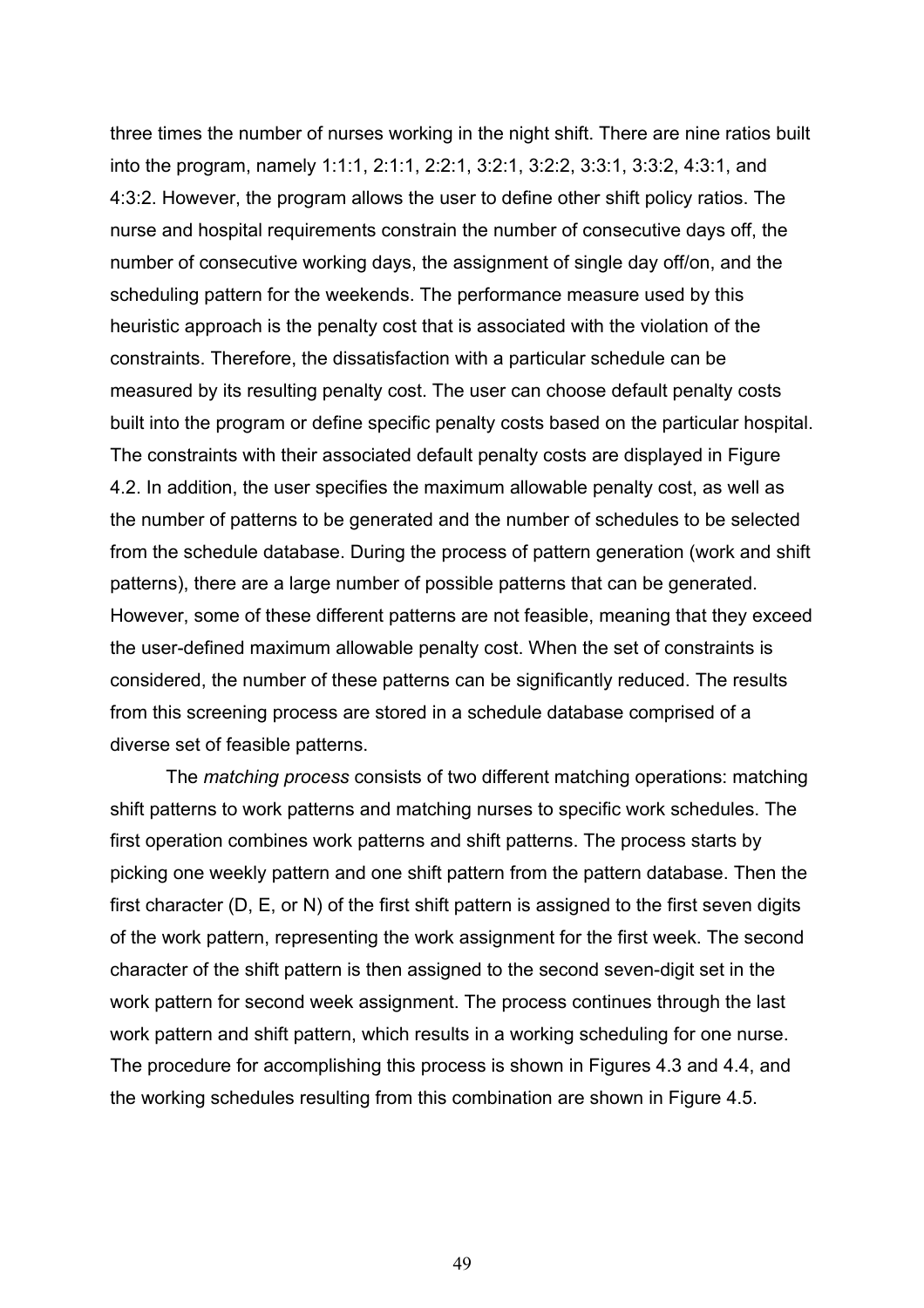| Default Values of Penalty Costs:                                                                                                                      |          |  |
|-------------------------------------------------------------------------------------------------------------------------------------------------------|----------|--|
| Penalty Cost for having 3 consecutive days off                                                                                                        | $= 20$   |  |
| Penalty Cost for having 4 consecutive days off                                                                                                        | $: = 30$ |  |
| Penalty Cost for working 6 consecutive days                                                                                                           | $= 10$   |  |
| Penalty Cost for working 7 consecutive days                                                                                                           | $= 5$    |  |
| Penalty Cost for working 8 consecutive days                                                                                                           | $= 10$   |  |
| Penalty Cost for having single day off                                                                                                                | $= 10$   |  |
| Penalty Cost for having single day on                                                                                                                 | $: = 10$ |  |
| Penalty Cost for working on Saturday, Sunday off:= 5                                                                                                  |          |  |
| Penalty Cost for working on Sunday, Saturday off:= 5                                                                                                  |          |  |
| Penalty Cost for working on Weekend                                                                                                                   | $= 10$   |  |
| Maximum Penalty Cost can be set equal to the highest<br>value of Penalty Cost. The highest the maximum penalty<br>cost the less strict the schedules. |          |  |
| Use default value for Penalty Costs? (Y/N):                                                                                                           |          |  |

**Figure 4.2: Default Penalty Costs for the DSS** 

| <b>Shift Pattern</b>                                                                                                  | <b>Work Pattern</b>                                                                                                                                                                                                                          |
|-----------------------------------------------------------------------------------------------------------------------|----------------------------------------------------------------------------------------------------------------------------------------------------------------------------------------------------------------------------------------------|
| ===========!<br><b>DDNE</b><br><b>DDEN</b><br><b>DNEN</b><br><b>DEND</b><br><b>DDEE</b><br><b>DEDN</b><br><b>EDND</b> | 1 1110011100111111001111111001<br>1 1100111001111110011111110011<br>1 100111111100111001111111111100<br>1 1111001111001111100111001111<br>: 1100111100111111110011110011<br>11111100111100111100111100111<br>1 10011111110011111100111111001 |

**Figure 4.3: Example of Shift and Work Patterns** 

| Shift                 | . . n | Pattern No.: 1: 1110011 1001111 1100111 1111001      | D | N. |  |
|-----------------------|-------|------------------------------------------------------|---|----|--|
| Shift                 |       | Pattern No.: 2: 1100111 0011111 1001111 1110011      |   | к  |  |
| Pattern No.:<br>Shift | . . n | 3: 1001111 1100111 0011111 1111100                   |   | к  |  |
| Shift                 | . . n | Pattern No.: 4: 1111001 1110011 1110011 1001111      | ю |    |  |
| Shift                 | . . n | Pattern No.: 5: 1100111 1001111 1111001 1110011      |   |    |  |
| Shift                 |       | Pattern No.: 6: 1111100 1111001 1110011 1100111      |   |    |  |
| Shift                 |       | Pattern No.: 7: 1001111 1100111 1110011 1111001<br>E |   |    |  |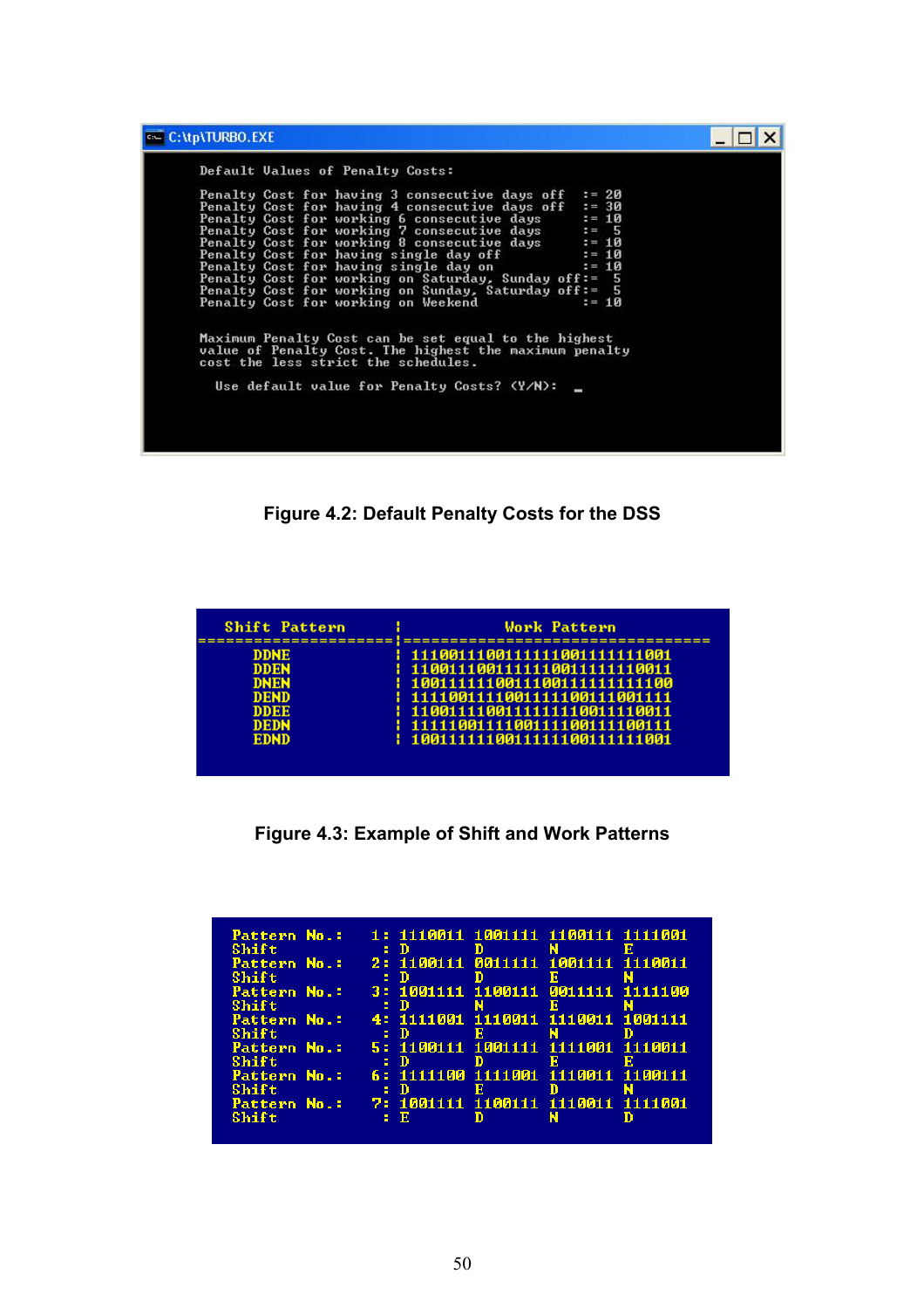

**Figure 4.4: Matching Shift and Work Patterns** 

#### **Figure 4.5: Example of Possible Nurse Schedules**

The second matching operation is the process of assigning specific schedules to the individual nurses. This process is accomplished by matching the schedules from the schedule database with the nurse database. Once the program is executed, a feasible set of working schedules is provided, and a summary report is created. The reports generated by the program consist of individual work schedules as shown in Figure 4.5, as well as a staff summary report (shown in Figure 4.6) that displays the number of nurses working in each shift on each day of the scheduling period. In addition, the actual ratios (based on the generated schedules) and the ideal ratios (based on the specific shift policy) are also presented in this staff summary report. The administrator can use this report to assess whether or not the schedule generated meets the staffing requirements of the hospital. If the patterns generated do not satisfy the staffing requirements, the program generates other patterns and schedules. This process can be repeated until a desirable set of working schedules is obtained.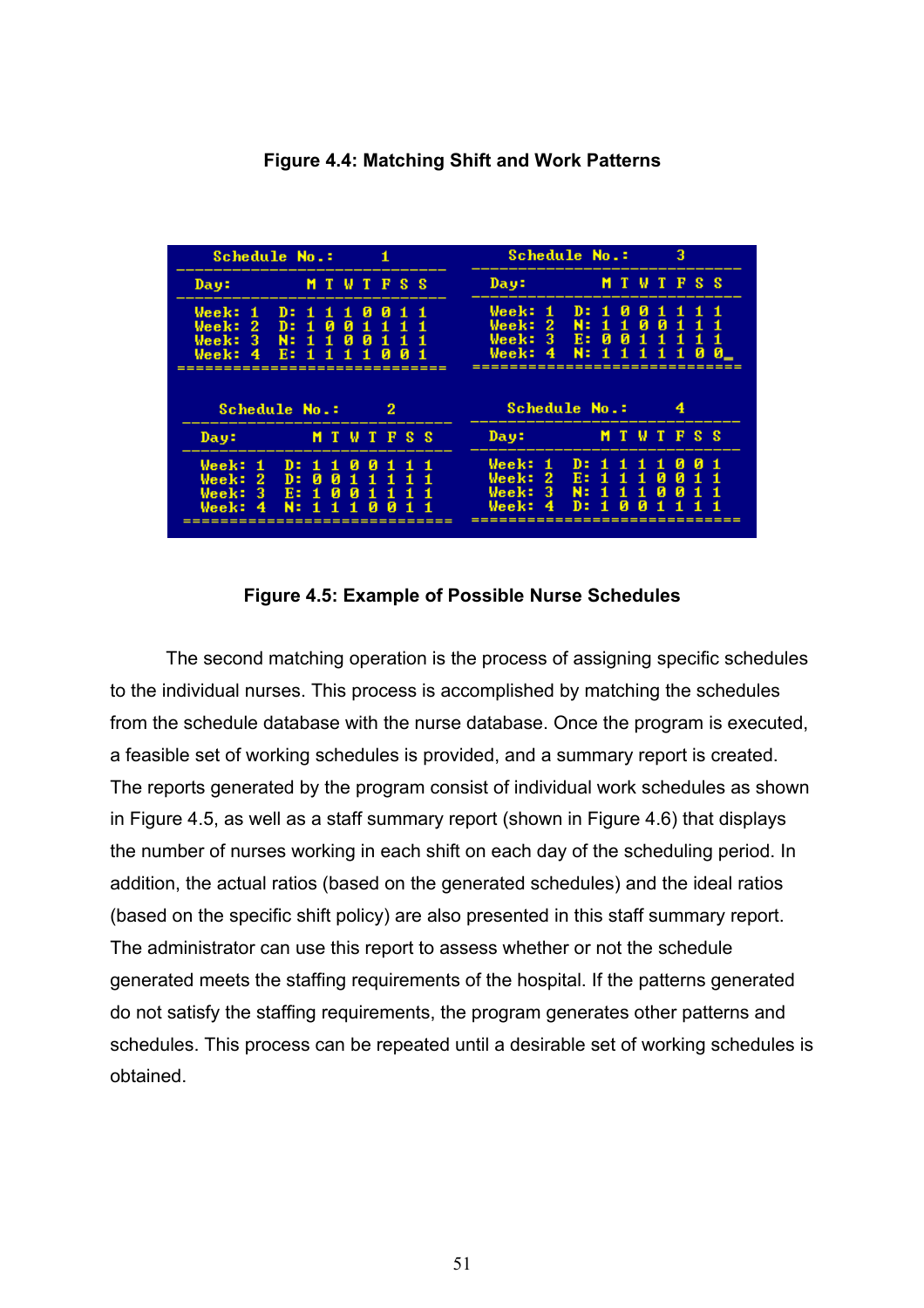| <b>C:\TP\TURBO.EXE</b>                                                                                           |                                                                           |                                                       |                              |                                                                  | $\underline{\Box} \boxdot \boxtimes$ |
|------------------------------------------------------------------------------------------------------------------|---------------------------------------------------------------------------|-------------------------------------------------------|------------------------------|------------------------------------------------------------------|--------------------------------------|
| Day:                                                                                                             |                                                                           | Day-Shift                                             |                              | Evening-Shift Night-Shift                                        |                                      |
| <b>Monday</b><br>Tuesday<br>Wednesday<br><b>Thursday</b><br>Friday<br>Saturday                                   | 1234567                                                                   | $\frac{10}{10}$<br>$\overline{10}$<br>$\frac{10}{10}$ | ი<br>10<br>10<br>10          | 4444444                                                          |                                      |
| <b>Sunday</b><br>Monday                                                                                          | 8                                                                         | 6<br>6<br>11                                          |                              |                                                                  |                                      |
| Tuesday<br>Wednesday<br><b>Thursday</b><br>Friday<br>Saturday<br><b>Sunday</b>                                   | 9<br>10<br>$\overline{\mathbf{11}}$<br>12<br>13<br>14                     | 11<br>$\overline{11}$<br>$\frac{11}{10}$<br>6<br>10   | ៱ង់<br>ក្នុង                 | 444446                                                           |                                      |
| <b>Monday</b><br>Tuesday<br>Wednesday<br>Thursday<br>Friday<br>Saturday                                          | $\frac{15}{16}$<br>$\overline{18}$<br>$\bar{1}\bar{9}$<br>$\frac{20}{21}$ | 8877613                                               | 4411433                      | 8<br>$\begin{array}{c} 8 \\ 4 \\ 1 \end{array}$<br>$\frac{4}{7}$ |                                      |
| <b>Sunday</b><br><b>Monday</b><br>Tuesday<br>Wednesday<br>Thursday<br>Friday<br>Saturday<br>Sunday               | 223<br>2345<br>2526<br>2728                                               | 13 11 7 7 8 8 8<br>11                                 | 2232222                      | 4323222                                                          |                                      |
| <b>Total</b><br>Average<br><b>Ratio Actual</b><br><b>Ratio Ideal</b><br><b>Press <enter> to continue</enter></b> |                                                                           | 238<br>8.500<br>0.495<br>и                            | 124<br>4.428<br>0.258<br>250 | 118<br>4.214<br>0.245<br>250                                     |                                      |

#### **Figure 4.6: Example of the Staff Summary Report**

As mentioned earlier, the DSS requires the user to provide a specific shift policy. In order to determine the current shift policy used at York Hospital, the current staffing plan was reviewed. The summary table of the number of CCU and ICU nurses working in each hour is displayed in Tables A.8 and A.9 in Appendix A. The hospital currently assigns 4 full-time CCU nurses in a day shift (7:00am-3:00pm), 6 full-time CCU nurses in an evening shift (3:00pm-11:00pm), and 5 full-time CCU nurses in a night shift (11:00pm-7:00am). In addition, 3 full-time ICU nurses, 6 fulltime ICU nurses, and 4 full-time ICU nurses are assigned in the day, evening, and night shifts in the ICU treatment area, respectively. The emergency department employs a total of 39 full-time nurses, with each nurse having approximately two days off each week. In addition, the emergency department employs several parttime nurses. Specifically, the part-time nursing schedule is as follows: 2 CCU nurses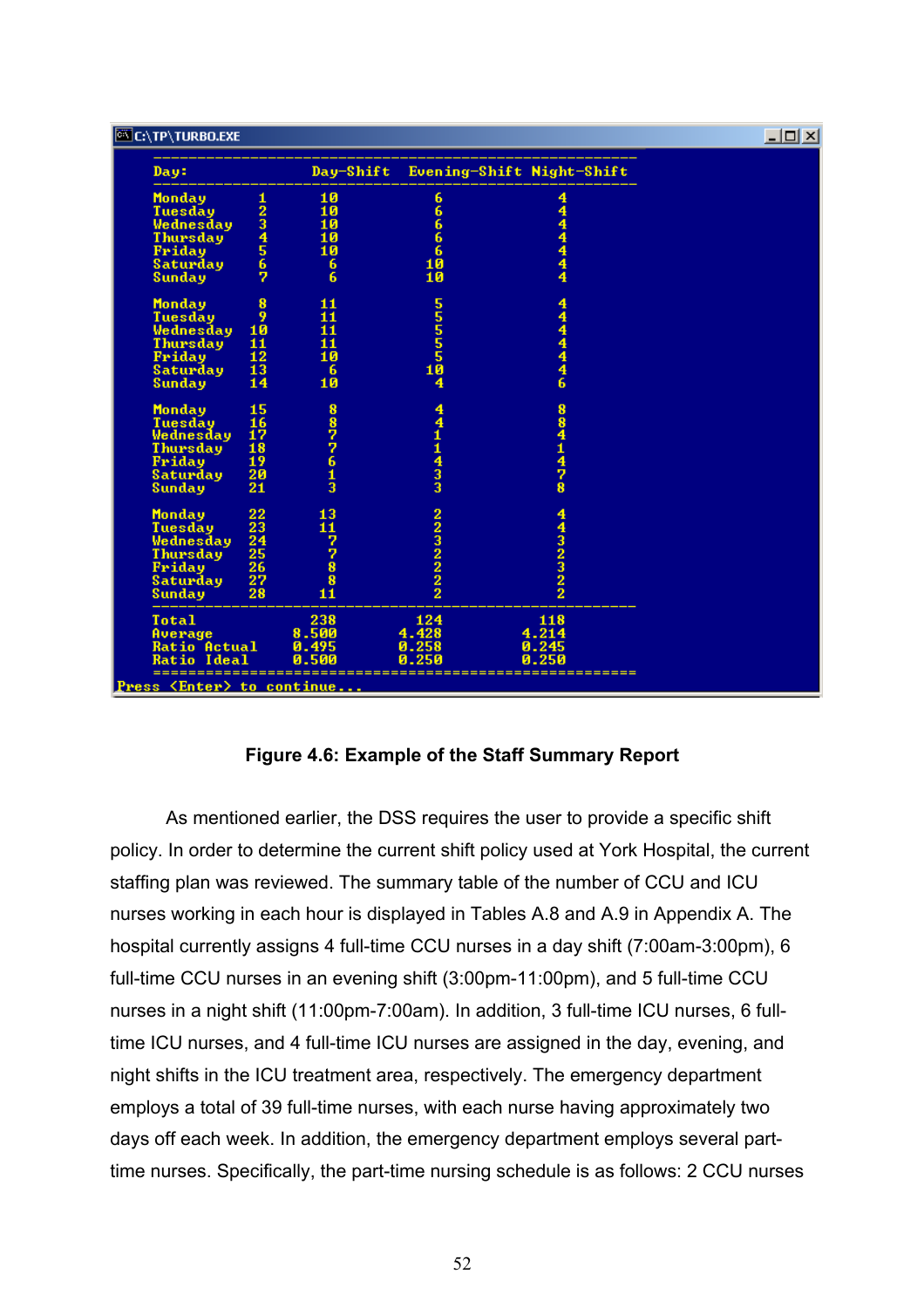between 11:00am-3:00pm, 1 CCU nurse between 11:00pm-3:00am, 2 ICU nurses between 11:00am-3:00pm, and 1 ICU nurse between 11:00pm-3:00am. Since this research focuses only an scheduling full-time nurses, the current part-time schedule was assumed to remain unchanged.

Based on this information, the number of full-time nurses working the day, evening, and night shifts is 7, 12, and 9 respectively. Therefore, the DSS generates nurse schedules with the shift policy of 0.77:1.33:1. The DSS program was run for twenty replications, using default penalty costs and a maximum penalty cost of 40. A nurse staffing plan with an actual ratio closest to the ideal ratio and with no zerocapacity shifts during 28 day period is considered an acceptable staffing plan. Since the DSS generates an entire staffing plan in the emergency department without considering the CCU and ICU separately, the DSS-generated staffing plan was then heuristically modified to obtain schedules for the CCU and ICU. In the current hospital policy, the nurses are split equally between the ICU and CCU, with the extra nurse being assigned to the CCU in case of an odd number of nurses. For instance, if there are a total of eleven nurses working on a day shift in the first week, six of them are assigned to CCU and five of them are assigned to ICU. The process of assigning nurses to the ICU and CCU becomes much more difficult, however, when the entire work schedule is considered. Since each nurse has different days off throughout the work, it is impossible to simply assign half of the day-shift workers in a given week to the ICU and half to the CCU, since this could result in no nurses working in a particular unit on some day. Therefore, it was necessary to examine the process of assigning nurses to the ICU and CCU more thoroughly. Toward this end, Matlab 5.1.3 was used to develop a program for assigning nurses to the ICU and CCU. This program guaranteed that no shifts were unstaffed in either the ICU or CCU throughout the 28-day planning period. Ten of these ICU and CCU nurse staffing schedules obtained by Matlab were then evaluated by Arena simulation models, with all other resources following at their current working schedules, in order to determine how the DSS-based nursing schedule impacted the average waiting time for patients. The best of these ten alternatives is reported below.

The results obtained from the DSS solution approach are presented below in Table 4.1, which indicates the total number of nurses working each shift throughout the four-week planning horizon. For the specific working schedules of all 39 nurses,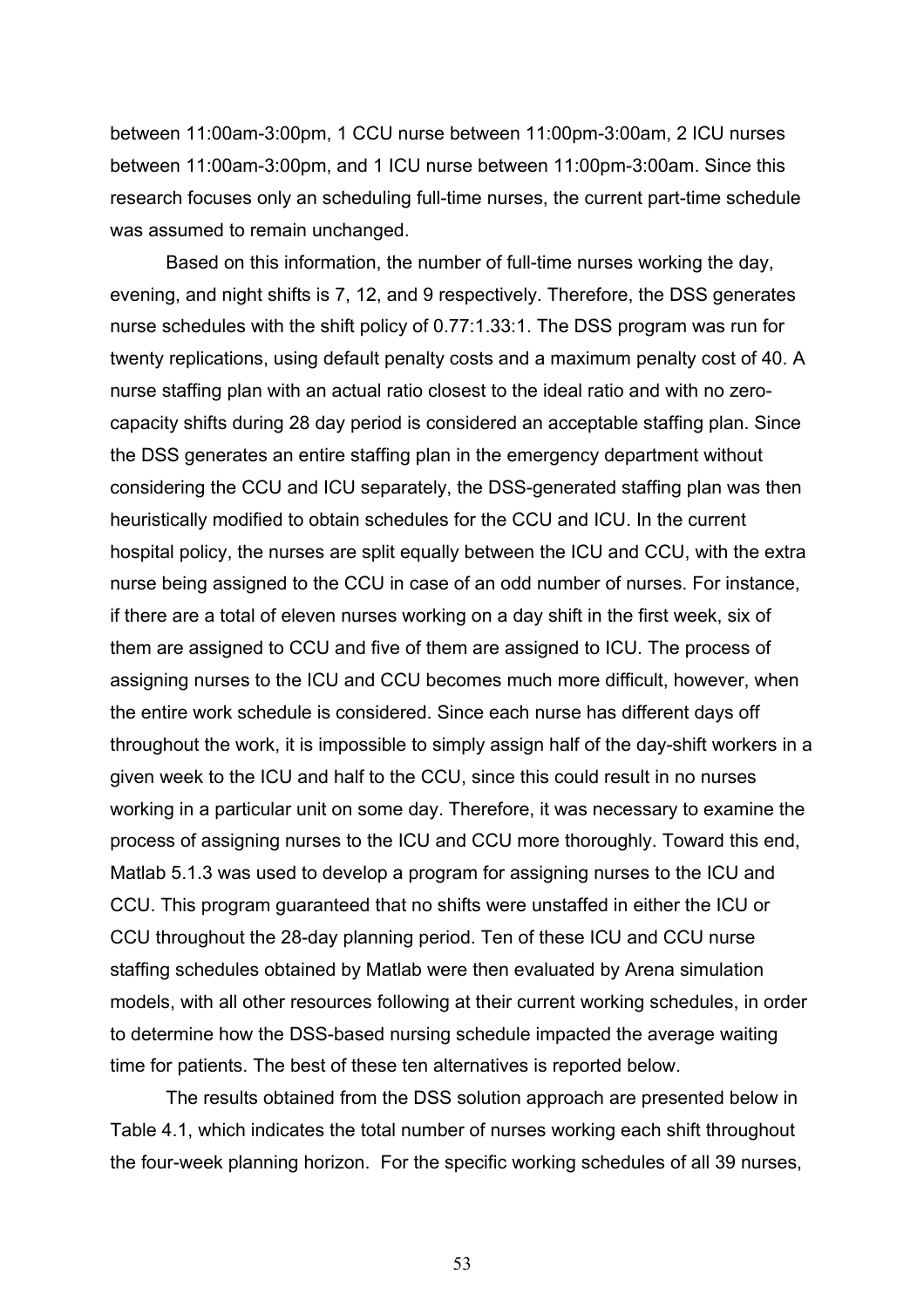see Table B.1 in Appendix B. The simulation results for the average waiting times of patients in the emergency department are presented in Table 4.2.

| <b>Week</b> | Day:                | Day#           | Day-Shift               | <b>Evening-Shift</b> | <b>Night-Shift</b> | <b>OFF</b>     |
|-------------|---------------------|----------------|-------------------------|----------------------|--------------------|----------------|
| 1           | Monday:             | 1              | 9                       | 9                    | 14                 | $\overline{7}$ |
|             | Tuesday:            | $\mathbf 2$    | 11                      | 12                   | 16                 | 0              |
|             | <b>Wednesday:</b>   | 3              | 8                       | 8                    | 14                 | 9              |
|             | Thursday:           | 4              | 6                       | $\overline{7}$       | 8                  | 18             |
|             | Friday:             | 5              | $\overline{7}$          | 10                   | $\overline{7}$     | 15             |
|             | Saturday:           | 6              | $\overline{7}$          | 8                    | 10                 | 14             |
|             | Sunday:             | $\overline{7}$ | 8                       | 6                    | 11                 | 14             |
|             |                     |                |                         |                      |                    |                |
| $\mathbf 2$ | Monday:             | 8              | $\overline{7}$          | 12                   | 6                  | 14             |
|             | Tuesday:            | 9              | 5                       | 13                   | 10                 | 11             |
|             | <b>Wednesday:</b>   | 10             | 5                       | 14                   | 10                 | 10             |
|             | Thursday:           | 11             | 5                       | 13                   | 8                  | 13             |
|             | Friday:             | 12             | 6                       | 14                   | 9                  | 10             |
|             | Saturday:           | 13             | 6                       | 14                   | 9                  | 10             |
|             | Sunday:             | 14             | 6                       | 15                   | 8                  | 10             |
|             |                     |                |                         |                      |                    |                |
| $\mathbf 3$ | Monday:             | 15             | 5                       | 9                    | 14                 | 11             |
|             | Tuesday:            | 16             | 9                       | 11                   | 19                 | 0              |
|             | <b>Wednesday:</b>   | 17             | 8                       | 10                   | 16                 | 5              |
|             | Thursday:           | 18             | 8                       | 8                    | 13                 | 10             |
|             | Friday:             | 19             | 6                       | 6                    | 13                 | 14             |
|             | Saturday:           | 20             | 5                       | 5                    | 11                 | 18             |
|             | Sunday:             | 21             | $\overline{\mathbf{4}}$ | 6                    | 9                  | 20             |
|             |                     |                |                         |                      |                    |                |
| 4           | Monday:             | 22             | 9                       | 15                   | 6                  | 9              |
|             | Tuesday:            | 23             | 6                       | 17                   | 4                  | 12             |
|             | <b>Wednesday:</b>   | 24             | $\overline{7}$          | 13                   | 5                  | 14             |
|             | Thursday:           | 25             | 8                       | 16                   | 6                  | 9              |
|             | Friday:             | 26             | 8                       | 15                   | $\overline{7}$     | 9              |
|             | Saturday:           | 27             | 10                      | 13                   | 5                  | 11             |
|             | Sunday:             | 28             | 6                       | 11                   | 7                  | 15             |
|             | <b>Total</b>        |                | 195                     | 310                  | 275                |                |
|             | Average             |                | 6.964                   | 11.1                 | 9.821              |                |
|             | <b>Actual Ratio</b> |                | 0.250                   | 0.397                | 0.353              |                |
|             | <b>Ideal Ratio</b>  |                | 0.248                   | 0.429                | 0.323              |                |

#### **Table 4.1: Total Number of Nurses Working Each Shift using the DSS Solution Approach**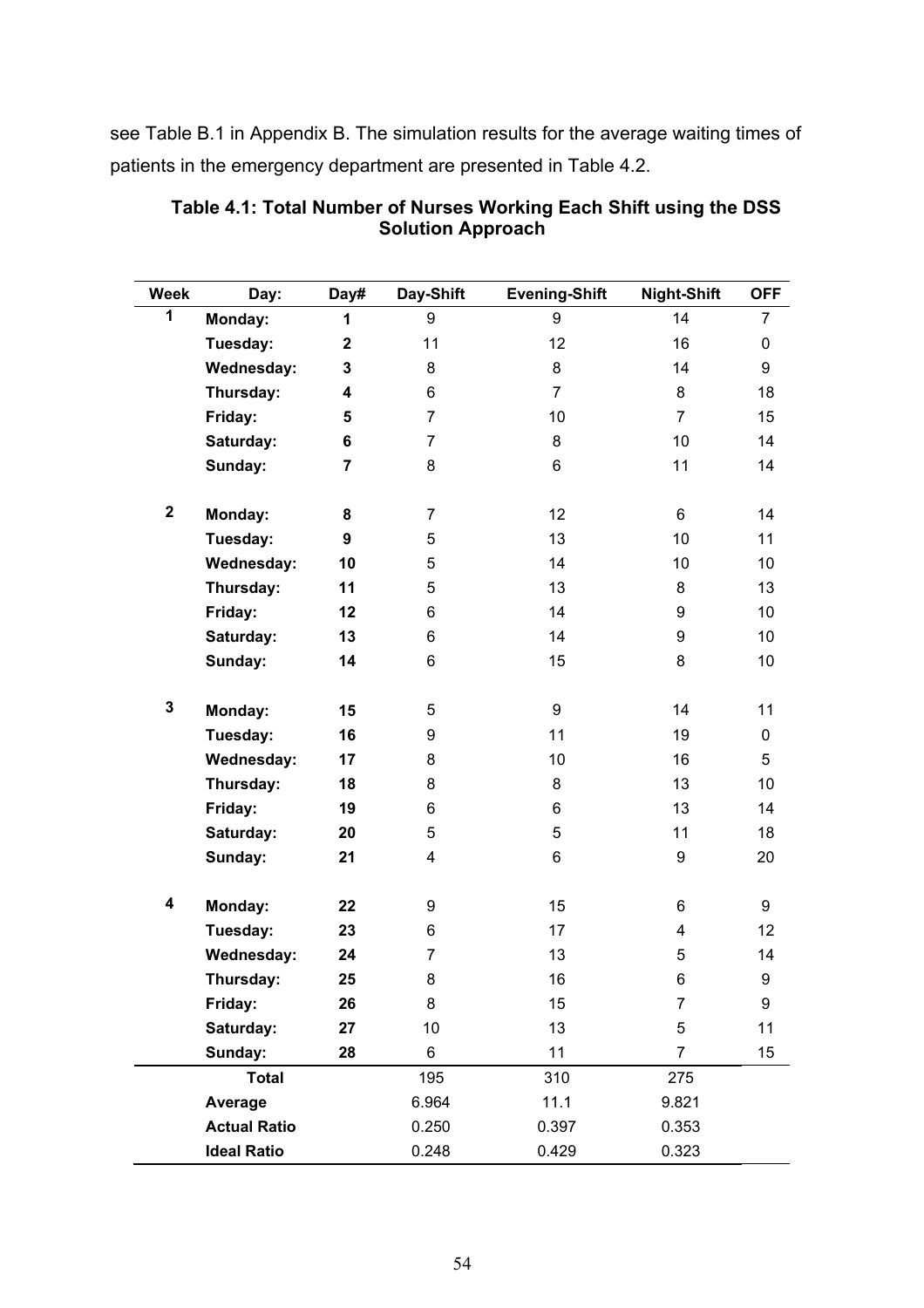|                  |                     | <b>DSS-Generated Staffing Plan</b> | <b>Current Staffing Plan</b> |                     |  |  |
|------------------|---------------------|------------------------------------|------------------------------|---------------------|--|--|
| <b>ESI Level</b> | Average             | <b>Maximum</b>                     | Average                      | <b>Maximum</b>      |  |  |
|                  | <b>Waiting Time</b> | <b>Waiting Time</b>                | <b>Waiting Time</b>          | <b>Waiting Time</b> |  |  |
|                  | (hrs)               | (hrs)                              | (hrs)                        | (hrs)               |  |  |
| <b>ESI-1</b>     | $0.41 \pm 0.04$     | 3.96                               | $0.50 \pm 0.03$              | 4.78                |  |  |
| ESI-2            | $0.44 \pm 0.03$     | 4.14                               | $0.53 \pm 0.02$              | 4.61                |  |  |
| ESI-3            | $0.48 \pm 0.04$     | 4.27                               | $0.56 \pm 0.03$              | 4.92                |  |  |
| ESI-4            | $0.52 \pm 0.03$     | 4.22                               | $0.59 \pm 0.03$              | 4.18                |  |  |
| ESI-5            | $0.51 \pm 0.03$     | 3.99                               | $0.57 \pm 0.04$              | 4.11                |  |  |

## **Table 4.2: Waiting Time of Patients in the DSS-Generated and Current Staffing Plan**

For both the DSS-generated staffing plan and the current staffing plan, twenty replications were run on Arena, with each replication consisting of 35 days plus a seven-day warm-up period. Figure 4.7 shows the 95% confidence intervals for the average waiting time for two these scenarios. The study shows that the DSSgenerated nurse staffing plan does statistically outperform the current staffing plan. The DSS-generated staffing plan improves the average waiting times by 18.66%, 16.58%, 14.02%, 12.37%, and 10.80% for ESI-1, ESI-2, ESI-3, ESI-4, and ESI-5 patients, respectively. The 95% confidence interval graphs show no overlap between the two nurse staffing plans, indicating that the DSS-generated staffing plan is statistically better than the current staffing plan.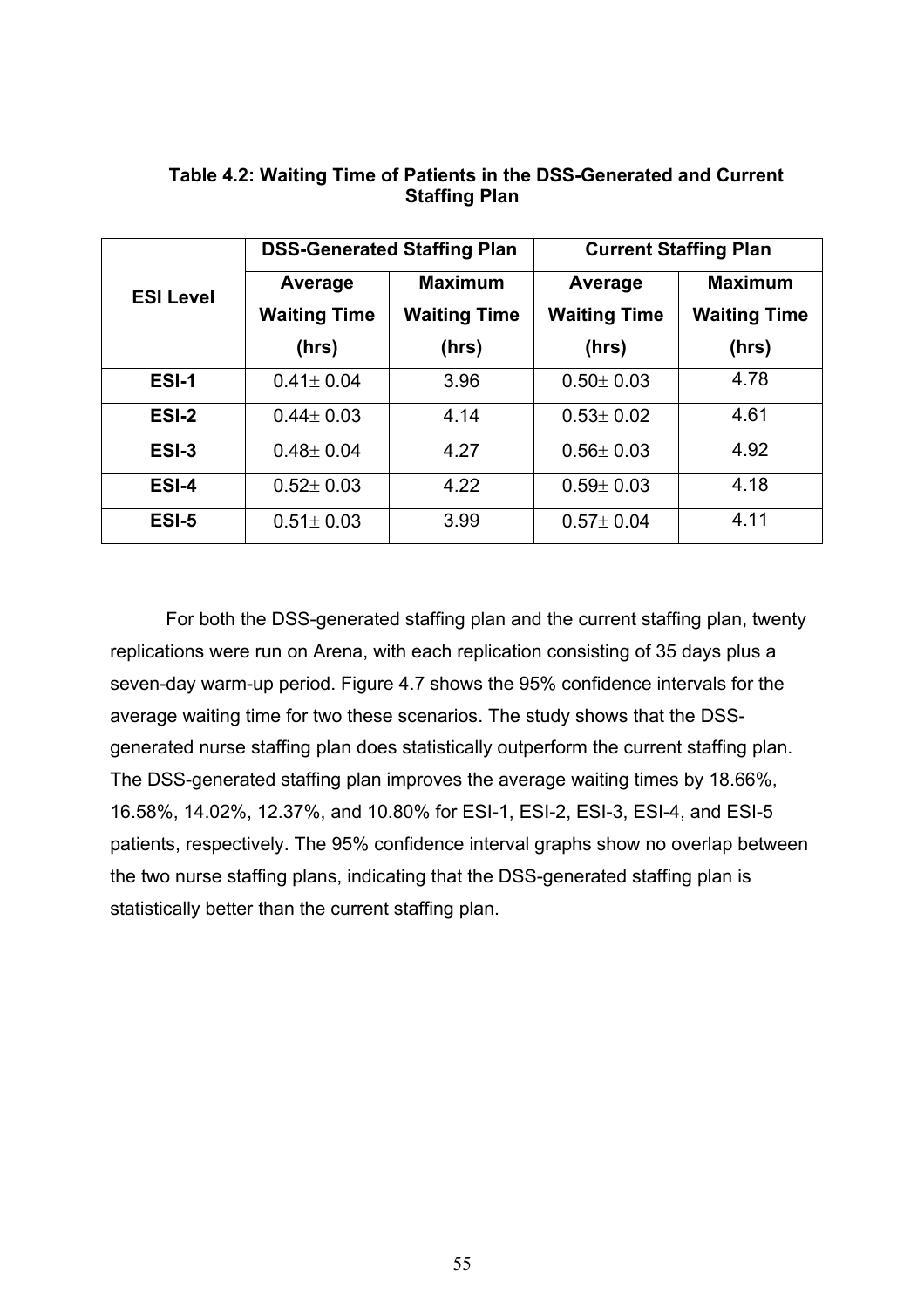

**Figure 4.7: 95% Confidence Intervals for Waiting Times in the Current and DSS-Generated Staffing Plans**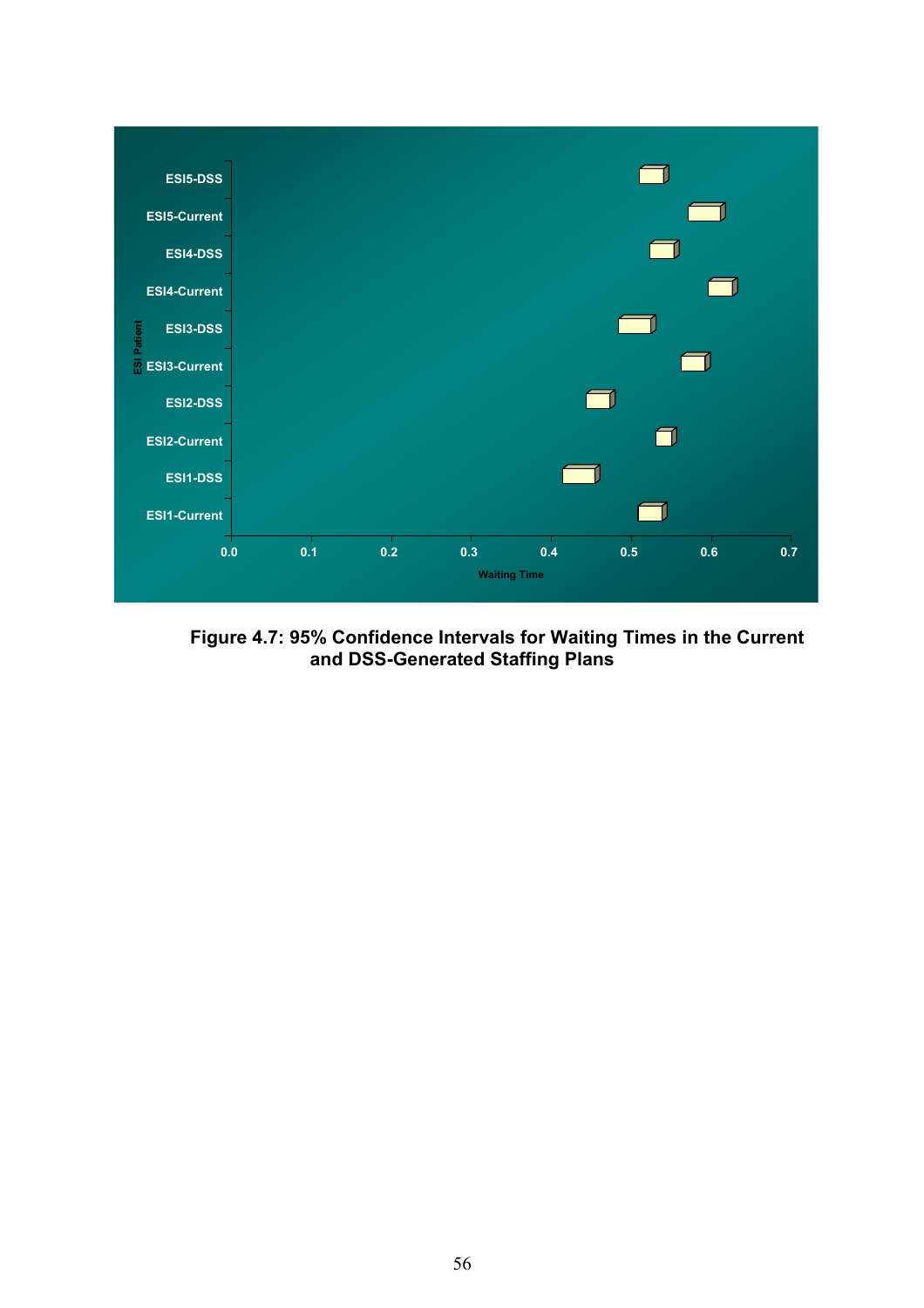## **4.2 OptQuest for Arena**

 While the DSS approach can be useful in developing a nurse staffing plan, it also has some limitations. One major limitation is that the DSS software requires a user-specified ratio to represent the number of nurses who work each shift, and that ratio must remain constant throughout the week. In order to minimize patient waiting times, the hospital may prefer to allow this ratio to change throughout the week; for example, it might help to provide more nurses on weekends when patient arrivals are typically greater. For this reason, we use OptQuest for Arena to search for more flexible nurse staffing plans that may allow the emergency department at York Hospital to operate even more efficiently.

 A preliminary plan for using Arena to completely generate the nursing staffing plan was determined to be unmanageable in size. The overall problem addressed in this research is to determine which one of the three shifts (day, evening, or night) that each of the 39 nurses should work on each of the 28 days in the scheduling period, resulting in a formulation with over 1000 discrete variables. The formulation also included a large number of constraints to force each nurse to work a particular shift throughout a given week. In preliminary efforts, it became clear that the scope of this formulation was too large for OptQuest to handle efficiently. In addition, modeling the restrictions that represent the nurses' working preferences (number of days on/off, working on weekends, etc.) was extremely difficult. As mentioned in Chapter 2, even when the effect of nurse scheduling on patient waiting time is not considered, the nurse scheduling problem is a very difficult problem to solve. With this added complication, it became clear that the problem could not be adequately addressed with current software capabilities.

 In order to allow OptQuest to search for an improved nurse staffing plan, the scope of the problem was narrowed. Since the DSS approach was useful in identifying schedules that met the working requirements of the nurses, this feature was re-used. Using the same penalty costs as previously described in Section 4.1, the DSS model was used to generate a template of 50 possible schedules that each were below the maximum allowable penalty as specified by the nurses. Before turning to OptQuest, an Excel spreadsheet was created to verify that the template of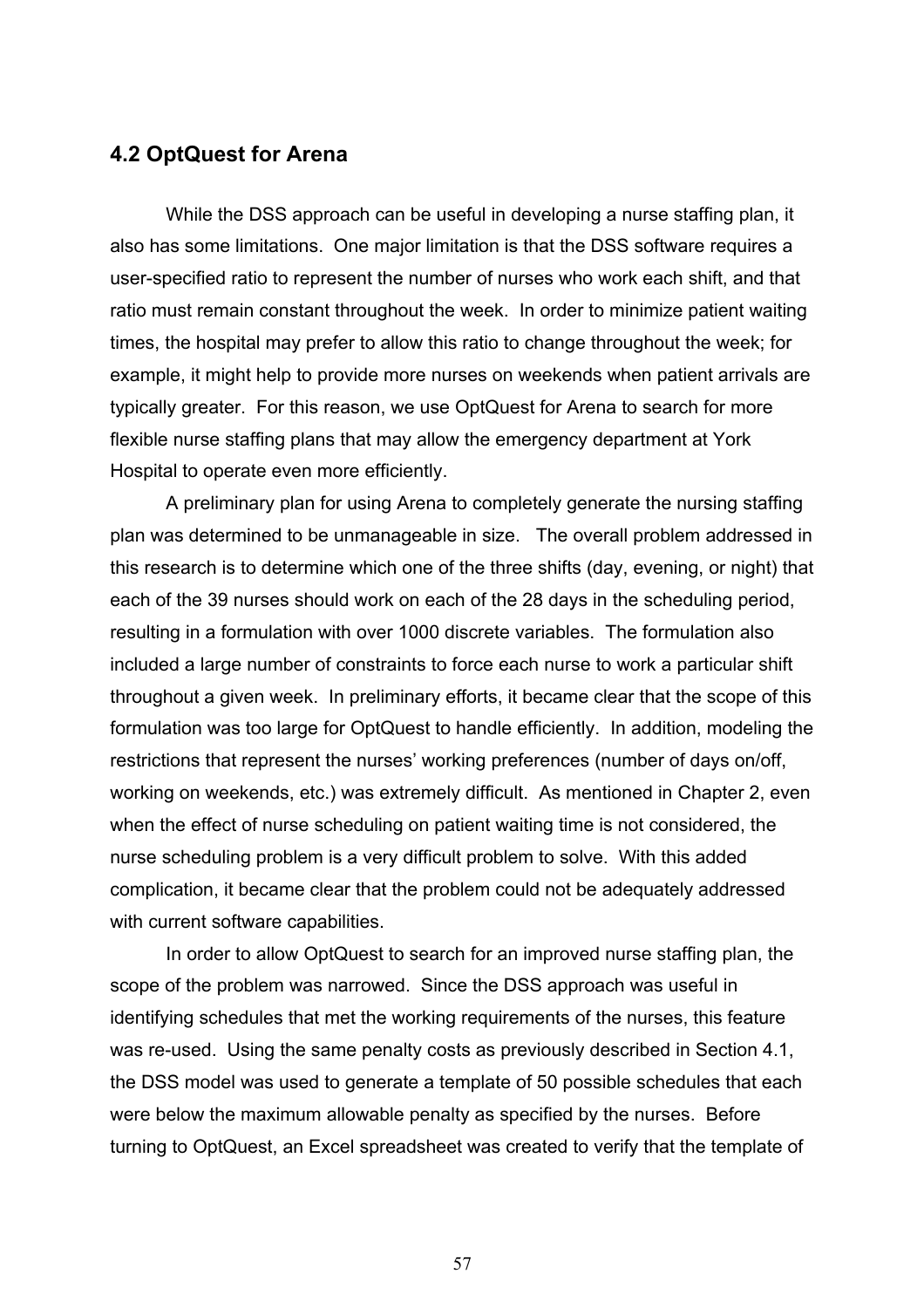schedules provided a sufficient number of alternative scenarios. This spreadsheet indicated that each shift throughout the 28-day planning horizon was covered by at least four different schedules in the scheduling template. OptQuest was then employed to determine the number of nurses that should work each of the schedules in the template.

Since the Arena model must re-seize the same nurse for follow-up treatment, it was not possible to simply define a variable for each of the 50 schedules to represent the number of nurses working that schedule. The problem with this approach is that if multiple copies of one resource are placed in a resource set, Arena does not provide a way to re-seize the specific resource; rather, Arena will try to seize any one of the multiple copies of the resource. Therefore, it became necessary to create a separate resource for each possible nurse working a given shift. Specifically, resources were defined as CCU-X-Y or ICU-X-Y (such as CCU1A or ICU2B), representing a CCU or ICU nurse who follows schedule X, where X ranged from 1 to 50. Since it is possible that the hospital might want to have more than one nurse in the same treatment area working exactly the same schedule, the Y index (with values of A, B, or C) was used to differentiate between up to three nurses working identical schedules. Each one of these resources was linked to a particular resource schedule with a unique 0-1 variable, named CXY or IXY to represent a CCU or ICU nurse, respectively, with schedule XY. A value of 1 indicates that a nurse was hired to work the associated schedule, and a value of 0 indicated that no nurse was hired for that schedule. This process resulted in 150 nurse resources in the ICU and 150 nurse resources in the CCU, each with specified schedules throughout the 28 day planning horizon. The goal of OptQuest was to assign values to the 0-1 scheduling variables (effectively determining which of these potential nurses were actually hired) in order to minimize the average time in the system across all patient types. The only constraint was that the total number of full-time nurses remains at or below its current level of 39. As was done in the DSS solution approach described in Section 4.1, the schedules of all part-time nurses were assumed to remain as they are currently used. Similarly, all other resources were fixed at their current levels. The OptQuest search used a replication length of 35 days, including 7-day warm-up period, with 10-11 replications in each run.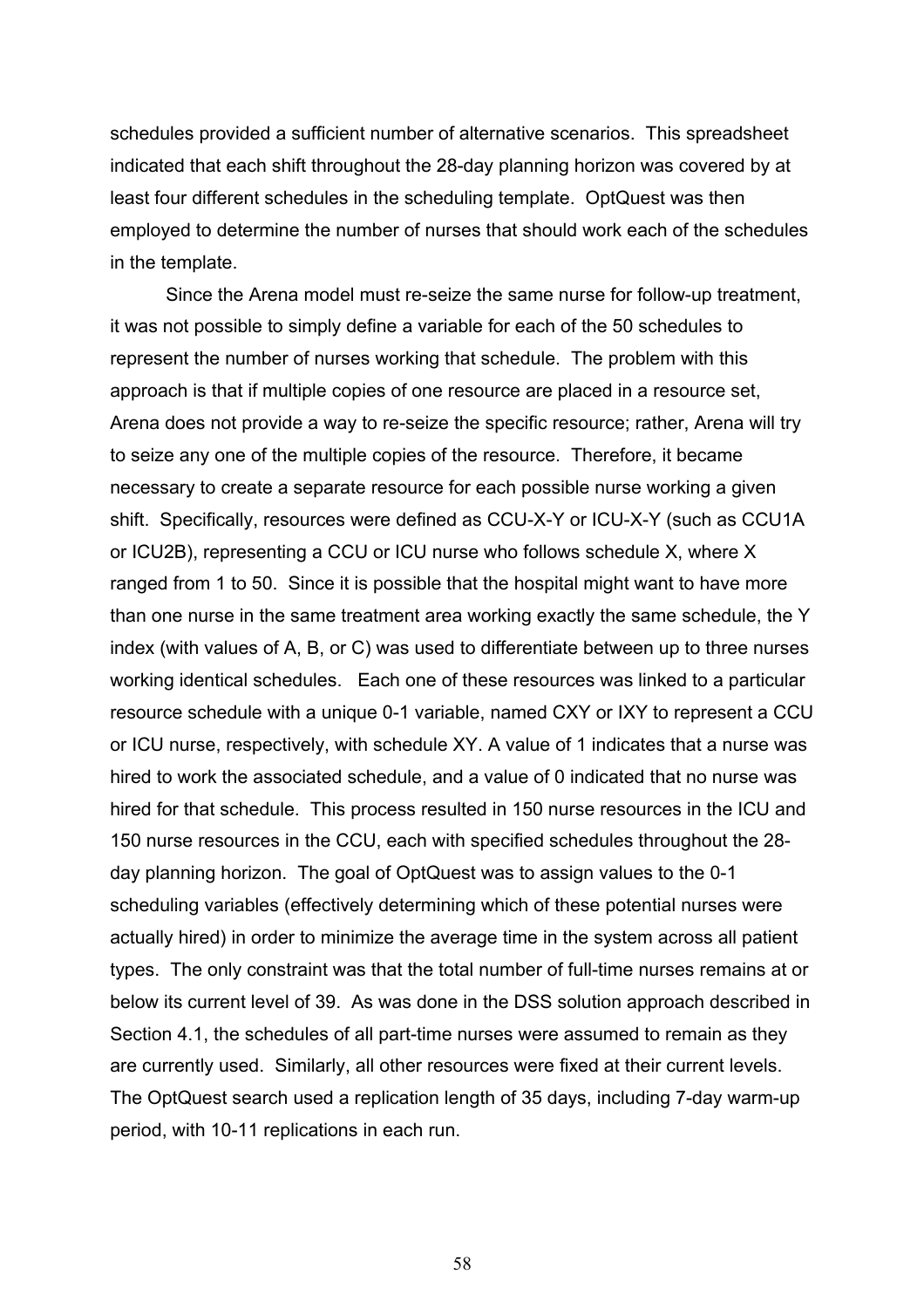The results obtained from the OptQuest solution approach are presented below in Table 4.3, which indicates the total number of nurses working each shift throughout the four-week planning horizon. For the specific working schedules of all 37 nurses, see Table B.2 in Appendix B.

| <b>Week</b>             | Day:              | Day#                    | Day-Shift               | <b>Evening-Shift</b> | <b>Night-Shift</b>      | <b>OFF</b>  |
|-------------------------|-------------------|-------------------------|-------------------------|----------------------|-------------------------|-------------|
| 1                       | Monday:           | 1                       | 8                       | 9                    | 17                      | 3           |
|                         | Tuesday:          | $\overline{\mathbf{2}}$ | 8                       | 11                   | 18                      | $\pmb{0}$   |
|                         | Wednesday:        | 3                       | 6                       | 8                    | 18                      | 5           |
|                         | Thursday:         | 4                       | $\overline{2}$          | 6                    | 12                      | 17          |
|                         | Friday:           | 5                       | 3                       | 8                    | $\overline{7}$          | 19          |
|                         | Saturday:         | $6\phantom{a}$          | 6                       | $\overline{7}$       | $\overline{7}$          | 17          |
|                         | Sunday:           | $\overline{7}$          | $\overline{7}$          | 6                    | 11                      | 13          |
| $\mathbf 2$             | Monday:           | 8                       | 9                       | 12                   | $\overline{\mathbf{4}}$ | 12          |
|                         | Tuesday:          | 9                       | 8                       | 13                   | 8                       | 8           |
|                         | Wednesday:        | 10                      | 6                       | 11                   | 10                      | 10          |
|                         | Thursday:         | 11                      | 6                       | 13                   | 9                       | 9           |
|                         | Friday:           | 12                      | $\overline{\mathbf{4}}$ | 9                    | 8                       | 16          |
|                         | Saturday:         | 13                      | 8                       | 14                   | $\overline{7}$          | 8           |
|                         | Sunday:           | 14                      | $\overline{\mathbf{4}}$ | 13                   | 9                       | 11          |
| $\mathbf 3$             | Monday:           | 15                      | 6                       | 16                   | 9                       | 6           |
|                         | Tuesday:          | 16                      | 9                       | 17                   | 11                      | $\mathbf 0$ |
|                         | <b>Wednesday:</b> | 17                      | 8                       | 14                   | 5                       | 10          |
|                         | Thursday:         | 18                      | $\overline{7}$          | 11                   | 5                       | 14          |
|                         | Friday:           | 19                      | 6                       | 10                   | 10                      | 11          |
|                         | Saturday:         | 20                      | 5                       | $\overline{7}$       | 8                       | 17          |
|                         | Sunday:           | 21                      | $\overline{\mathbf{4}}$ | 10                   | $\overline{7}$          | 16          |
| $\overline{\mathbf{4}}$ | Monday:           | 22                      | $\overline{7}$          | 8                    | $\overline{7}$          | 15          |
|                         | Tuesday:          | 23                      | 8                       | 12                   | 9                       | 8           |
|                         | <b>Wednesday:</b> | 24                      | $\boldsymbol{9}$        | 11                   | 9                       | 8           |
|                         | Thursday:         | 25                      | 11                      | 11                   | $\overline{7}$          | 8           |
|                         | Friday:           | 26                      | 11                      | 12                   | $\overline{\mathbf{4}}$ | 10          |
|                         | Saturday:         | 27                      | 10                      | 12                   | 5                       | 10          |
|                         | Sunday:           | 28                      | 9                       | 9                    | $\overline{\mathbf{4}}$ | 15          |

**Table 4.3: Total Number of Nurses Working Each Shift Using the OptQuest Approach**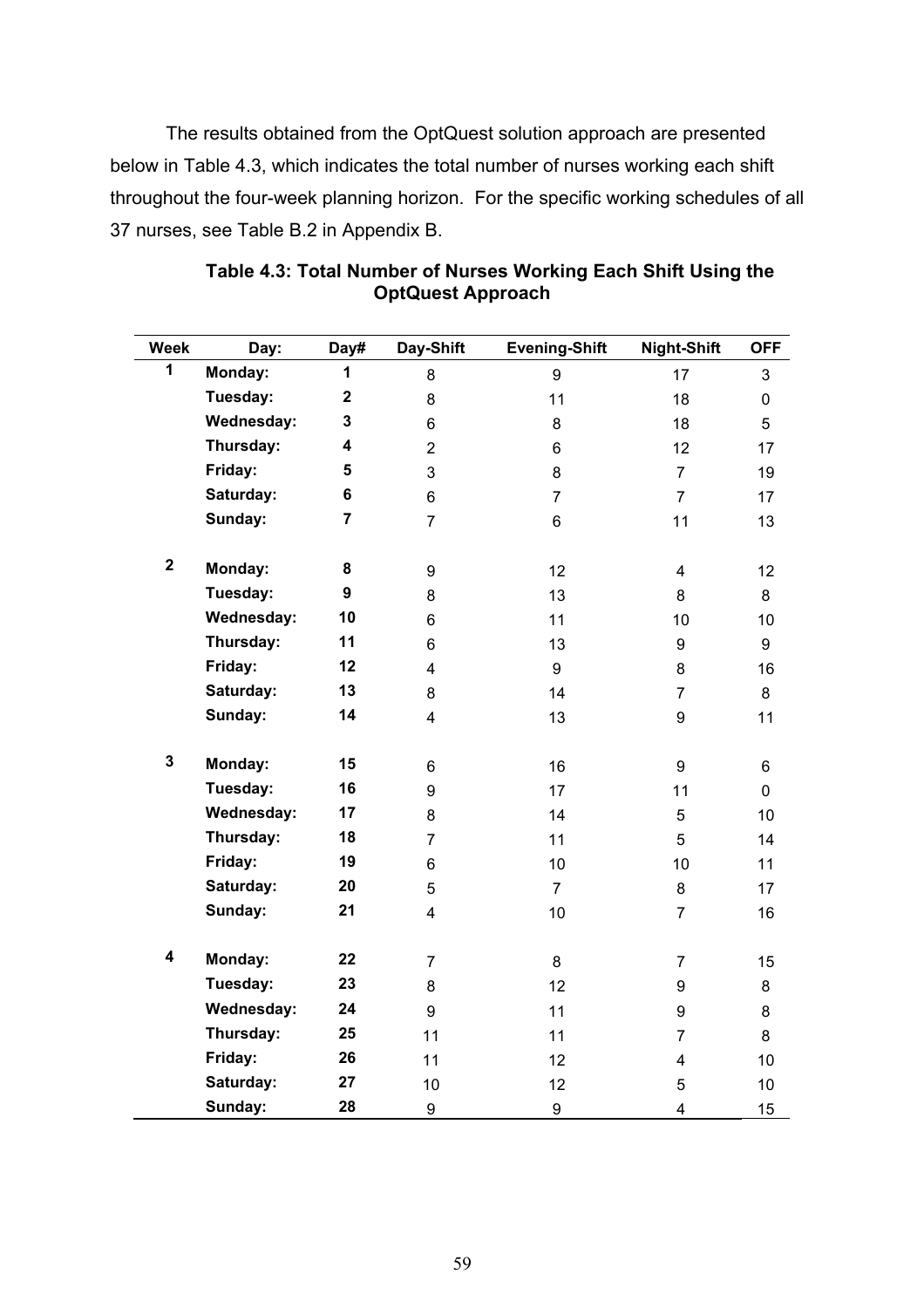The average waiting times associated with the scheduled determined by OptQuest are presented below in Table 4.4.

|                  |                     | <b>OptQuest-Generated</b><br><b>Staffing Plan</b> | <b>Current Staffing Plan</b> |                                       |  |
|------------------|---------------------|---------------------------------------------------|------------------------------|---------------------------------------|--|
| <b>ESI Level</b> | Average             | <b>Maximum</b>                                    | Average                      | <b>Maximum</b><br><b>Waiting Time</b> |  |
|                  | <b>Waiting Time</b> | <b>Waiting Time</b>                               | <b>Waiting Time</b>          |                                       |  |
|                  | (hrs)               | (hrs)                                             | (hrs)                        | (hrs)                                 |  |
| ESI-1            | $0.42 \pm 0.04$     | 4.79                                              | $0.50 \pm 0.03$              | 4.78                                  |  |
| ESI-2            | $0.43 \pm 0.03$     | 4.34                                              | $0.53 \pm 0.02$              | 4.61                                  |  |
| ESI-3            | $0.33 \pm 0.02$     | 4.23                                              | $0.56 \pm 0.03$              | 4.92                                  |  |
| ESI-4            | $0.26 \pm 0.01$     | 2.62                                              | $0.59 \pm 0.03$              | 4.18                                  |  |
| ESI-5            | $0.26 \pm 0.01$     | 2.23                                              | $0.57 \pm 0.04$              | 4.11                                  |  |

**Table 4.4: Waiting Time of Patients in the OptQuest-Generated and Current Staffing Plans** 

This table shows that the nurse staffing plan determined by OptQuest improves the average waiting time in the system by 16.26%, 17.93%, 41.62%, 55.74%, and 53.97% for ESI-1, ESI-2, ESI-3, ESI-4, and ESI-5 patients, respectively. In addition, after running twenty replications of the simulation model, the Arena confidence intervals for the patient's waiting time for each ESI level are shown in Figure 4.8. Since the 95% confidence interval graph shows no overlap between the two scenarios, the OptQuest-generated staffing plan is shown to be statistically better than the current staffing plan, in terms of average waiting across all patient types. In addition, it is important to note that the OptQuest-generated schedule uses a total of 37 nurses, which is *two fewer* than the number used in the DSS approach.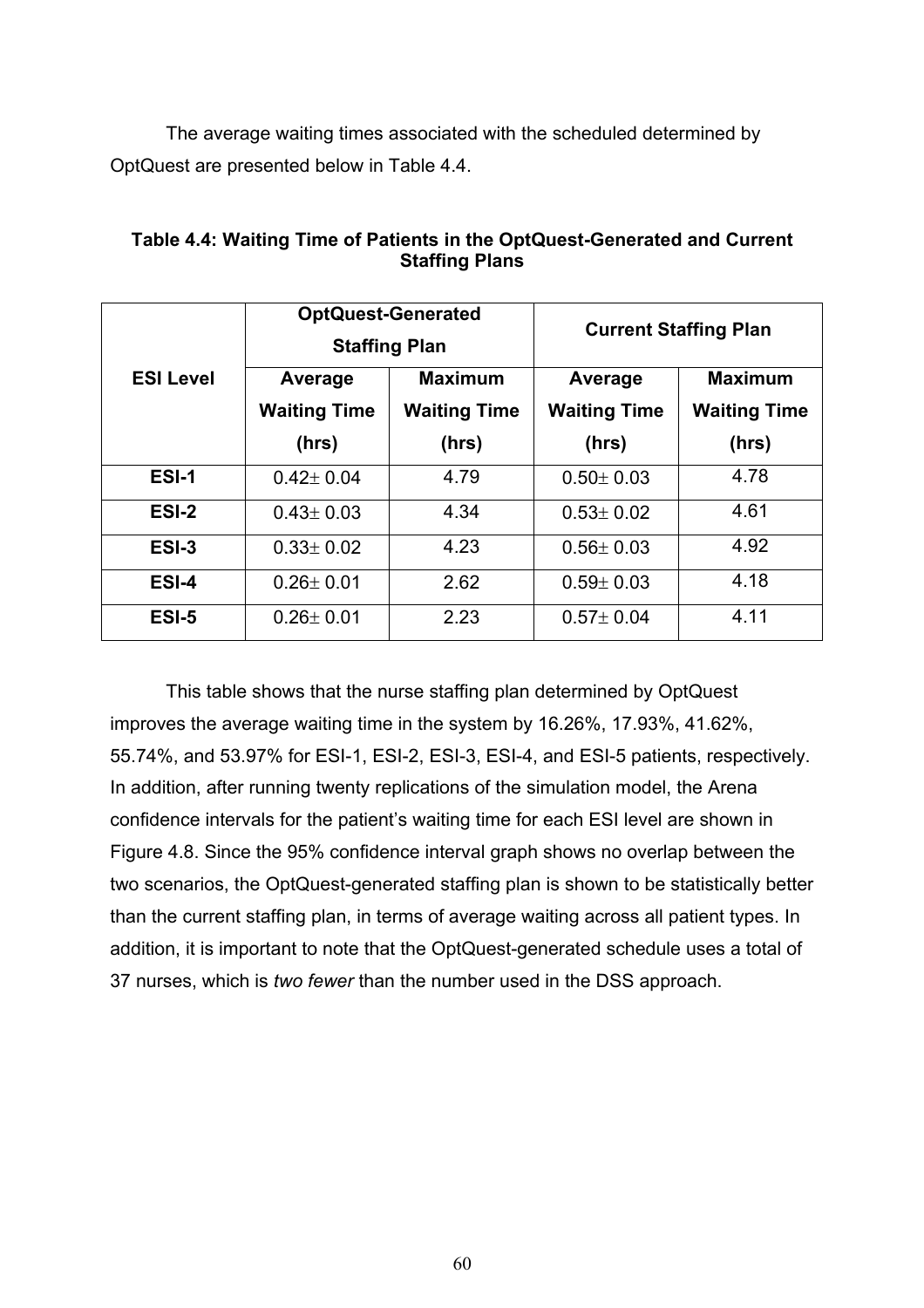

**Figure 4.8: 95% Confidence Intervals for Waiting Times in the Current and OptQuest-Generated Staffing Plans** 

Figure 4.9 shows a comparison of the 95% confidence intervals for the average waiting time for the DSS-generated schedule and the OptQuest generated schedule. The results indicate that the OptQuest-generated schedule reduces the average waiting times by 32.10%, 49.49%, and 48.39% for ESI-3, ESI-4, and ESI-5 patients, respectively. As Figure 4.9 shows, the confidence intervals obtained by two scenarios do not overlap for any of these three patient types, indicating that the OptQuest-generated schedule is statistically better than the DSS-generated schedule in terms of the average waiting time for ESI-3, ESI-4, and ESI-5 patients. For ESI-1 and ESI-2 patients, however, the confidence intervals on average waiting time do overlap. This indicates no statistical difference between the OptQuest-generated and DSS-generated staffing plans in term of the average waiting time for ESI-1 and ESI-2 patients. This conclusion was also validated by using Arena's Output Analyzer to run a paired-t test on the data gathered from the OptQuest and DSS staffing plans. This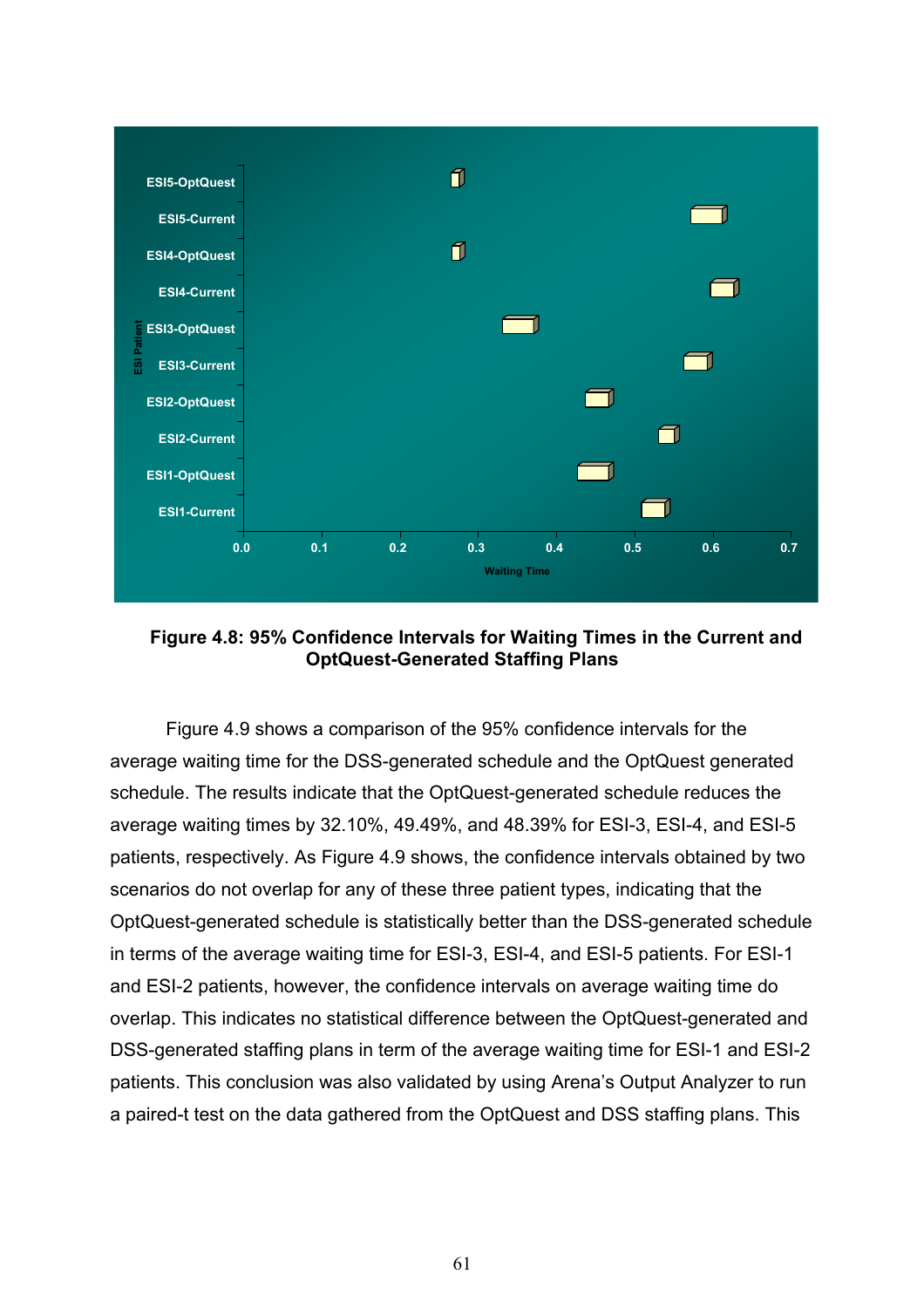paired-t test indicated no significant difference between the two scenarios at the 95% confidence level.



**Figure 4.9: 95% Confidence Intervals for Waiting Times in the DSS-Generated and OptQuest-Generated Staffing Plans**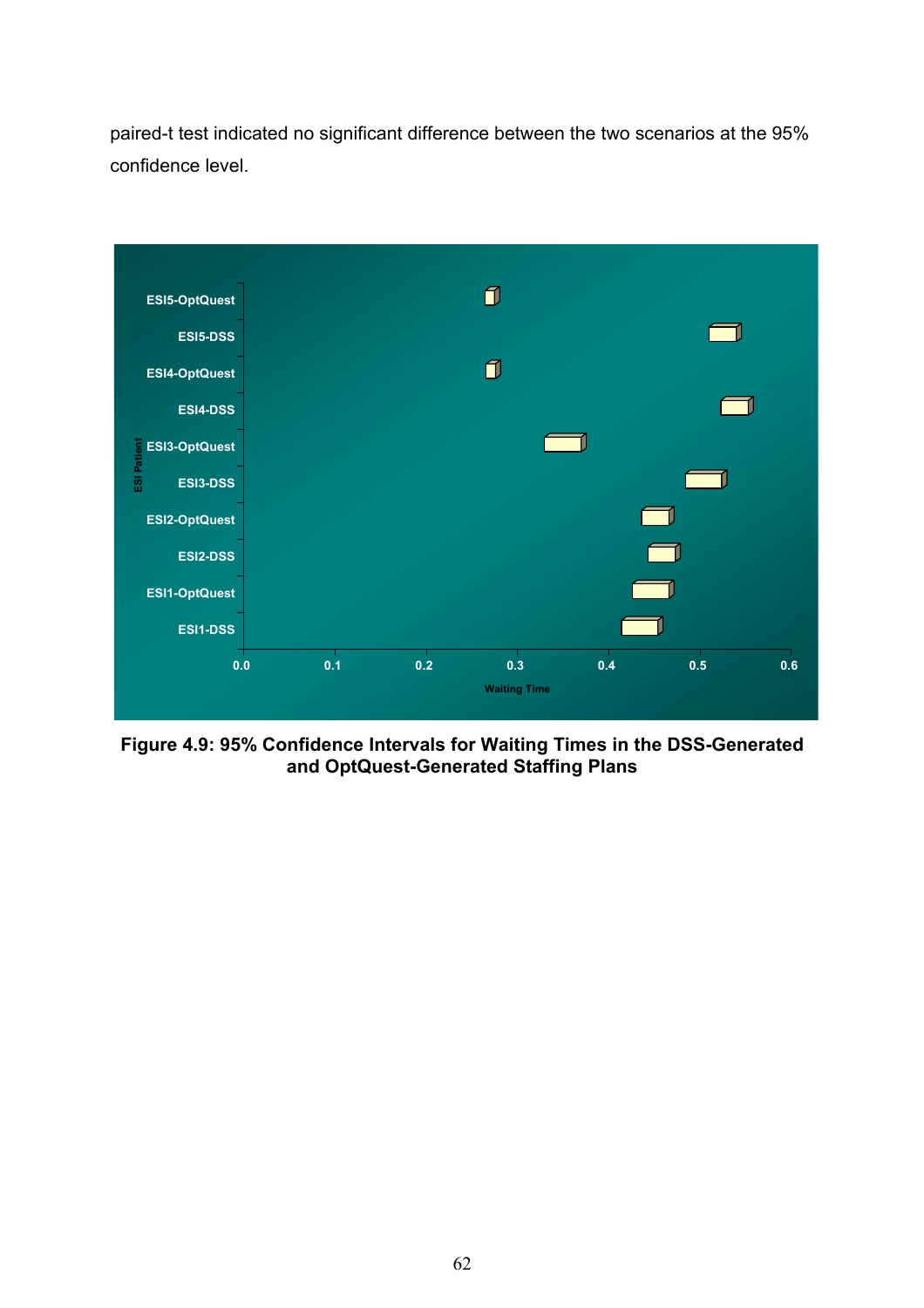# **4.3 Recommended Scheduling Strategy**

Although the nurse staffing plan determined by OptQuest is statistically better than the current staffing plan, it does not show statistically significant improvement in the average waiting time for ESI-1 and ESI-2 patients when compared to the DSSgenerated plan. However, the OptQuest-generated staffing plan utilized only 37 nurses, which is two fewer than the current system (as well as the DSS-generated staffing plan). We next chose to analyze the system to see whether this excess nurse capacity could be used elsewhere in the system to eliminate other bottlenecks. By analyzing the output results from the current system, it became apparent that the triage nurse queue became excessively large during the evening shift. Therefore, the suggested nurse staffing plan was obtained by assigning CCU and ICU nurses according to the OptQuest-generated staffing plan and adding one extra triage nurse in the evening shift. The simulation results for this modified schedule were obtained by running twenty replications of the Arena model. Table 4.5 presents a summary of the results obtained from the recommended, DSS-generated, and current staffing plans. This comparison is displayed graphically in Figure 4.10. Figure 4.11 and 4.12 compare the 95% confidence intervals from the recommended staffing plan to those from the current system and DSS-generated plan, respectively.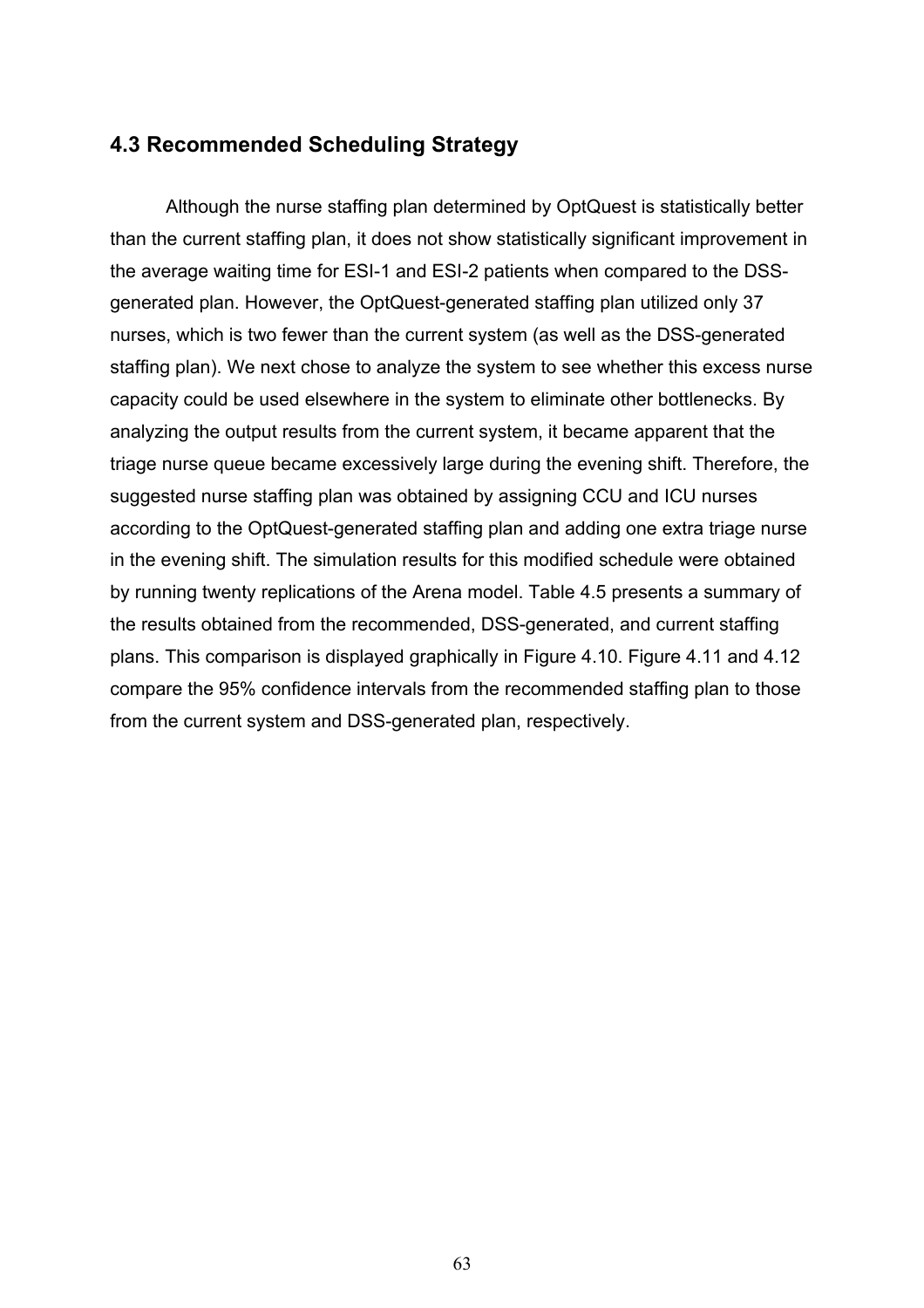|                  |                 | <b>Recommended</b><br><b>Staffing Plan</b> |                 | <b>DSS-Generated</b><br><b>Staffing Plan</b> | <b>Current Staffing Plan</b> |                |  |  |  |
|------------------|-----------------|--------------------------------------------|-----------------|----------------------------------------------|------------------------------|----------------|--|--|--|
| <b>ESI Level</b> | Average         | <b>Maximum</b>                             | Average         | <b>Maximum</b>                               | Average                      | <b>Maximum</b> |  |  |  |
|                  | <b>Waiting</b>  | <b>Waiting</b>                             | <b>Waiting</b>  | <b>Waiting</b>                               | <b>Waiting</b>               | <b>Waiting</b> |  |  |  |
|                  | <b>Time</b>     | <b>Time</b>                                | <b>Time</b>     | <b>Time</b>                                  | <b>Time</b>                  | <b>Time</b>    |  |  |  |
|                  | (hrs)           | (hrs)                                      | (hrs)           | (hrs)                                        | (hrs)                        | (hrs)          |  |  |  |
| ESI-1            | $0.33 \pm 0.02$ | 3.79                                       | $0.41 \pm 0.04$ | 3.96                                         | $0.50 \pm 0.03$              | 4.78           |  |  |  |
| ESI-2            | $0.35 \pm 0.02$ | 3.81                                       | $0.44 \pm 0.03$ | 4.14                                         | $0.53 \pm 0.02$              | 4.61           |  |  |  |
| ESI-3            | $0.29 \pm 0.01$ | 4.22                                       | $0.48 \pm 0.04$ | 4.27                                         | $0.56 \pm 0.03$              | 4.92           |  |  |  |
| ESI-4            | $0.27 \pm 0.01$ | 2.45                                       | $0.52 \pm 0.03$ | 4.22                                         | $0.59 \pm 0.03$              | 4.18           |  |  |  |
| ESI-5            | $0.27 \pm 0.02$ | 2.76                                       | $0.51 \pm 0.03$ | 3.99                                         | $0.57 \pm 0.04$              | 4.11           |  |  |  |

#### **Table 4.5: Simulation Results from Recommended, DSS-Generated, and Current Staffing Plans**



**Figure 4.10: Average Waiting Time for the Current, DSS-Generated, and Recommended Staffing Plans**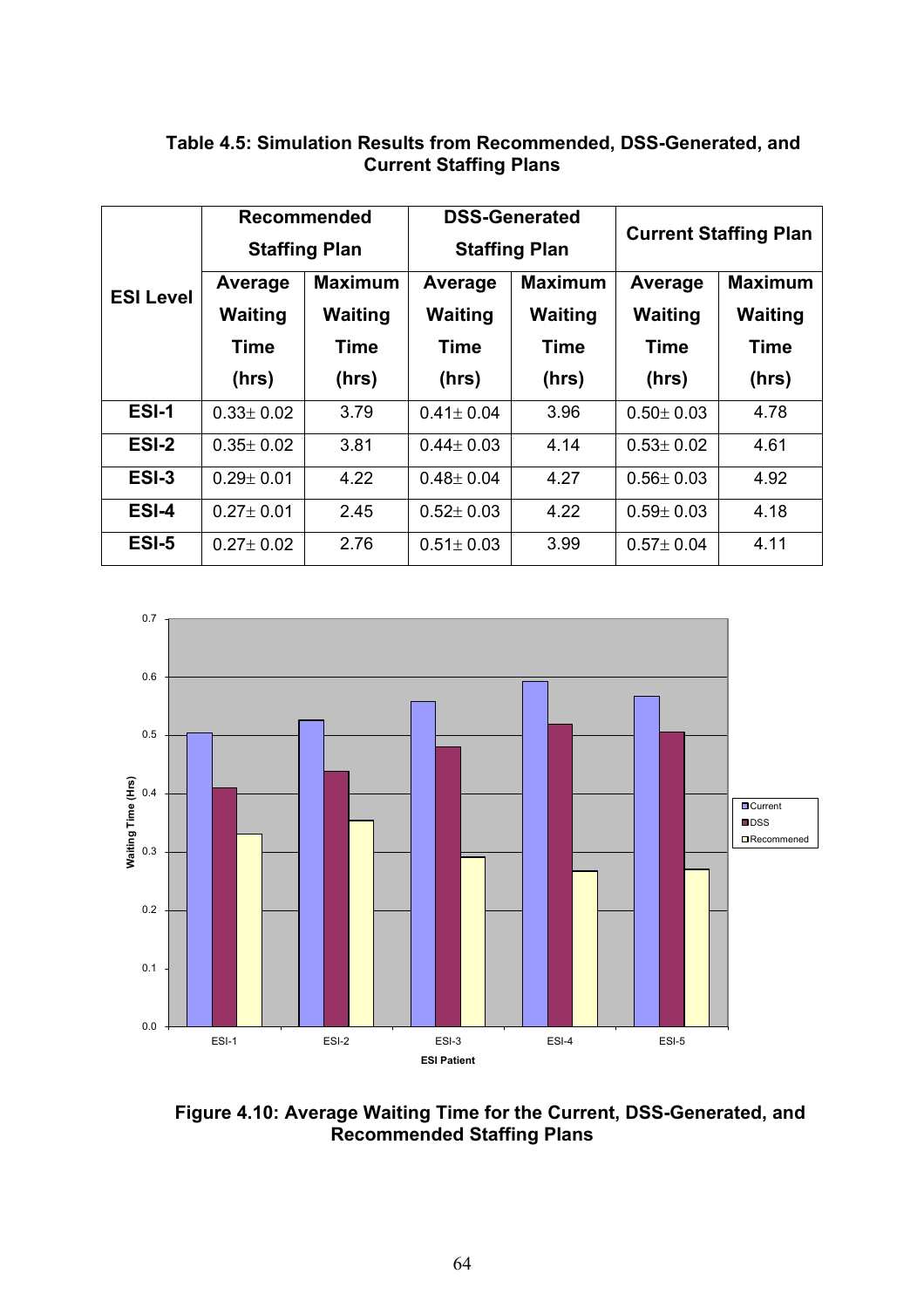

**Figure 4.11: 95% Confidence Intervals for Waiting Times in the Current and Recommended Nurse Staffing Plans** 



#### **Figure 4.12: 95% Confidence Intervals for Waiting Times in the DSS-Generated and Recommended Nurse Staffing Plans**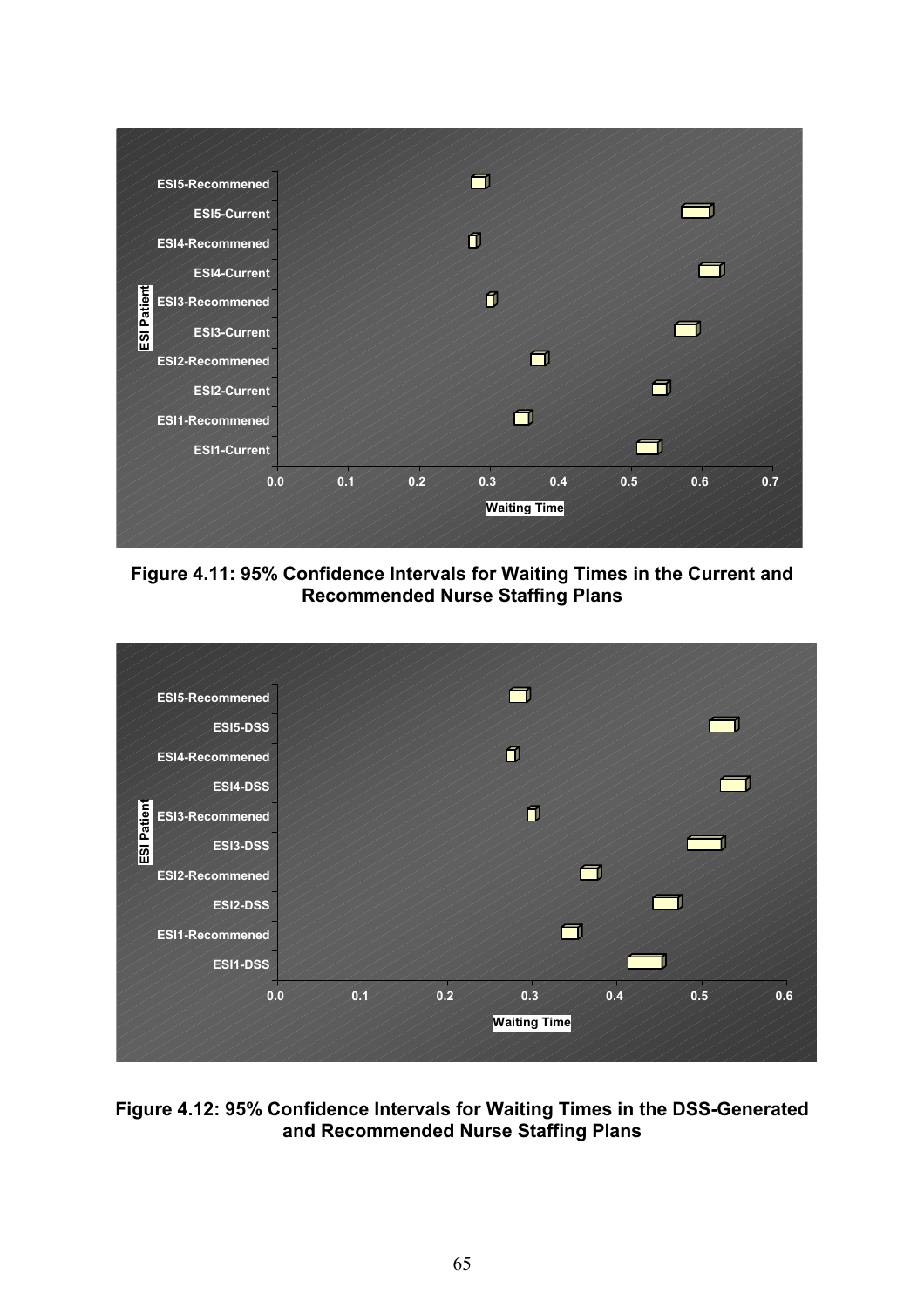As originally suspected, the waiting time is significantly decreased by using the recommended nurse staffing plan, with one extra triage nurse on the evening shift, and CCU and ICU nurses assigned by the OptQuest-generated staffing plan. When the results of the recommended staffing plan were compared to those of the current staffing plan, they showed that the suggested staffing plan decreases the average waiting times by 34.33%, 32.73%, 47.87%, 54.92%, and 52.41% for ESI-1, ESI-2, ESI-3, ESI-4, and ESI-5 patients, respectively. The results also show that the proposed nurse staffing plan yields an improvement of more than 33% in the average waiting time for CCU patients and 53% in the average waiting time for ICU patients. Therefore, it is certainly a competitive alternative to the current configuration. Moreover, the average waiting time comparison for all ESI level patients between the suggested and the DSS-generated staffing plan shows that the suggested alternative significantly reduces the waiting time by 19.27%, 19.36%, 39.37%, 48.55%, and 46.64% for ESI-1, ESI-2, ESI-3, ESI-4, and ESI-5 patients, respectively. A paired-t test was also performed to determine whether the recommended plan significantly differed from the DSS plan, and those tests indicated a significant difference at the 95% confidence level across all patient types. The graphical illustration of the confidence intervals in Figure 4.11 and 4.12 also demonstrates statistically significant decreases in average waiting time when the recommended staffing plan is compared to both the current system and the DSS-generated staffing plan. The reduction in patient waiting times when using OptQuest apparently results from the increased flexibility of OptQuest to vary the shift ratios throughout the week in order to better meet patient demands. Additionally, the suggested configuration not only improves the average waiting times in the system for all ESI-level patients, but it also has tighter intervals for all five ESI-level patients, which implies more accurate predictions of the waiting times in the system.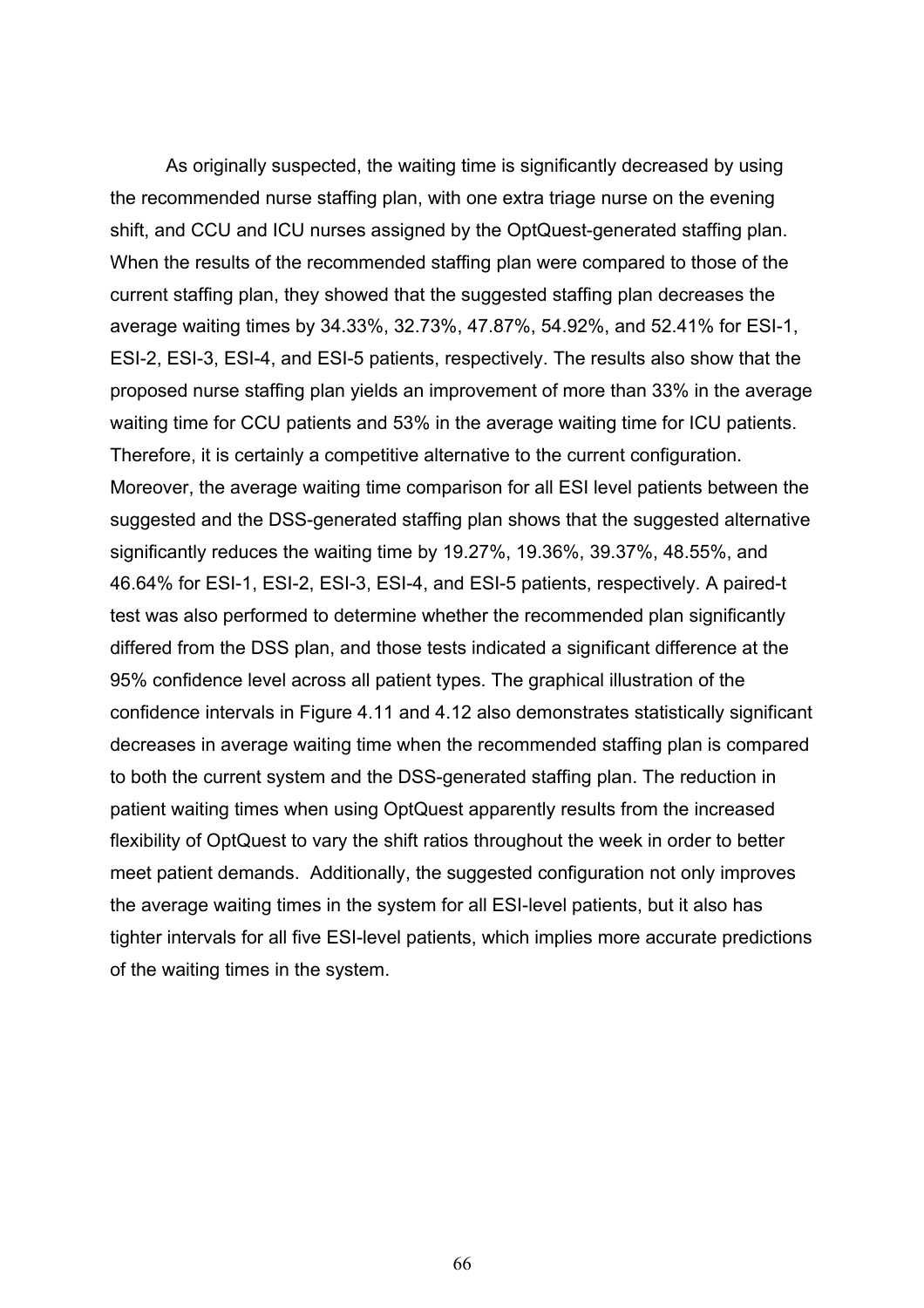## **Chapter 5 Conclusions**

This thesis has demonstrated how staff scheduling decisions in the Emergency Department at York Hospital can be improved through the use of simulation and optimization. In order to evaluate the impact of nurse scheduling policies on patient waiting times, an Arena simulation model of York Hospital's Emergency Department was developed, validated, and verified based on the information provided by the hospital. In addition, a Decision Support System (DSS) program was implemented using Pascal to provide heuristic solutions for the nursescheduling problem. Originally, three specific nurse staffing scenarios were tested with the simulation model, including the current nurse staffing plan, a DSS-generated nurse staffing plan, and an OptQuest-generated staffing plan. For each of these staffing scenarios, the simulation model was run for twenty replications of 35 days, including a seven-day warm-up period, in order to evaluate the effect on the average waiting time for patients in each of the five ESI levels. The output results obtained from this analysis showed that both the DSS-generated and OptQuest-generated nurse staffing plans yielded statistically significant improvements in the patients' waiting time as compared to the current staffing plan. Specifically, the DSSgenerated nurse staffing plan decreased the average waiting time from the current system by 18.66%, 16.58%, 14.02%, 12.37%, and 10.80% for ESI-1, ESI-2, ESI-3, ESI-4, and ESI-5 patients, respectively. When the results of the nurse staffing plan provided by OptQuest were compared to those obtained using the DSS approach, the average waiting time was significantly reduced for ESI-3, ESI-4, and ESI-5 patients; however, the OptQuest-generated plan did not show statistically significant improvement (at the 95% confidence level) for ESI-1 and ESI-2 patients.

Since the OptQuest-generated schedule utilized only 37 nurses (a decrease of two nurses from both the current system and the DSS-generated solution), further analysis was conducted to determine whether this excess capacity could be used elsewhere to improve the overall system. After analyzing the output results from the current staffing plan, a bottleneck in the system was observed to occur during the evening shift at the nurse triage station. Therefore, an additional scenario (using the OptQuest-generated schedule and an additional triage nurse for the evening shift)

67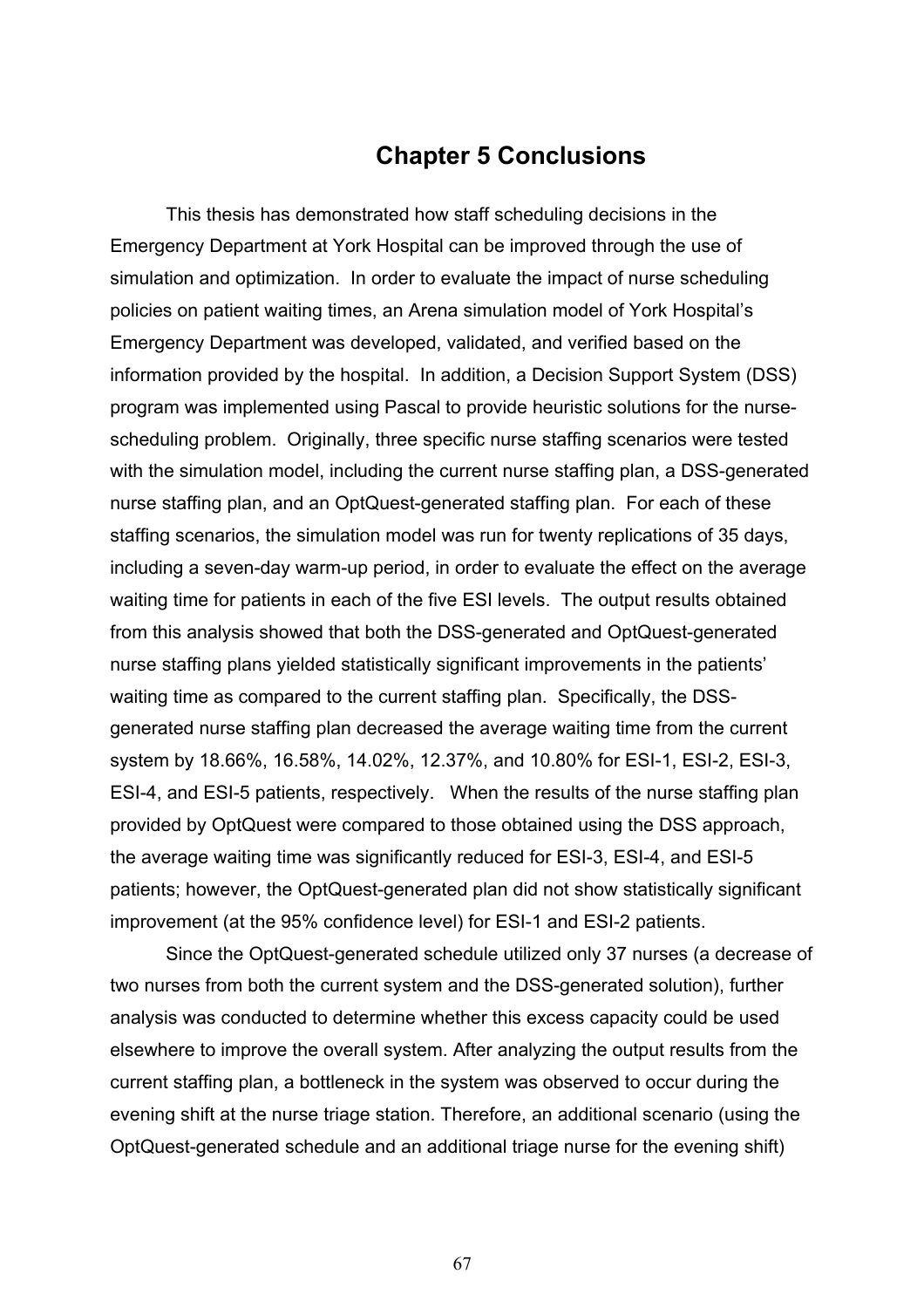was evaluated. This scenario led to significant improvements in the average waiting times for each of the five ESI levels when compared to both the current system and the DSS-generated schedule. The average waiting times for ESI-1, ESI-2, ESI-3, ESI-4, and ESI-5 patients in this recommended staffing plan were reduced by 34.33%, 32.73%, 47.87%, 54.92%, and 52.41%, respectively, from the current staffing plan. In addition, the recommended staffing plan reduced the average waiting time from the DSS-generated schedule by 19.27%, 19.36%, 39.37%, 48.55%, and 46.64% for ESI-1, ESI-2, ESI-3, ESI-4, and ESI-5 patients, respectively. The average waiting times for each of the four scenarios and each of the five patient levels are summarized below in Figure 5.1. These reductions were found to be statistically significant at the 95% confidence level after conducting paired-t tests of the results. In addition, the confidence intervals obtained from the recommended schedule were tighter than those obtained from the DSS-generated schedule, indicating less variability in the average waiting times associated with the recommended plan.





In summary, using simulation as an analysis tool in this study allowed the research team to determine an improved nurse staffing plan. Simulation was used to test and evaluate four alternative nurse staffing plans before they were implemented, which prevented the disruption of the department and assisted in identifying effective nurse scheduling policies. The recommended plan uses one less nurse than the current system, providing the hospital with a reduction in employee salaries. At the same time, this staffing plan substantially reduces the average waiting times for all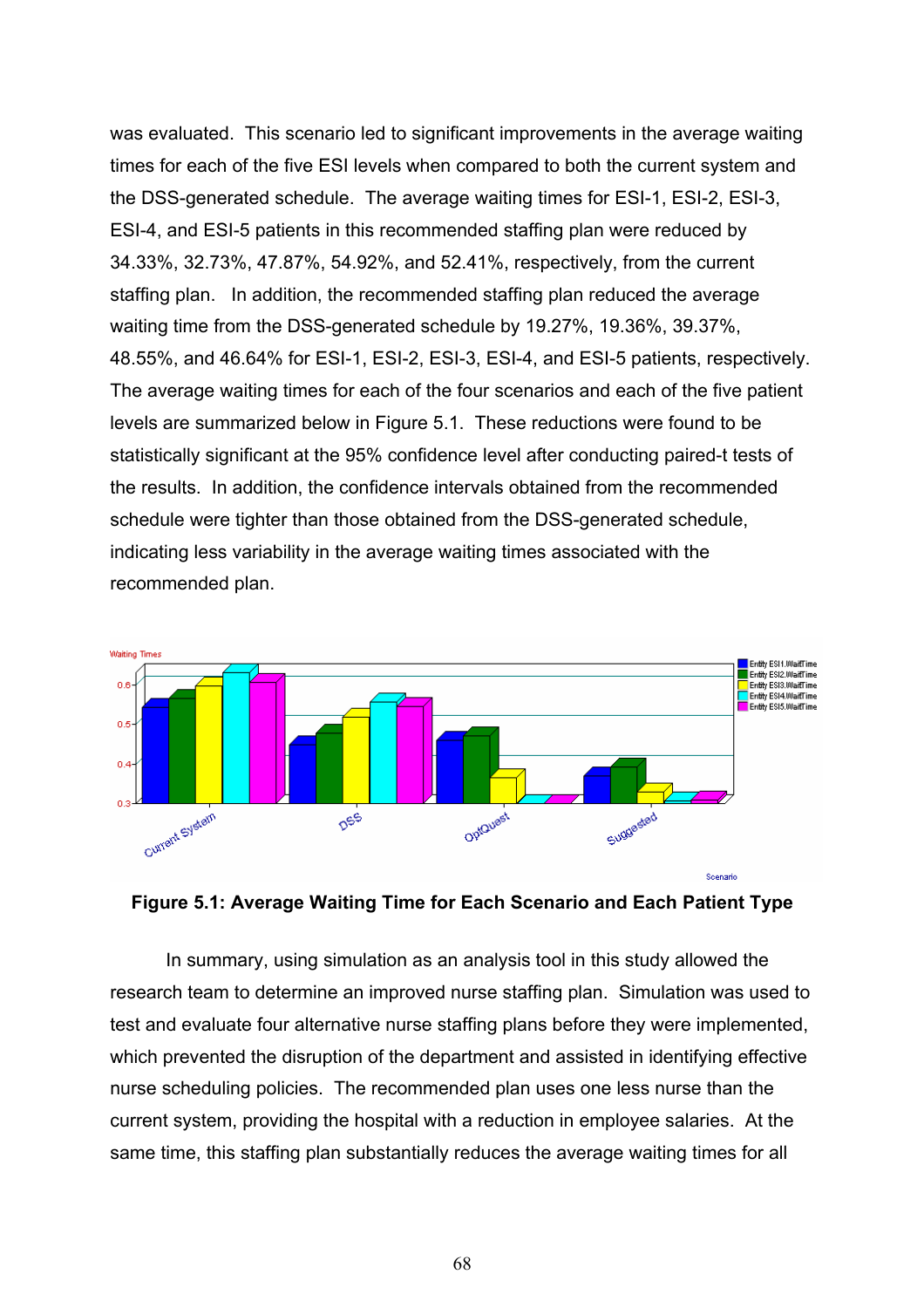patient types and can therefore lead to significant improvements in the overall operation of the Emergency Department at York Hospital.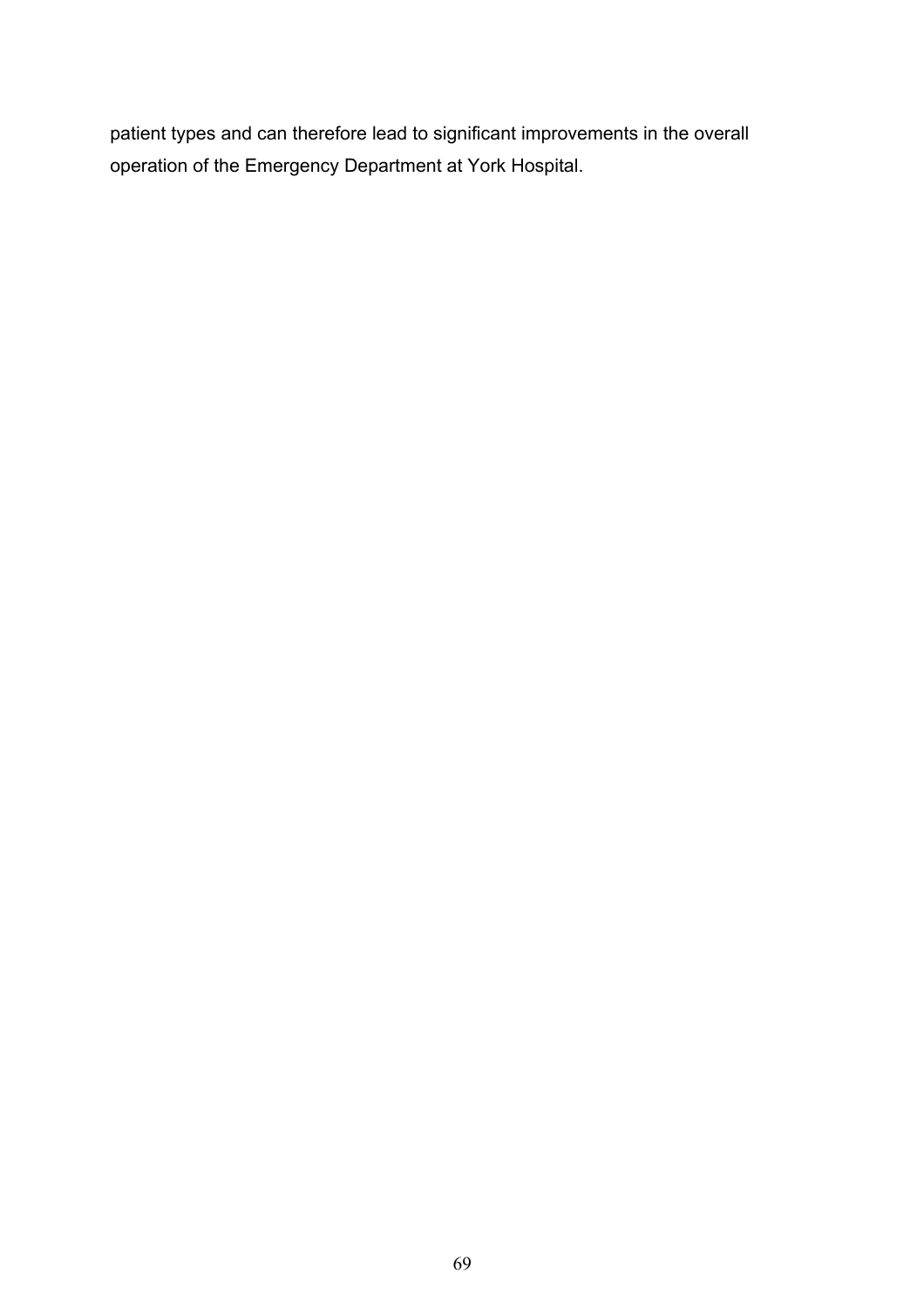### **References**

- Aickelin, U., and Dowsland, K.A., (2003), "An Indirect Genetic Algorithm for A Nurse Scheduling Problem," Accepted for publication by *Computers and Operations Research*.
- Abernathy, W.J., Baloff, N., Hershey, J.C., and Wandel, S., (1973), "A Three-Stage Manpower Planning and Scheduling Model-A Service Sector Example," *Operations Research*, Vol. 22, No. 3, pp. 693-711.
- Ahuja, H., and Sheppard, R., (1975), "Computerized Nurse Scheduling," *Industrial Engineering*, Vol. 7, October 1975, pp. 24-29.
- Alvarez, A.M., and Centeno, M.A., (1999), "Enhancing Simulation Models for Emergency Rooms Using VBA," *Proceedings of the 1999 Winter Simulation Conference*, pp. 1685-1693.
- Arena/OptQuest website, available online at http://www.engineering-ids.com/ArenaProd/ArenaOptQuest.htm(16 March, 2003)
- Astier, F., Mollicone, I., Nakamura, Y., Nonami, N., and Hagihara, T., (1993), "A New Approach to Nurses Scheduling in a Hospital: Constraint Logic Programming," *Proceedings of the 13th Joint Conference on Medical Informatics*, pp. 689-692.
- Authur, J.L., and Ravivdran, A., (1981), "A Multiple Objective Nurse Scheduling Model," *AIIE Transactions*, Vol. 13, No.1, pp. 55-60.
- Bapat, V., and Swets, N., (2000), "The Arena Product Family: Enterprise Modeling Solution," *Proceedings of the 2000 Winter Simulation Conference*, pp. 163-170.
- Bell, P.C., Hay, G., and Liang, Y., (1986), "A Visual Interactive Decision Support System For Workforce (Nurse) Scheduling," *Information Systems and Operational Research*, Vol. 24, No. 2, pp. 134-145.
- Bennett, W.A., (1976), *Introduction to Computer Simulation*, 1st. ed., West Publishing Co., St. Paul, Minnesota.
- Blau, R.A., and Sear, A.M., (1983), "Nurse Scheduling with Microcomputer," *Journal of Ambulatory Care Management*, Vol. 6, No.3, pp. 1-13.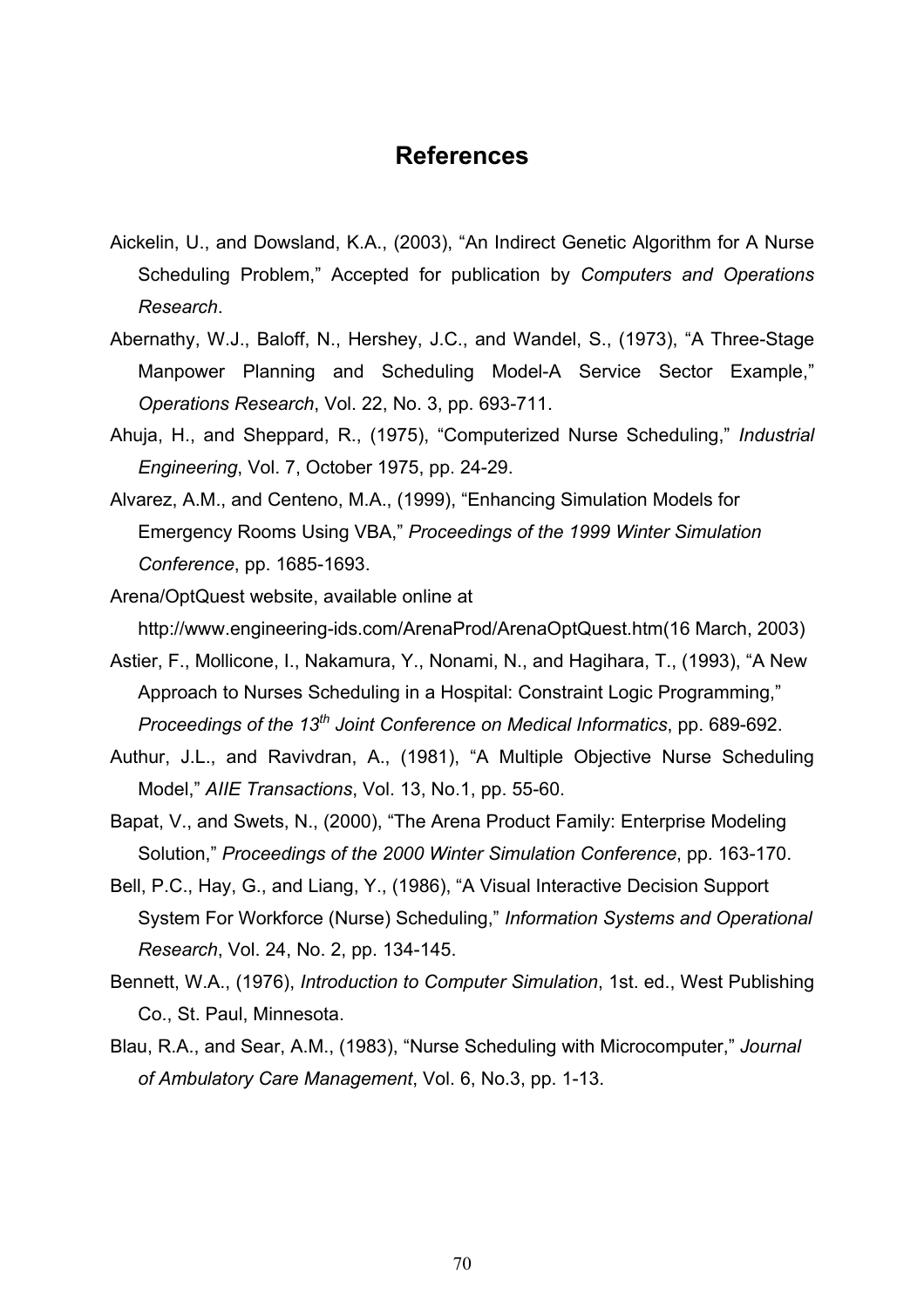- Bohrn, M., Ferrano, K., and Eitel, D., (2001), "Relationship of Emergency Severity Index (ESI) Triage Class and Prudent Layperson Criteria," *Emergency Medicine Residency Program*, York Hospital/ Penn State University.
- Bressan, C., Facchin, P., and Jacur, G.R., (1989), "A Generalized Model to Simulate Urgent Hospital Departments," *System Modelling and Simulation*, North Holland Publishing Company, Netherlands, pp. 421-424.
- Cameron, T.M., (1980), *Public Relations in the Emergency Department*, Prentice-Hall Publishing and Communications Company, Maryland.
- Centeno, M.A., Albacete, C.A., and Terzano., D.O., (2000), "A Simulation Study of the Radiology Department at JHM," *Proceedings of the 2000 Winter Simulation Conference*, pp. 1978-1984.
- Centeno, M.A., Lee, M.A., and Lopez, E., (2001), "A Simulation Study of the Labor and Delivery Rooms at JHM," *Proceedings of the 2001 Winter Simulation Conference*, pp. 1392-1399.
- Cosneau, A., (1993), "Evaluation d'ANSOS par le CH de Saint Quentin," Technical Report, Conseil de l'Informatique et de Sante.
- Darmoni, S.J., Fajner, A., Mahe, N., Leforestier, A., Vondracek, M., Stelian, O., and Baldenweck, M., (1995), "Horoplan: Computer-Assisted Nurse Scheduling Using Constraint-Based Programming," *Journal of the Society for Health Systems*, Vol. 5, pp.41-54.
- Drevna, M.J., and Kasales, C.J., (1994), "Introduction to Arena," *Proceedings of the 1994 Winter Simulation Conference*, pp. 431-436.
- Fishman, G.S., and Kiviat, P.J., (1968), "The Statistics of Discrete-Event Simulation," *Simulation*, Vol. 10, pp. 185-195.
- Glover, F., Corne, D., and Dorigo, M., (1999), "Scatter Search and Path Relinking," *New Methods in Optimization*, McGraw-Hill, London.
- Giglio, R.J., (1991), "Resource Scheduling: From Theory to Practice," *Journal of the Society for Health Systems*, Vol.2, No.2, pp.2-6.
- Giovanetti, P., (1978), *Patient Classification Systems in Nursing: A Description and Analysis*, DHEW Pub., Springfield, VA.
- Glover, F., Kelly, J.P., and Laguna, M., (1999), "New Advances For Wedding Optimization and Simulation," *Proceedings of the 1999 Winter Simulation Conference*, pp. 255-260.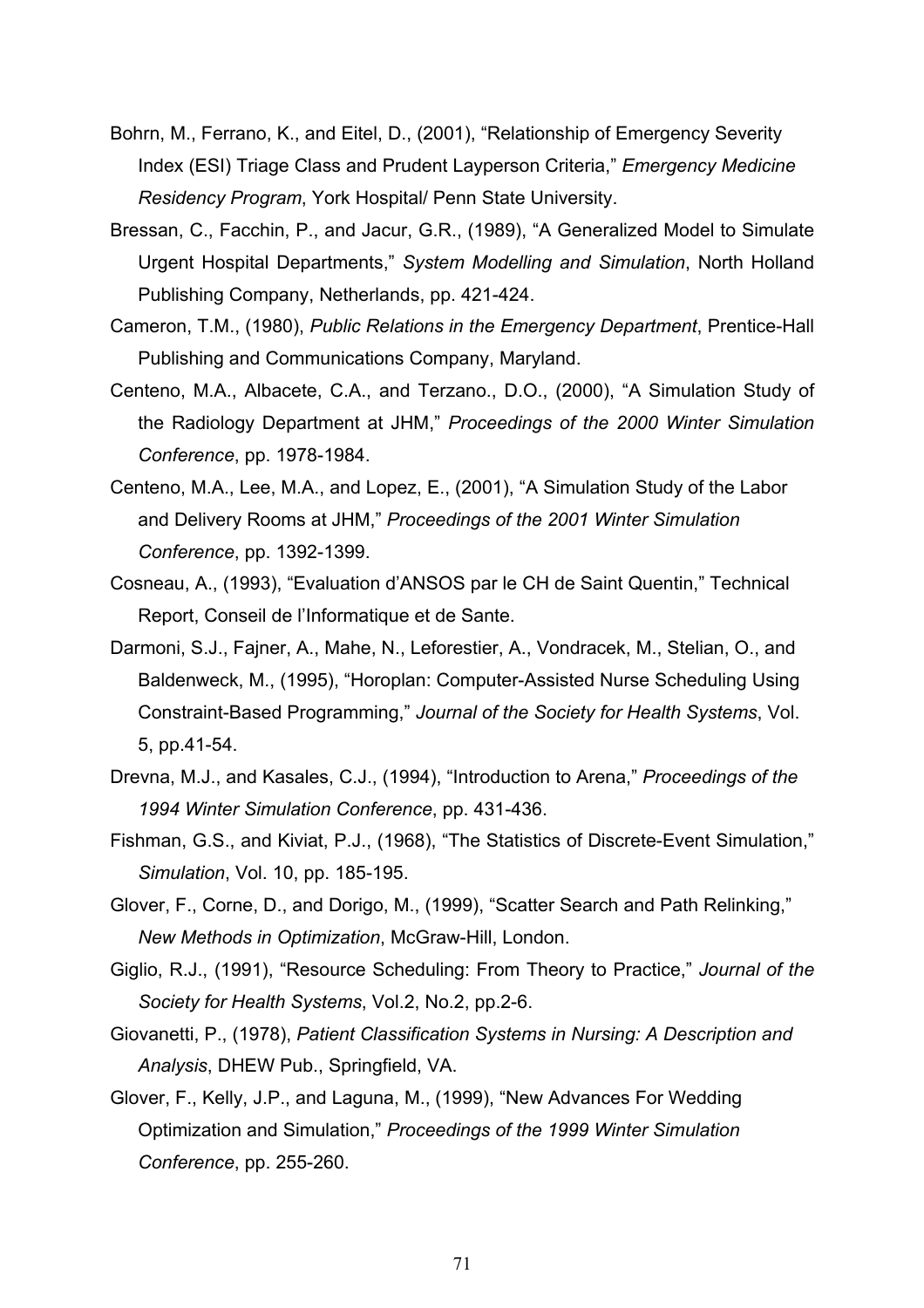- Glover, F., and Laguna, M., (1997), *Tabu Search*, Kluwer Academic Publishers, **Boston**
- Gor, T.B., (1995), *Simulation of A Hospital Emergency Room*, Master Thesis, University of Louisville, Kentucky.
- Hammann, J.E., and Markovitch, N.A., (1995), "Introduction to Arena," *Proceedings of the 1995 Winter Simulation Conference*, pp. 519-523.
- Harvey, R.L., (1994), *Neural Network Principles*, Prentice Hall, Englewood Cliffs, New Jersey.
- Howell, J.P., (1966), "Cyclical Scheduling for Nurse Personnel," *Hospitals*, Vol. 40, January 16, pp. 77-85.
- Jacur, R., and Facchin, P., (1984), "Optimal Planning of a Pediatric Semi-Intensive Care Unit via Simulation," *European Journal of Operational Research*, Vol. 29, No. 2, pp. 192-198.
- Jones, K., (1980), *Simulations: A Handbook for Teacher*, Nicholas Publishing, London
- Kelton, W.D., Sadowski, R.P., and Sadowski, D.A., (2002), *Simulation with Arena*, 2nd ed., Mcgraw-Hill Higher Education, New York.
- Kirtland, A., Lockwood, J., Poiseker, K., and Stamp, L., (1995), "Simulating an Emergency Department is as Much Fun as," *Proceedings of the 1995 Winter Simulation Conference*, pp. 1039-1042.
- Kittell, R.P., and Pallin, A., (1992), "Mercy Hospital: Simulation Techniques for ER Processes," *Industrial Engineering*, Vol. 24, No. 2, pp. 35-37.
- Lange, V., (1997), "Blueprint Designed to Improve Quality of Care Using Simulation Tools," Available at http://www.medmoddel.com/stories.html. (09 Sep. 1998)
- Law, A.M., and Kelton, W.D., (2000), *Simulation Modeling and Analysis*, 3 rd ed., McGraw-Hill Book Company, New York.

Lukman, D., (1996), "An Hierarchical Approach in Schedule Formulation and Maintenance Under Uncertainty," Ph.D. Dissertation, University of Pittsburgh.

Lukman, D., May, J.H., Shuman, L.J., and Wolfe, H.B., (1991), "Knowledge-Based Schedule Formulation and Maintenance Under Uncertainty," *Journal of the Society for Health Systems*, Vol.2, No.2, pp.42-64.

Mann, R., and Watson, H., (1984), "A Contingency Model for User Involvement in DSS Development," *MIS Quarterly,* Vol. 8, No. 1, pp.27-38*.*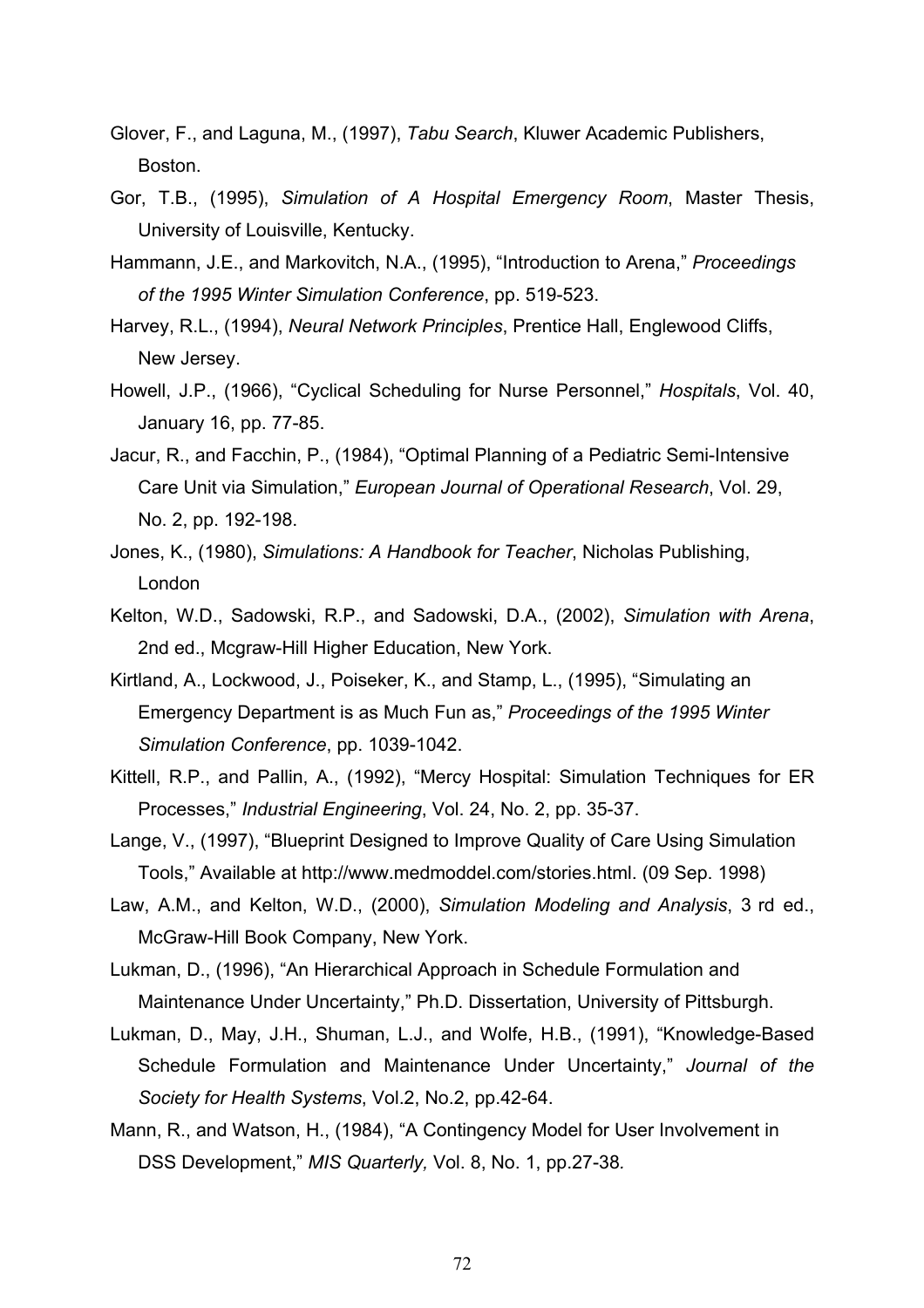- McHugh, M.L., (1989), "Computer Simulation as a Method for Selecting Nurse Staffing Levels in Hospitals," *Proceedings of the 1989 Winter Simulation Conference*, pp. 1121-1129.
- Mcquire, F., (1994), "Using Simulation to Reduce Length of Stay in Emergency Department," *Proceedings of the 1994 Winter Simulation Conference*, pp. 861- 867.

Medmodel website, available online at

http://www.medmodel.com/successstories/healthcare (13 March. 2003)

- Nutt, P.C., (1984), "Decision Modeling Methods Used to Design Decision Support Systems for Staffing," *Medical Care*, Vol. 22, pp. 1002-1013.
- Okada, M., Mitsue, H., Chizuko, Y., and Okada, M., (1991), "A Software System to Support Generation of a Nurse Scheduling Program," *Instituto Nacional de Administración Pública* (*INAP)*, Vol. 31, pp. 15-22.
- Ozkarahan, I., (1989), "A Flexible Nurse Scheduling Support System," *Computer Methods and Programs in Biomedicine*, Vol. 30, pp. 145-153.
- Payne, J.A., (1982), *Introduction to Simulation Programming Techniques and Methods of Analysis*, McGraw-Hill Book Company, New York.
- Pregden, C.D., and Shannon, R.E., (1990), *Introduction to Simulation Using SIMAN*, McGraw-Hill, New York.

Profozich, D.M., and Sturrock, D.T., (1995), "Introduction to SIMAN/CINEMA," *Proceedings of the 1995 Winter Simulation Conference*, pp. 515-518.

- Rosenbloom, E.S., and Goertzen, N.F., (1987), "Cyclical Nurse Schedule," *European Journal of Operational Research*, Vol. 31, pp. 19-23.
- Savitch, W.J., (1993), *Turbo Pascal 7.0: An Introduction to the Art and Science of Programming*, Benjamin/Cummings Publishing Company, Inc., California
- Schmidt, J.W., and Taylor, R.E., (1970), *Simulation and Analysis of Industrial Systems*, Richard D. Irwin, Homewood, Illinois.
- Sepulveda, J.A., Thompson, W.J., Baesler, F.F., Alvarez, M.I., (1999), "The Use of Simulation For Process Improvement in a Cancer Treatment Center," *Proceedings of the 1999 Winter Simulation Conference,* pp. 1541-1548.
- Shannon, R.E., (1975), *System Simulation: The Art and Science*, Prentice-Hall, Englewood Cliffs, New Jersey.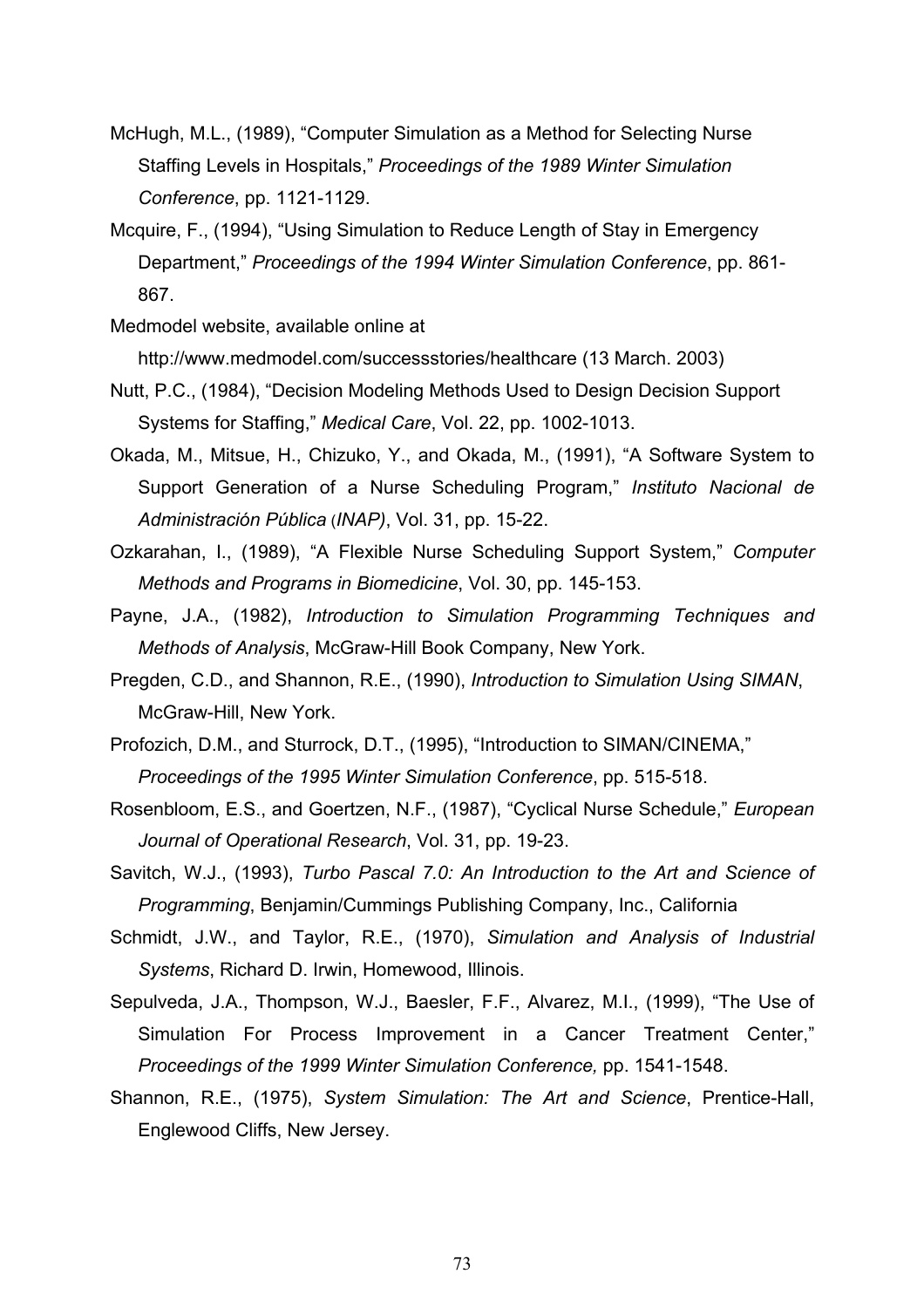- Sitompul, D., (1991), *"Design and Implementation of a Heuristic-Based Decision Support System for Nurse Scheduling,"* Ph.D. Dissertation, Oregon State University.
- Sitompul, D., and Randhawa, S.U., (1990), "Nurse Scheduling: A State-of-Art Review," *Journal of the Society for Health Systems*, Vol. 2, pp. 62-72.
- Sitompul, D., and Randhawa, S.U., (1993), "A Heuristic-Based Computerized Nurse Scheduling System," *Computers and Operations Research*, Vol. 20, No. 8, pp. 837-844.
- Soskis, W., (1985), *Social Work in the Emergency Room*, Springer Publishing, New York.
- Spencer, H., (1972), *The Hospital Emergency Department*, Charles C. Thomas Publisher Bannerstone House, Illinois.
- Systems Modeling Corporation (1994), *Arena User's Guide*, Sewickley, Pennsylvania.
- Systems Modeling Corporation (1994), *SIMAN V Reference Guide*, Sewickley, Pennsylvania.
- Tan, B.A., Gubaras, A., and Phojanamongkolkij, N., (2002), "Simulation Study of Dreyer Urgent Facility," *Proceedings of the 2002 Winter Simulation Conference*, pp. 1922-1927.
- Warner, D.M., (1976), "Scheduling Nursing Personnel According to Nursing Preference: A Mathematical Programming Approach," *Operations Research*, Vol. 25, No. 5, pp. 842-856.
- Zeigler, B.P., (1976), "The Enterprise of Modelling and Its Communication," *Theory of Modelling and Simulation*, Wiley-Interscience Publication, New York.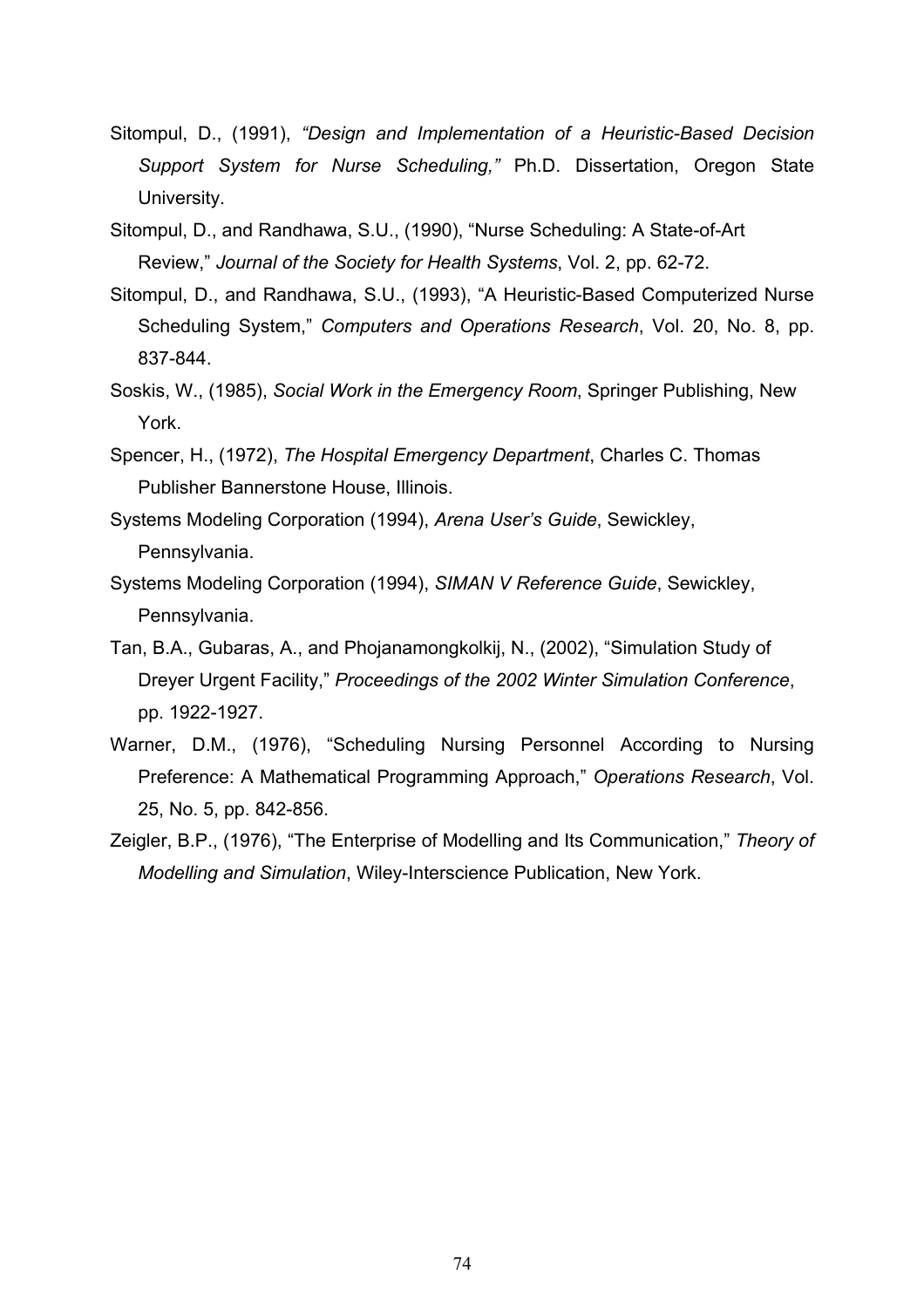# **Appendix A**

# **The Working Schedules of All Resources in the**

**Emergency Department at York Hospital**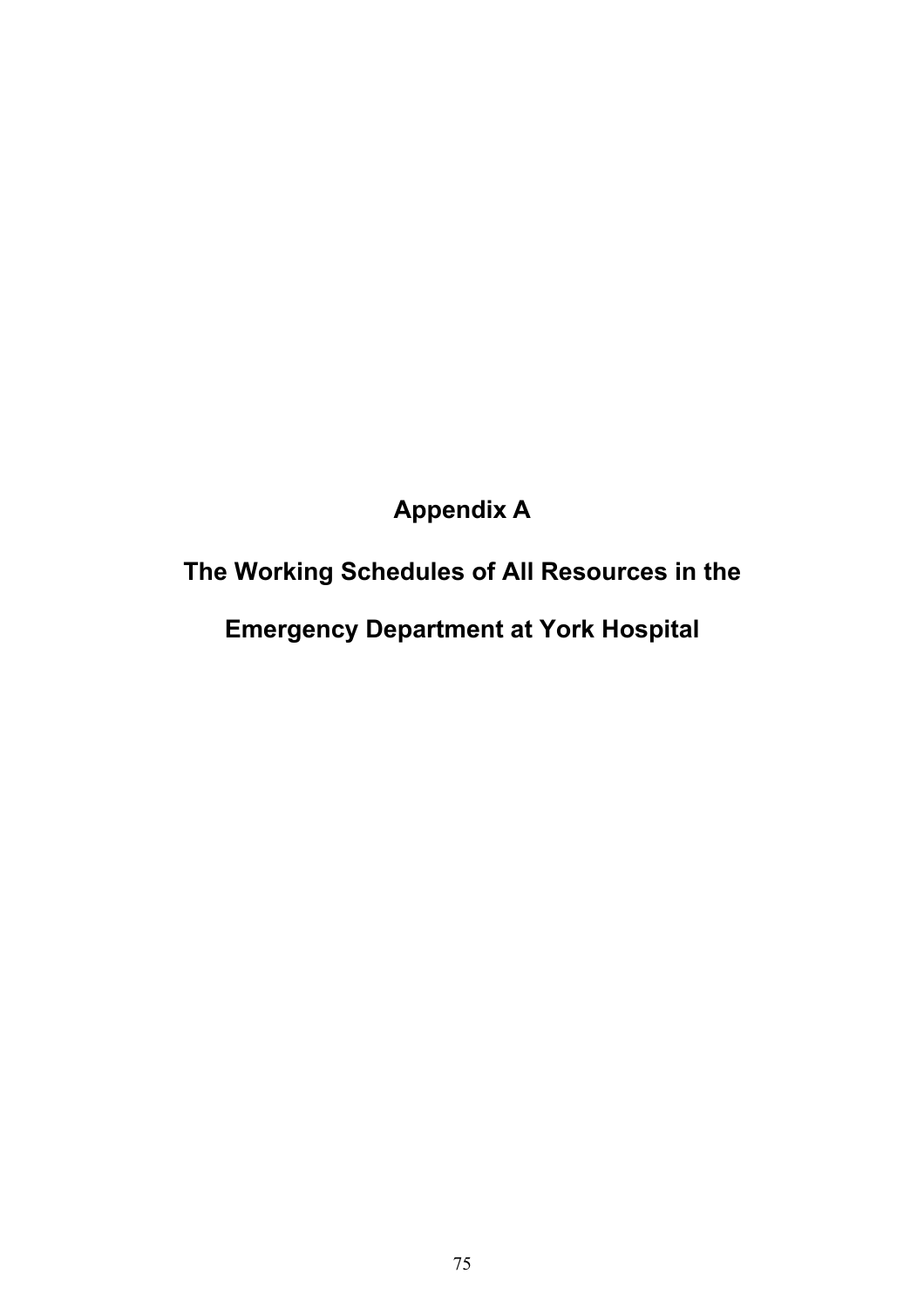| ULR No.          | <b>Sunday</b> | <b>Monday</b> | <b>Tuesday</b> | Wednesday | <b>Thursday</b> | <b>Friday</b> | <b>Saturday</b> |
|------------------|---------------|---------------|----------------|-----------|-----------------|---------------|-----------------|
| ULR <sub>1</sub> | 7AM-5PM       | 7AM-5PM       | Off            | 7AM-5PM   | 7AM-5PM         | 7AM-5PM       | 7AM-5PM         |
| ULR <sub>2</sub> | 8AM-6PM       | 8AM-6PM       | 12AM-7AM       | 8AM-6PM   | 8AM-6PM         | 8AM-6PM       | 8AM-6PM         |
| ULR <sub>3</sub> | 1PM-11PM      | 1PM-11PM      | 1PM-11PM       | 1PM-11PM  | 1PM-11PM        | 1PM-11PM      | 1PM-11PM        |
| ULR <sub>4</sub> | 4PM-2AM       | 4PM-2AM       | 4PM-2AM        | 4PM-2AM   | 4PM-2AM         | 4PM-2AM       | 4PM-2AM         |
| ULR <sub>5</sub> | 9PM-7AM       | 9PM-7AM       | 9PM-7AM        | 9PM-7AM   | 9PM-7AM         | 9PM-7AM       | 9PM-7AM         |

**Table A.1: Working Schedules for Upper-Level Residents** 

**Table A.2: Working Schedules for Lower-Level Residents** 

| LLR No.          | Sunday  | <b>Monday</b> | Tuesday | Wednesday | <b>Thursday</b> | Friday  | <b>Saturday</b> |
|------------------|---------|---------------|---------|-----------|-----------------|---------|-----------------|
| LLR 1            | 9PM-7AM | 9PM-7AM       | 9PM-7AM | 9PM-7AM   | 9PM-7AM         | 9PM-7AM | 9PM-7AM         |
| LLR <sub>2</sub> | 5PM-1AM | 5PM-1AM       | 5PM-1AM | 5PM-1AM   | 5PM-1AM         | 5PM-1AM | 5PM-1AM         |
| LLR <sub>3</sub> | 1AM-7AM | 1AM-7AM       | 1AM-7AM | 1AM-7AM   | 1AM-7AM         | 1AM-7AM | 1AM-7AM         |
| LLR4             | 9AM-5PM | 9AM-5PM       | 9AM-5PM | 9AM-5PM   | 9AM-5PM         | 9AM-5PM | 9AM-5PM         |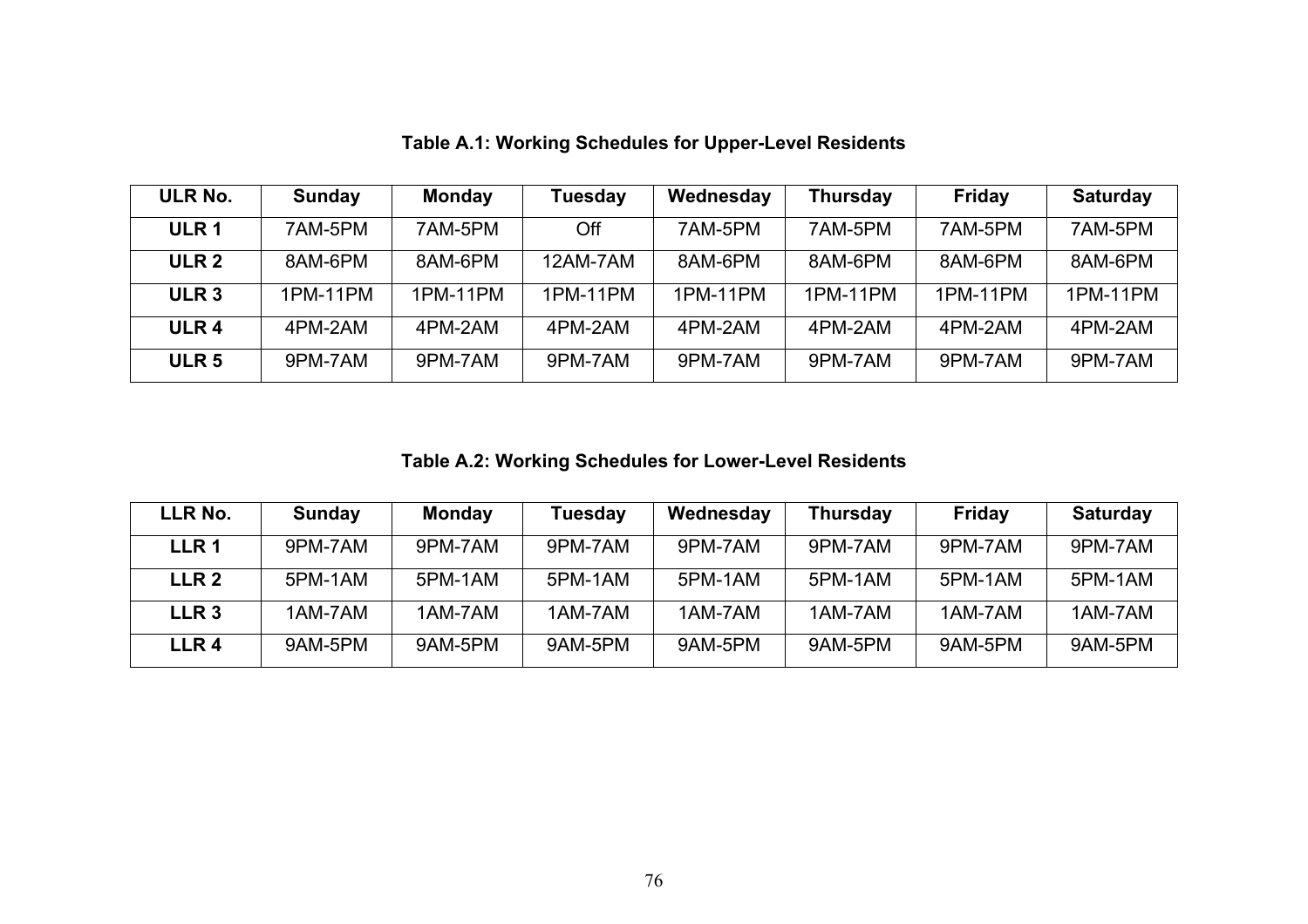| Dr No.          | <b>Sunday</b> | <b>Monday</b> | Tuesday  | Wednesday | <b>Thursday</b> | <b>Friday</b> | <b>Saturday</b> |
|-----------------|---------------|---------------|----------|-----------|-----------------|---------------|-----------------|
| <b>DR1</b>      | 12AM-4PM      | 7AM-4PM       | 7AM-1PM  | 11PM-7AM  | 11PM-7AM        | 11PM-7AM      | 11PM-7AM        |
| DR <sub>2</sub> | 9AM-5PM       | 9AM-5PM       | 7AM-4PM  | 7AM-4PM   | 7AM-4PM         | 7AM-4PM       | 7AM-4PM         |
| DR <sub>3</sub> | 1PM-10PM      | 1PM-10PM      | 9AM-5PM  | 9AM-5PM   | 9AM-5PM         | 9AM-5PM       | 9AM-5PM         |
| DR <sub>4</sub> | 4PM-1AM       | 4PM-1AM       | 1PM-10PM | 1PM-10PM  | 1PM-10PM        | 1PM-10PM      | 1PM-10PM        |
| DR <sub>5</sub> | 5PM-1AM       | 5PM-2AM       | 4PM-2AM  | 4PM-1AM   | 4PM-1AM         | 4PM-1AM       | 4PM-1AM         |
| DR <sub>6</sub> | 11PM-2AM      | 11PM-7AM      | 5PM-7AM  | 5PM-2AM   | 5PM-2AM         | 5PM-2AM       | 5PM-2AM         |

**Table A.3: Working Schedules for CCU/ICU Doctors** 

**Table A.4: Working Schedule for Physician Extender (PE)** 

| <b>PE No.</b>   | Sunday | <b>Monday</b> | Tuesday | Wednesday | <b>Thursday</b>   | <b>Friday</b>     | <b>Saturday</b> |
|-----------------|--------|---------------|---------|-----------|-------------------|-------------------|-----------------|
| PE <sub>1</sub> | Off    | Off           | Off     | Off       | -11PM<br>$11$ AM- | 11PM<br>$11AM-$ . | Off             |

### **Table A.5: Working Schedule for AC Doctor**

| AC DR No. | Sunday | <b>Monday</b> | ⊺uesday   | Wednesday | Thursday | <b>Friday</b> | <b>Saturday</b> |
|-----------|--------|---------------|-----------|-----------|----------|---------------|-----------------|
| AC DR 1   | Off    | 11AM-11PM     | 11AM-11PM | 11AM-11PM | Off      | Off           | Off             |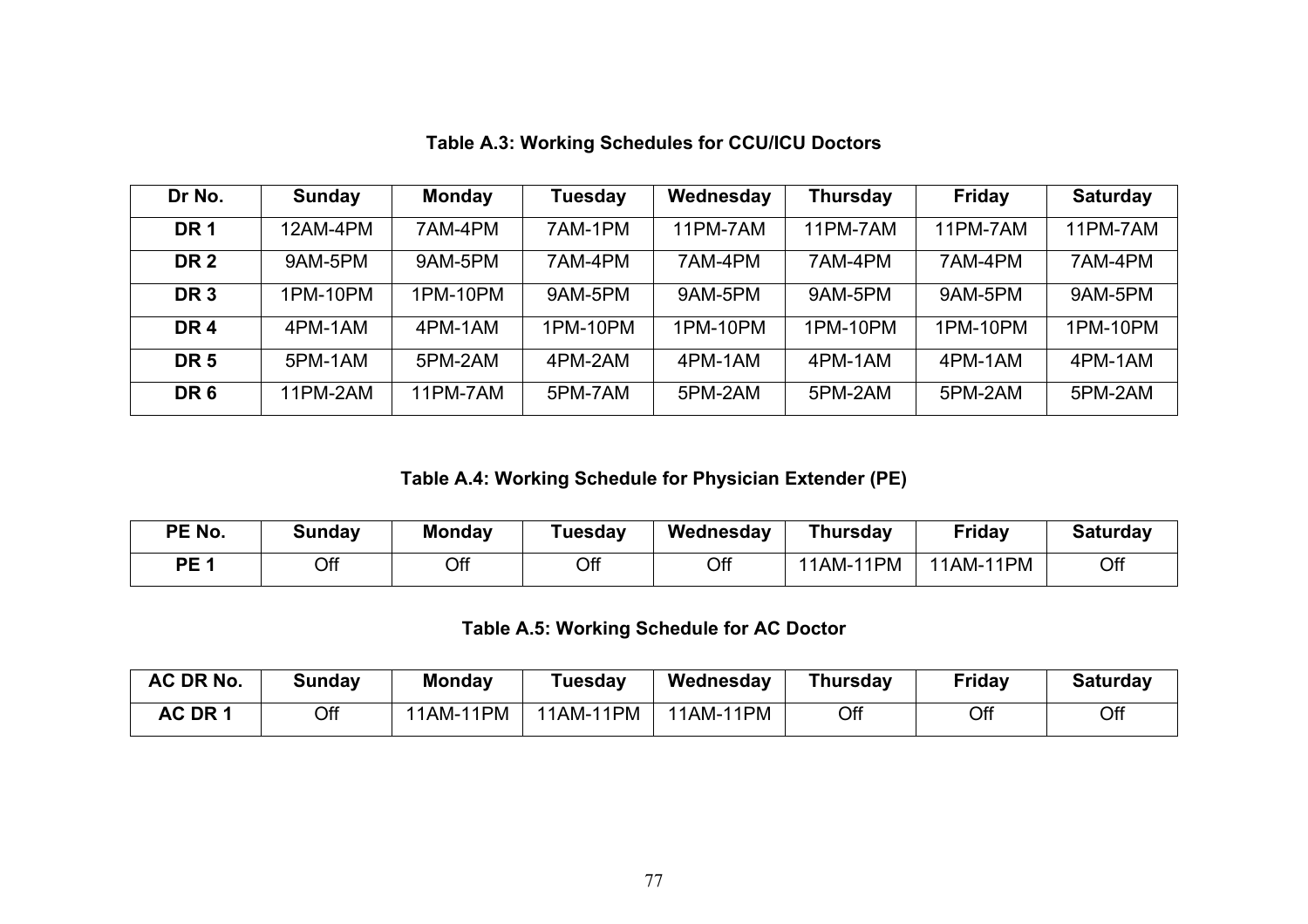#### **Table A.6: Working Schedule for AC Technician**

| <b>AC Tech No.</b> | Sunday | <b>Monday</b> | Tuesday   | Wednesday | Thursday  | <b>Friday</b> | <b>Saturday</b> |
|--------------------|--------|---------------|-----------|-----------|-----------|---------------|-----------------|
| <b>AC Tech 1</b>   | Off    | 11AM-11PM     | 11AM-11PM | 11AM-11PM | 11AM-11PM | Off           | Off             |

#### **Table A.7: Working Schedules for AC Nurse**

| Nurse No.          | Sunday | <b>Monday</b> | Tuesday   | Wednesday | Thursday  | <b>Friday</b> | <b>Saturday</b> |
|--------------------|--------|---------------|-----------|-----------|-----------|---------------|-----------------|
| Nurse <sup>4</sup> | Off    | 11AM-11PM     | 11AM-11PM | 11AM-11PM | 11AM-11PM | 11AM-11PM     | Off             |

#### **Table A.8: Number of Full-Time Nurses Working Each Shift in Triage, ICU, and CCU \*\***

| <b>Shift</b>   | <b>Number of Triage Nurses</b> | <b>Number of CCU Nurses</b> | <b>Number of ICU Nurses</b> |
|----------------|--------------------------------|-----------------------------|-----------------------------|
| 7:00AM-3:00PM  |                                |                             |                             |
| 3:00PM-11:00PM |                                |                             |                             |
| 11:00PM-7:00AM |                                |                             |                             |

#### **Table A.9: Number of Part-Time Nurses Working Each Shift in ICU and CCU \*\***

| <b>Shift</b>   | <b>Number of CCU Nurses</b> | <b>Number of ICU Nurses</b> |
|----------------|-----------------------------|-----------------------------|
| 11:00AM-3:00PM |                             |                             |
| 11:00PM-3:00AM |                             |                             |

\*\* Note that this staffing pattern is constant throughout the week.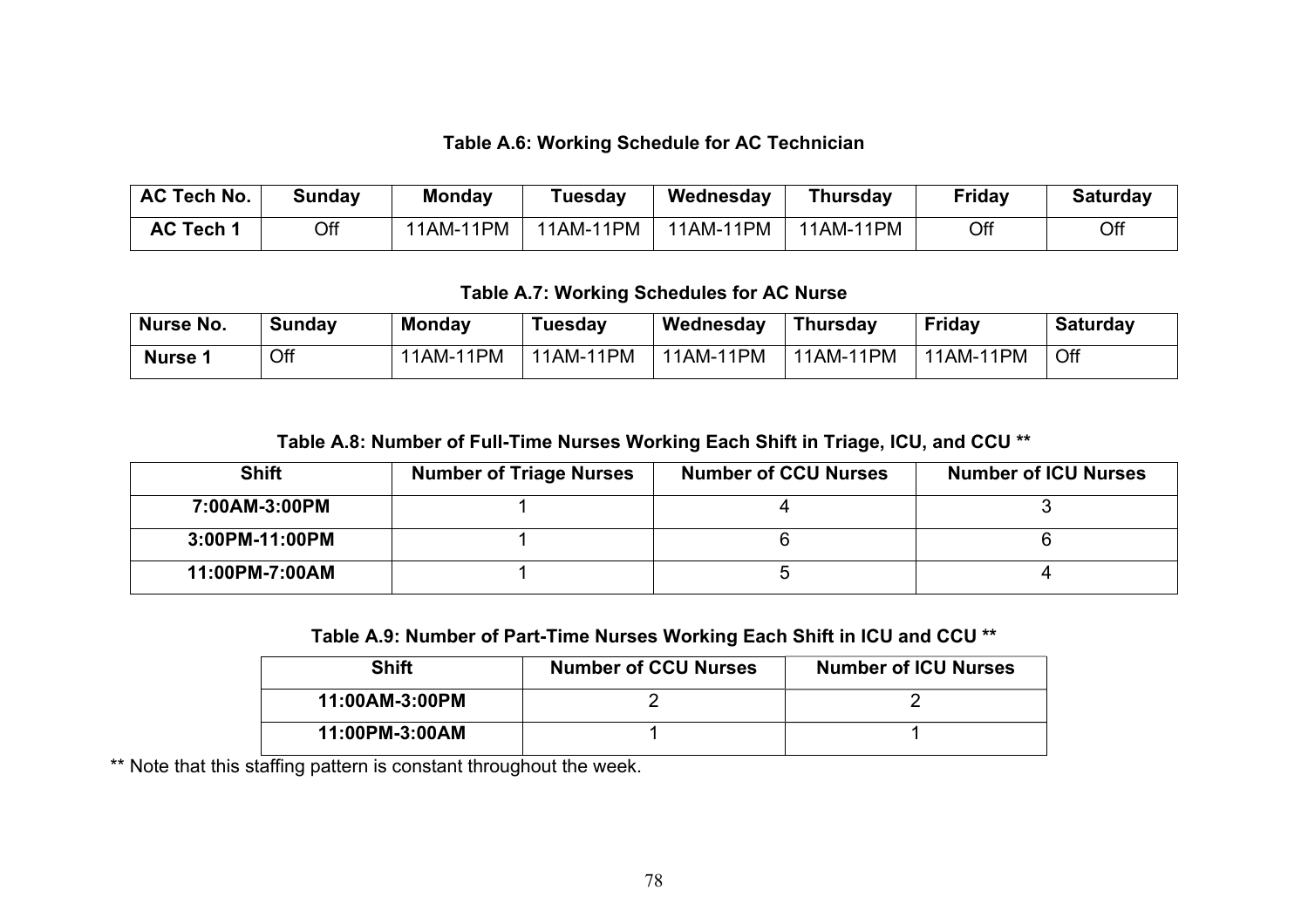**Appendix B** 

**The Recommended Nurse Staffing Plan of the DSS and the OptQuest Approaches**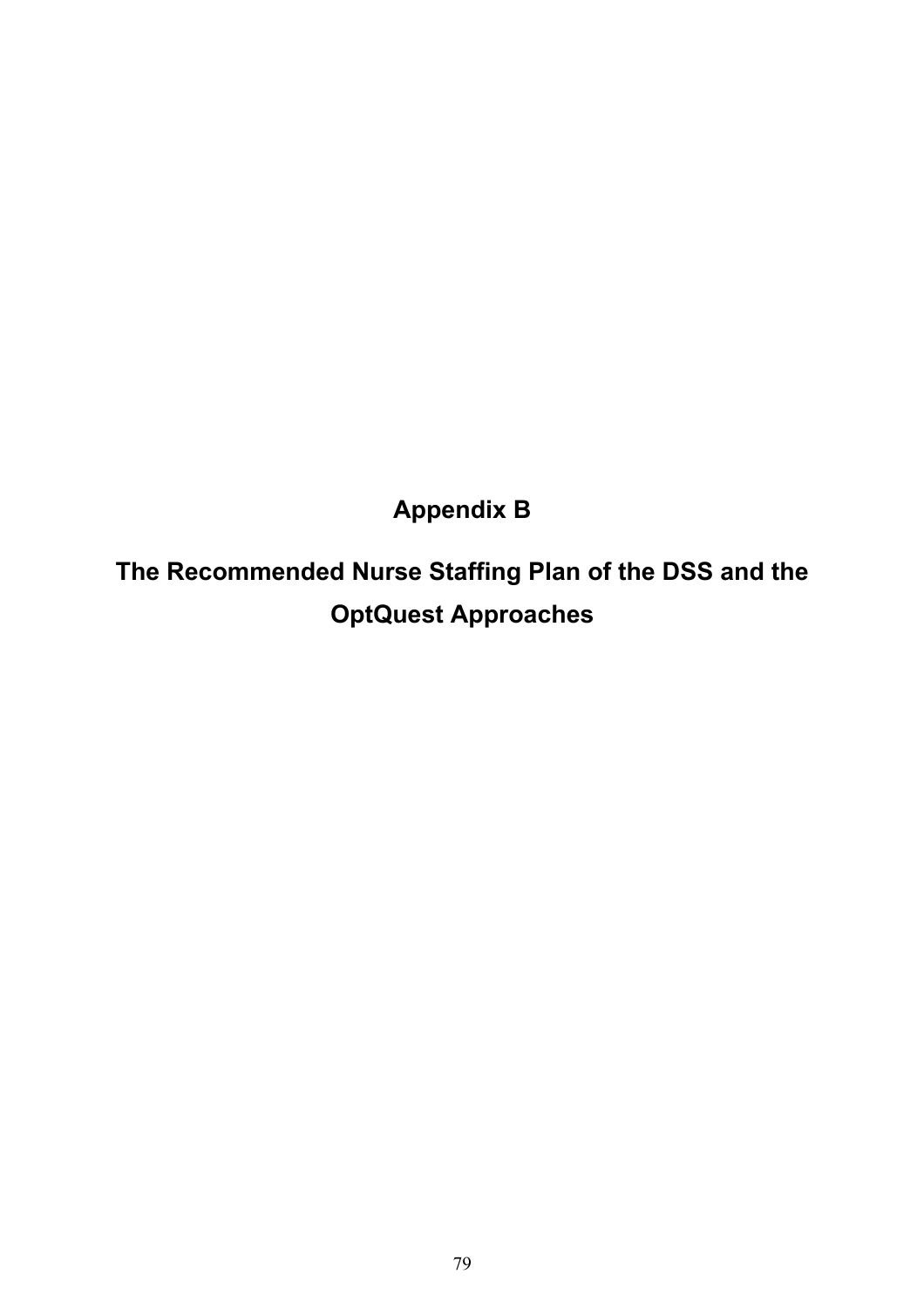| <b>Nurse</b>   | <b>Day</b> |              |         |         |         |         |         |         |          |         |         |         |         |         |          |       |       |         |         |         |         |         |         |          |         |          |         |         |
|----------------|------------|--------------|---------|---------|---------|---------|---------|---------|----------|---------|---------|---------|---------|---------|----------|-------|-------|---------|---------|---------|---------|---------|---------|----------|---------|----------|---------|---------|
| No.            | м          | т            | W       | T       | F       | S       | S       | M       |          | W       |         | F       | s       | s       | Μ        | Т     | W     | т       | F       | S       | S       | Μ       |         | W        | т       | F        | S       | S       |
|                |            | $\mathbf{2}$ | 3       | 4       | 5       | 6       |         | 8       | 9        | 10      | 11      | $12 \,$ | 13      | 14      | 15       | 16    | 17    | 18      | 19      | 20      | 21      | 22      | 23      | 24       | 25      | 26       | 27      | 28      |
| 1              | $D-I$      | $D-I$        | $D-I$   | $D-I$   | $D-I$   | $\circ$ | $\circ$ | $D-C$   | $D-C$    | $D-C$   | $D-C$   | $D-C$   | $\circ$ | O       | O        | $D-I$ | D-l   | D-l     | $D-I$   | $D-I$   | O       | $\circ$ | $D-C$   | $D-C$    | $\circ$ | $D-C$    | $D-C$   | $D-C$   |
| $\mathbf{2}$   | $D-I$      | $D-I$        | $D-I$   | O       | O       | $D-I$   | $D-I$   | $D-C$   | $D-C$    | $\circ$ | O       | $D-C$   | $D-C$   | $D-C$   | $E-I$    | $E-I$ | $E-I$ | $E-I$   | $\circ$ | O       | $E-I$   | $D-C$   | $D-C$   | $D-C$    | $\circ$ | $D-C$    | $D-C$   | $\circ$ |
| 3              | $N-I$      | $N-I$        | $N-I$   | $N-I$   | $\circ$ | $\circ$ | $N-I$   | E-C     | $\circ$  | E-C     | E-C     | $\circ$ | $E-C$   | E-C     | O        | $D-I$ | $D-I$ | $D-I$   | $D-I$   | $D-I$   | O       | O       | $E-I$   | $E-I$    | $E-I$   | $E-I$    | $\circ$ | $E-I$   |
| 4              | $E-I$      | $E-I$        | $E-I$   | $E-I$   | $E-I$   | $\circ$ | O       | $D-I$   | $\circ$  | $D-I$   | $D-I$   | $D-I$   | $D-I$   | O       | $\Omega$ | $D-C$ | $D-C$ | $D-C$   | $D-C$   | $D-C$   | O       | $D-I$   | $D-I$   | $D-I$    | $D-I$   | $\circ$  | $\circ$ | $D-I$   |
| 5              | $E-I$      | $E-I$        | $\circ$ | $\circ$ | $E-I$   | E-I     | $E-I$   | $\circ$ | $N-I$    | $N-I$   | $N-I$   | O       | $N-I$   | $N-I$   | O        | $N-I$ | $N-I$ | $N-I$   | $N-I$   | $N-I$   | O       | $E-I$   | $E-I$   | $\circ$  | $E-I$   | $E-I$    | $E-I$   | $\circ$ |
| 6              | $N-I$      | $N-I$        | $N-I$   | $\circ$ | $\circ$ | $N-I$   | $N-I$   | $\circ$ | $E-I$    | E-I     | O       | $E-I$   | E-I     | $E-I$   | $D-I$    | $D-I$ | $D-I$ | $D-I$   | $\circ$ | $\circ$ | $D-I$   | $E-I$   | $E-I$   | $E-I$    | $\circ$ | $E-I$    | $E-I$   | $\circ$ |
| $\overline{7}$ | $N-C$      | $N-C$        | $N-C$   | $N-C$   | $N-C$   | $\circ$ | $\circ$ | O       | E-I      | E-I     | E-I     | O       | E-I     | $E-I$   | N-I      | $N-I$ | O     | O       | $N-I$   | $N-I$   | $N-I$   | $\circ$ | E-C     | E-C      | E-C     | $\Omega$ | E-C     | E-C     |
| 8              | $N-C$      | $C-C$        | $C-C$   | O       | $\circ$ | $N-C$   | $N-C$   | E-I     | E-I      | E-I     | E-I     | O       | O       | $E-I$   | E-I      | E-I   | E-I   | O       | O       | E-I     | E-I     | $N-C$   | $\circ$ | $N-C$    | $N-C$   | $N-C$    | O       | $N-C$   |
| 9              | O          | $D-I$        | $D-I$   | $D-I$   | $D-I$   | $D-I$   | O       | $D-C$   | $D-C$    | $D-C$   | $D-C$   | O       | O       | $D-C$   | O        | $N-C$ | $N-C$ | $N-C$   | $N-C$   | $N-C$   | O       | $D-C$   | $D-C$   | $\Omega$ | $D-C$   | $D-C$    | $D-C$   | O       |
| 10             | $N-I$      | $N-I$        | $N-I$   | $N-I$   | $\circ$ | $\circ$ | $N-I$   | E-I     | $\circ$  | O       | $E-I$   | $E-I$   | E-I     | E-I     | $N-I$    | $N-I$ | $N-I$ | $\circ$ | $\circ$ | $N-I$   | $N-I$   | E-I     | $\circ$ | $E-I$    | $E-I$   | $\circ$  | $E-I$   | $E-I$   |
| 11             | $D-C$      | $D-C$        | O       | $\circ$ | $D-C$   | $D-C$   | $D-C$   | $E-I$   | O        | $\circ$ | E-I     | $E-I$   | $E-I$   | $E-I$   | $N-C$    | $N-C$ | $N-C$ | $N-C$   | $\circ$ | O       | $N-C$   | $N-C$   | $\circ$ | $N-C$    | $N-C$   | $N-C$    | $\circ$ | $N-C$   |
| 12             | $N-I$      | $N-I$        | O       | $\circ$ | $N-I$   | $N-I$   | $N-I$   | $\circ$ | $E-I$    | $E-I$   | E-I     | $E-I$   | O       | $E-I$   | $E-C$    | E-C   | E-C   | E-C     | E-C     | O       | $\circ$ | O       | $N-C$   | $\circ$  | $N-C$   | $N-C$    | $N-C$   | $N-C$   |
| 13             | $N-I$      | $N-I$        | $N-I$   | $N-I$   | $\circ$ | $\circ$ | $N-I$   | $\circ$ | $\circ$  | E-I     | E-I     | $E-I$   | $E-I$   | $E-I$   | $D-I$    | $D-I$ | $D-I$ | $D-I$   | O       | O       | $D-I$   | $D-C$   | $\circ$ | $D-C$    | $D-C$   | $\Omega$ | $D-C$   | $D-C$   |
| 14             | $N-I$      | $N-I$        | $N-I$   | $N-I$   | $\circ$ | $\circ$ | $N-I$   | $N-I$   | $N-I$    | $\circ$ | $N-I$   | $N-I$   | $\circ$ | $N-I$   | E-I      | $E-I$ | $E-I$ | $E-I$   | $\circ$ | $\circ$ | $E-I$   | $E-I$   | $E-I$   | $E-I$    | $E-I$   | $\circ$  | $\circ$ | $E-I$   |
| 15             | $\circ$    | $D-C$        | $D-C$   | $D-C$   | $D-C$   | $D-C$   | $\circ$ | $N-I$   | $N-I$    | $N-I$   | $\circ$ | $N-I$   | $\circ$ | $N-I$   | $N-C$    | $N-C$ | $N-C$ | $N-C$   | O       | O       | $N-C$   | $D-I$   | $\circ$ | $\circ$  | $D-I$   | $D-I$    | $D-I$   | $D-I$   |
| 16             | $D-C$      | $D-C$        | $\circ$ | $\circ$ | $D-C$   | $D-C$   | $D-C$   | $E-C$   | $\Omega$ | $E-C$   | $E-C$   | $E-C$   | E-C     | $\circ$ | $E-C$    | $E-C$ | $E-C$ | O       | O.      | $E-C$   | E-C     | $\circ$ | $D-I$   | $D-I$    | $D-I$   | $D-I$    | $D-I$   | O       |
| 17             | $E-I$      | $E-I$        | O       | O       | E-I     | E-I     | E-I     | O       | $N-I$    | $N-I$   | $N-I$   | $N-I$   | $N-I$   | O       | $N-I$    | $N-I$ | $N-I$ | $N-I$   | $N-I$   | $\circ$ | $\circ$ | E-C     | E-C     | $E-C$    | $E-C$   | E-C      | $\circ$ | $\circ$ |
| 18             | $N-C$      | $N-C$        | $N-C$   | O       | $\circ$ | $N-C$   | $N-C$   | $E-I$   | $E-I$    | O       | O       | E-I     | E-I     | $E-I$   | $\Omega$ | $N-C$ | $N-C$ | $N-C$   | $N-C$   | $N-C$   | $\circ$ | $E-C$   | $\circ$ | $\circ$  | $E-C$   | $E-C$    | $E-C$   | E-C     |

# **Table B.1: The DSS-Generated Nurse Staffing Plan**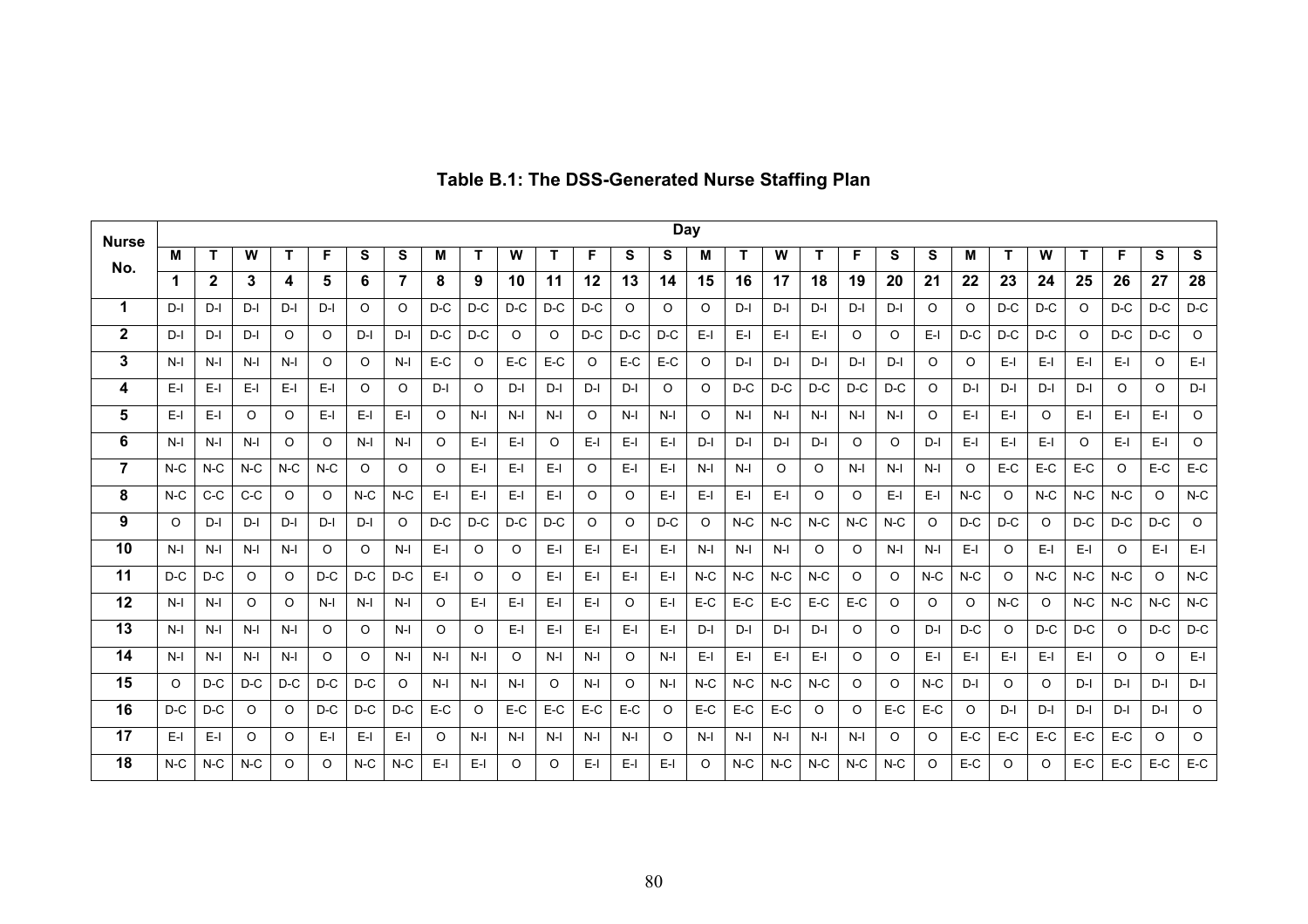| <b>Nurse</b> | <b>Day</b> |             |       |       |          |       |                |         |         |         |       |         |       |         |         |       |         |         |         |          |         |         |         |          |         |          |          |         |
|--------------|------------|-------------|-------|-------|----------|-------|----------------|---------|---------|---------|-------|---------|-------|---------|---------|-------|---------|---------|---------|----------|---------|---------|---------|----------|---------|----------|----------|---------|
| No.          | м          | T           | W     | Т     | F        | S     | S              | М       | T       | W       | т     | F       | s     | s       | м       | т     | W       | T       | F       | S        | S       | М       | т       | W        | т       | F        | S        | S       |
|              | 1          | $\mathbf 2$ | 3     | 4     | 5        | 6     | $\overline{7}$ | 8       | 9       | 10      | 11    | 12      | 13    | 14      | 15      | 16    | 17      | 18      | 19      | 20       | 21      | 22      | 23      | 24       | 25      | 26       | 27       | 28      |
| 19           | $N-C$      | $N-C$       | $N-C$ | O     | O        | $N-C$ | $N-C$          | O       | O       | $N-I$   | $N-I$ | $N-I$   | $N-I$ | $N-I$   | E-I     | E-I   | E-I     | E-I     | E-I     | O        | O       | $D-I$   | O       | O        | D-I     | $D-I$    | $D-I$    | $D-I$   |
| 20           | D-C        | D-C         | $D-C$ | O     | O        | $D-C$ | $D-C$          | $D-I$   | $D-I$   | $D-I$   | O     | O       | $D-I$ | $D-I$   | $D-C$   | $D-C$ | $D-C$   | $D-C$   | $D-C$   | $\Omega$ | $\circ$ | $D-C$   | O       | $\Omega$ | $D-C$   | $D-C$    | $D-C$    | $D-C$   |
| 21           | $E-C$      | E-C         | $E-C$ | E-C   | O        | O     | E-C            | $N-C$   | $N-C$   | $N-C$   | O     | $N-C$   | $N-C$ | O       | O       | $D-C$ | $D-C$   | $D-C$   | $D-C$   | $D-C$    | O       | $N-I$   | O       | O        | $N-I$   | $N-I$    | $N-I$    | $N-I$   |
| 22           | $\Omega$   | $N-I$       | $N-I$ | $N-I$ | $N-I$    | $N-I$ | $\circ$        | $D-I$   | $\circ$ | $\circ$ | D-I   | $D-I$   | D-I   | $D-I$   | $N-I$   | $N-I$ | $N-I$   | $N-I$   | $\circ$ | $\circ$  | $N-I$   | $E-I$   | E-I     | $E-I$    | E-I     | $E-I$    | $E-I$    | $\circ$ |
| 23           | E-C        | E-C         | O     | O     | E-C      | E-C   | E-C            | E-I     | E-I     | O       | O     | E-I     | E-I   | $E-I$   | N-I     | N-I   | N-I     | N-I     | N-I     | O        | O       | $D-I$   | $D-I$   | $D-I$    | O       | D-I      | D-I      | O       |
| 24           | $E-C$      | E-C         | E-C   | O     | O        | E-C   | E-C            | $\circ$ | E-C     | E-C     | E-C   | E-C     | O     | E-C     | N-I     | N-I   | N-I     | $N-I$   | N-I     | O        | O       | $N-I$   | N-I     | N-I      | O       | $N-I$    | N-I      | O       |
| 25           | $D-I$      | $D-I$       | D-I   | D-I   | O        | O     | $D-I$          | E-C     | E-C     | $E-C$   | O     | $E-C$   | E-C   | O       | $N-C$   | $N-C$ | $N-C$   | O       | O       | $N-C$    | $N-C$   | $E-I$   | $E-I$   | $E-I$    | O       | O        | $E-I$    | $E-I$   |
| 26           | O          | $E-I$       | $E-I$ | $E-I$ | $E-I$    | $E-I$ | O              | O       | O       | $D-C$   | $D-C$ | $D-C$   | $D-C$ | $D-C$   | $N-C$   | $N-C$ | $N-C$   | $N-C$   | $N-C$   | O        | O       | $\circ$ | E-C     | $E-C$    | $E-C$   | $E-C$    | $E-C$    | O       |
| 27           | Ω          | E-C         | E-C   | E-C   | E-C      | $E-C$ | O              | $N-C$   | $N-C$   | $N-C$   | $N-C$ | $N-C$   | O     | $\circ$ | $N-C$   | $N-C$ | $N-C$   | $N-C$   | $N-C$   | $\circ$  | O       | $E-C$   | E-C     | $\Omega$ | $E-C$   | $E-C$    | O        | E-C     |
| 28           | $E-C$      | $E-C$       | $E-C$ | $E-C$ | $E-C$    | O     | O              | $N-C$   | $N-C$   | $N-C$   | $N-C$ | O       | O     | $N-C$   | $N-C$   | $N-C$ | O       | $\circ$ | $N-C$   | $N-C$    | $N-C$   | $\circ$ | $E-C$   | $E-C$    | $E-C$   | $E-C$    | $E-C$    | $\circ$ |
| 29           | O          | $N-C$       | $N-C$ | $N-C$ | $N-C$    | $N-C$ | O              | $E-C$   | $E-C$   | O       | E-C   | $E-C$   | $E-C$ | $E-C$   | E-C     | $E-C$ | $E-C$   | $E-C$   | $\circ$ | O        | $E-C$   | $N-C$   | $N-C$   | $N-C$    | $\circ$ | $\Omega$ | $N-C$    | $N-C$   |
| 30           | $D-C$      | $D-C$       | $D-C$ | $D-C$ | $D-C$    | O     | O              | O       | $N-C$   | $N-C$   | O     | $N-C$   | $N-C$ | $N-C$   | $\circ$ | $N-C$ | $N-C$   | $N-C$   | $N-C$   | $N-C$    | $\circ$ | O       | $E-C$   | $E-C$    | $E-C$   | $E-C$    | $E-C$    | $\circ$ |
| 31           | $N-C$      | $N-C$       | $N-C$ | $N-C$ | $N-C$    | O     | $\circ$        | $D-I$   | $D-I$   | O       | O     | $D-I$   | $D-I$ | $D-I$   | $D-C$   | $D-C$ | $D-C$   | $D-C$   | O       | $\circ$  | $D-C$   | $E-C$   | $E-C$   | O        | $E-C$   | $E-C$    | O        | $E-C$   |
| 32           | $N-C$      | $N-C$       | O     | O     | $N-C$    | $N-C$ | $N-C$          | O       | $E-C$   | E-C     | E-C   | O       | E-C   | E-C     | $\circ$ | $E-I$ | E-I     | E-I     | E-I     | $E-I$    | O       | $\circ$ | $\circ$ | $N-I$    | $N-I$   | $N-I$    | $N-I$    | $N-I$   |
| 33           | $E-C$      | E-C         | O     | O     | $E-C$    | E-C   | E-C            | O       | $N-C$   | $N-C$   | $N-C$ | $\circ$ | $N-C$ | $N-C$   | O       | $N-C$ | $N-C$   | $N-C$   | $N-C$   | $N-C$    | O       | E-C     | $E-C$   | $\Omega$ | O       | E-C      | E-C      | E-C     |
| 34           | $D-C$      | $D-C$       | $D-C$ | $D-C$ | O        | O     | $D-C$          | O       | E-C     | $E-C$   | E-C   | E-C     | O     | E-C     | O       | E-C   | E-C     | E-C     | E-C     | E-C      | O       | $D-C$   | $D-C$   | D-C      | O       | $\circ$  | $D-C$    | $D-C$   |
| 35           | $E-I$      | $E-I$       | $E-I$ | $E-I$ | $E-I$    | O     | O              | $E-C$   | $E-C$   | $E-C$   | O     | $E-C$   | E-C   | O       | E-C     | E-C   | E-C     | $E-C$   | E-C     | $\circ$  | O       | $E-I$   | $E-I$   | $E-I$    | $E-I$   | $E-I$    | 0        | O       |
| 36           | D-I        | $D-I$       | O     | O     | D-I      | D-I   | $D-I$          | O       | O       | $N-C$   | $N-C$ | $N-C$   | $N-C$ | $N-C$   | $N-C$   | $N-C$ | $N-C$   | $\circ$ | O       | $N-C$    | $N-C$   | $E-C$   | $E-C$   | $E-C$    | O       | $\circ$  | $E-C$    | $E-C$   |
| 37           | $\circ$    | $E-I$       | E-I   | $E-I$ | $E-I$    | $E-I$ | O              | N-I     | $N-I$   | $\circ$ | O     | N-I     | N-I   | $N-I$   | E-C     | E-C   | O       | O       | E-C     | E-C      | E-C     | $N-C$   | $N-C$   | $\Omega$ | $N-C$   | $N-C$    | O        | $N-C$   |
| 38           | $N-C$      | $N-C$       | $N-C$ | O     | O        | $N-C$ | $N-C$          | $E-C$   | E-C     | O       | E-C   | $E-C$   | O     | E-C     | $D-C$   | $D-C$ | $\circ$ | O       | $D-C$   | $D-C$    | $D-C$   | $E-I$   | $E-I$   | O        | $E-I$   | $E-I$    | O        | $E-I$   |
| 39           | $N-I$      | $N-I$       | $N-I$ | O     | $\Omega$ | $N-I$ | $N-I$          | E-I     | E-I     | $E-I$   | O     | O       | E-I   | $E-I$   | $N-I$   | $N-I$ | O       | O       | $N-I$   | $N-I$    | $N-I$   | $E-I$   | E-I     | O        | $E-I$   | E-I      | $\Omega$ | $E-I$   |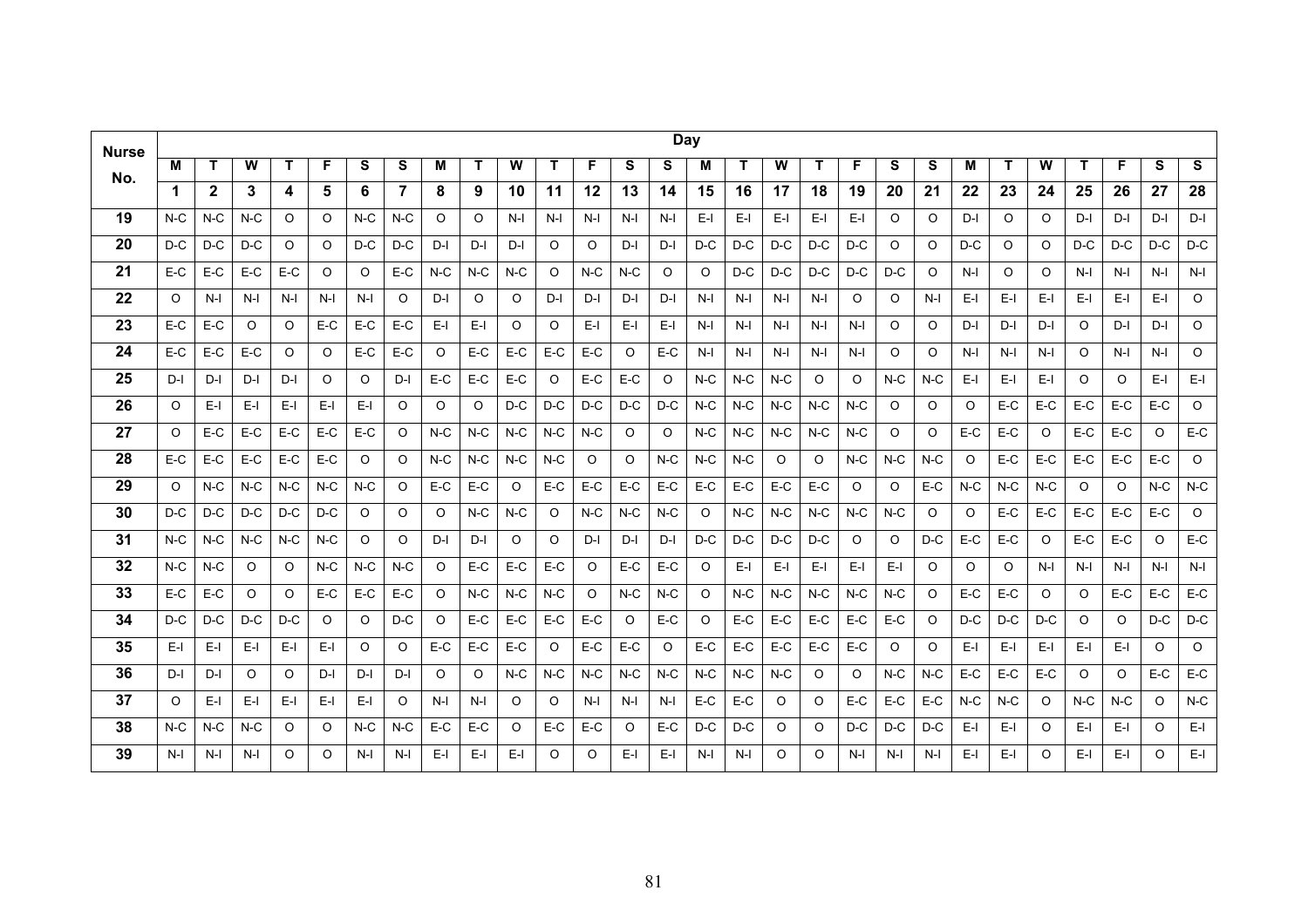| <b>Nurse</b>   |             |              |         |          |         |       |         |         |         |         |          |         |          |         | Day      |       |         |         |         |         |         |         |         |          |         |         |         |                       |
|----------------|-------------|--------------|---------|----------|---------|-------|---------|---------|---------|---------|----------|---------|----------|---------|----------|-------|---------|---------|---------|---------|---------|---------|---------|----------|---------|---------|---------|-----------------------|
| No.            | м           | Т            | W       | т        | F       | S     | s       | М       | т       | W       | т        | F.      | <b>S</b> | S       | м        | Т     | W       | т       | F       | S       | s       | М       | т       | W        | т       | F       | s       | S                     |
|                | $\mathbf 1$ | $\mathbf{2}$ | 3       | 4        | 5       | 6     | 7       | 8       | 9       | 10      | 11       | 12      | 13       | 14      | 15       | 16    | 17      | 18      | 19      | 20      | 21      | 22      | 23      | 24       | 25      | 26      | 27      | 28                    |
| $\mathbf 1$    | $D-C$       | $D-C$        | $\circ$ | O        | $D-C$   | $D-C$ | D-C     | E-C     | $\circ$ | $E-C$   | E-C      | E-C     | $E-C$    | $\circ$ | $E-C$    | E-C   | E-C     | O       | $\circ$ | E-C     | E-C     | $\circ$ | $D-C$   | $D-C$    | $D-C$   | $D-C$   | $D-C$   | $\circ$               |
| $\mathbf{2}$   | $N-C$       | $N-C$        | $N-C$   | O        | $\circ$ | $N-C$ | $N-C$   | E-C     | E-C     | $\circ$ | E-C      | E-C     | $\circ$  | E-C     | $D-C$    | $D-C$ | $\circ$ | O       | $D-C$   | $D-C$   | $D-C$   | E-C     | E-C     | O        | E-C     | E-C     | O       | E-C                   |
| 3              | $E-C$       | $E-C$        | $\circ$ | $\circ$  | E-C     | E-C   | E-C     | $\circ$ | $N-C$   | $N-C$   | $N-C$    | $N-C$   | $N-C$    | $\circ$ | $N-C$    | $N-C$ | $N-C$   | $N-C$   | $N-C$   | $\circ$ | $\circ$ | $E-C$   | $E-C$   | $E-C$    | $E-C$   | $\circ$ | $E-C$   | $\circ$               |
| 4              | $N-C$       | $N-C$        | $N-C$   | $N-C$    | $D-C$   | O     | $N-C$   | $\circ$ | $\circ$ | E-C     | E-C      | E-C     | E-C      | E-C     | D-C      | $D-C$ | $D-C$   | $D-C$   | O       | O       | $D-C$   | $D-C$   | $\circ$ | $D-C$    | D-C     | $\circ$ | $D-C$   | $D-C$                 |
| 5              | $E-C$       | E-C          | $\circ$ | O        | E-C     | E-C   | E-C     | $\circ$ | $N-C$   | $N-C$   | $N-C$    | $N-C$   | $N-C$    | $\circ$ | $N-C$    | $N-C$ | $N-C$   | $N-C$   | $N-C$   | $\circ$ | $\circ$ | $E-C$   | E-C     | E-C      | E-C     | $\circ$ | E-C     | $\circ$               |
| 6              | $N-C$       | $N-C$        | $N-C$   | O        | $\circ$ | $N-C$ | $N-C$   | E-C     | E-C     | O       | O        | E-C     | $E-C$    | $E-C$   | $\circ$  | $N-C$ | $N-C$   | $N-C$   | $N-C$   | $N-C$   | $\circ$ | E-C     | O       | O        | E-C     | $E-C$   | E-C     | $E-C$                 |
| $\overline{7}$ | $D-C$       | $D-C$        | $D-C$   | O        | O       | $D-C$ | D-C     | $D-C$   | $D-C$   | $D-C$   | $\Omega$ | $\circ$ | $D-C$    | $D-C$   | $D-C$    | $D-C$ | $D-C$   | $D-C$   | $D-C$   | $\circ$ | $\circ$ | $D-C$   | $\circ$ | O        | $D-C$   | $D-C$   | $D-C$   | D-C                   |
| 8              | $D-C$       | $D-C$        | $D-C$   | $\circ$  | O       | $D-C$ | D-C     | $D-C$   | $D-C$   | $D-C$   | O        | $\circ$ | $D-C$    | $D-C$   | $D-C$    | $D-C$ | $D-C$   | D-C     | $D-C$   | $\circ$ | $\circ$ | D-C     | $\circ$ | O        | $D-C$   | $D-C$   | $D-C$   | $D-C$                 |
| 9              | E-C         | $E-C$        | E-C     | E-C      | E-C     | O     | O       | $N-C$   | $N-C$   | $N-C$   | $N-C$    | $\circ$ | $\circ$  | $N-C$   | $N-C$    | $N-C$ | $\circ$ | O       | $N-C$   | $N-C$   | $N-C$   | O       | E-C     | E-C      | E-C     | $E-C$   | E-C     | O                     |
| 10             | $E-C$       | $E-C$        | $E-C$   | $E-C$    | E-C     | O     | O       | $N-C$   | $N-C$   | $N-C$   | $N-C$    | $\circ$ | $\circ$  | $N-C$   | $N-C$    | $N-C$ | $\circ$ | O       | $N-C$   | $N-C$   | $N-C$   | $\circ$ | $E-C$   | $E-C$    | E-C     | $E-C$   | $E-C$   | $\circ$               |
| 11             | $E-C$       | $E-C$        | $\circ$ | $\Omega$ | E-C     | E-C   | E-C     | $\circ$ | $N-C$   | $N-C$   | $N-C$    | $N-C$   | $N-C$    | $\circ$ | $N-C$    | $N-C$ | $N-C$   | $N-C$   | $N-C$   | $\circ$ | $\circ$ | E-C     | $E-C$   | $E-C$    | E-C     | $\circ$ | E-C     | $\circ$               |
| 12             | $\circ$     | $N-C$        | $N-C$   | $N-C$    | $N-C$   | $N-C$ | $\circ$ | E-C     | $\circ$ | $\circ$ | E-C      | E-C     | $E-C$    | $E-C$   | E-C      | E-C   | E-C     | E-C     | O       | $\circ$ | E-C     | $N-C$   | $N-C$   | $N-C$    | O       | $\circ$ | $N-C$   | $N\text{-}\mathrm{C}$ |
| 13             | $N-C$       | $N-C$        | $N-C$   | O        | $\circ$ | $N-C$ | $N-C$   | $\circ$ | E-C     | E-C     | E-C      | $\circ$ | E-C      | E-C     | E-C      | E-C   | E-C     | E-C     | E-C     | O       | $\circ$ | $N-C$   | $N-C$   | $N-C$    | $N-C$   | $\circ$ | O       | $N-C$                 |
| 14             | D-I         | D-I          | $D-I$   | O        | O       | D-I   | D-I     | $\circ$ | $\circ$ | $N-I$   | $N-I$    | $N-I$   | $N-I$    | $N-I$   | $E-I$    | $E-I$ | $E-I$   | O       | $\circ$ | E-L     | E-I     | $\circ$ | E-I     | E-I      | O       | $E-I$   | $E-I$   | $E-I$                 |
| 15             | $N-I$       | $N-I$        | $N-I$   | $N-I$    | $N-I$   | O     | O       | $D-I$   | D-l     | $\circ$ | D-l      | $D-I$   | O        | D-I     | $E-I$    | $E-I$ | $\circ$ | O       | $E-I$   | E-I     | $E-I$   | $\circ$ | D-I     | $D-I$    | $\circ$ | $D-I$   | D-I     | D-I                   |
| 16             | $N-I$       | $N-I$        | $N-I$   | $N-I$    | $N-I$   | O     | $\circ$ | $D-I$   | $D-I$   | $\circ$ | D-I      | $D-I$   | O        | D-I     | $E-I$    | $E-I$ | $\circ$ | O       | $E-I$   | E-I     | $E-I$   | O       | D-I     | $D-I$    | O       | $D-I$   | $D-I$   | $D-I$                 |
| 17             | $\circ$     | $E-I$        | $E-I$   | $E-I$    | $E-I$   | $E-I$ | O       | $D-I$   | $D-I$   | O       | $D-I$    | D-I     | $D-I$    | $\circ$ | $E-I$    | $E-I$ | $E-I$   | E-I     | O       | O       | $E-I$   | $N-I$   | $N-I$   | $N-I$    | $N-I$   | $N-I$   | $\circ$ | O                     |
| 18             | $N-I$       | $N-I$        | $N-I$   | $N-I$    | $N-I$   | O     | $\circ$ | E-I     | $E-I$   | E-I     | $\Omega$ | $E-I$   | $\Omega$ | $E-I$   | $\Omega$ | $D-I$ | $D-I$   | $D-I$   | $D-I$   | $D-I$   | $\circ$ | $E-I$   | $\circ$ | $\Omega$ | $E-I$   | $E-I$   | $E-I$   | $E-I$                 |
| 19             | $E-I$       | $E-I$        | E-I     | $\circ$  | $\circ$ | $E-I$ | E-I     | $D-I$   | $D-I$   | $D-I$   | $D-I$    | O       | $\circ$  | D-I     | $D-I$    | $D-I$ | $D-I$   | $\circ$ | $\circ$ | $D-I$   | $D-I$   | $D-I$   | O       | $\circ$  | $D-I$   | $D-I$   | $D-I$   | $D-I$                 |
| 20             | $D-I$       | $D-I$        | $D-I$   | $D-I$    | 0       | O     | D-I     | $N-I$   | $N-I$   | 0       | $N-I$    | $N-I$   | O        | N-I     | O        | $E-I$ | $E-I$   | $E-I$   | $E-I$   | $E-I$   | O       | O       | $D-I$   | $D-I$    | $D-I$   | $D-I$   | $D-I$   | O                     |

# **Table B.2: The Nurse Staffing Plan Determined by OptQuest**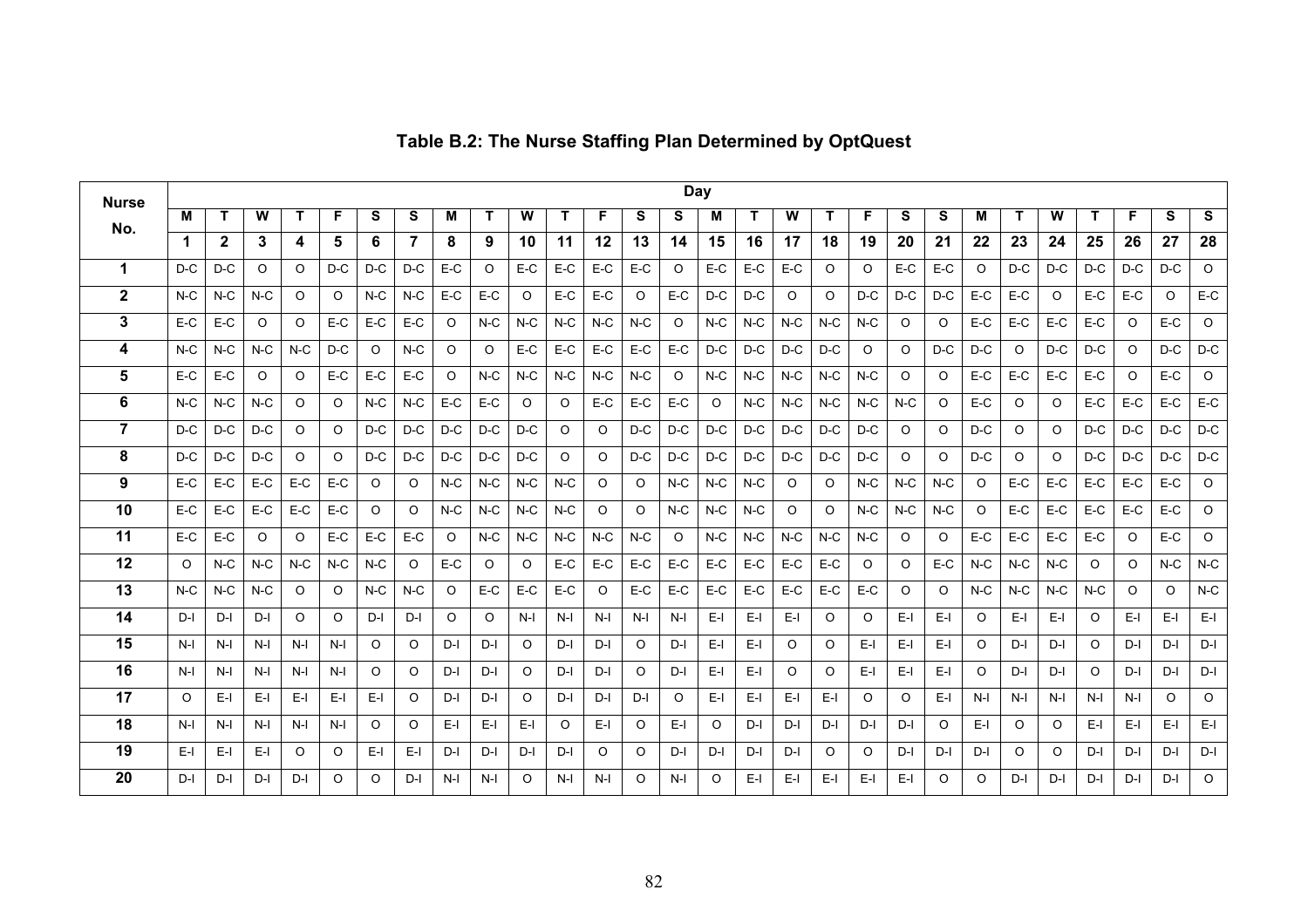|           |         |              |         |         |         |          |                |         |          |         |         |          |         |         | <b>Day</b> |       |         |          |         |          |         |         |         |          |          |          |          |         |
|-----------|---------|--------------|---------|---------|---------|----------|----------------|---------|----------|---------|---------|----------|---------|---------|------------|-------|---------|----------|---------|----------|---------|---------|---------|----------|----------|----------|----------|---------|
| Nurse No. | м       |              | W       |         | F.      | S        | S              | M       | T        | W       |         | F.       | S       | S       | M          |       | W       | T.       | F.      | S        | S       | M       | т       | W        |          | F        | S        | S       |
|           | 1       | $\mathbf{2}$ | 3       | 4       | 5       | 6        | $\overline{7}$ | 8       | 9        | 10      | 11      | 12       | 13      | 14      | 15         | 16    | 17      | 18       | 19      | 20       | 21      | 22      | 23      | 24       | 25       | 26       | 27       | 28      |
| 21        | $\circ$ | E-L          | $E-I$   | $E-I$   | E-I     | $E-I$    | $\circ$        | $\circ$ | $\Omega$ | $N-I$   | $N-I$   | $N-I$    | $N-I$   | $N-I$   | $E-I$      | E-I   | $\circ$ | $\circ$  | $E-I$   | $E-I$    | E-I     | $\circ$ | $N-I$   | $N-I$    | $N-I$    | $N-I$    | $N-I$    | $\circ$ |
| 22        | $D-I$   | D-I          | $D-I$   | $\circ$ | $\circ$ | $D-I$    | D-I            | $E-I$   | E-L      | $\circ$ | E-L     | E-I      | $\circ$ | $E-I$   | $E-I$      | E-I   | $E-I$   | E-I      | $E-I$   | $\circ$  | $\circ$ | $D-I$   | $D-I$   | $\circ$  | $D-I$    | $D-I$    | $\circ$  | D-I     |
| 23        | $N-I$   | $N-I$        | $N-I$   | $N-I$   | $\circ$ | $\Omega$ | N-I            | $E-I$   | $\circ$  | $E-I$   | E-L     | $\circ$  | $E-I$   | $E-I$   | $\Omega$   | $D-I$ | $D-I$   | $D-I$    | $D-I$   | $D-I$    | $\circ$ | $\circ$ | E-I     | $E-I$    | $E-I$    | $E-I$    | $\circ$  | $E-I$   |
| 24        | $N-I$   | $N-I$        | $N-I$   | $\circ$ | $\circ$ | $N-I$    | $N-I$          | $\circ$ | $E-I$    | $E-I$   | E-I     | $\circ$  | $E-I$   | $E-I$   | $E-I$      | $E-I$ | $E-I$   | $E-I$    | $E-I$   | $\circ$  | $\circ$ | $N-I$   | $N-I$   | $N-I$    | $N-I$    | $\circ$  | $\circ$  | $N-I$   |
| 25        | $N-I$   | $N-I$        | $N-I$   | $\circ$ | $\circ$ | $N-I$    | $N-I$          | $\circ$ | $E-I$    | $E-I$   | $E-I$   | $\Omega$ | $E-I$   | $E-I$   | $E-I$      | $E-I$ | $E-I$   | $E-I$    | $E-I$   | $\circ$  | $\circ$ | $N-I$   | $N-I$   | $N-I$    | $N-I$    | $\Omega$ | $\circ$  | $N-I$   |
| 26        | $N-I$   | $N-I$        | $N-I$   | $N-I$   | $\circ$ | $\circ$  | $N-I$          | $E-I$   | $E-I$    | $E-I$   | $\circ$ | $E-I$    | $E-I$   | $\circ$ | $E-I$      | E-I   | $E-I$   | $E-I$    | $E-I$   | $\circ$  | $\circ$ | $N-I$   | $N-I$   | $N-I$    | $N-I$    | $\circ$  | $N-I$    | $\circ$ |
| 27        | $N-I$   | $N-I$        | $N-I$   | $N-I$   | $\circ$ | $\Omega$ | $N-I$          | $D-I$   | D-I      | $D-I$   | $\circ$ | $\circ$  | $D-I$   | $D-I$   | $E-I$      | $E-I$ | $E-I$   | E-I      | $E-I$   | $\circ$  | $\circ$ | D-I     | $\circ$ | $D-I$    | D-I      | $D-I$    | $\circ$  | $D-I$   |
| 28        | $N-I$   | $N-I$        | $N-I$   | N-I     | O       | O        | $N-I$          | $N-I$   | $N-I$    | $N-I$   | $\circ$ | $N-I$    | O       | $N-I$   | $E-I$      | E-I   | $E-I$   | E-I      | O       | $\circ$  | E-I     | $\circ$ | $D-I$   | $D-I$    | D-I      | $D-I$    | D-I      | $\circ$ |
| 29        | $E-I$   | E-L          | E-I     | E-I     | $\circ$ | $\Omega$ | $E-I$          | $D-I$   | D-I      | $D-I$   | $D-I$   | $\circ$  | D-I     | $\circ$ | $N-I$      | $N-I$ | $N-I$   | $N-I$    | $\circ$ | $\circ$  | $N-I$   | $E-I$   | $\circ$ | $E-I$    | E-I      | $E-I$    | $\circ$  | $E-I$   |
| 30        | $N-I$   | $N-I$        | $N-I$   | $N-I$   | $N-I$   | $\circ$  | $\circ$        | $E-I$   | $E-I$    | $\circ$ | E-L     | $\circ$  | $E-I$   | $E-I$   | $N-I$      | $N-I$ | $\circ$ | $\circ$  | $N-I$   | $N-I$    | $N-I$   | $\circ$ | E-I     | $E-I$    | $\circ$  | $E-I$    | $E-I$    | $E-I$   |
| 31        | $N-I$   | $N-I$        | $N-I$   | $N-I$   | $N-I$   | O        | $\circ$        | $E-I$   | E-L      | $\circ$ | E-I     | $\circ$  | $E-I$   | $E-I$   | $N-I$      | $N-I$ | $\circ$ | $\circ$  | $N-I$   | $N-I$    | $N-I$   | $\circ$ | $E-I$   | $E-I$    | $\Omega$ | $E-I$    | E-L      | $E-I$   |
| 32        | $E-I$   | E-L          | E-I     | $\circ$ | $\circ$ | $E-I$    | $E-I$          | $\circ$ | $N-I$    | $N-I$   | $\circ$ | $N-I$    | $N-I$   | $N-I$   | $E-I$      | $E-I$ | $E-I$   | $E-I$    | $\circ$ | $\Omega$ | $E-I$   | $N-I$   | $N-I$   | $N-I$    | $\Omega$ | $N-I$    | $N-I$    | $\circ$ |
| 33        | $E-I$   | E-L          | E-I     | $E-I$   | E-I     | O        | $\circ$        | $D-I$   | $\circ$  | $D-I$   | $D-I$   | $D-I$    | $D-I$   | $\circ$ | $\circ$    | D-I   | $D-I$   | D-I      | $D-I$   | $D-I$    | $\circ$ | $D-I$   | $D-I$   | $D-I$    | $D-I$    | $\circ$  | $\Omega$ | $D-I$   |
| 34        | $E-I$   | E-L          | $\circ$ | $\circ$ | $E-I$   | $E-I$    | $E-I$          | $\circ$ | $N-I$    | $N-I$   | $N-I$   | $\circ$  | $N-I$   | $N-I$   | $\circ$    | $N-I$ | $N-I$   | $N-I$    | $N-I$   | $N-I$    | $\circ$ | $E-I$   | E-I     | $\Omega$ | $E-I$    | $E-I$    | $E-I$    | $\circ$ |
| 35        | $N-I$   | $N-I$        | $N-I$   | $\circ$ | $\circ$ | $N-I$    | N-I            | $\circ$ | E-L      | $E-I$   | $\circ$ | $E-I$    | $E-I$   | $E-I$   | $D-I$      | $D-I$ | $D-I$   | D-I      | $\circ$ | $\circ$  | $D-I$   | $E-I$   | $E-I$   | $E-I$    | E-I      | $\circ$  | $\circ$  | $E-I$   |
| 36        | $N-I$   | $N-I$        | $N-I$   | N-I     | $N-I$   | O        | $\circ$        | O       | E-I      | $E-I$   | E-L     | $\circ$  | $E-I$   | $E-I$   | $N-I$      | $N-I$ | $\circ$ | $\circ$  | $N-I$   | $N-I$    | $N-I$   | $\circ$ | E-I     | $E-I$    | E-I      | $\circ$  | $E-I$    | $E-I$   |
| 37        | $D-I$   | D-I          | $D-I$   | $D-I$   | $D-I$   | O        | O              | $E-I$   | $E-I$    | $E-I$   | E-L     | $\circ$  | $E-I$   | $\circ$ | $N-I$      | $N-I$ | $\circ$ | $\Omega$ | $N-I$   | $N-I$    | $N-I$   | O       | $N-I$   | $N-I$    | $N-I$    | $N-I$    | $N-I$    | $\circ$ |

\*\* D, E, and N represent the Day, Evening, and Night shift, respectively.

\*\* I and C represent the ICU and CCU, respectively.

\*\* O represents a day off.